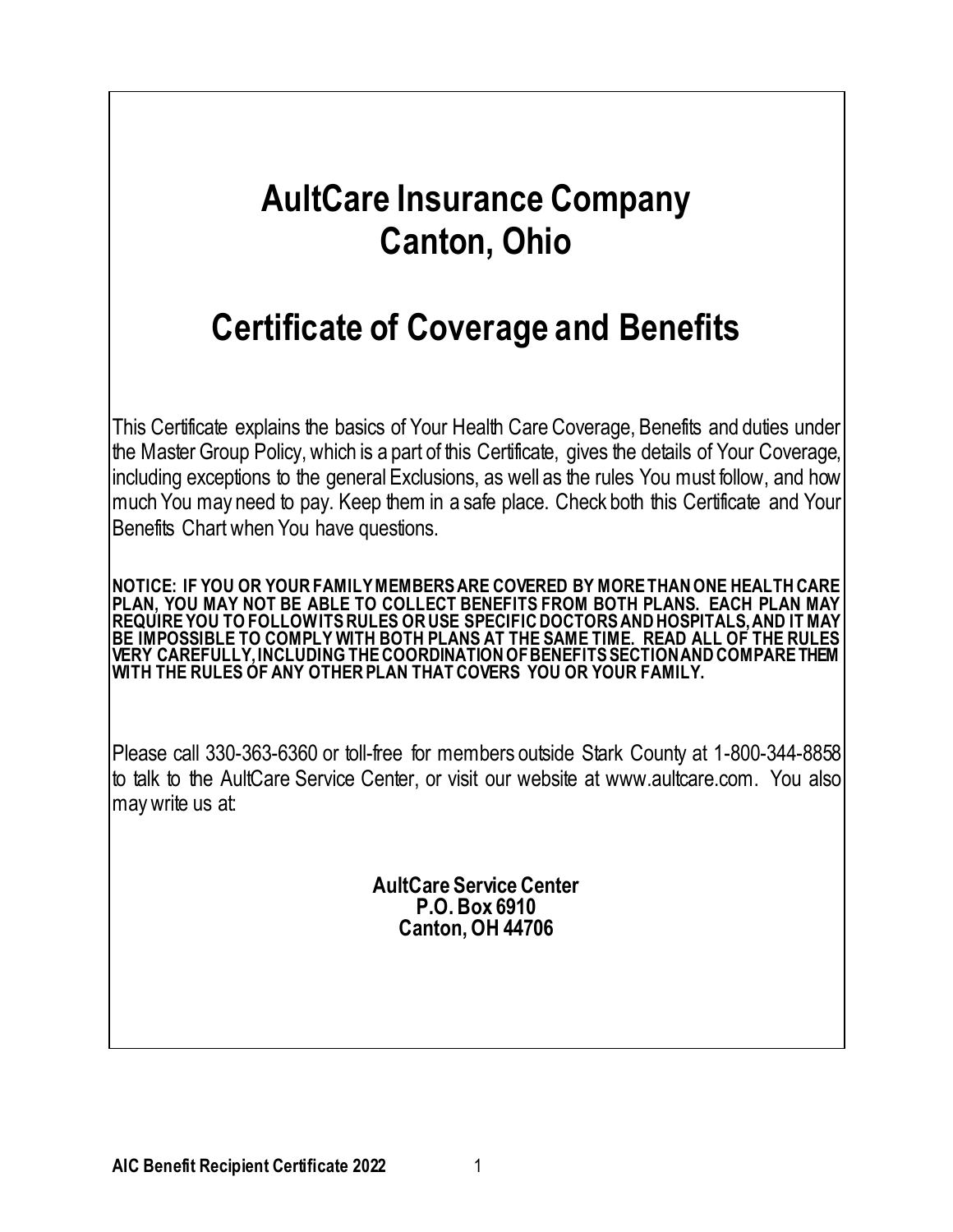# **Table of Contents**

| CHECK STATE TEACHERS RETIREMENT SYSTEM OF OHIO HEALTH CARE MANUAL FOR DETAILS 10 |  |
|----------------------------------------------------------------------------------|--|
|                                                                                  |  |
| CHECK STATE TEACHERS RETIREMENT SYSTEM OF OHIO HEALTH CARE MANUAL FOR DETAILS 11 |  |
|                                                                                  |  |
| CHECK STATE TEACHERS RETIREMENT SYSTEM OF OHIO HEALTH CARE MANUAL FOR DETAILS 12 |  |
|                                                                                  |  |
| CHECK STATE TEACHERS RETIREMENT SYSTEM OF OHIO HEALTH CARE MANUAL FOR DETAILS 13 |  |
|                                                                                  |  |
| CHECK STATE TEACHERS RETIREMENT SYSTEM OF OHIO HEALTH CARE MANUAL FOR DETAILS 13 |  |
|                                                                                  |  |
| CHECK STATE TEACHERS RETIREMENT SYSTEM OF OHIO HEALTH CARE MANUAL FOR DETAILS 14 |  |
|                                                                                  |  |
| CHECK STATE TEACHERS RETIREMENT SYSTEM OF OHIO HEALTH CARE MANUAL FOR DETAILS 15 |  |
|                                                                                  |  |
| SECTION 13-CONVERTING TO AN INDIVIDUAL HEALTH CARE COVERAGE CONTRACT 19          |  |
|                                                                                  |  |
|                                                                                  |  |
|                                                                                  |  |
|                                                                                  |  |
|                                                                                  |  |
|                                                                                  |  |
|                                                                                  |  |
|                                                                                  |  |
|                                                                                  |  |
|                                                                                  |  |
|                                                                                  |  |
|                                                                                  |  |
|                                                                                  |  |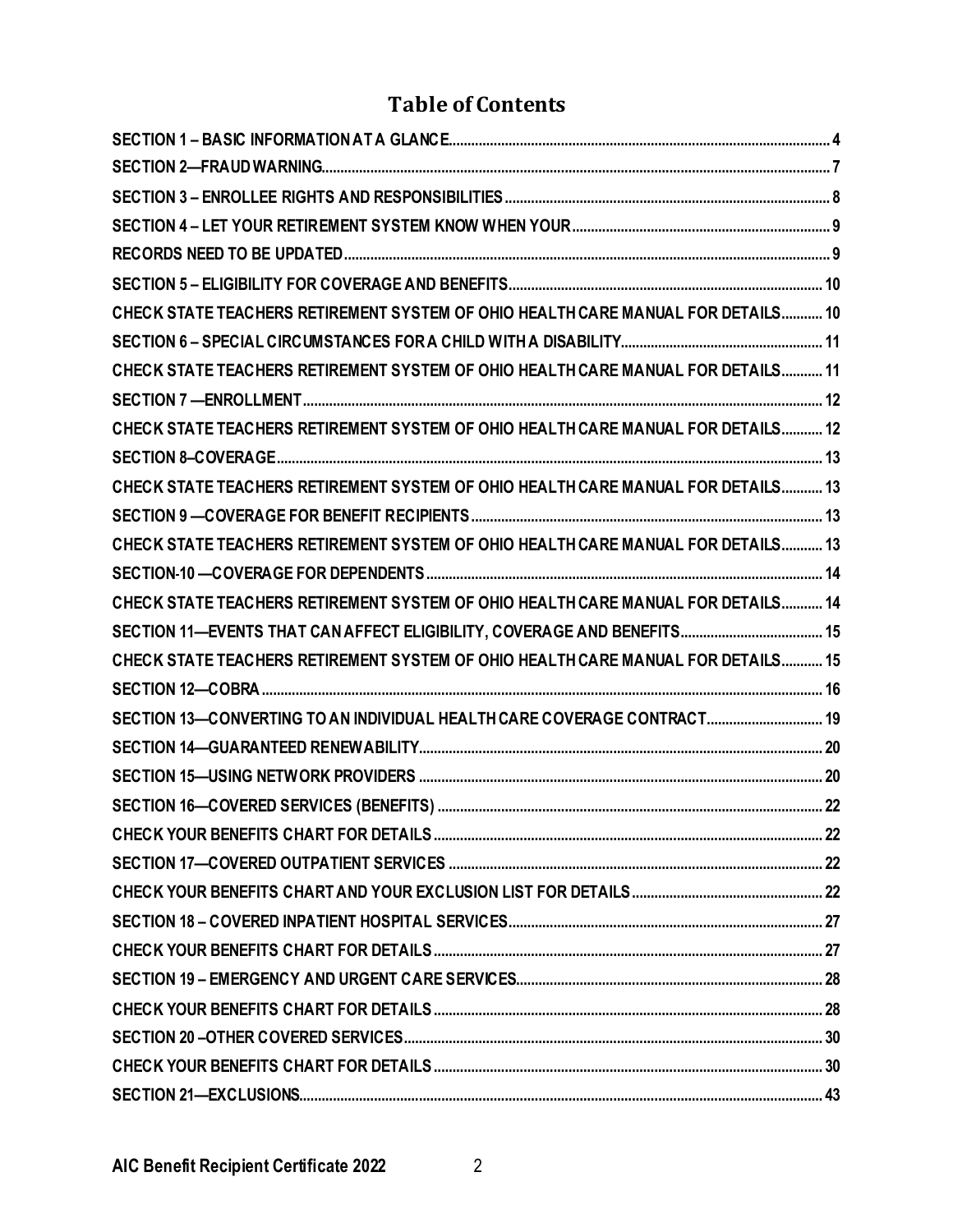| SECTION 23-YOUR RESPONSIBILITY FOR COPAYMENTS, DEDUCTIBLES, COINSURANCE 47  |  |
|-----------------------------------------------------------------------------|--|
|                                                                             |  |
|                                                                             |  |
|                                                                             |  |
|                                                                             |  |
|                                                                             |  |
| SECTION 28-COORDINATION OF THIS CONTRACT'S BENEFITS WITH OTHER BENEFITS  50 |  |
|                                                                             |  |
|                                                                             |  |
|                                                                             |  |
|                                                                             |  |
|                                                                             |  |
|                                                                             |  |
|                                                                             |  |
|                                                                             |  |
|                                                                             |  |
|                                                                             |  |
|                                                                             |  |
|                                                                             |  |
|                                                                             |  |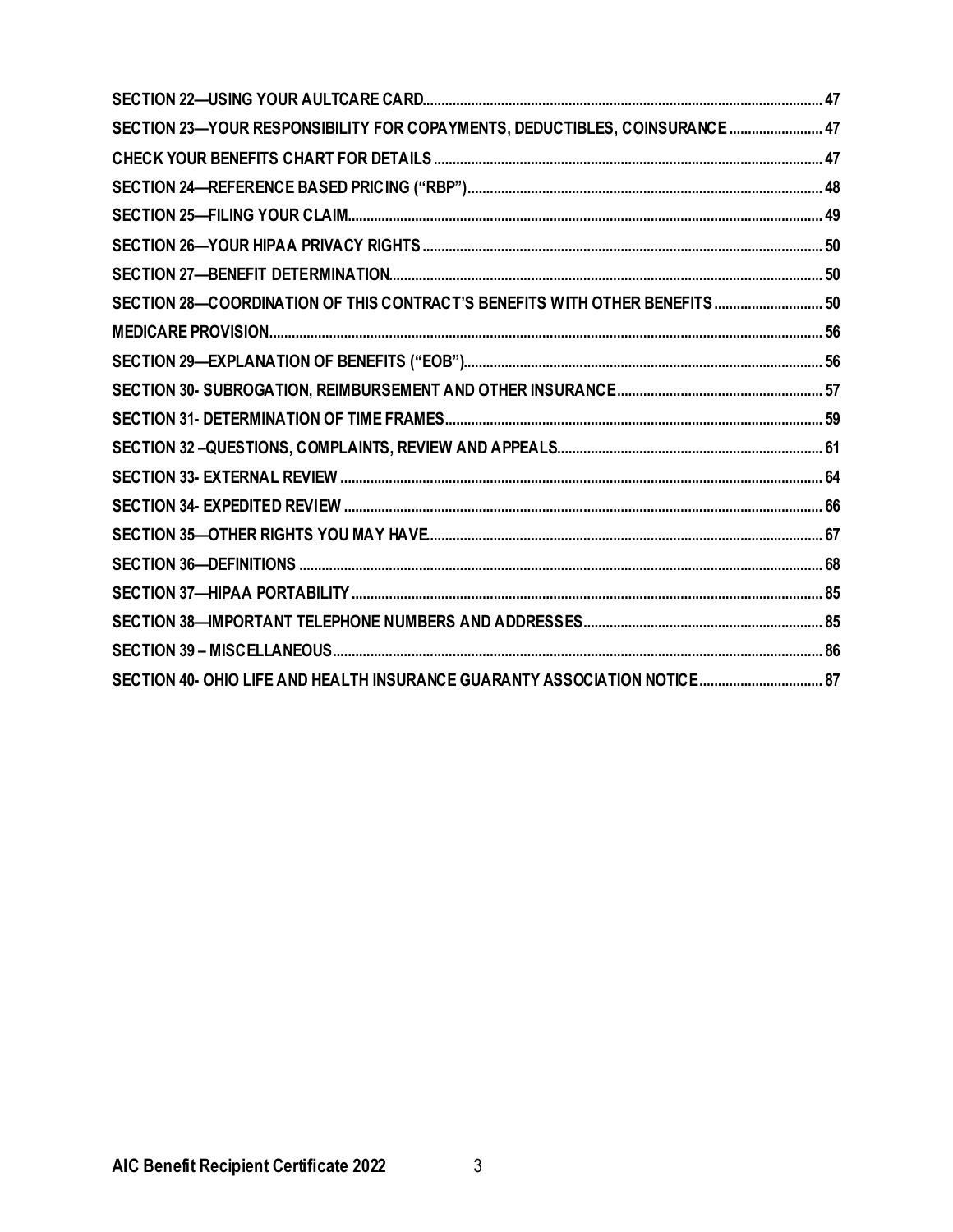# **Section 1 – Basic Information at a Glance**

<span id="page-3-0"></span>Thank You for choosing AultCare Insurance Company.

### **A. Who We Are**

Your Coverage and Benefits are through a Master Group Policy between State Teachers Retirement System Of Ohio and AultCare Insurance Company. AultCare Insurance Company has a contract with its affiliate, AultCare Corporation, to provide Services. AultCare Insurance Company may do business as "AultCare." Your ID card may read AultCare Insurance Company or AultCare.

We may use "AultCare," or "We," or "Us" to mean AultCare Insurance Company.

We will use "You" to mean You as the Benefit Recipient and to Your Eligible Dependents who are Covered under the Master Group Policy between AultCare Insurance Company and State Teachers Retirement System Of Ohio. In the case of a Retiree or Survivor plan, "You" will refer to the retiree or benefit recipient rather than the Benefit Recipient.

We will use Retirement System to mean State Teachers Retirement System Of Ohio, who is the Policyholder of the Master Group Policy.

### **B. Why You Are Receiving this Certificate**

Your Retirement System has a Master Group Policy with AultCare Insurance Company to provide health Coverage and Benefits to You and Your Eligible Dependents.

This Certificate summarizes Your Coverage and Benefits for under the Master Group Policy. It is NOT an insurance policy or insurance contract with You. It does not alter the Coverage, Benefits, or terms of the Master Group Policy.

Keep this Certificate in a safe place. Your Retirement System may give You a Summary Plan Description. In some cases, this Certificate may act as the Summary Plan Description.

### **C. Using this Certificate and Benefits Chart**

This Certificate explains the basics of Your Coverage and Benefits under the Master Group Policy. Your Benefits Chart, which is a part of this Certificate, gives the details of Your Coverage, including exceptions to the general Exclusions, as well as the rules You must follow, and how much You may need to pay. The Benefits Chart is not an insurance policy or insurance contract with You. Check both this Certificate and **Your Benefits Chart**when You have questions.

### **D. Independent Medical Decisions**

AultCare does not employ Network Providers. AultCare does not practice medicine. Your Doctor is an independent practitioner. AultCare does not tell Your Doctor how to practice medicine. AultCare does not forbid Network Providers from talking to You about treatment options, even if these options are not Covered.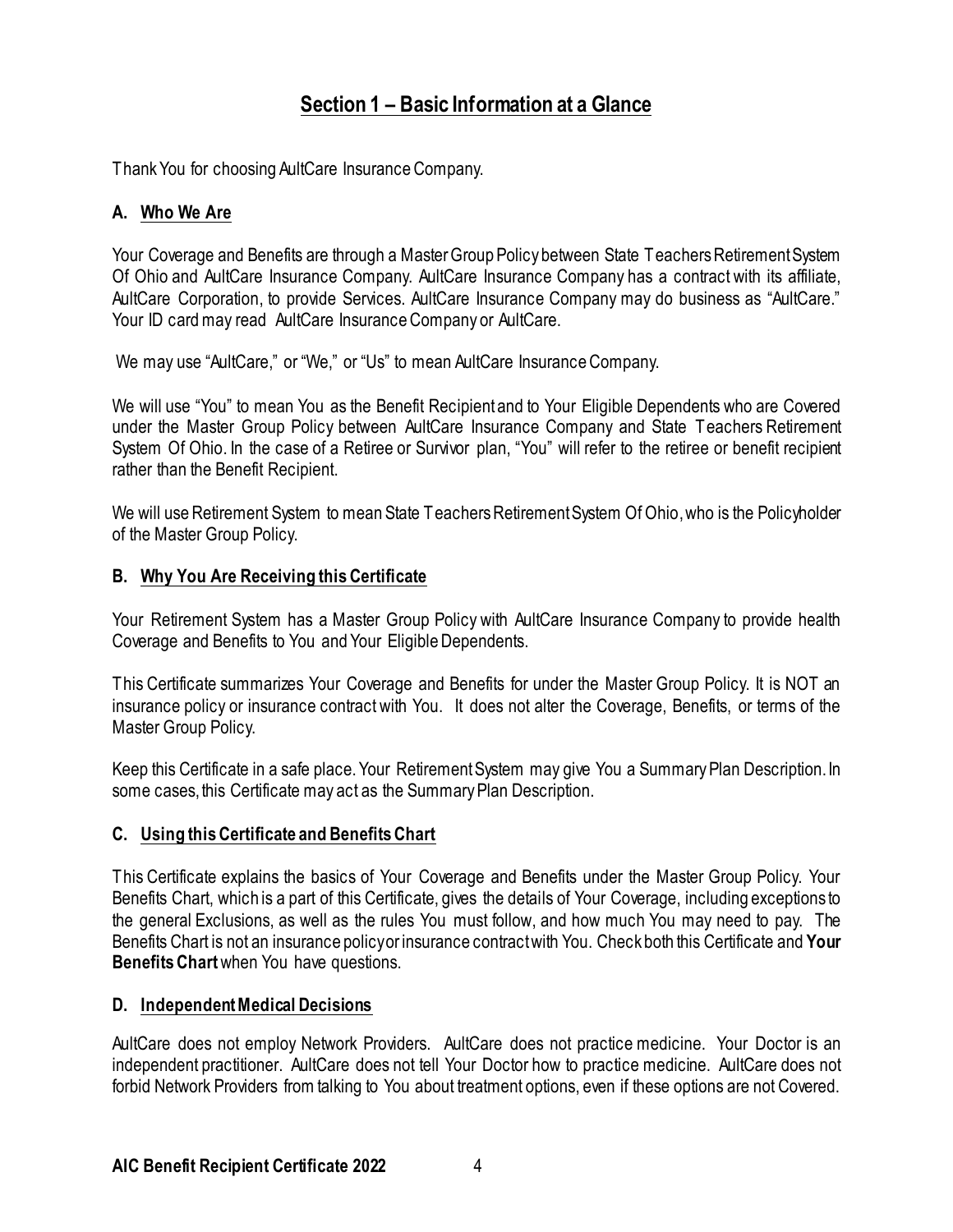Your Doctor is solely responsible for the medical care he or she provides. Hospitals and other Providers are solely responsible for the Services they provide.

AultCare is not liable if Doctors, Hospitals, pharmacies or others make mistakes about Your care. This applies to Network Providers and Non-Network Providers. You must not file a lawsuit against AultCare Insurance Company or AultCare for the negligence of Providers.

### **E. ClaimForms**

You do not need to send in Claim forms when You go to a Network Provider. You may need to send in forms if You go to a Non-Network Provider.

Written proof of loss or Claimsmust be furnished to Us within 90 days after the Termination of the period for which We are liable and in cases of Claims for any other loss within 90 days after the date of loss.

Failure to furnish proof within the time required will not invalidate or reduce any Claim if it was not reasonably possible to give proof within the appropriate timeframe, provided that documentation is provided as soon as reasonably possible and in no event, except in the absence of legal capacity, later than one year from the time proof is otherwise required.

### **F. Assignment**

Benefits payable under the Policy shall be paid, with or without assignment from You, to public Hospitals or clinics for Services and supplies provided to You when a proper Claim is submitted by the public Hospital or clinic. No Benefits shall be paid to the public Hospital or clinic if such Benefits have been paid to You prior to our receipt of the Claim. Payment of Benefits to the public Hospital or clinic shall discharge us from all liability to You to the extent of such Benefits.

No properly filed assignment of Benefits to any person or organization other than a public Hospital or clinic is binding.

AultCare does not release any Plan governing documents to third parties (i.e. Providers, legal representatives, etc.) unless requested through a Court Order.

### **G. Case Management**

Utilization Management nurses and Care Coordination Nurses coordinate Your Inpatient and Outpatient Medical or Behavioral Health/Substance Abuse/Opioid Abuse care with Providers. These teams will review Your plan of treatment, expected length of Hospital stay (if You are admitted to a Hospital), and other details of Your care to make sure You receive appropriate Benefits.

### **H. Utilization Management**

Certain Services, such as admissions, Referrals, Home Health Care Services, Skilled Nursing Facility Services, and Durable Medical Equipment, and genetic testing need Pre-Approval by the Utilization Management Department or affiliated vendor, eviCore healthcare. Please note that this is not an exhaustive list of Services that require Pre-Approval. For a complete list, please contact the AultCare Service Center.

Requests for opioid dependence treatment at any level of care throughout the continuum will be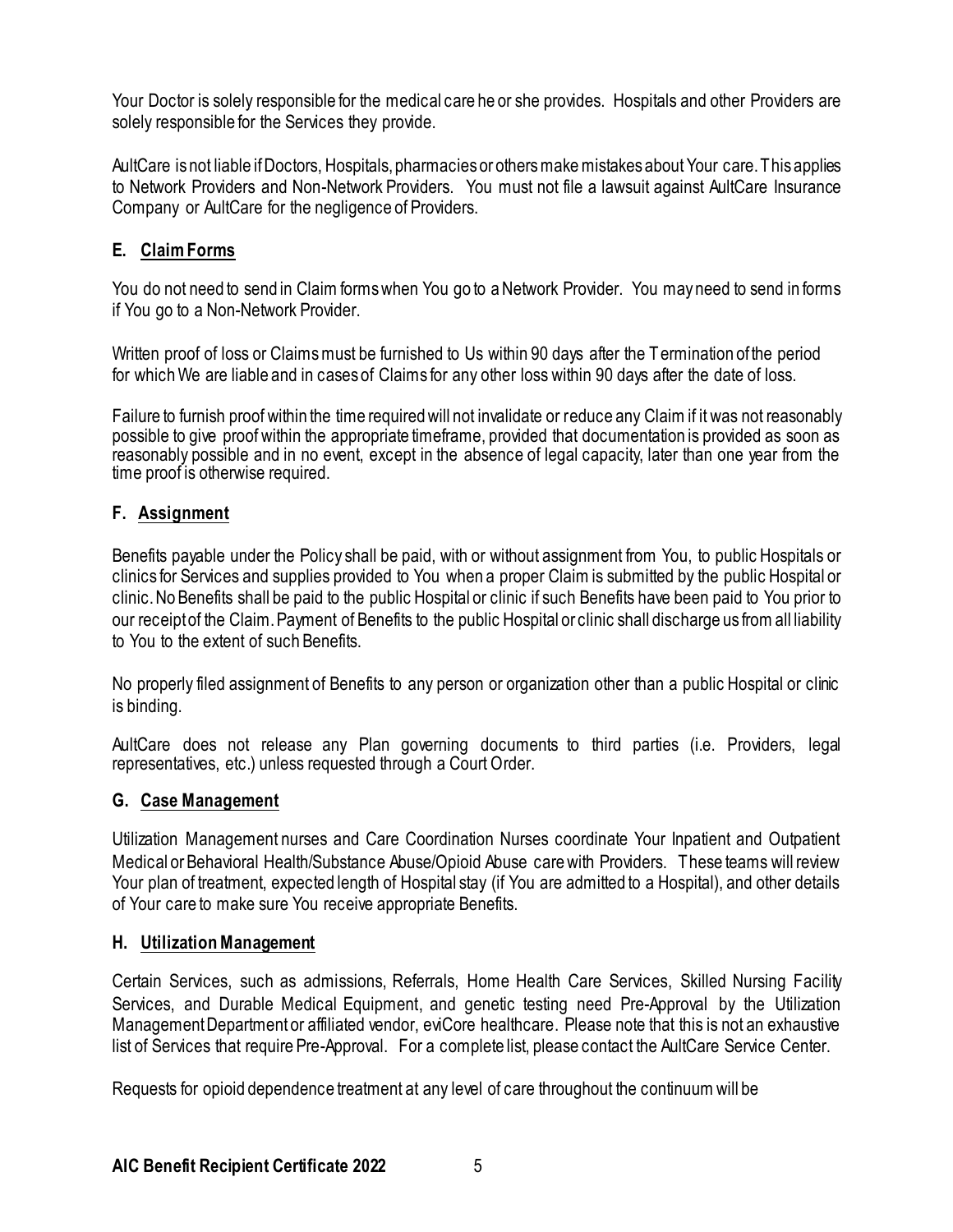handled as an expedited review.

We will use "UM" throughout this Certificate to mean Utilization Management. UM will promptly notify You of its decisions in writing.

If You are in the middle of ongoing Health Care, such as a Hospital stay, and a decision is made not to Cover all or part of Your stay, Coverage for Your Health Care will continue until You are notified of the decision. Benefits may stay the same for this period.

In extreme situations or catastrophic illness, You may be able to receive Benefits for Services that are not specifically Covered if they can be offered in a non-Hospital setting. Utilization Management will decide when this is appropriate.

In situations where a faster decision is needed because of Your medical condition, UM will review the case as quickly as possible. We will promptly notify You in writing. If You are unhappy with UM's decision, You can Appeal.

Our UM Department may require Pre-Approval, Concurrent Review and Second Surgical Opinions.

### **Pre-Approval**

Pre-Approval (also called "Pre-Certification" or "Pre-Authorization") is an evaluation of Your medical case by Your Provider and AultCare medical professionals to determine the appropriateness and Medical Necessity of Your Hospital admission and expected length of stay. If You do not receive Pre-Approval and it is later determined by our UM Department that the service is not Medically Necessary, the claim will not be paid. It means You or Your Network Provider must notify UM before You may receive certain Services, such as an elective Hospital stay, Transplants, and other Outpatient and Provider Services. Certain Referrals by Providers may require Pre-Approval. Pre-Approval is needed to help determine if other appropriate medical care possibilities have been explored and are within acceptable time elements. Charges that exceed the Reference Based Pricing allowance, also called "RBP," are not covered. The fact that a Provider referred You for certain Services, or that Pre-Approval was given, does not guarantee that Your Claim will be paid at the Network Provider level, or at the highest Benefit Level. Pre-Approval is not required for treatment of Emergency Medical Conditions.

- 1. You need to be Pre-Approved when:
	- a. You are admitted to the Hospital.
	- b. You need to be seen by a Non-Network Provider, and You are requesting payment at the Network Provider rate.
	- c. You need Durable Medical Equipment with a purchase price of \$2,500 or greater.
	- d. Your Physician ordered genetic testing.
	- e. Your Physician orders or You are receiving care or treatment that requires a prior assessment to determine if the service meets clinical requirements for Medical Necessity, appropriateness, level of care, or effectiveness.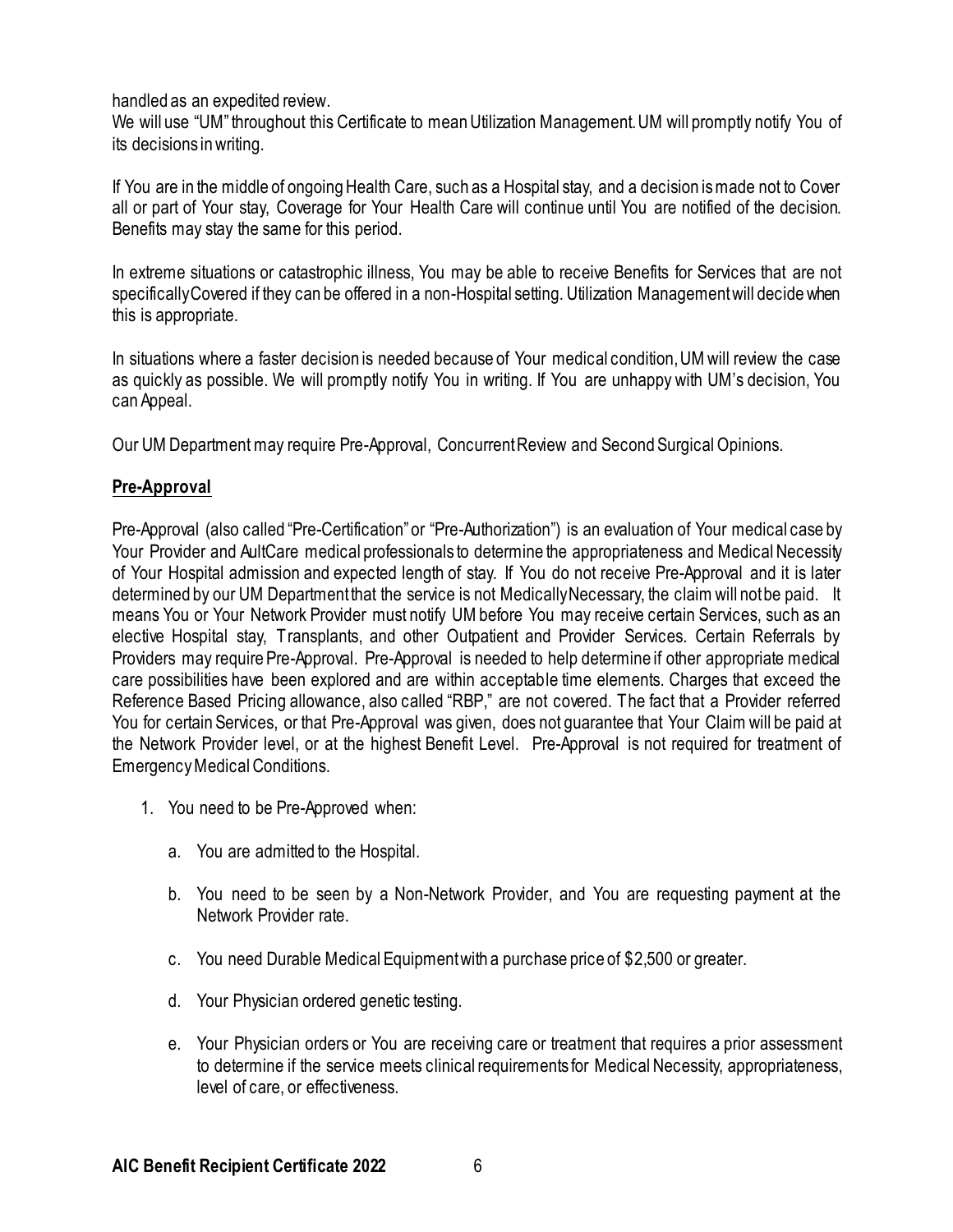2. How to Request Pre-Approval:

For certain Diagnostic and Therapeutic Services including, but not limited to, CT, MRI, PET, Nuclear Cardiology, Medical Oncology, Radiation Therapy and Molecular Diagnostic Services, Your Provider may contact eviCore healthcare at 866-699-8128 to request Pre-Approval.

- a. Network Providers may contact the UM Department and request Pre-Approval or the Network Provider may;
- b. Visit the AultCare website at www.AultCare.com to access the electronic Prior-Authorization portal.
- c. If You use a Non-Network Provider, You must ensure that the Non-Network Provider contacts the UM Department to request Pre-Approval before You receive Services.
- d. You must be Pre-Approved within two Business Days from when You become a Hospital Inpatient, or as soon as reasonably possible.

### **Concurrent Review**

Concurrent Review is completed by AultCare Nurses in the UM Department when:

- 1. You are in the Hospital.
- 2. You have ongoing mental/behavioral health or alcohol/substance abuse treatment.
- 3. You have Home Health Care/Skilled Nursing Facility Services.
- 4. You are receiving Health Care goods or Services that continue over an extended period.

### **I. Definitions**

Some terms in this Certificate have special meaning. Capitalized terms are defined in Section 37. If You do not know what a term means, call Us at 330-363-6360 or 1-800-344-8858.

### **Section 2—Fraud Warning**

<span id="page-6-0"></span>Any person who intentionally sends in an application or files a Claim containing a false or deceptive statement is guilty of insurance Fraud. If You know of Fraud, or believe Fraud may be occurring, contact our website at **www.aultcare.com**, or call Us at the Fraud hotline **1-800-204-5119, or 330-363-2887,** or write Us at:

> **AultCare P.O. Box 6910 Canton, Ohio 44706**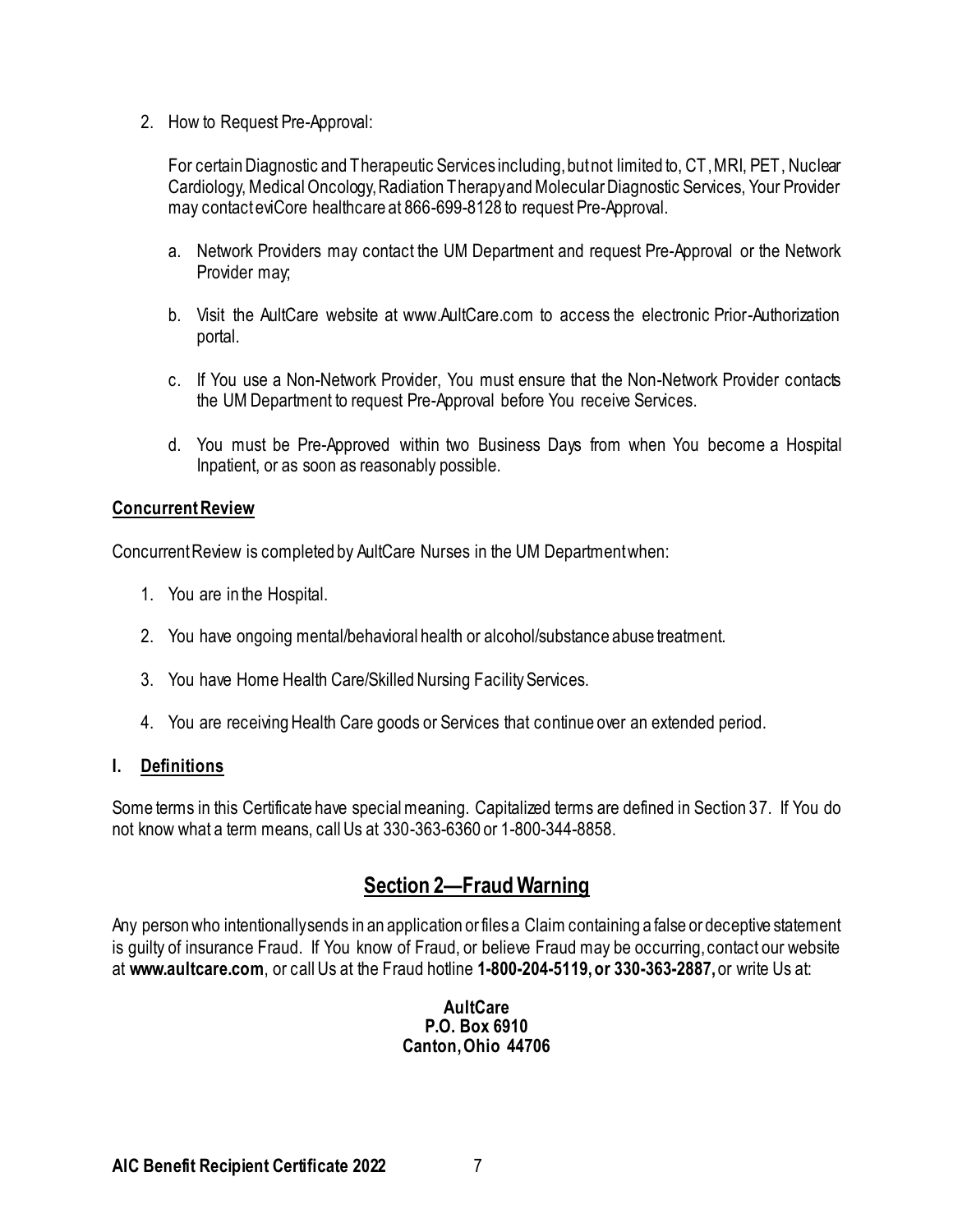# **Section 3 – Enrollee Rights and Responsibilities**

<span id="page-7-0"></span>Quality Health Care and Benefits are responsibilities You share with Your Doctors and Your Plan. We want You to know Your responsibilities and rights. They are based on common sense, courtesy, and honest communication. If You have a question, concern, or a recommendation for how AultCare could improve its policies for promoting Enrollee responsibilities and rights, email us via our website a[t www.aultcare.com](http://www.aultcare.com/).

### **You have a Right to:**

- Receive information about the organization, its Services, its practitioners and Providers, and Member rights and responsibilities.
- Receive information about Your Coverage and Services.
- A list of Doctors, Hospitals, and other Network Providers. See our website[, www.aultcare.com](http://www.aultcare.com/).
- Be treated with dignity and respect.
- A frank discussion with Your Doctor about Your medical condition, including appropriate and Medically Necessary treatment options, regardless of cost or Benefit Coverage and to participate in making decisions about Your Health Care. Your Doctors are independent. They are not restricted or prohibited from discussing treatment options with You, including those that are not covered.
- Privacy of Your Health Care and Claims information. Your Protected Health Information will be used to pay Claims, as permitted by HIPAA and as described in Your Notice of Privacy Practices. Protected Health Information will not be disclosed to others without Your authorization, except as permitted by HIPAA and state law.
- Ask questions, raise concerns, make Complaints, and Appeal Denials as explained in Your Certificate or Benefits booklet.
- To make recommendations about AultCare's Member Rights and Responsibilities Policy.
- Request accommodation if you have limited knowledge of the English language.

### **You have a Responsibility to:**

- Take Your AultCare ID card when You go to the Doctor, Hospital, drug store, or Health Care Provider. It contains important information. Having Your card may help save time and prevent mistakes.
- Tell the Doctor or Nurse about Your condition. Tell Your Doctor what medications You are taking. Answer any questions the Doctor or Nurse may ask You completely and truthfully. This information may help Your Doctor form treatment goals and alternatives. Understand Your health problems and participate in developing mutually agreed-upon goals.
- Ask questions if You do not understand something about Your medical condition and the treatment alternatives (including medications) the Doctor is recommending.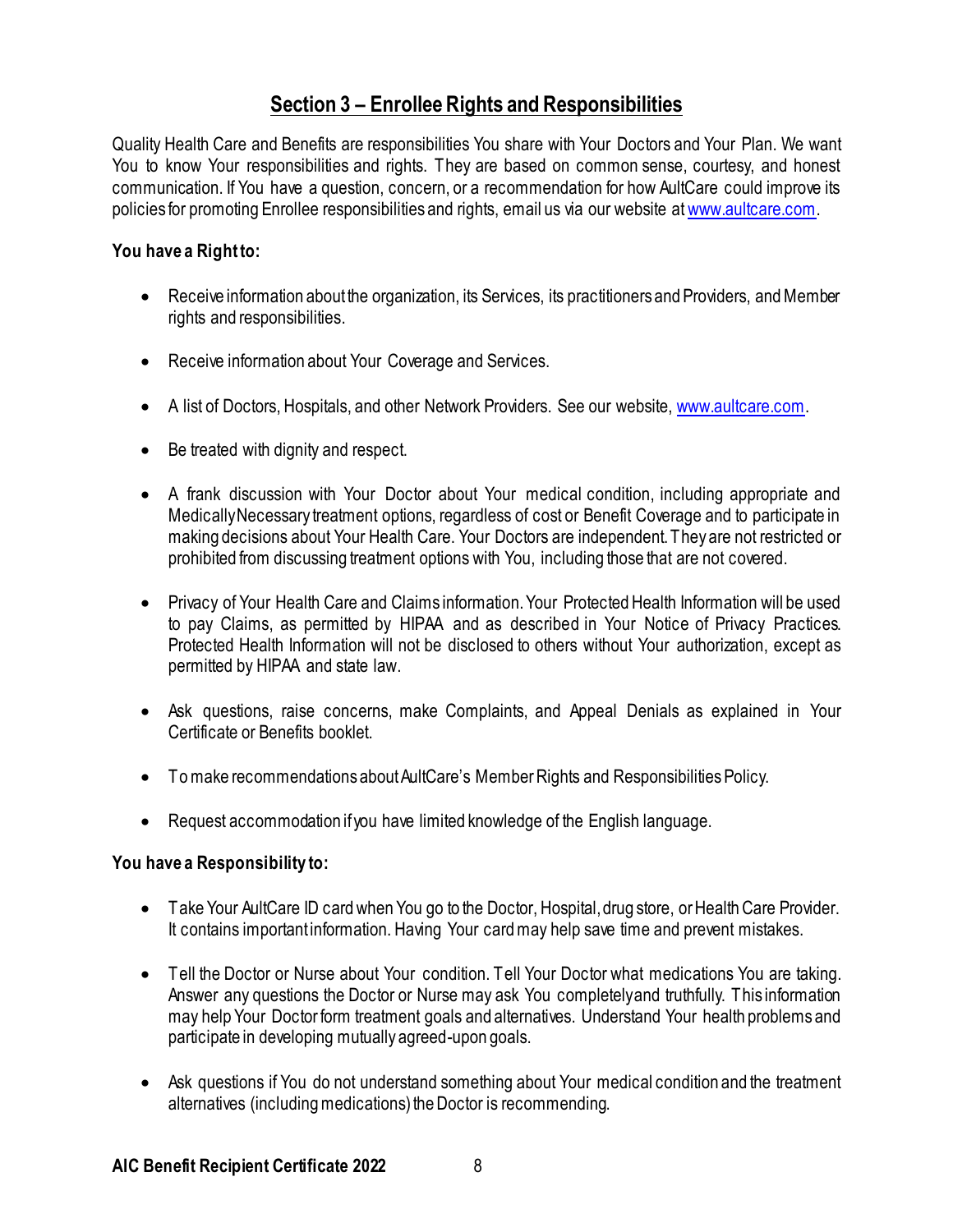- Follow Your Doctor's medical advice and instructions. Take medications as directed. Let the Doctor know if You have a bad reaction. Let Your Doctor know if Your symptoms do not get better, or if they get worse. Schedule recommended follow-up appointments.
- Live a healthy lifestyle.
- Be an informed Enrollee by checking Your Benefits Chart (Schedule of Benefits).
- Let Your Retirement System know if there are changes with You and Your Dependents.
- Get all required Pre-Approvals (Pre-Certification).
- <span id="page-8-0"></span>• Call AultCare if You have questions about Your Coverage or responsibilities.

# **Section 4 – Let Your Retirement System Know When Your**

# **Records Need To Be Updated**

### <span id="page-8-1"></span>**A. Keeping Your Records Up-to-Date is IMPORTANT**

Having up-to-date records about You and Your Dependents is needed to know what Services are Covered and what Benefits You may receive. Out-dated or incorrect information can cause mistakes, delays or Denial of Coverage.

### **B. Updating Records**

Tell Your Retirement System within **31** calendar days if there are changes in Your name, address, phone number, marital status, or if there are changes with Your Dependents, such as when You have a Newborn or Adopted Child.

The Coverage for newly born Children shall consist of Coverage from birth through the 31st day of life and shall include, but not be limited to, necessary care and treatment of medicallydiagnosed congenital defects and birth abnormalities.

If the addition of a child requires additional premium, AultCare may require payment of the required premium be paid within thirty-one days after the date of birth in order to have the coverage continue beyond such period.

You need to Tell AultCare about any changes to Your Coverage, including Coverage and Benefits You or Your Dependents may have from other insurance.

### **C. Using Your Current AultCare Card**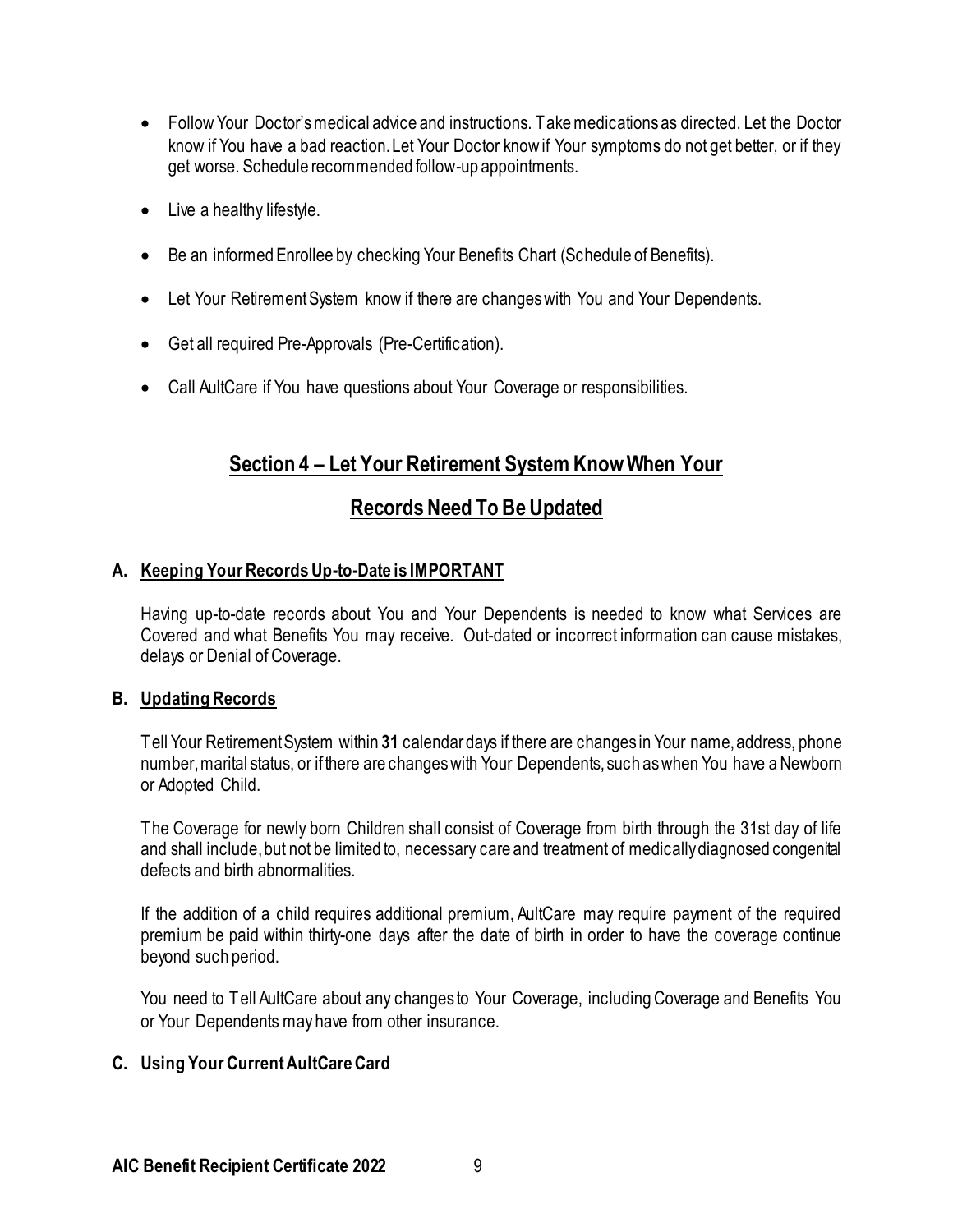It is important that You use Your current AultCare card when You go to the Hospital, see Your Doctor or other Provider, or go to the drug store. Let Your Provider know when You get a new AultCare card or if Your Coverage or Benefits change.

# <span id="page-9-0"></span>**Section 5 – Eligibility for Coverage and Benefits**

# <span id="page-9-1"></span>**Check State Teachers Retirement System Of Ohio Health Care Manual for Details**

### **A. Eligibility**

Eligibility means that a Benefit Recipient or Dependent meets the requirements to enroll as a Covered Person in the Master Group Policy and receive Coverage and Benefits.

### **B. Benefit Recipient Eligibility**

You are Eligible if:

- 1. You meet Your Retirement System Eligibility policies. Check State Teachers Retirement System Of Ohio Health Care Manual.
- 2. You meet Your Retirement System Waiting Period. Check State Teachers Retirement System Of OhioHealth Care Manual.

### **C. Eligibility of Your Spouse as a Dependent**

Your Spouse may be Eligible as a Dependent if You are legally married.

### **D**. **Eligibility of Children as Dependents**

Your Children may be Eligible as Dependents if the Child is:

- 1. Your natural-born or legally Adopted Child who has not yet reached the end of the month in which they turn 26.
- 2. Your Stepchild who is under the age of 26.
- 3. Named in a Qualified Medical Child Support Order and is otherwise Eligible for Coverage. We will enroll for immediate Coverage under this Policy any Dependent who is the subject of a Medical Child Support Order that is not already covered by this Policy as an Eligible Dependent once we determine that such order meets the standards for qualification under Section 609 of the Employee Retirement Income Security Act.
- 4. A Child for whom the court has named You Guardian or named You as having legal custody or has been placed for adoption.
- 5. Please refer to Your Retirement System's Health Care Manual.

A Dependent Child of a Benefit Recipient is eligible for coverage if the Dependent Child: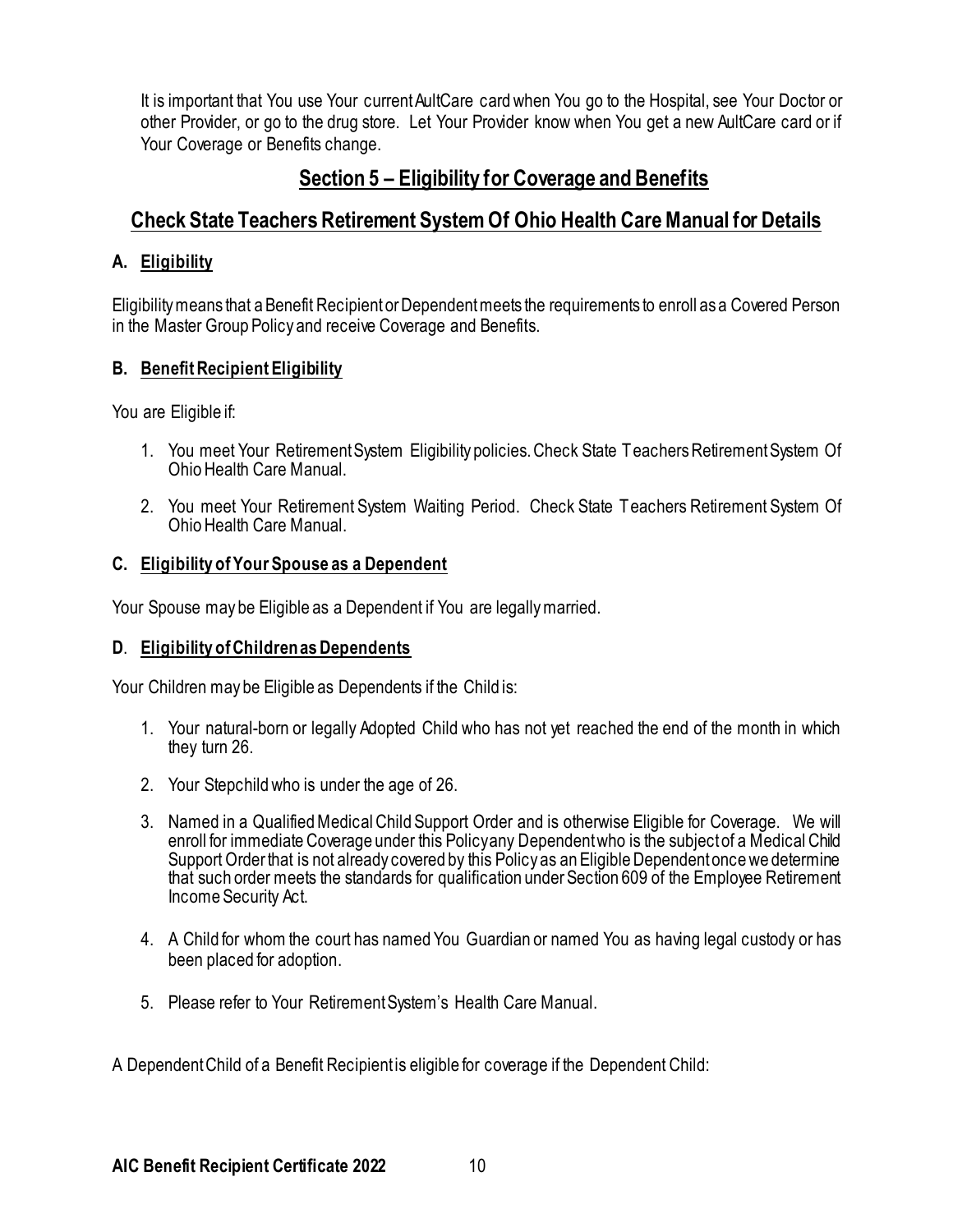1. Is a Dependent biological Child, a non-biological Child who is legally adopted, a Stepchild or a Child for whom You have been appointed legal guardian; and the Child is under age 26.

### **Sponsored Dependent**

To be eligible for coverage, a Child sponsored Dependent must be under age 26 and unable to qualify as a Dependent Child. An adult sponsored Dependent must be age 26 or older and unable to qualify as a Dependent Child or as a spouse. Sponsored Dependents who may qualify for Health Care Coverage include:

- A blood relative living in the home of a benefit recipient. "Home" includes a convalescent center or any other type of institution that retains the person only temporarily. To qualify as a blood relative, a person must have a direct genetic relationship to the benefit recipient, rather than a relationship through marriage.
- A blood relative not living in the home of the benefit recipient, but receiving 50% or more financial support from the recipient in the last six months.
- Any person (including the spouse of a survivor benefit recipient) living in the home of a benefit recipient and receiving 50% or more financial support from the survivor or benefit recipient in the last six months.
- Any person living in the home of an unmarried service retirement or disability benefit recipient who does not Claim the sponsored Dependent as a financial Dependent on the IRS tax return.
- Please refer to Your Retirement System's Health Care Manual for Sponsored Dependent language.

### **E. No Genetic Screening**

Eligibility for Coverage is not subject to genetic testing or any results of genetic testing.

### **F. Tell Your Retirement System When a Dependent No Longer is Eligible**

<span id="page-10-0"></span>You must tell Your Retirement System within 31 calendar days if a Child no longer is Eligible as a Dependent.

### **Section 6 – Special Circumstances for a Child with a Disability**

### <span id="page-10-1"></span>**Check State Teachers Retirement System Of Ohio Health Care Manual for Details**

A dependent Child, who cannot maintain self-sustaining employment and is primarily dependent upon the policy holder for support and maintenance because of an Intellectual disability or Physical handicap, may continue as an Eligible Dependent if:

- 1. The Child became incapacitated while insured as a Dependent by AultCare, or by another Health Care Plan, before that Child reaches the Limiting Age of 26.
- 2. You give proof of incapacityand dependence within 31 days of the Child reaching the Limiting Age of 26. We may request proof annually after the initial two years of the Child reaching the Limiting Age of 26.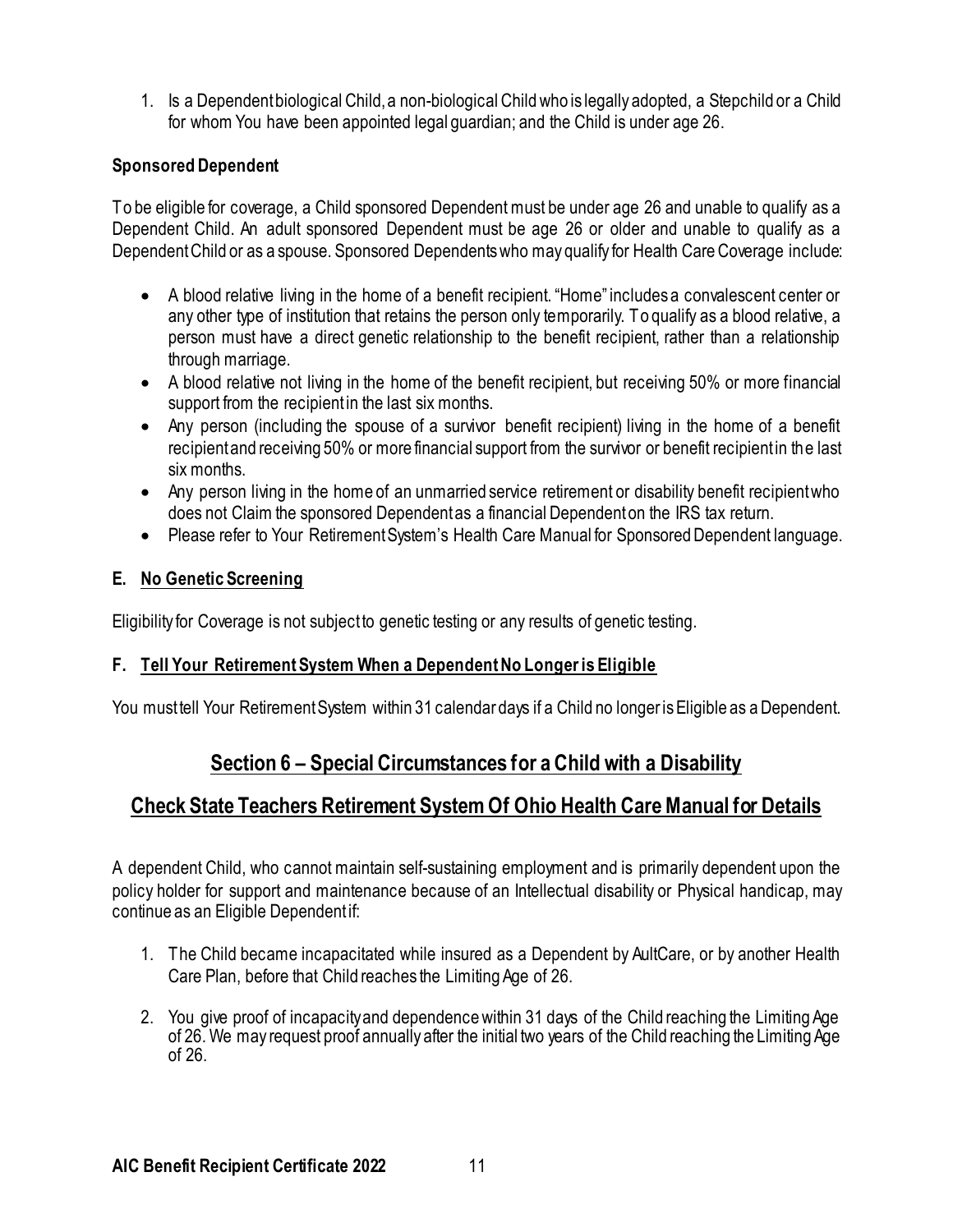# **Section 7 —Enrollment**

# <span id="page-11-1"></span><span id="page-11-0"></span>**Check State Teachers Retirement System Of Ohio Health Care Manual for Details**

### **A. Enrollment**

Enrollment means You and Your Dependents may sign up for Coverage and Benefits under Your Retirement System's Master Group Policy.

### **B. Initial Enrollment**

Initial Enrollment is when a new Benefit Recipient must complete an Enrollment Application. Some plans permit You to complete Initial Enrollment within **31** calendar days from the date You are retired. Other plans permit Initial Enrollment **31** calendar days from the date of new Eligibility after You complete a Waiting Period. CheckState Teachers Retirement System Of Ohio Health Care Manual to see if You have a Waiting Period.

### **C. Open Enrollment**

Some Retirement Systems have Open Enrollment periods when Eligible Benefit Recipients are given the option to:

- 1. Pick a different Health Care Plan.
- 2. Add or drop Health Care Coverage.
- 3. Add or drop Dependents

Coverage and Benefits for the each Plan Year may stay the same, but Your Contribution Rate may change. Check with Your Retirement System.

If You choose not to enroll Yourself or Your eligible Dependents during Your Retirement System's Open Enrollmentperiod or within 31 days following the date of any event that qualifies for special enrollment, You must wait until the next annual Open Enrollment period.

### **D. Special Enrollment**

Special Enrollment is when an Eligible Benefit Recipient, who did not enroll in the Plan when Eligible or during Open Enrollment, may enroll because of special circumstances. Unless specifically stated otherwise, You may enroll within 31 days from the date of a triggering event

### **E. Dependent Special Enrollment**

Dependent Special Enrollment is when an Eligible Dependent of an Employee may enroll because of marriage, birth, adoption, or Placement for Adoption. An Eligible Dependent also may enroll during the Dependent Special Enrollment Period if that Dependent previously had not been Eligible to enroll during Open Enrollment, or the Dependent did not enroll because of other Coverage, which that Dependent no longer has. If You are required by Court or Administrative Order to provide Coverage to a Child, the Child may be enrolled in this Plan without any enrollment period restrictions.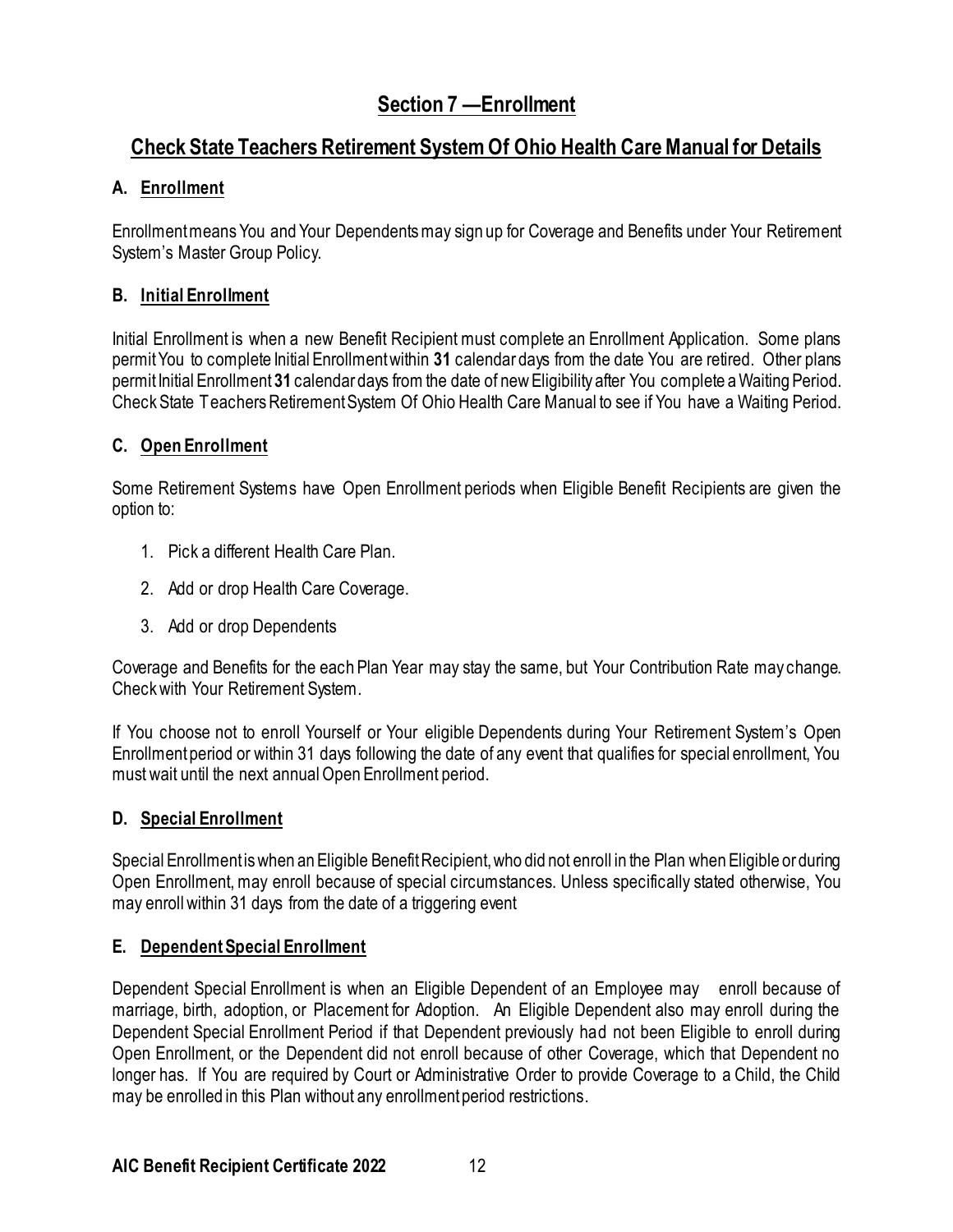### **F. How to Enroll**

To enroll for Coverage and Benefits under the Master Group Policy, You must timely complete an Enrollment Application in a timely manner.

### **G. How to Add a Dependent**

To add an Eligible Dependent, see Your Retirement System as soon as possible. Fill out and return an Enrollment Application as soon as reasonably possible after the Triggering Event.

### **H. How to Drop a Dependent**

To drop a Dependent, see Your Retirement System as soon as possible.

### **I. When You Need to Update Enrollment Information**

There are times when You must update Enrollment information. For example, You must end Coverage for an ex-Spouse in a divorce. You must give us a time-stamped Divorce Decree. You must end Coverage for a Child who is **26** years or older, unless that Child is disabled.**Check** State Teachers Retirement System Of **Ohio Health Care Manual** 

See Your Retirement System as soon as possible to update, change or end Coverage for Yourself or for a Dependent.

# **Section 8–Coverage**

### <span id="page-12-1"></span><span id="page-12-0"></span>**Check State Teachers Retirement System Of Ohio Health Care Manual for Details**

Coverage means that period when You and Your Dependents are Eligible to receive Benefits for Covered Services under the Master Group Policy.

# **Section 9 —Coverage for Benefit Recipients**

# <span id="page-12-3"></span><span id="page-12-2"></span>**Check State Teachers Retirement System Of Ohio Health Care Manual for Details**

Each Benefit Recipient who meets eligibility guidelines on the date the Master Group Policy takes effect will be eligible for Coverage on that date. Each Benefit Recipientwho meets said guidelines after this date may be eligible for Coverage on the first day after he or she completes the Waiting Period.

If Your Coverage is Noncontributory, it will be Effective on the first day of the month following the day You become Eligible.

If Your Coverage is Contributory, it will be Effective after You apply for Coverage and agree in writing to pay the required Contributions. Coverage will begin on the first day of the month following the day You become eligible, unless Your Retirement System has a Waiting Period. If You are a Small Group, Coverage may begin on the first day after the Waiting Period.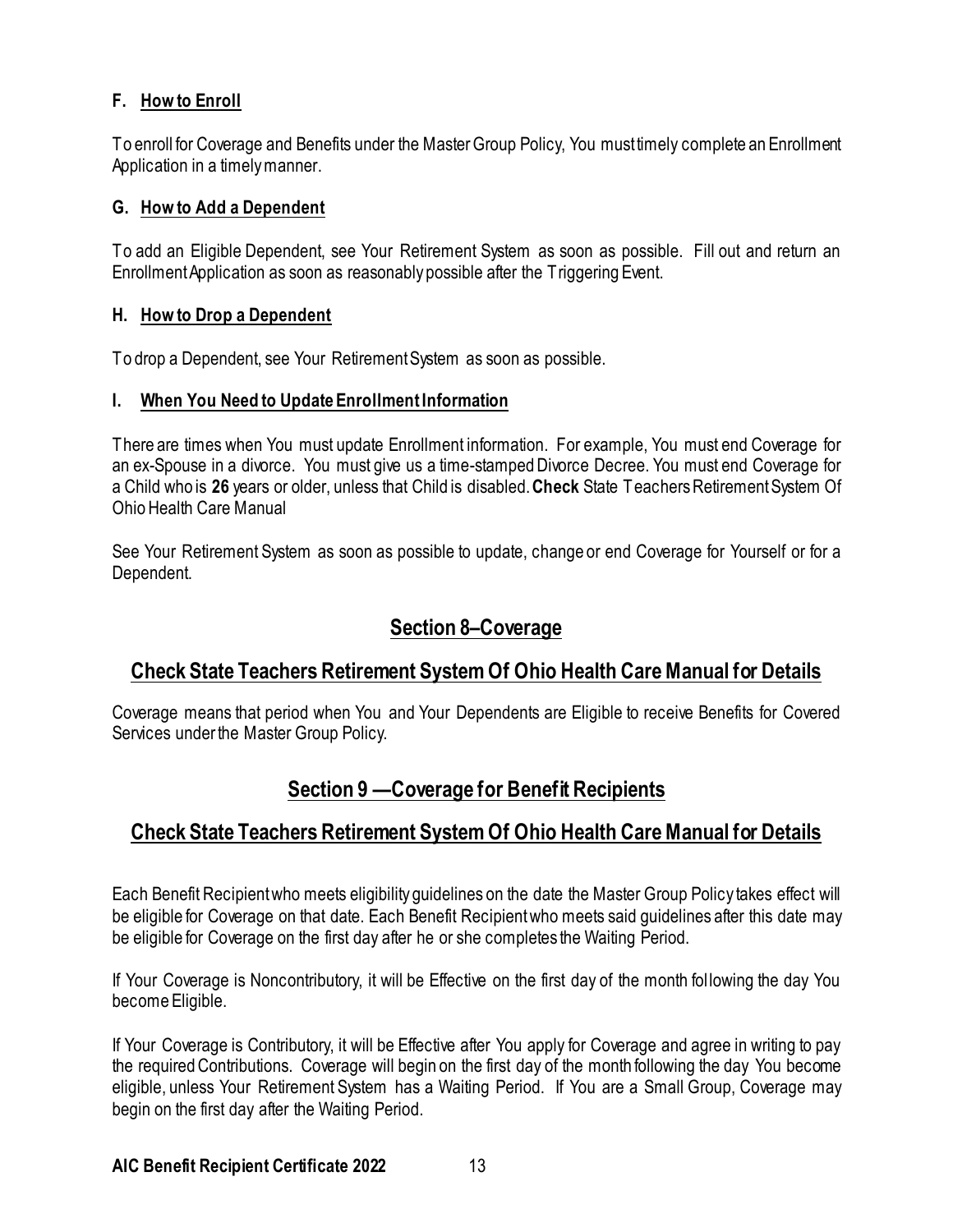<span id="page-13-0"></span>CheckState Teachers Retirement System Of Ohio Health Care Manual to see when Your Coverage ends.

# **Section 10 —Coverage for Dependents**

# <span id="page-13-1"></span>**Check State Teachers Retirement System Of Ohio Health Care Manual for Details**

### **A. Date Your Dependents are Eligible for Coverage**

Your Dependents will be Eligible for Coverage the later of:

- 1. The date You are Eligible for Benefit Recipient's Coverage, or
- 2. The date You gain a Dependent.
- 3 If the Dependent is Your Stepchild, include a copy of a complete, official, time-stamped and recorded final divorce decree or Court Order that indicates who is responsible for health coverage.

### **B. To Add a Dependent**

- 1. Fill out the Enrollment form provided by Your retirement system. If You are adding a Newborn (or adopted Child). Include the Newborn Dependent's name, social security number (if available), date of birth (or other Triggering Event) and Coordination of Benefits information. If the Newborn does not yet have a social security number, You may submit the Enrollment form without the Newborn's social security number. Please apply for a social security number right away. Once You get it, give it to Your Retirement System.
- 2 If the Dependent is Your Stepchild, include a copy of a complete, official, time-stamped and recorded final Divorce Decree or Court Order that indicates who is responsible for Health Care Coverage.

See Your Retirement System as soon a possible to update, change or end Coverage for Yourself or for a Dependent.

### **C. Date Dependent Coverage Takes Effect**

- 1. If Coverage is Noncontributory (See State Teachers Retirement System Of Ohio Health Care Manual), it will become Effective for Your Dependent on the day the Dependent becomes Eligible and Coverage becomes Effective. You must be Covered in order for Your Dependents to be Covered, unless Your Retirement System has specifically provided otherwise.
- 2. If Dependent Coverage is Contributory ( see State Teachers Retirement System Of Ohio Health Care Manual), it will become Effective after You apply for Dependent Coverage on the Enrollment Form and agree in writing to pay the required Contributions for Your Dependent, and on the date Your Dependent becomes Eligible.
- 3. On the date of birth for a Child born after the Effective Date of Your Coverage. If Your Plan requires an additional premium payment to maintain coverage for the Child, You must notify Your Employer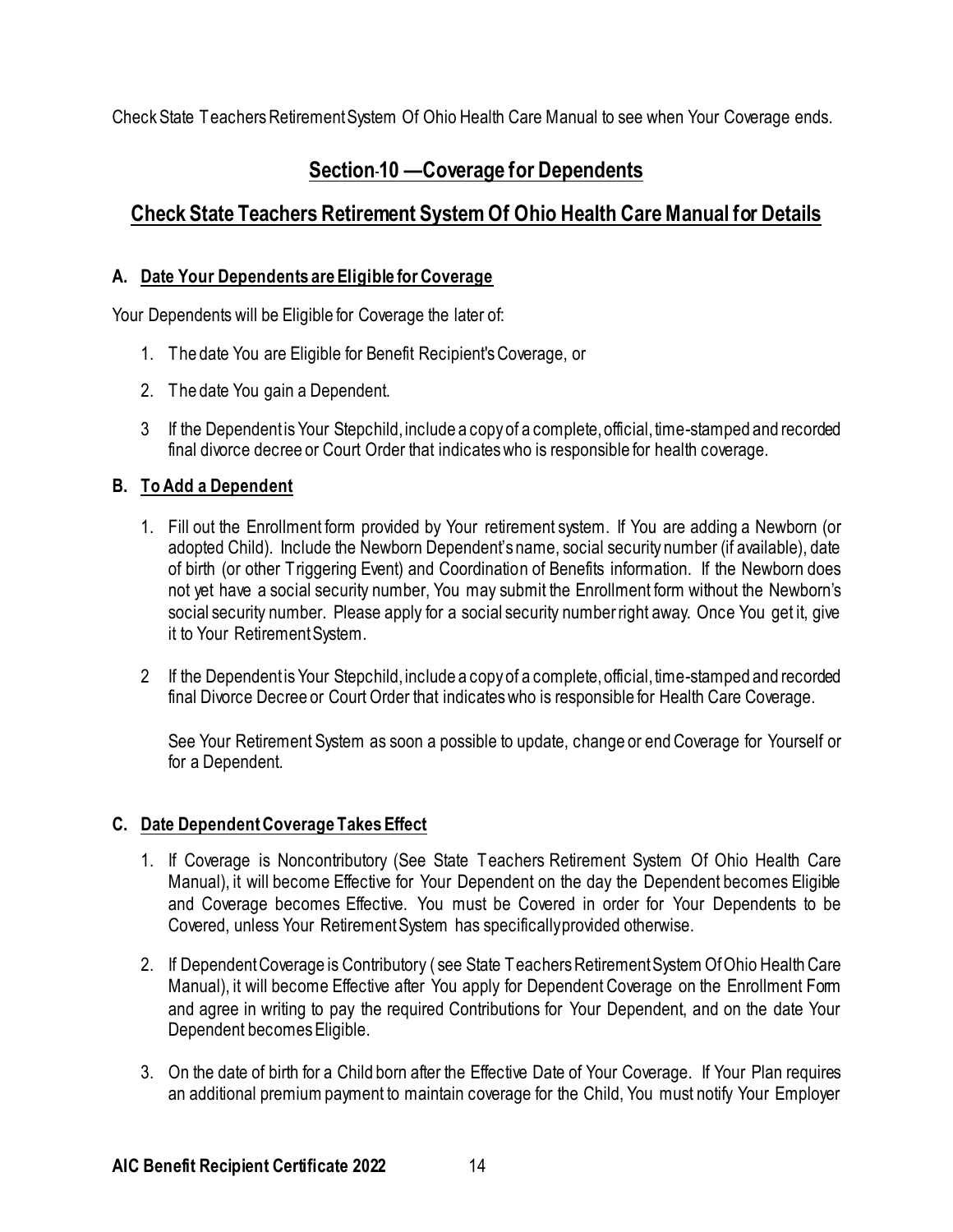of the Birth and request Coverage for that Child within the 31-day period following the Child's birth in order to continue coverage after the initial 31-day coverage period.

4. On the date of adoption, Placement for Adoption, or Court or Administrative Order to provide health insurance to a Child. Coverage will be effective for the first 31 days following adoption, Placement for Adoption or Court or Administrative Order requiring You to provide health insurance to a Child. You must notify Your Retirement System of the adoption, Placement for Adoption, or Court or Administrative order as soon as reasonably possible following the date of such event. . You may need to pay an additional premium for coverage beyond the 31 days.

### **D**. **To End Dependent Coverage**

- 1. To end Coverage for a Dependent, tell Your Retirement System within **31** calendar days from the Triggering Event.
- 2. If Your Spouse is ending Coverage as a Dependent, he or she must sign the Enrollment form stating that he or she no longer is Covered by Your Plan

### **E. Date Dependent Coverage Ends**

<span id="page-14-0"></span>CheckState Teachers Retirement System Of Ohio Health Care Manual or ask Your Retirement System.

# **Section 11—Events that Can Affect Eligibility, Coverage and Benefits**

### <span id="page-14-1"></span>**Check State Teachers Retirement System Of Ohio Health Care Manual for Details**

### **A**. **Enrolling in Medicare**

Tell Your Retirement System if You or a Dependent enrolls in Medicare. Your Coverage may no longer be Primary if You or Your Dependent enrolls in Medicare. Reference the 'Coordination of this Contract's Benefits with Other Benefits' section of this document.

### **B. Going on Military Duty**

### 1. USERRA

If Coverage would terminate because You take a leave of absence under the Uniformed Services Employment and Reemployment Rights Act of 1994 ("USERRA"), as modified by the Veterans' Benefits Improvement Act of 2004, Your Benefits may continue for the lesser of the period of leave or **24** months. Coverage may Continue only as long as You make the required Contributions. If You are on a USERRA leave for less than **31** calendar days, You must make the same Contribution as is required for active Benefit Recipients. If You are on a USERRA leave for **31** calendar days or longer, You may be required to pay up to 102% of the full cost (Benefit Recipient and Retirement System Contributions) of Coverage.

2. Ohio Law for Reservists Called or Ordered to Active Duty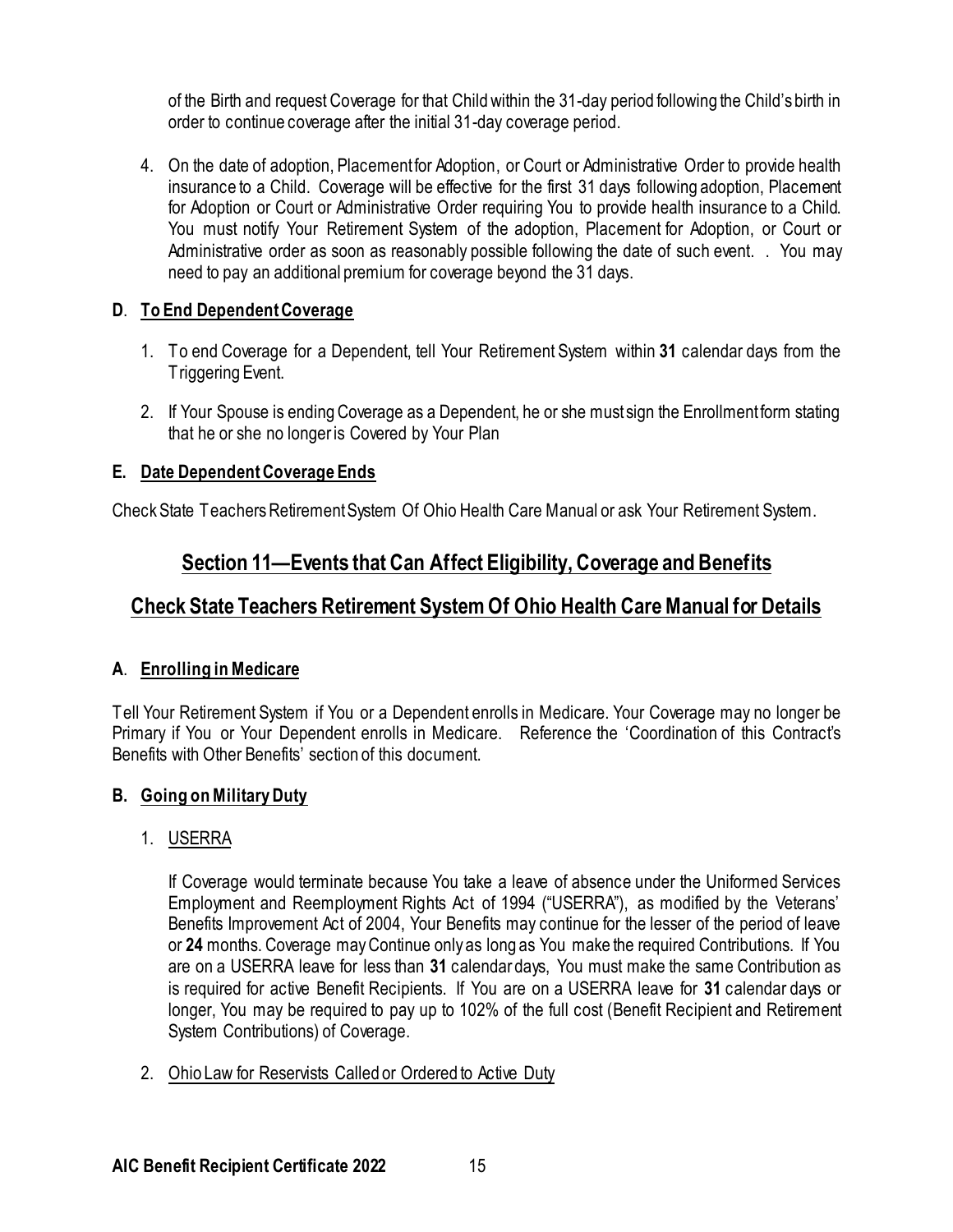- a. If You are a reservist who is called or ordered to active duty, Your Retirement System must notify You of the option to continue Coverage for up to **18** months after the date on which the Coverage otherwise would end because You are called or ordered to active duty. You may continue to receive Coverage for up to **18** months, so long as You or Your Retirement System pays the Premium.
- b. Coverage may be continued for up to **36** months if any of the following occur during that **18** month period:
	- i. Death, divorce or separation of the reservist.
	- ii. A reservist's Dependent Child ceases to meet Eligibility requirements.
- c. You must give Your Retirement System a written election to continue Coverage. You may be required to pay the Retirement System the first payment. Your Retirement System must receive the written election and payment no later than **31** calendar days after the date on which Your Coverage otherwise would end. You must continue to pay the monthly amount to keep Coverage. See Your Retirement System or call Us if You have any questions.

### **C. Workers' Compensation**

This Plan is not a Workers' Compensation policy and is not issued in lieu thereof. The benefits under this Certificate are not designed to duplicate benefits that Members are eligible for under the Workers' Compensation Law. All money paid or owed by Workers' Compensation for services provided to a Member shall be paid back by, or on behalf of, the Member to the Plan if the Plan has made or makes payment for the services received. It is understood that coverage under this Certificate does not replace or affect any Workers' Compensation coverage requirements and this Certificate does not satisfy any requirements for Coverage by Workers' Compensation Insurance.

This plan does not cover:

- 1. Charges eligible for coverage under any Workers' Compensation Law or similar law.
- 2. Injuries at work if Workers' Compensation is available, required, or applicable, regardless of whether a Workers' Compensation Claim is filed.
- 3. Charges for You, Your Dependents, or Spouse for a work related injury or illness while self-employed if eligible to obtain coverage under any Workers' Compensation Act or similar law.

# **Section 12—COBRA**

<span id="page-15-0"></span>This notice contains important information about Your right to COBRA continuation coverage, which is a temporary extension of coverage under a State Teachers Retirement System Of Ohio sponsored health plan (the Plan). The right to COBRA continuation coverage was created by a federal law, the Consolidated Omnibus Budget Reconciliation Act (COBRA) of 1985. COBRA continuation coverage can become available to qualified beneficiaries (Spouses and Children) who lose health coverage under the Plan due to certain events. For additional information about Your rights and obligations under the Plan and under federal law, please contact Your COBRA administrator.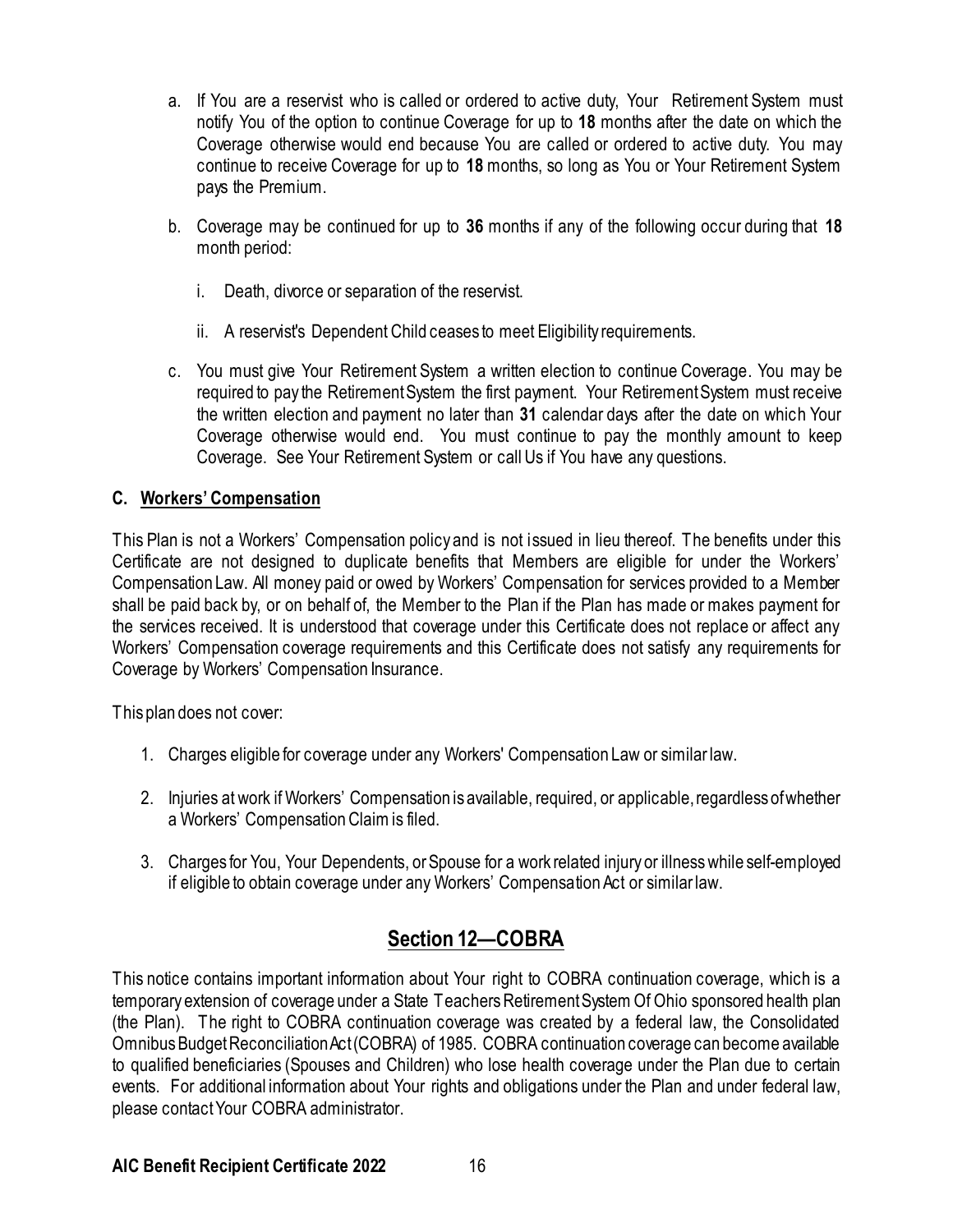### **What is COBRA Continuation Coverage**?

COBRA continuation coverage is a continuation of Plan coverage when coverage would otherwise end because of a life event known as a "qualifying event". Specific qualifying events are listed below. After a qualifying event, COBRA continuation coverage must be offered to each person who is a "qualified beneficiary". A covered spouse or Dependent Child of a member could become a qualified beneficiary if coverage under the Plan is lost because of the qualifying event. Under the Plan, qualified beneficiaries who elect COBRA continuation coverage are required to pay for the coverage.

- 1. If You are a covered spouse, You may become a qualified beneficiary if You lose Your coverage under the plan because of the following qualifying events:
	- a. Your spouse dies; or
	- b. You become divorced or legally separated from Your spouse.
- 2. If You are a covered Child (biological or adopted), You may become a qualified beneficiary if You lose coverage under the Plan because of the following qualifying events: (1) Your parent dies; (2) Your parents become divorced or legally separated; or (3) You are no longer eligible for coverage under the Plan as a Dependent Child.

### **When is COBRA Coverage Available?**

The Plan will offer COBRA continuation coverage to qualified beneficiaries only after the COBRA Administrator has been notified that a qualifying event has occurred.

- 1. When the qualifying event is failure to meet eligibility requirements or the death of a covered member or parent, SERS must notify the COBRA Administrator of the qualifying event.
- 2. For other qualifying events (divorce or legal separation of the member and spouse, or a Child losing eligibility for coverage as a Dependent Child), You must notify the COBRA Administrator within 60 days after the qualifying event occurs.

### **How is COBRA Coverage Provided?**

Once the COBRA Administrator receives notice that a qualifying event has occurred, COBRA continuation coverage will be offered to each of the qualified beneficiaries. Each qualified beneficiary will have an independent right to elect COBRA continuation coverage. Covered members may elect COBRA continuation coverage on behalf of their spouse, and parents may elect COBRA continuation coverage on behalf of their Children.

### **How Long Does COBRA Coverage Last?**

COBRA continuation coverage is a temporary continuation of coverage. When the qualifying event is the death of the member, divorce or legal separation, or a Child losing eligibility as a Dependent Child, COBRA continuation coverage may last for up to a total of 36 months.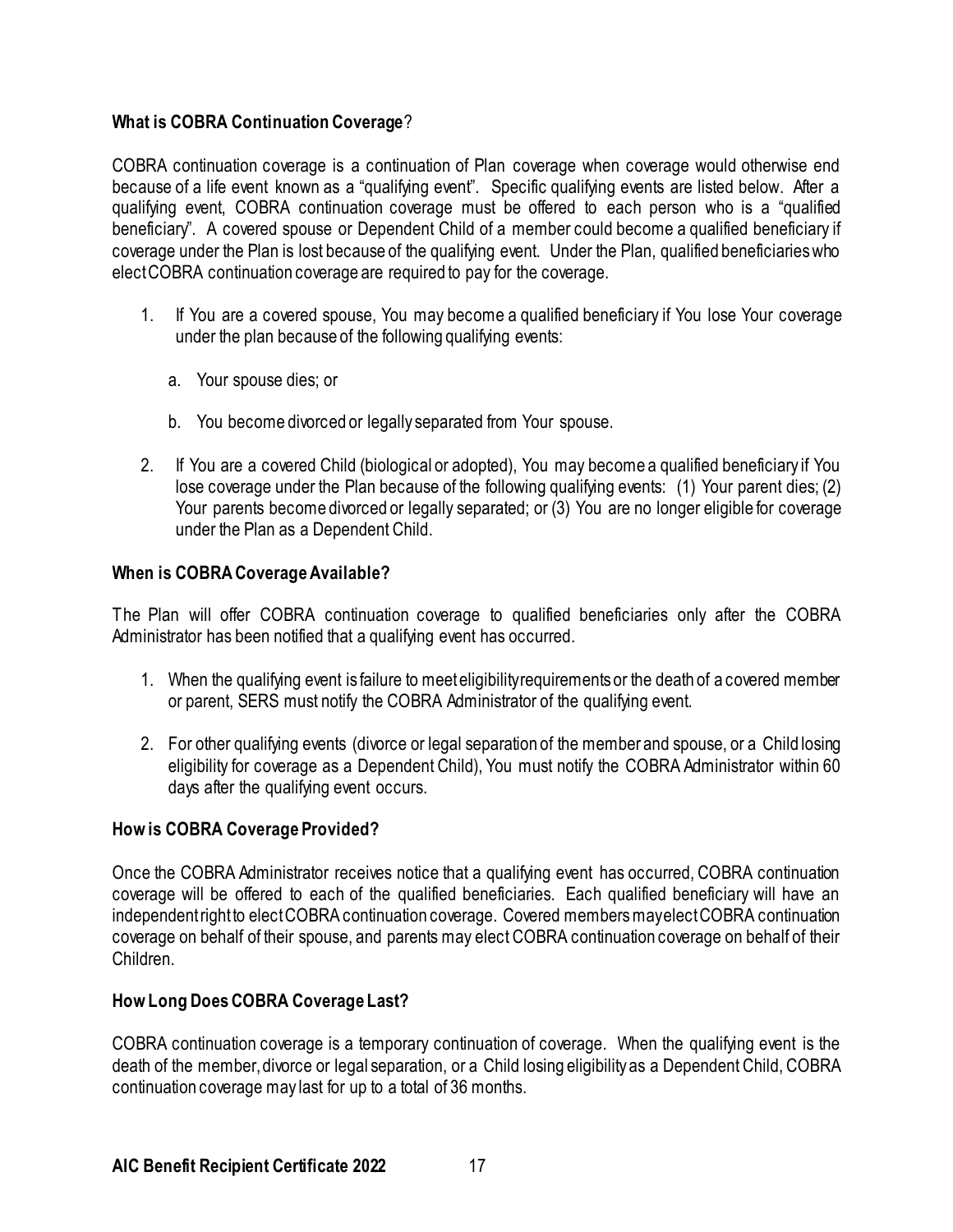COBRA continuation coverage begins on the date that Plan coverage would otherwise have been lost by reason of a qualifying event and stops at the end of the maximum period. It way stop earlier if: (1) premiums are not paid on a timely basis; (2) after the COBRA election, coverage is obtained with another group health plan; Medicare coverage is obtained before COBRA election, COBRA coverage may not be discontinued, even if the other coverage continues after the COBRA election.)

### **EXCEPTIONS:** There are three (3) exceptions:

- 1. If an Employee or family member is disabled at any time during the first sixty (60) days of continuation coverage (running from the date of termination of employment or reduction in hours), the continuation coverage period for all qualified beneficiaries under the qualifying event is twenty-nine (29) months from the date of termination or reduction in hours. The Social Security Administration must formally determine under Title II (Old Age, Survivors, and Disability Insurance) or Title XVI (Supplemental Security Income) of the Social Security Act that the disability exists and when it began. For the twentynine (29)-month continuation coverage period to apply, notice of the determination of disability under the Social Security Act must be provided to the Company or the Plan Administrator both within the eighteen (18)-month coverage period and within sixty (60) days after the date of the determination.
- 2. If a second qualifying event that gives rise to a thirty-six (36)-month maximum coverage period (for example, the Employee dies or becomes divorced) occurs within an eighteen (18)-month or twentynine (29)-month coverage period, the maximum coverage period becomes thirty-six (36) months from the date of the initial termination or reduction in hours for the Spouse or Dependent child.
- 3. If within the eighteen (18) month period after Medicare entitlement, the Employee experiences a qualifying event (due to termination or reduction of hours worked) then the period of continuation for family members, other than the Employee, who are qualified beneficiaries, is up to thirty-six (36) months from the date of Medicare entitlement.

If the Employee experiences a qualifying event on or before the date of Medicare entitlement, or after the expiration of the eighteen (18) month period after Medicare entitlement, both Employee and family members who are qualified beneficiaries are entitled to up to eighteen (18) months from the date of the qualifying event.

If the Employee's Medicare entitlement follows an initial qualifying event (due to termination or reduction of hours worked) and would have resulted in a loss of coverage had it occurred before the initial qualifying event, then other family members who are qualified beneficiaries will be allowed to elect COBRA coverage up to thirty-six (36) months from the date of the initial qualifying event.

### **For More Information**

For more information about Your COBRA rights under the Public Health Services Act, visit the Centers for Medicare & Medicaid Services (CMS) Website at [www.cms.gov/COBRAContinuationofCov.](http://www.cms.gov/COBRAContinuationofCov) You can also call CMS toll-free at 1-800-633-4227.

Specific questions about Your COBRA continuation coverage rights as a State Teachers Retirement System Of Ohio enrollee should be addressed to Your COBRA Administrator:

Benefit Services A Division of Medical Mutual Services, LLC 3636 Copley Road, Suite 201 P.O. Box 4138 Akron, OH 44321 Phone: 1-800-367-3762 (toll-free) Fax: 330-666-6685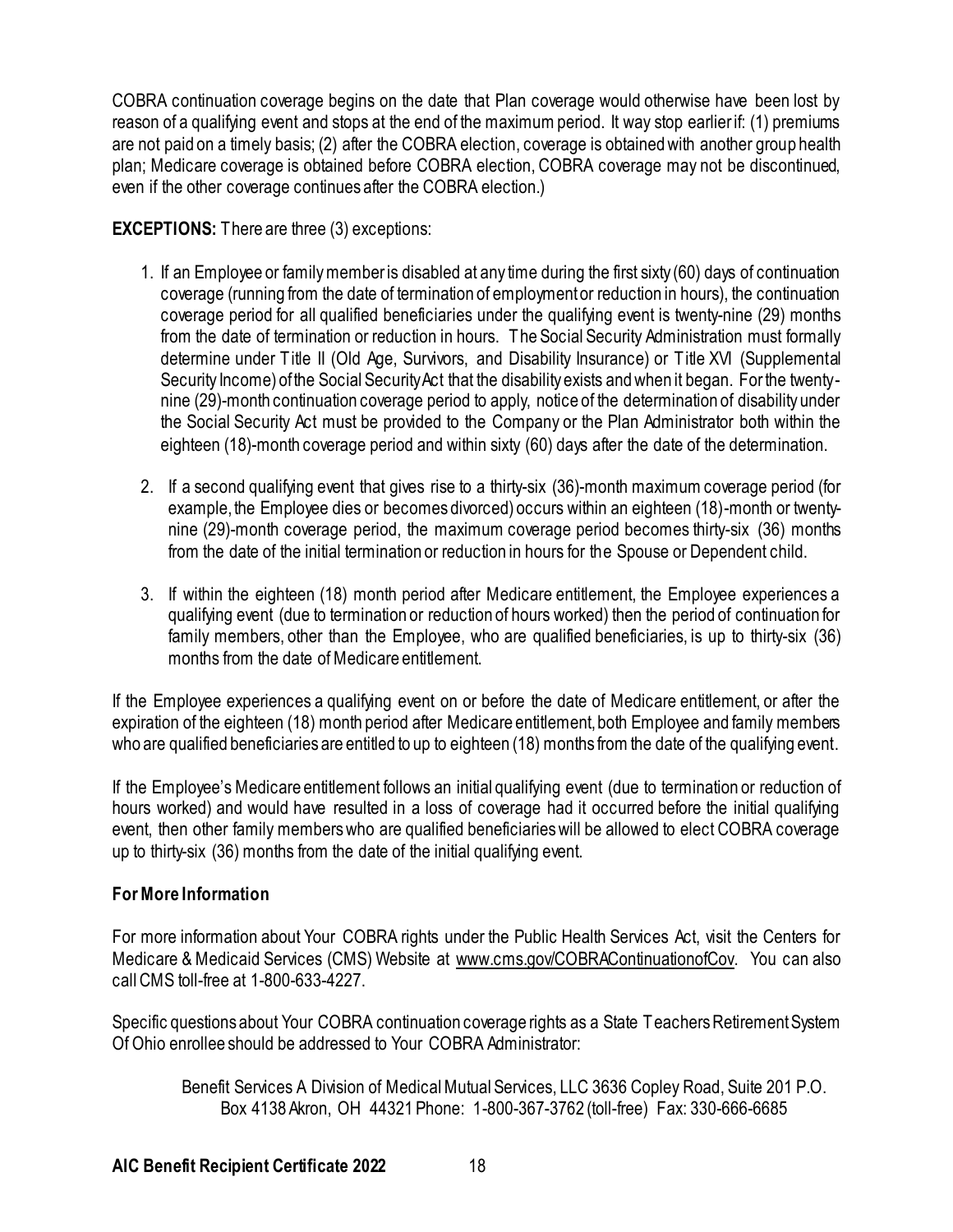### **Notify Your COBRA Administrator of Address Changes**

To protect Your family's rights, You should keep the COBRA Administrator informed of any changes in the addresses of family members. You should also keep a copy, for Your records, of any notices You send to the COBRA Administrator.

### <span id="page-18-0"></span>**Section 13—Converting To An Individual Health Care Coverage Contract**

### **A. Eligibility**

When You or Your Dependent's Coverage with AultCare ends under Your Retirement System's Master Group Policy, You may be Eligible to purchase an Individual Conversion policy if You have exhausted Your COBRA continuation Coverage.

- 1. An individual Health Care conversion Coverage contract may be available if Coverage under Your Retirement System's Master Group Policy ends, unless:
	- a. Your Termination of Coverage was based on non-payment of Premiums.
	- b. You are, or are eligible to be, Covered for Benefits that are at least comparable to Your former Retirement System's Master Group Policy with AultCare under:
		- i. Medicare.
		- ii. Any state or federal law.
		- iii. Any policy or insurance or Hospitalization plan providing comparable Benefits.
- 2. Each of Your Covered Dependents has the right to obtain an individual Health Care conversion Coverage contract if the Dependent's group Coverage ends for one of the following reasons:
	- a. Your death.
	- b. Your Spouse ceases to be an eligible Dependent due to divorce or annulment.
	- c. Your Covered Dependent Child reaches the Limiting Age.
	- d. Your covered Dependent Child ceases to be an eligible Dependent for any other reason, and You do not have the right to get an individual Health Care conversion Coverage contract at that time.

You also may be eligible for the Federal Basic or Standard Conversion Plans if You meet the definition of a Federally Eligible Individual.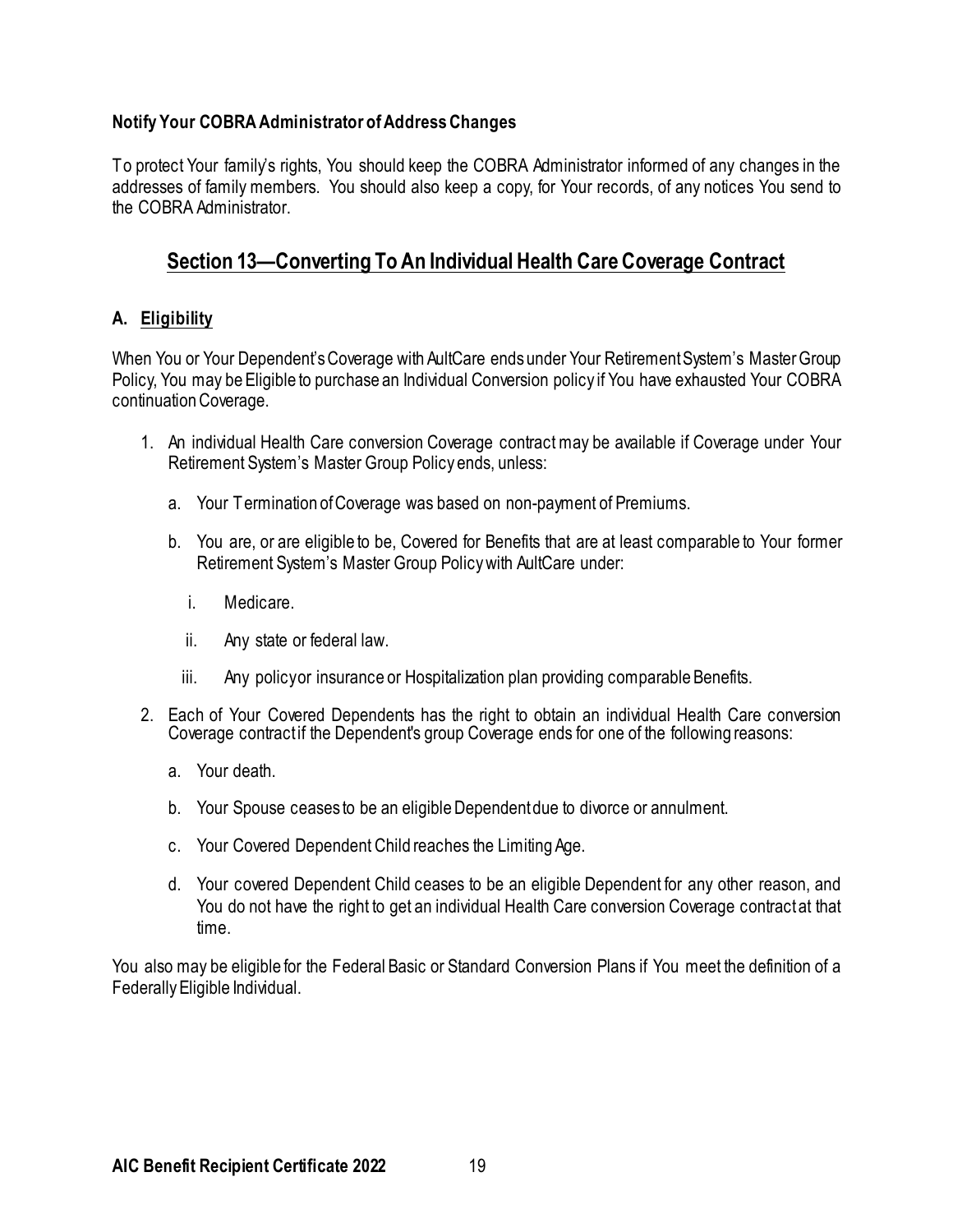### **B. Payment and Effective Date**

If You are Eligible for an individual Health Care conversion Coverage contract, You must apply for it and pay the required Premium directly to AultCare within **31** calendar days after the group Health Care Coverage for that person ends. Evidence of good health is not required.

After AultCare receives a valid application and payment, the individual Health Care conversion Coverage contract will take effect within **31** calendar days after Coverage ends.

### **C. Benefits**

Benefits under the individual Health Care conversion Coverage contract may differ from the Coverage under the Master Group Policy.

### **D. End**

Your Conversion Policy will end if You do not pay Your Premium, or if Medicare becomes Your primary insurance.

### **E. Questions**

<span id="page-19-0"></span>Email Us at www.aultcare.com, or Call Us at 330-363-6360 or 1-800-344-8858 if You have questions.

### **Section 14—Guaranteed Renewability**

Your Retirement System may renew its Master Group Policy for all Eligible Benefit Recipients and Dependents. There are exceptions. We may choose not to renew the Master Group Policy or to discontinue health Coverage for one or more of the following reasons:

- **A**. Your Retirement System failed to pay Premiums.
- **B**. Your Retirement System commits Fraud or Intentionally Misrepresents a Material Fact under the terms of Coverage.
- <span id="page-19-1"></span>**C**. The Master Group Policy is terminated.

# **Section 15—Using Network Providers**

### **A. Services from Network Providers**

- 1. The level of Benefits You receive under the Master Group Policy may be greater, and the amount You must pay Out-of-Pocket may be less, if You receive Covered Services from Network Providers.
- 2. Network Providers are listed in the Plan Directory, which is on Our website www.aultcare.com.
- 3. If Your Doctor no longer is a Network Provider, call Us. In some cases, We may continue to pay for Covered Services at the Network Provider rate for a period of time to let You complete a course of treatment. We also will help You find a new Network Provider.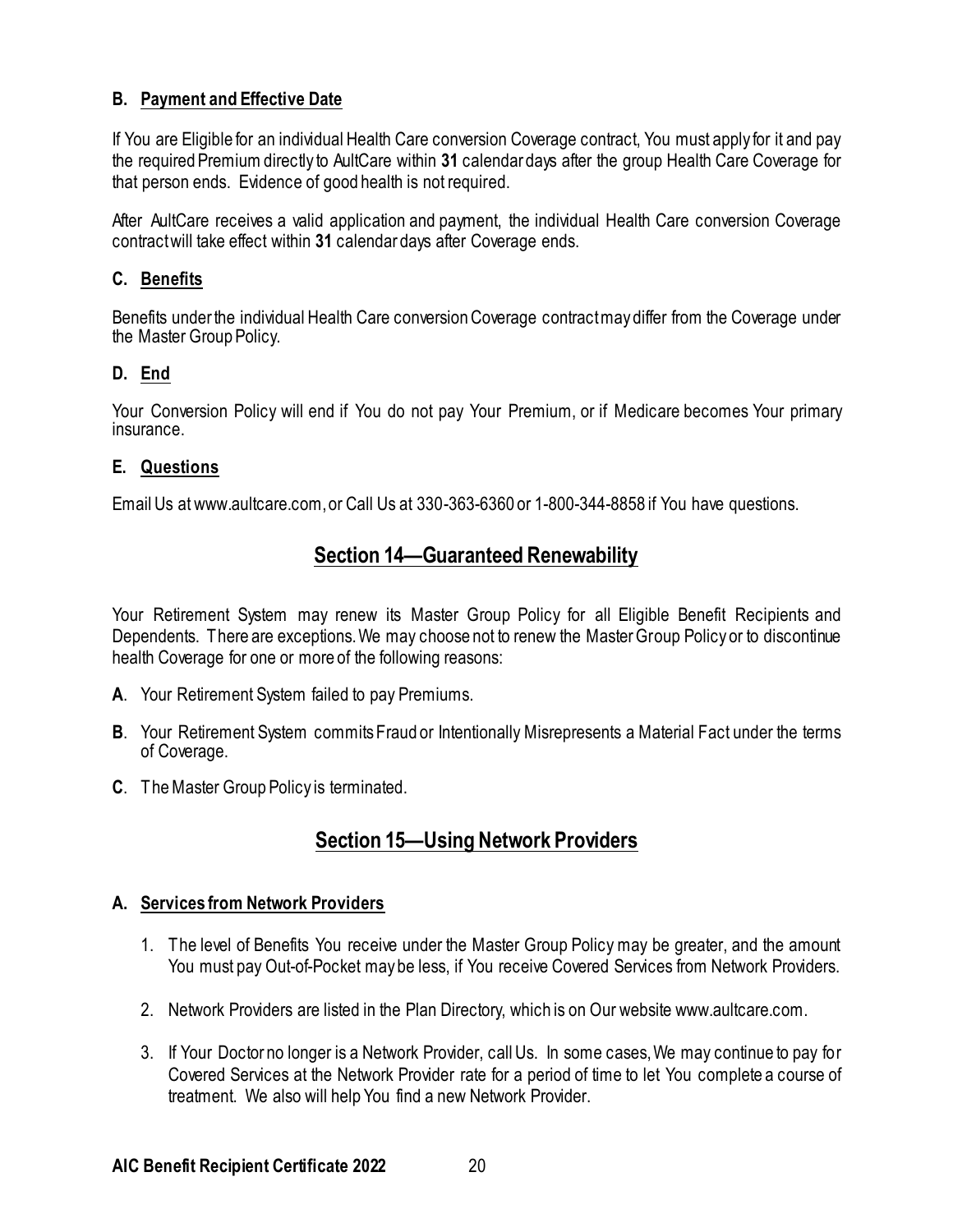### **B. Services from Non-Network Providers**

- 1. When You choose a Non-Network Provider, You may not receive the same level of Benefits. Charges that exceed the Reference Based Pricing allowance are not Covered. You may need to pay more Out-of-Pocket Expenses.
- 2. There may be certain services that can only be obtained from a Non-Network Provider. In order for You to avoid the increased Out-of-Pocket expense that could otherwise occur for using a Non-Network Provider, You must obtain approval in advance from AultCare for services that cannot be provided by a Network Provider. Upon AultCare's prior approval of the Non-Network care, benefits for Covered Services will be provided as if the Covered Services were provided by a Network Provider. Services provided by a Non-Network provider will still be subject to appropriate Coinsurance, Copayment, and Deductibles. Charges over RBP will also be Your responsibility. This is also referred to as Balance Billing. Please reference Section 25 for information on RBP.

Updated treatment plans will be required periodically to determine if care can be transitioned to a Network provider. We may require that Your care be transitioned to a Network provider if it is determined that in Network providers are available.

AultCare will determine whether the Covered Services can be provided by a Network Provider, and that determination will be final and conclusive, subject to any available appeals process. If You do not receive written approval in advance of receiving Covered Services from a Non-Network Provider, services will be covered at the Non-Network provider level and You will be subject to balance billing and increased out-of-pocket expenses. Services provided to You in an Emergency Medical Condition will be covered at the Network level of benefit, although You may be balanced billed for Non-Network Emergency Services.

3. Certain Services by an AultCare approved Non-Network Centers of Excellence Provider will be Covered at the same level as a Network Provider if such Services are not offered by Network Providers. Pre-Approval is required for these Services to be Covered at Network level, in which RBP may not apply. Services provided by a Non-Network Center of Excellence will still be subject to appropriate Coinsurance, Copayments, and Deductibles. Charges over RBP will also be Your responsibility This is also referred to as Balance Billing. Please reference Section 25 for information on RBP.

Ohio's House Bill 388 and the Federal "No Surprises Act" establish patient protections including surprise bills ("balance billing") from Non-Network providers for Emergency care and other specified items or services. We will comply with these new state and federal requirements including how we proc ess claims from certain Non-Network providers.

### **C. Emergencies or When You are Out of Town**

The Plan will cover Services for an Emergency Medical Condition treated in any Hospital Emergency department or Urgent Care Center. Plans will not require prior authorization or impose any other administrative requirements or Benefit Limitations that are more restrictive than Services received from a Network Provider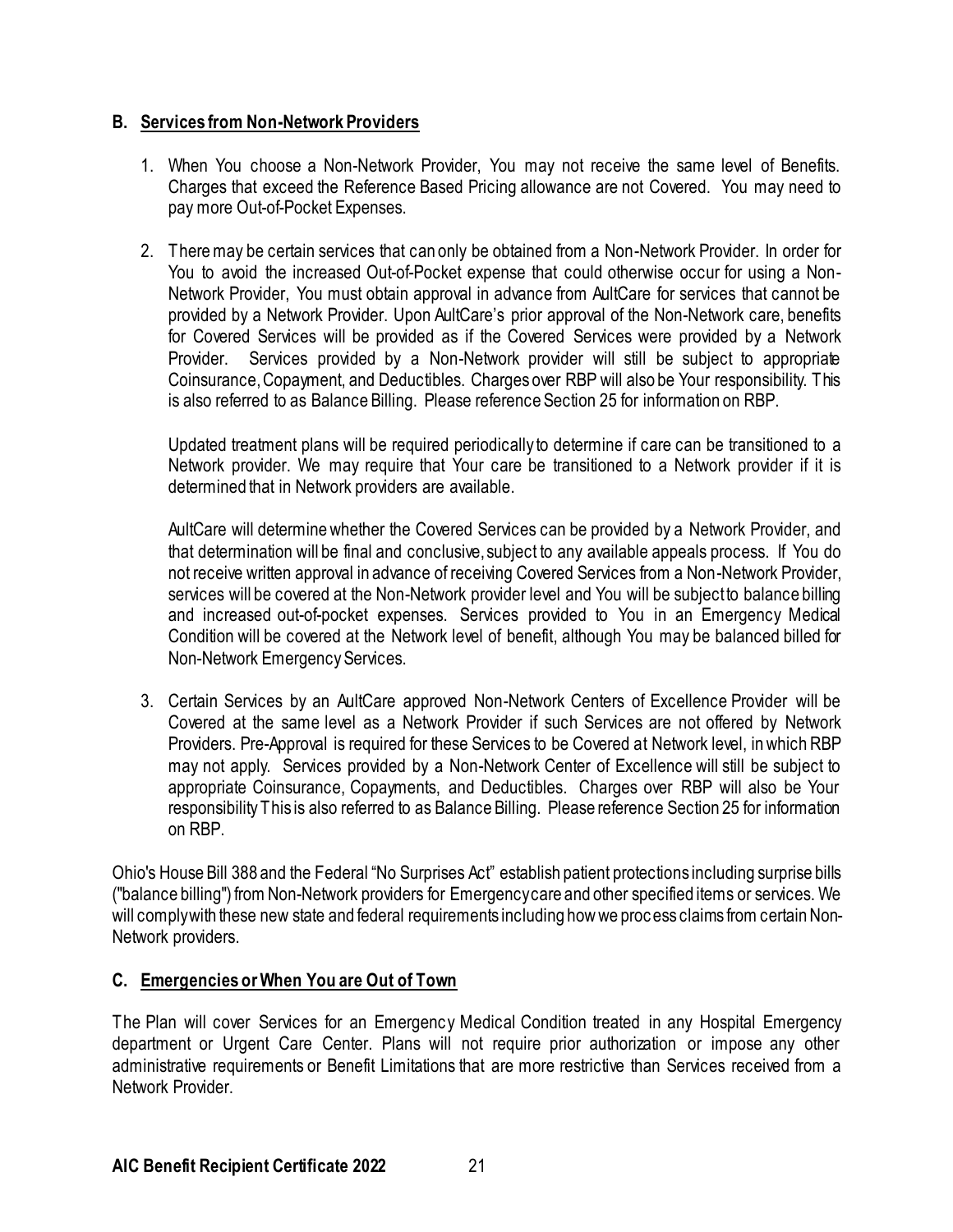### **D. Emergencies When You are Traveling Out of the USA**

Generally, we may pay for limited Emergency Services that are necessary when You are traveling out of the USA, unless You are expressly traveling on business on behalf of Your Retirement System. We will consider each Claim carefully. We will not pay for Services when You go to another country to obtain medical care. We do not pay for air transport or medical evacuation. We recommend that You obtain separate medical travel and evacuation insurance if You plan to travel out of the USA.

# **Section 16—Covered Services (Benefits)**

# **Check Your Benefits Chart for Details**

### <span id="page-21-1"></span><span id="page-21-0"></span>**A. General Description of Covered Services (Benefits)**

Covered Services are medical and health Benefits that You and Your Eligible Dependents may receive under the Master Group Policy.

### **B. Questions about Benefits and Eligible Expenses**

<span id="page-21-2"></span>Ask Your Retirement System if You have questions about Covered Services and Benefits.

# **Section 17—Covered Outpatient Services**

# **Check Your Benefits Chart and Your Exclusion List for Details**

<span id="page-21-3"></span>We Cover certain Outpatient Services. You will need to make applicable Copayment and Coinsurance. **Check Your Benefits Chart**.

### **Outpatient Services may include**:

### **A. Physician Office Visits**

Office Visits to Your Physician for treatment of illness or injury.

This may include injectable drugs and other drugs administered in a Physician's office or other Outpatient setting, or Home Visits for medical care and consultations to examine, diagnose, and treat an illness or injury performed in your home.

### **B. Telehealth**

Telehealth services means a mode of providing Health Care Services through synchronous or asynchronous information and communication technology by a health care professional, including interactive audio, video and other electronic media, within the professional's scope of practice, who is located at a site other than the site where the recipient is located. This includes online clinic visits.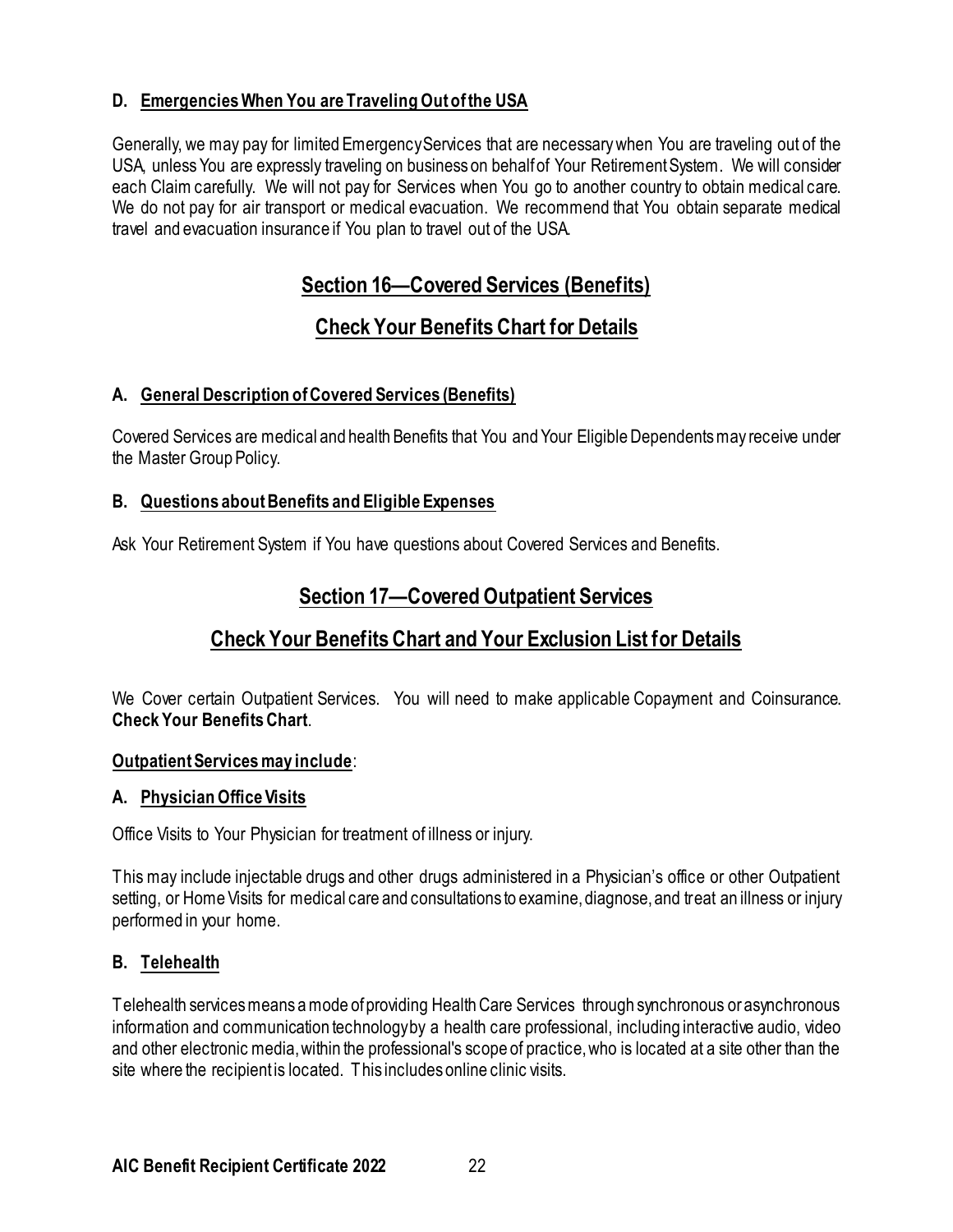The Plan will not exclude from coverage a Telehealth medical service, solely because the service is not provided through a face-to-face consultation.

The Plan will pay for a Telehealth Health Care Service only if the service is a Covered Benefit under the Plan, is not excluded by the Plan, and all the following requirements are met:

- 1. The informed consent of the Covered Person, or another appropriate person with authority to make health care treatment decisions for the Covered Person, is obtained before Telehealth Health Care Services Health Care Services are provided;
- 2. The Participating Health Professional is licensed or has obtained a certificate to provide Telehealth Health Care Services Health Care Services in the appropriate state of jurisdiction;
- 3. The participating provider complies with minimal standards of care and all requirements set forth in rules and interpretive guidance adopted or issued by the State of Ohio (including the Ohio Medical Board) and/or the appropriate state of jurisdiction governing Telehealth Health Care Services Health Care Services and prescribing to persons not seen in person by a physician;
- 4. The services are provided by any Doctor of Medicine (M.D.), Doctor of Osteopathic Medicine (D.O.), who are licensed to practice medicine, osteopathic medicine or podiatric medic ine, a licensed Behavioral Health Provider, a Physician Assistant, or an Advanced Practice Registered Nurse,;
- 5. The service is for the diagnosis, prevention, treatment, cure, or relief of a health condition, illness, injury, or disease.

Telehealth services will be paid according to Your Plan with no greater Cost Share than if Services were rendered in a face-to-face setting.

Note: Subject to Network and Non-Network cost sharing. If You seek Telehealth Health Care Services Health Care Services from a Non-Network Provider, You may be billed for charges that exceed the Reference Based Pricing allowance.

### **C. Gynecology Office/Home Visits/Sterilization/Infertility**

Office Visits to Your gynecologist for Medically Necessary examinations. Sterilizations are also a covered service.

Charges for Impotency, Infertility, and Reversal of Sterilization are generally Not Covered under this Plan. Check Your Benefits Chart.

This includes:

- 1. Drugs used for erectile dysfunction.
- 2. Diagnostic testing or treatment related to infertility, artificial insemination, In-vitro fertilization (IVF), or for other types of artificial or surgical procedures of any kind for means of conception including drugs administered in connection with these procedures.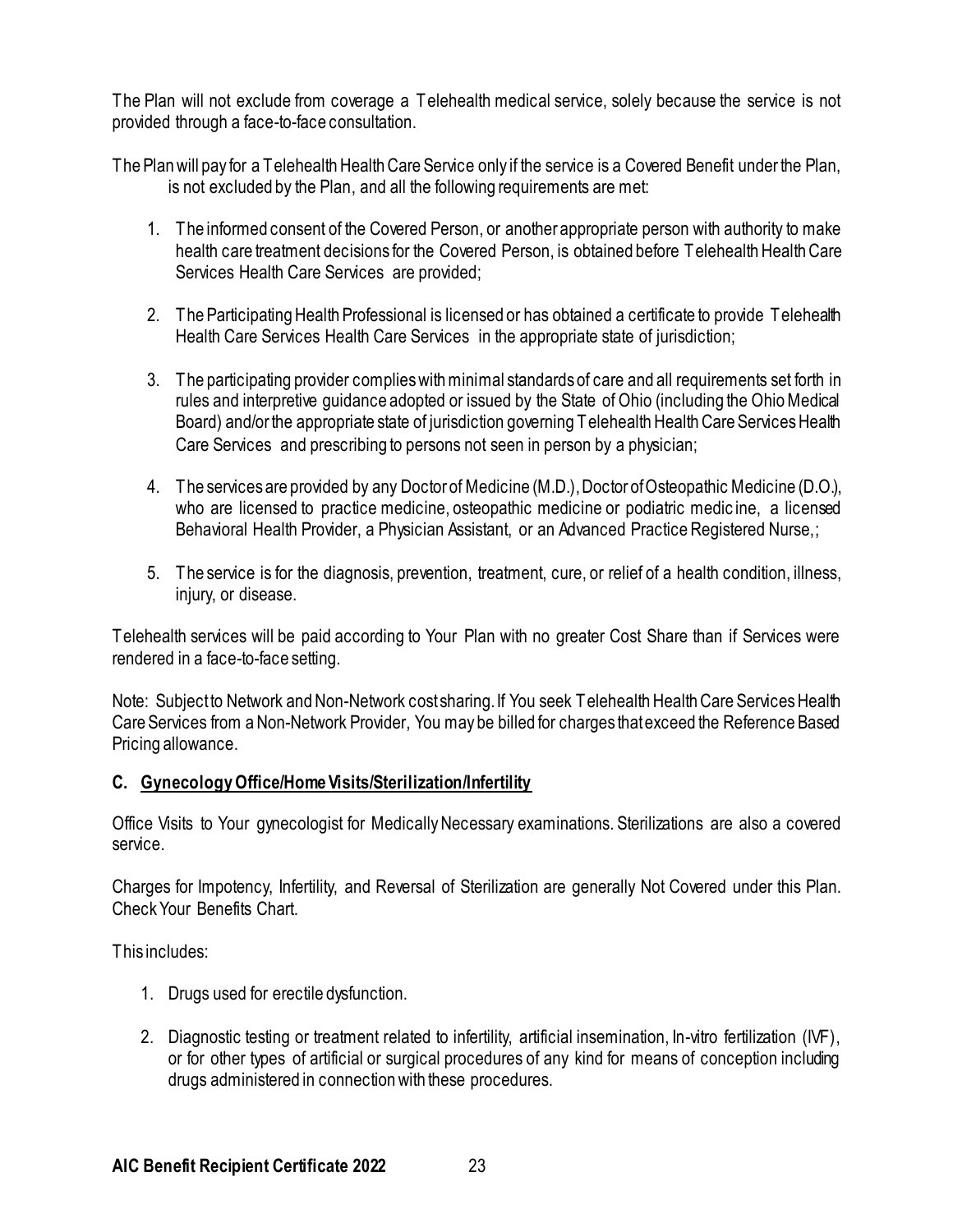- 3. Reversal of voluntary sterilizations.
- 4. Sexual dysfunction or sexual transformation operations, procedures, consultations, and medications.
- 5. Elective abortion is excluded. Therapeutic abortion is covered, which is an abortion performed to save the life or health of the mother, or as a result of incest or rape.

#### **D. Office Visits to Medical and Surgical Specialists**

Necessary and appropriate Office Visits to medical and surgical specialists.

#### **E. Other Practitioner Office Visits (Nurse, Physician Assistant)**

Office Visits to another Licensed practitioner for treatment of illness or injury.

#### **F. Diagnostic Services**

Diagnostic Services such as laboratory, X-ray, advanced diagnostic imaging (CT, PET Scans, MRIs), cardiographic, encephalographic, electromyographic, endoscopic and organ exams. Some procedures are subject to Medical Necessity determination.

#### **G. Genetic Counseling and Testing**

Genetic counseling is Covered under Your Plan. Prior Authorization is required for all genetic testing and is subject to Medical Necessity determinations.

#### **H. Outpatient Surgery**

Medically Necessary surgical procedures, anesthesia and Outpatient Facility fees are covered. **Check Your Benefits Chart** to see if penalties apply if You are not Pre-Approved.

#### **I. Physical Therapy, Occupational Therapy, Respiratory Therapy, and Speech Therapy when:**

- 1. Care is received from a Licensed therapist acting within the scope of his or her license.
- 2. Treatment is prescribed in writing by a Doctor who receives progress reports.
- 3. Treatment for rehabilitation purposes is necessary as a result of a loss of function following a medically documented acute illness or injury.
- 4. When the patient fails to improve any further, even with therapy, Coverage will be discontinued.

#### **J. Allergy Testing and Treatment**

Appropriate and necessary allergy testing and treatment up to the Maximum Benefit. **Check Your Benefits Chart** .

### **K. Mental Health Services and Alcohol/Substance Abuse Services**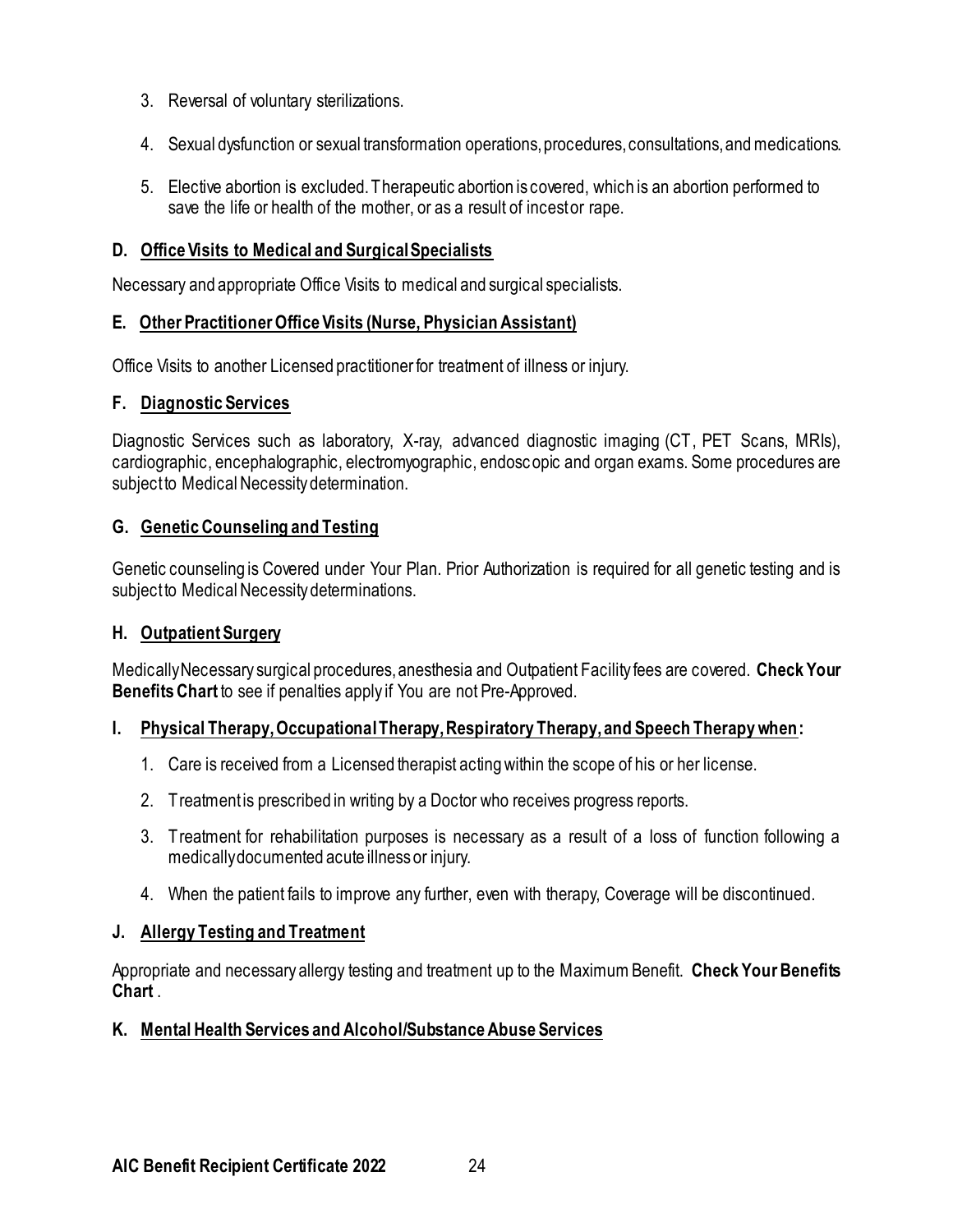Full parity is applied to all existing Mental/Behavioral Health Benefits beyond the Ohio Mental/Behavioral Health provisions, to allow for all Mental/Behavioral Health diagnoses/Services to be covered as equal to those Benefits for medical and surgical Services. Services that are Facility based must be provided by a Facility accredited by the Centers for Medicare & Medicaid Services (CMS), or by an authority deemed by CMS to be an accredited authority, including but not limited to The Joint Commission, the American Osteopathic Association, and DNV Healthcare, Inc. (or any successor organization) as a Hospital that meets the requirements as either a Hospital or Mental/Behavioral Health Care Facility.

Substance Abuse Services (provided by a facility accredited by CMS or by an authority deemed by CMS to be an accredited authority, including but not limited to The Joint Commission, the American Osteopathic Association, and DNV Healthcare, Inc. (or any successor organization) as a Hospital that meets the requirements of a Hospital or Mental/Behavioral Health Care Facility) are Services from a Provider for alcohol or drug detoxification and/or rehabilitation. Covered Services include Inpatient and Outpatient Hospital Services, Medical Services, and Mental/Behavioral Health Services to treat Alcoholism or drug addiction.

To view options regarding opioid education, disposal sites, and educational material, visit the Pharmacy page on the AultCare website at [www.aultcare.com](http://www.aultcare.com/). Education material is also available by clicking the link available on the website: [https://www.cdc.gov/drugoverdose/patients/materials.html.](https://www.cdc.gov/drugoverdose/patients/materials.html) Members will also receive patient focused educational material on opioid therapy at the pharmacy.

Requests for opioid dependence treatment at any level of care throughout the continuum will be handled as an expedited review.

1. Inpatient and Outpatient Mental/Behavioral Health/Substance Abuse Services

We will Cover Medically Necessary Inpatient and Outpatient Service, including residential programs and treatment if Services meet the appropriate level of care.

- 2. Mental/Behavioral Health and Alcohol/Substance Abuse Residential Program Exclusions, We will not Cover the following:
	- a. Custodial or Domiciliary Care;
	- b. Supervised living or halfway houses;
	- c. Room and board charges unless the treatment provided meets Medical Necessity criteria for Inpatient admission patient's condition;
	- d. Services or care provided or billed by a school, halfway house, Custodial Care center for the developmentally disabled or Outward Bound programs, even if psychotherapy is included;
	- e. Marital and sexual counseling/therapy; and
	- f. Wilderness camps.

### **L. Autism**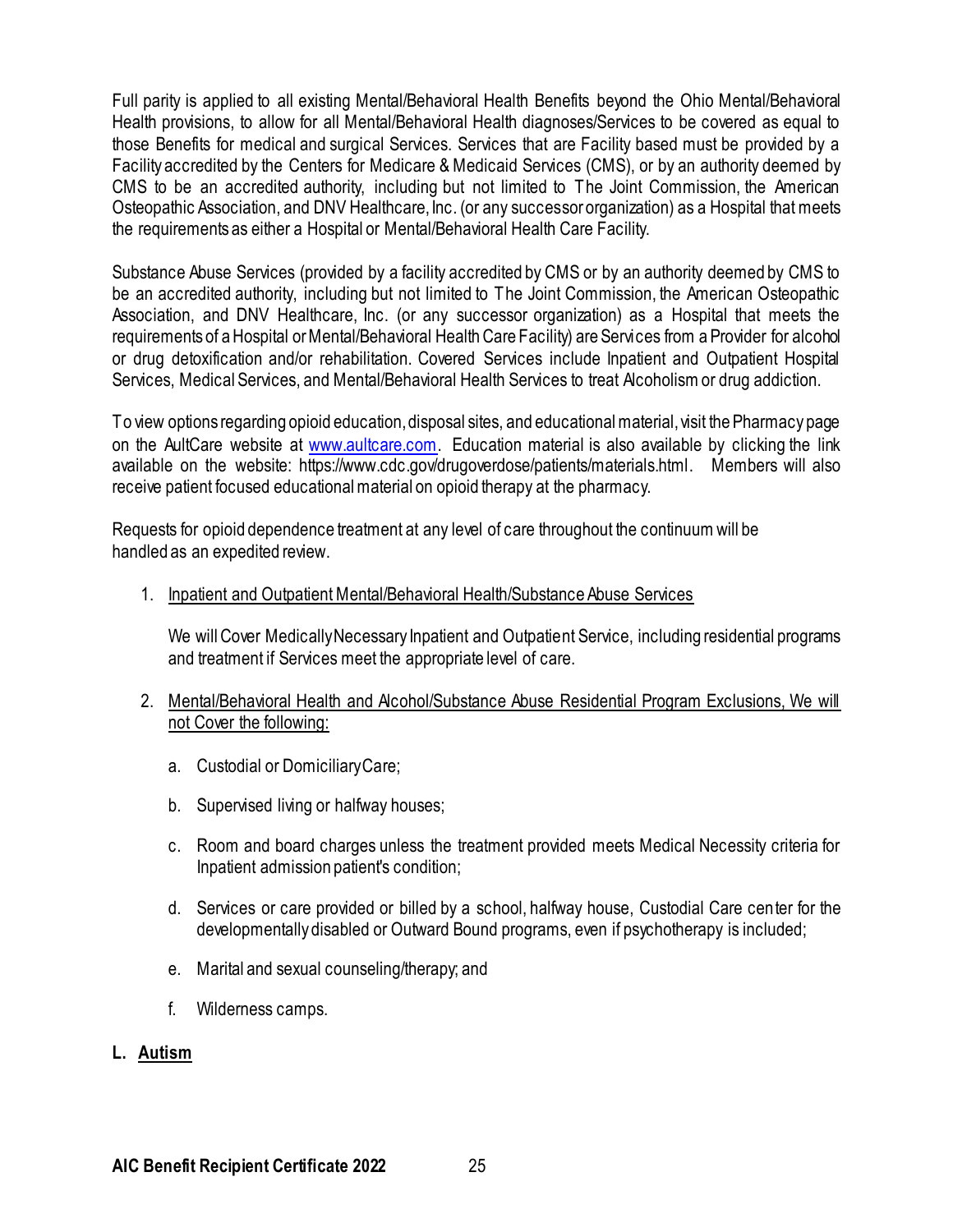The plan will cover the screening, diagnosis, and treatment of Autism. Treatment for Autism Spectrum Disorder is defined as evidence-based care and related equipment prescribed or ordered for an individual diagnosed with an autism spectrum disorder by a licensed physician who is a developmental pediatrician or a licensed psychologist trained in autism who determines the care to be medically necessary, including any of the following:

- Pharmacy care
- Psychiatric care
- Psychological care
- Therapeutic care
- Clinical therapeutic intervention

Benefits for ASD services shall include all of the following:

- 1. For speech and language therapy or occupational therapy for a Covered Person that is performed by a licensed therapist, twenty (20) visits per year for each service;
- 2. For Clinical Therapeutic Intervention for a Covered Person that is provided by or under the supervision of a professional who is licensed, certified, or registered by an appropriate agency of the state of Ohio to perform such services in accordance with a health treatment plan, twenty (20) hours per week;
- 3. Mental or behavioral health Outpatient services for a Covered Person that are performed by a licensed psychologist, psychiatrist, or physician providing consultation, assessment, development, or oversight of treatment plans.

Clinical Therapeutic Intervention means therapies supported by empirical evidence, which include, but are not limited to, Applied Behavioral Analysis, that satisfy both of the following:

- 1. Are necessary to develop, maintain, or restore, to the maximum extent practicable, the function of an individual;
- 2. Are provided by or under the supervision of any of the following:
	- a. A certified Ohio behavior analyst as defined in section 4783.01 of the Ohio Revised Code;
	- b. An individual licensed under Chapter 4732. of the Ohio Revised Code to practice psychology;
	- c. An individual licensed under Chapter 4757. of the Ohio Revised Code to practice professional counseling, social work, or marriage and family therapy.

Applied Behavior Analysis means the design, implementation, and evaluation of environmental modifications, using behavioral stimuli and consequences, to produce socially significant improvement in human behavior, including the use of direct observation, measurement, and functional analysis of the relationship between environment and behavior.

Coverage of ASD services are contingent upon both of the following: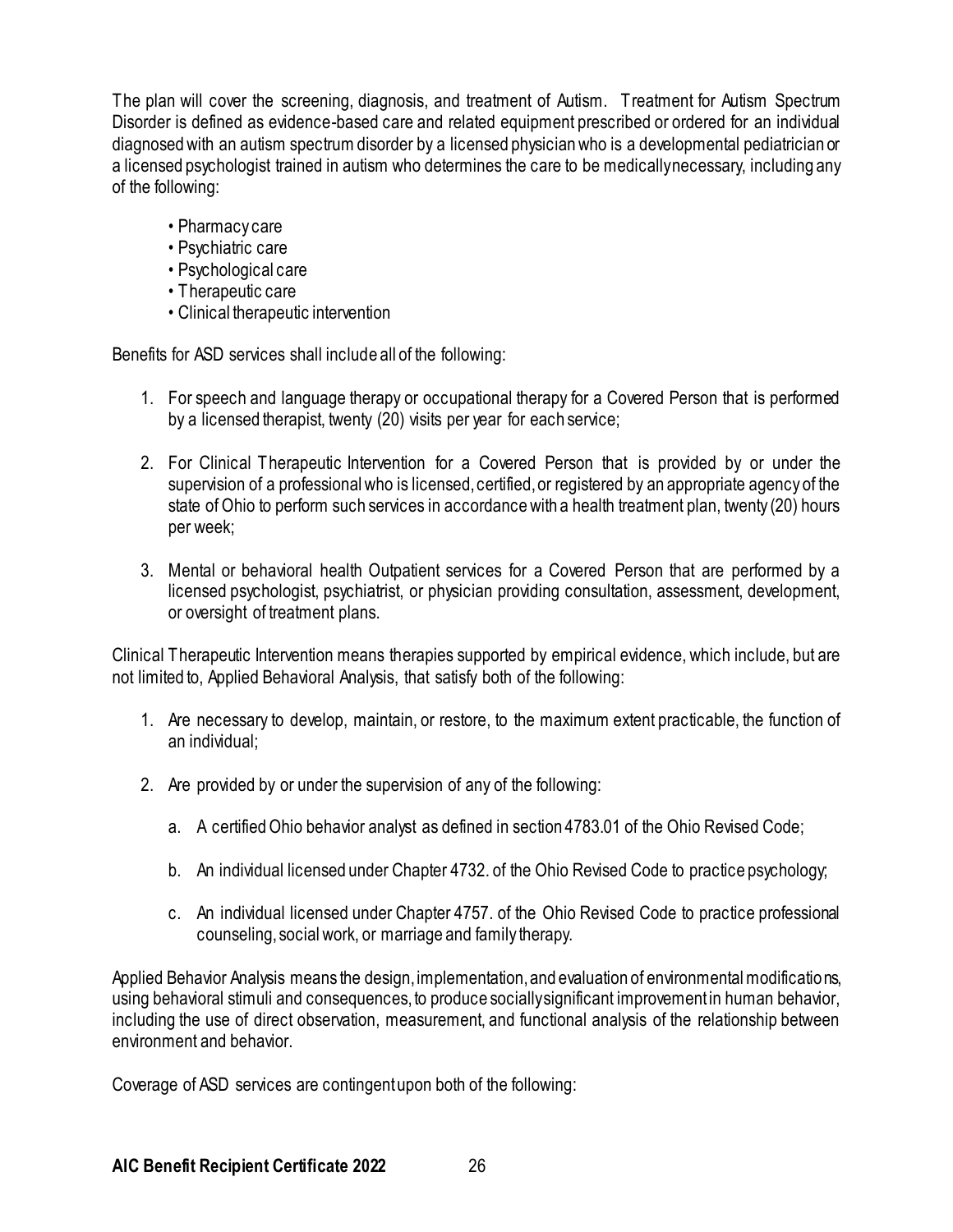- 1. The Covered Person receiving Prior Authorization for the services in question;
- 2. The services in question being prescribed or ordered by either a developmental pediatrician or a psychologist trained in autism.

Except for Inpatient services, if a Covered Person is receiving treatment for an ASD, the Plan may review the treatment plan annually; unless the Plan and the Covered Person's treating Physician or Psychologist agree that a more frequent review is necessary. Any such agreement between the Plan and the Covered Person's treating Physician or Psychologist shall apply only to a particular Covered Person being treated for an ASD and shall not apply to all Covered Persons being treated for ASD by a Physician or Psychologist. The Plan shall cover the cost of obtaining any review or treatment plan.

### **Section 18 – Covered Inpatient Hospital Services**

# **Check Your Benefits Chart for Details**

### <span id="page-26-1"></span><span id="page-26-0"></span>**A. Inpatient Hospital Services for Treatment of Physical Injury or Illness**

We will Cover all Inpatient Hospital Services which need Pre-Approval. Network Providers may get Pre-Approval for You. You must make sure that Your Non-Network Provider gets Pre-Approval for You. You must make sure that You get Pre-Approval before You go to a Non-Network Facility.

Inpatient Hospital Services may include:

- 1. Semi-private room and board.
- 2. Doctors' Services related to medical treatment or surgery.
- 3. General nursing Services.
- 4. Diagnostic Services, such as laboratory, X-ray, cardiographic, encephalographic, electromyographic, and endoscopic and organ exams.
- 5. Operating room, anesthesia and supplies.
- 6. Medically Necessary supplies and Services, such as:
	- a. Oxygen, including necessary equipment for its administration.
	- b. Blood and blood plasma (if not replaced), and other fluids to be injected into the circulatory system.
	- c. Braces, crutches, casts, splints, trusses, surgical dressings and ostomy supplies.
- 7. Prescribed drugs given while in the Hospital.
- 8. Physical Therapy, Occupational Therapy, and Speech Therapy up to the Plan Maximum when:
	- a. Care is received from a Licensed therapist acting within the scope of his license.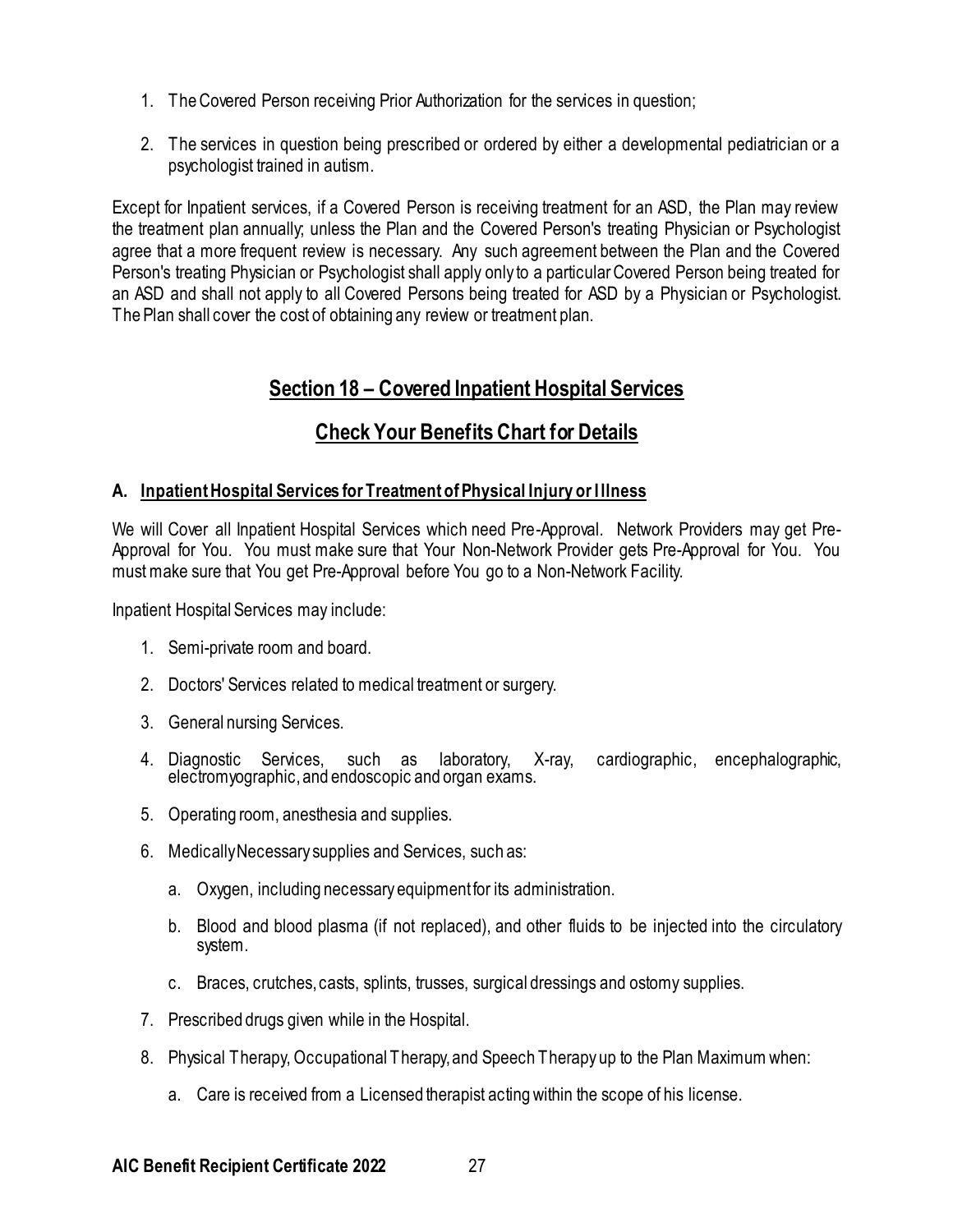- b. Treatment is prescribed by a written order from a Doctor who receives progress reports.
- c. Treatment for rehabilitation purposes is necessary as a result of a loss of function following a medically documented acute illness or injury.

When the patient fails to improve any further even with therapy, Coverage up to the Plan Maximum will be discontinued.

9. Services for human organ and tissue transplants, if Pre-Approved by the UM Department, and performed in an AultCare-approved facility. **Check Your Benefits Chart**.

### **B. Inpatient Treatment for Mental Health and Alcohol/Substance Abuse**

Clinical Concurrent Review is required to determine if care is a covered service. Subject to Concurrent Review and approval by the Utilization Management Department, therapies may be a covered service.

We will Cover Inpatient treatment for Mental/Behavioral Health and Alcohol/Substance Abuse Services only if:

- 1. Service is provided for the diagnosis, evaluation or treatment of a mental/behavioral illness or alcohol/substance abuse condition that is subject to favorable modification. Benefits are not payable for the treatment of mental deficiency or mental retardation once diagnosed. Benefits are payable for Inpatient treatment of a mental/behavioral and/or alcohol/substance abuse condition.
- 2. Services are provided at a Hospital Facility that is accredited by CMS or by an authority deemed by CMS to be an accredited authority, including but not limited to The Joint Commission, the American Osteopathic Association, and DNV Healthcare, Inc., (or any successor organization) as a Hospital that meets the requirements of either a Hospital or Mental/Behavioral Health Care Facility. A freestanding Facility that is not a part of a Hospital may not qualify as a Hospital Facility for purposes Inpatient treatment. Check with Us at the time You request Pre-Approval.
- <span id="page-27-0"></span>3. Covered Mental/Behavioral Health Services include individual psychotherapy, group psychotherapy, psychological testing, family counseling (counseling with family Members to assist in Your diagnosis and treatment), and convulsive therapy (electroshock treatment or convulsive drug therapy).

# **Section 19 – Emergency and Urgent Care Services**

# **Check Your Benefits Chart for Details**

### <span id="page-27-1"></span>**A. Emergency Services**

Emergency Care (Emergency Services) - A medical screening examination that is within the capability of the Emergency department of a Hospital, including ancillary Services, and any trauma and burn center, routinely available to the Emergency department to evaluate an Emergency Condition; and within the capabilities of the staff and facilities available at the Hospital, such further medical examination and treatment as are required to Stabilize the patient.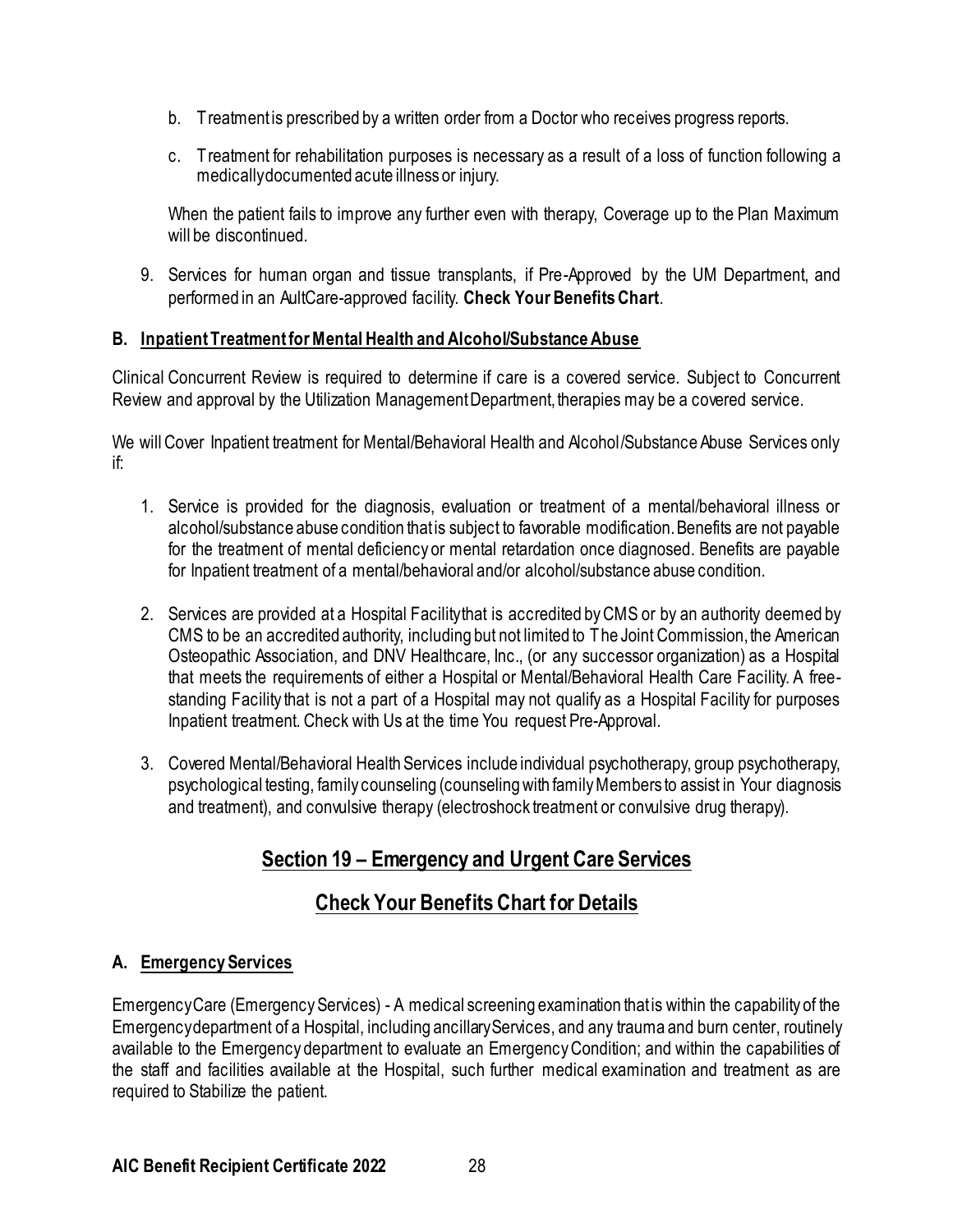"Stabilize" means the provision of such medical treatment as may be necessary to assure, within reasonable medical probability that no material deterioration of a covered person's medical condition is likely to result from or occur during a transfer, if the medical condition could result in any of the following:

- 1. Placing the health of the individual or, with respect to a pregnant woman, the health of the woman or her unborn Child, in serious jeopardy;
- 2. Serious impairment to bodily functions;
- 3. Serious dysfunction of any bodily organ or part.
- 4. In the case of a woman having contractions, "stabilize" means such medical treatment as may be necessary to deliver, including the placenta.

The Plan will cover Emergency Services for an Emergency Medical Condition treated in any Hospital. Emergency Services will be Covered according to Your Benefits Chart no matter when or where You receive them. Plans will not require prior authorization or impose any other administrative requirements or benefit limitations that are more restrictive than Services received from a Network Provider. If You seek Emergency Services from a Non-Network Provider, You may be billed for charges that exceed the Reference Based Pricing allowance. This is called balance billing.

We must cover Emergency Services without regard to whether a particular Health Care Provider is a Network Provider with respect to the Services and cannot impose any Cost Share that is greater than what would be imposed if Services were provided in Network. For example, we cannot require a \$50 Copayment for a Network Emergency department visit and \$200 Copayment for a Non-Network Emergency department visit.

The Reference Based Pricing allowance (RBP) (the amount this Plan will pay the Provider) for a covered expense for Emergency Care Services provided by Non-Network Providers in a Hospital's Emergency department is an amount equal to the greatest of:

- 1. The fee negotiated with Network Providers;
- 2. The fee calculated using the same method to determine payments for Non-Network Provider Services:
- 3. The fee paid by Medicare for the same Services.

If You have an Emergency Medical Condition, go immediately to the nearest Hospital or call 911 for Emergency Services. An Emergency Medical Condition is any medical condition that is severe enough to cause a prudent layperson with an average knowledge of health and medicine to believe that the absence of immediate medical attention could result in any of the following: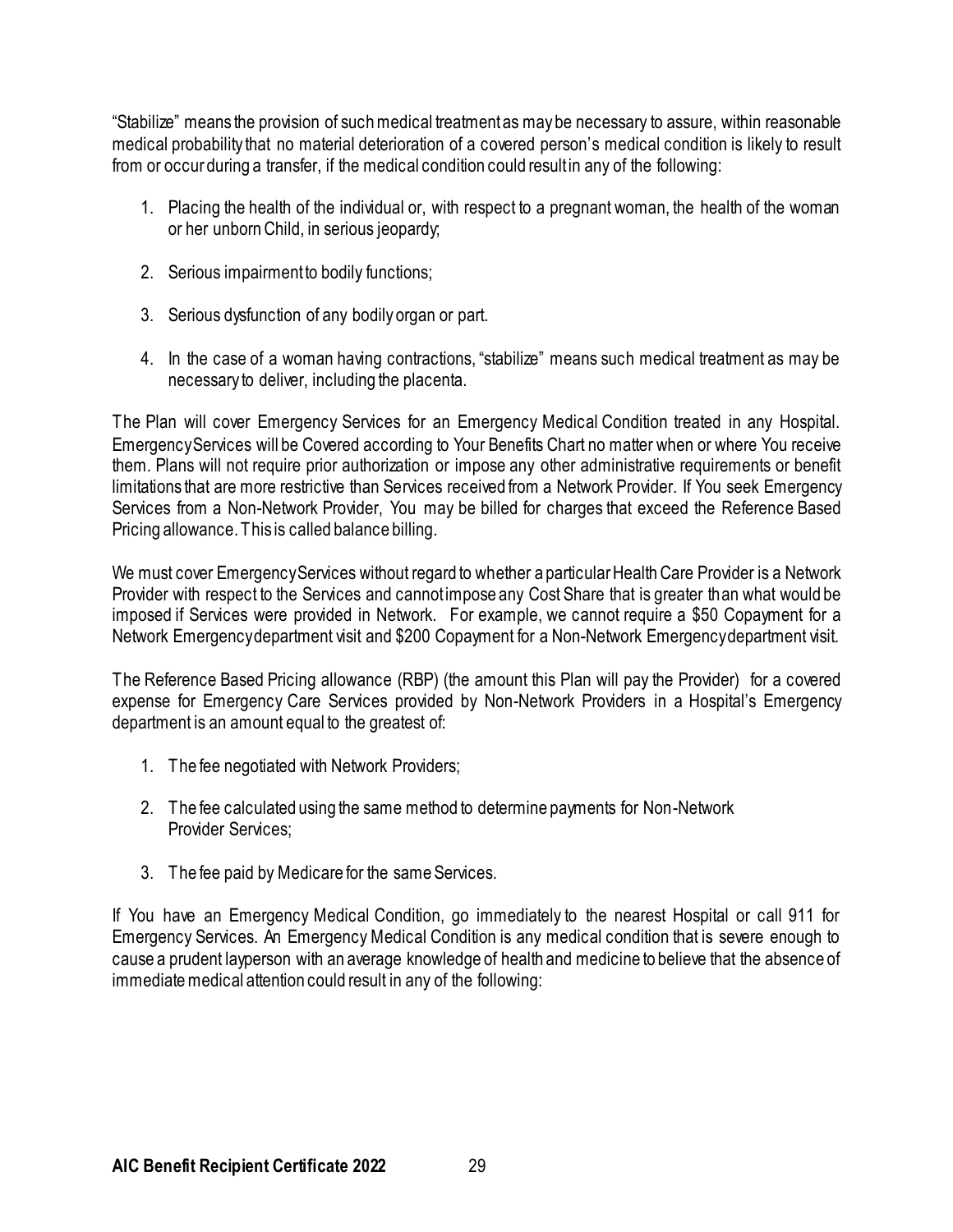- 1. Placing the health of the individual or, with respect to a pregnant woman, the health of the woman or her unborn Child, in serious jeopardy;
- 2. Serious impairment to bodily functions;
- 3. Serious dysfunction of any bodily organ or part.

In addition, if You contact Your Physician and are referred to a Hospital Emergency room, benefits will be provided at the level for Emergency Care. Hospitals are open to treat an Emergency 24 hours a day, 7 days a week.

Emergency Services do not need to be Pre-Approved before You seek treatment. If You are admitted to a Hospital that is a Non-Network Provider through its Emergency department as a result of Emergency Services for an Emergency Medical Condition, You must inform AultCare within two Business Days after receiving care, or as soon as You can. This will allow a Case Manager to follow Your care. AultCare's UM Department may review Your Claim for Emergency Services to determine if Emergency Services were Medically Necessary. If, after applying the prudent layperson standard, the UM Department determines that Services were not Emergency Services, they may be non-approved.

### **B. Urgent Care Services**

Urgent Care Services are Health Care Services that are appropriately provided for an unforeseen condition that usually requires medical attention, without delay, but which does not pose a threat to the life, limb, or permanent health of the injured or ill person.

<span id="page-29-0"></span>Urgent Care treatment for a condition defined above does not have to be Pre-Approved. Payment may be limited to RBP if You receive Urgent Care treatment at a Non-Network Facility.

### **Section 20 –Other Covered Services**

### **Check Your Benefits Chart for Details**

<span id="page-29-1"></span>We generally may Cover the following Services:

#### **A. Ambulance Transportation Services**

Ambulance Transportation to the nearest Hospital in an Emergency by a vehicle (including ground, water, fixed wing and rotary wing air transportation) designed, equipped and used only to transport the sick, injured, and staffed by Emergency Medical Technicians (EMT), paramedics, or other certified medical professionals,. Transportation must be by a Licensed, professional Ambulance Service.

Coverage includes (Pre-Approval Required):

- 1. Ambulance transportation between Hospitals
- 2. Ambulance transportation between a Hospital and a Skilled Nursing Facility; or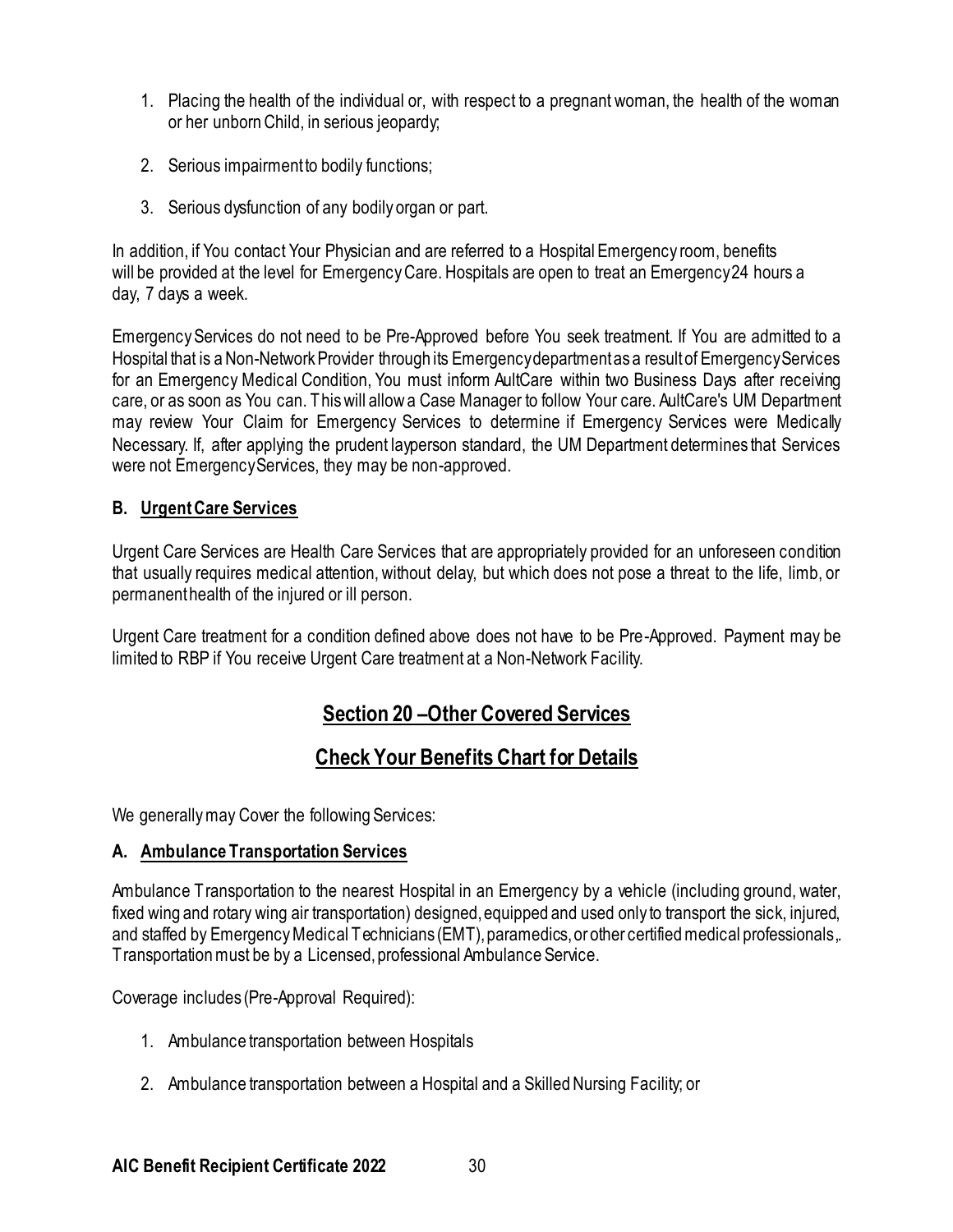3. Ambulance transportation from a Hospital or Skilled Nursing Facility to Your home.

Treatment of a sickness or injury by medical professionals from an Ambulance Service when You are not transported will be covered if Medically Necessary.

Ambulance Services are a Covered Service only when Medically Necessary, except:

- 1. When ordered by an employer, school, fire or public safety official and the Member is not in a position to refuse; or
- 2. When a Member is required by Us to move from a Non-Network Provider to a Network Provider.

Ambulance trips must be made to the closest local facility that can give Covered Services appropriate for Your condition. If none of these facilities are in Your local area, You are covered for trips to the closest facility outside Your local area. Ambulance usage is not covered when another type of transportation can be used without endangering the Member's health. Any ambulance usage for the convenience of the Member, family or Physician is not a Covered Service.

Non Covered Services for Ambulance include but are not limited to, trips to:

- 1. Physician's office or clinic;
- 2. Morgue or funeral home.

Other vehicles which do not meet this definition, including but not limited to ambulettes, are not Covered Services.

### **B. Breast and Cervical Cancer Screening**

Breast and cervical cancer screening to detect breast or cervical cancer. Screening may be at a Hospital, Physician office or mobile unit.

### **C. Manipulation Therapy/Chiropractic**

Manipulation Therapy services are used for treating problems associated with bones, joints and the back. The two therapies are similar, but chiropractic therapy focuses on the joints of the spine and the nervous system and neuromusculoskeletal disorders, while osteopathic therapy includes equal emphasis on the joints and surrounding muscles, tendons and ligaments. Manipulations whether performed and billed as the only procedure or manipulations performed in conjunction with an exam and billed as an offic e visit will be counted toward any maximum for Manipulation Therapy Services. Manipulation Therapy Services rendered in the home as part of Home Care Services are not covered.

Chiropractic Services from a licensed Chiropractor when Chiropractic Services are Medically Necessary are covered. Care determined to be maintenance in nature is not covered.

### **D. Dental Services**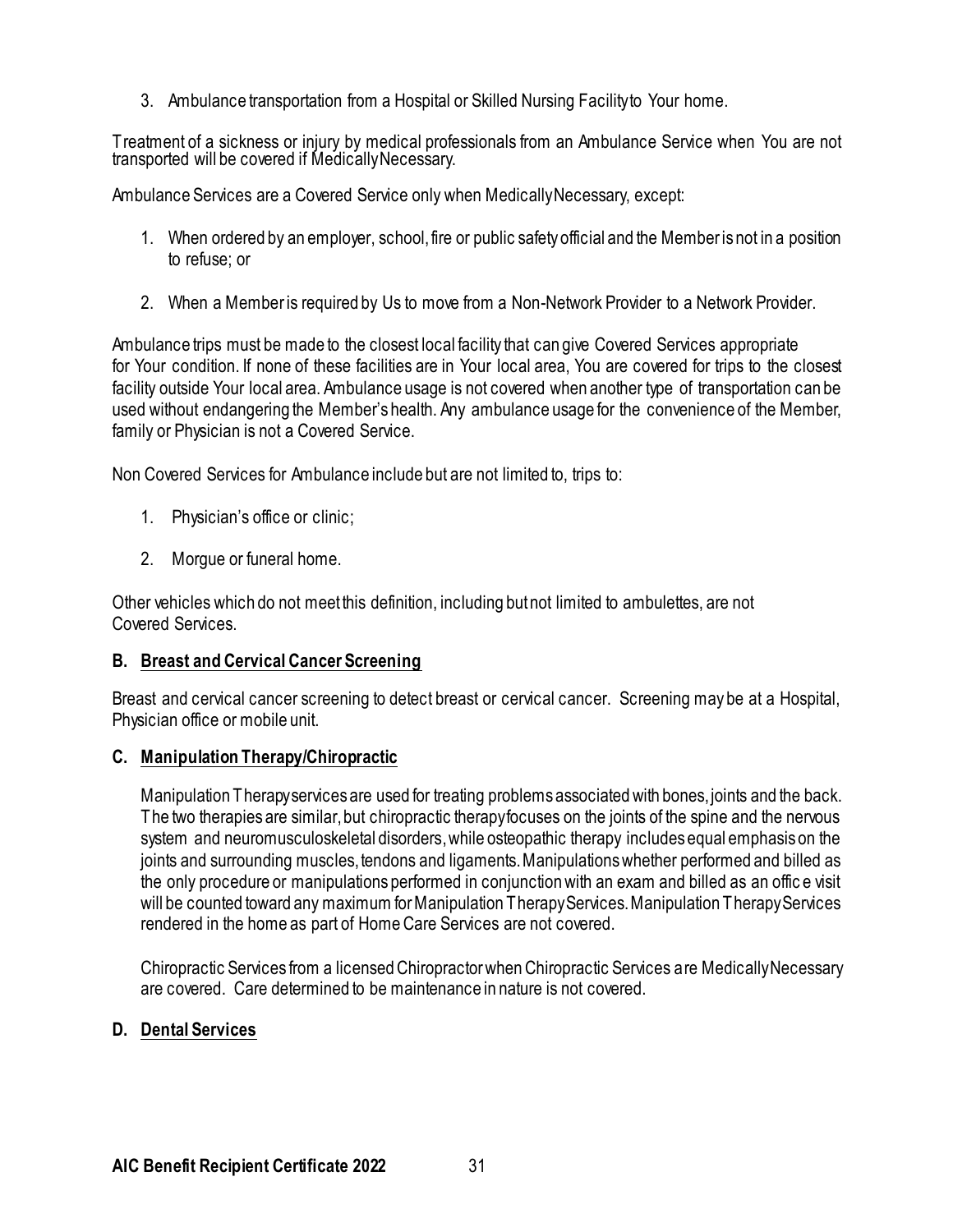Certain Dental Services, such as treatment for injuries to natural teeth caused by an Accident, including the initial replacement of these injured teeth, tumors, cysts and removal of partial/full bony impacted teeth, are considered medical expenses and are paid as such. **Check Your Benefits Chart** .

### **E. Durable Medical Equipment**

Rental or purchase of Durable Medical Equipment, including supplies, if:

- 1. The equipment or supply is for Your use only.
- 2. The equipment has a life up to **6** months**.**
- 3. The equipment or supply is primarily and customarily used for medical purposes and is not generally useful in the absence of illness or injury.
- 4. The equipment improves the function of a malformed body member or retards further deterioration of Your physical condition.
- 5. The equipment or supply can effectively be used in a non-medical facility (Your home).
- 6. The equipment or supply can be expected to contribute meaningfully to the treatment of the illness or injury.
- 7. Your Doctor certifies that the equipment is Medically Necessary.
- 8. The equipment is furnished by a Licensed DME supplier.

### **F. Home Health Care Service**

Covered Services are those performed by a Home Health Care Agency or other Provider in your residence. Home Health Care includes professional, technical, health aide services, supplies, and medical equipment.

Prior-Authorization of services and a treatment plan will be required to determine whether Home Healthcare Services are medical necessity and covered by the Plan as determined by the Plan. Covered Services, subject to Prior-Authorization, include but are not limited to:

- 1. Intermittent Skilled Nursing Services (by an R.N. or L.P.N.);
- 2. Medical/Social Services;
- 3. Diagnostic Services;
- 4. Nutritional Guidance;
- 5. Home Health Aide Services. The Member must be receiving skilled nursing or therapy. Services must be furnished by appropriately trained personnel employed by the Home Health Care Provider. Other organizations may provide services only when approved by Us, and their duties must be assigned and supervised by a professional nurse on the staff of the Home Health Care Provider;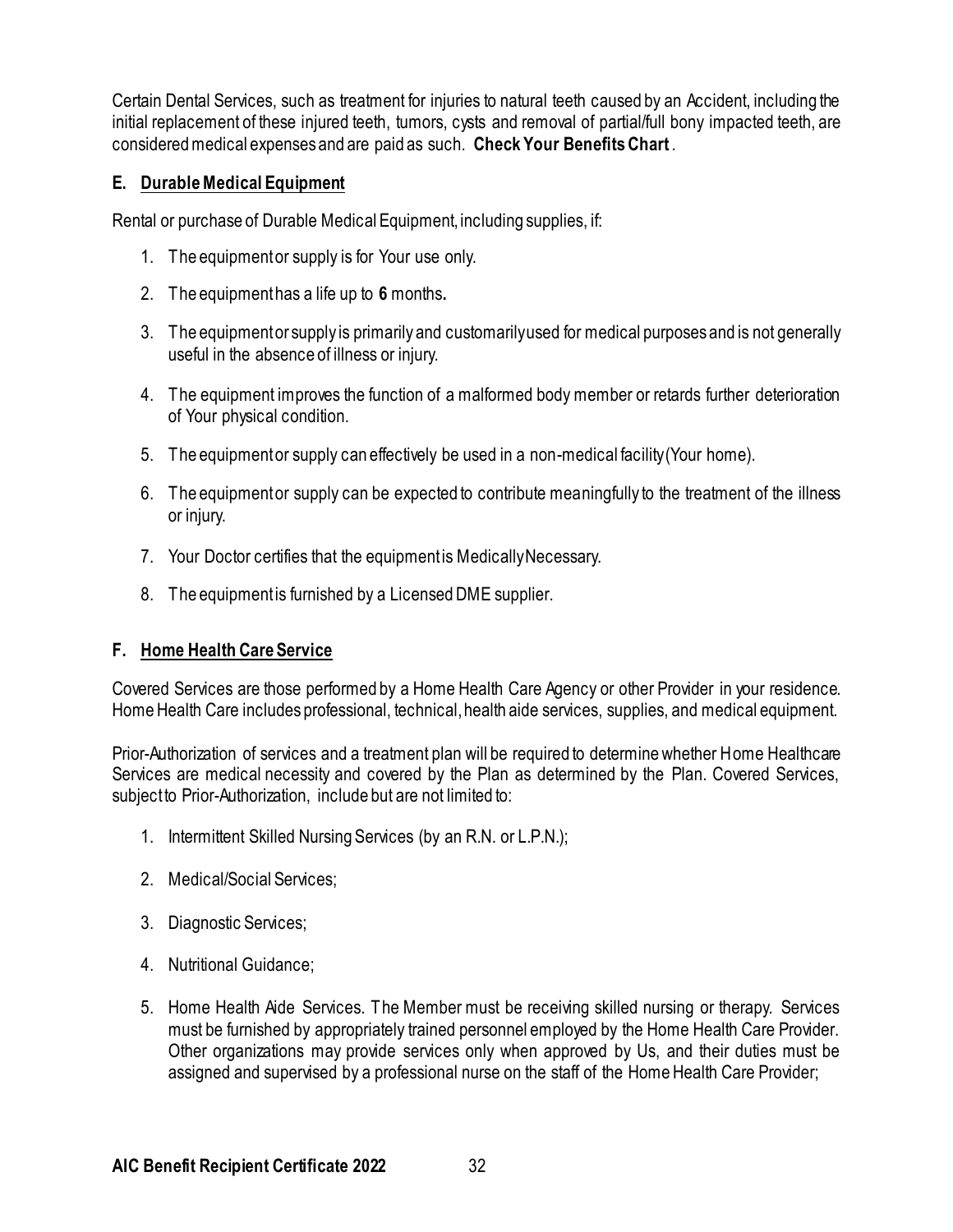- 6. Therapy Services (except for Manipulation Therapy which will not be covered when rendered in the home). Home Care Visit limits specified in the Benefits Chart for Home Care Services apply when Therapy Services are rendered in the home;
- 7. Medical/Surgical Supplies;
- 8. Durable Medical Equipment;
- 9. Approved Prescription Drugs;
- 10. Private Duty Nursing;
- 11. Certain Home Health Care Services may be approved at the discretion of AultCare when the patient is not confined to the home.

#### **Non-Covered Services include but are not limited to:**

- 1. Food, housing, homemaker services and home delivered meals;
- 2. Physician charges;
- 3. Helpful environmental materials (hand rails, ramps, telephones, air conditioners, and similar services, appliances and devices);
- 4. Services provided by registered nurses and other health workers who are not acting as employees or under approved arrangements with a contracting Home Health Care Provider;
- 5. Services provided by a member of the patient's immediate family;
- 6. Services provided by volunteer ambulance associations for which patient is not obligated to pay, visiting teachers, vocational guidance and other counselors, and services related to outside, occupational and social activities.
- 7. Services that are otherwise excluded or not covered by this Plan Document and Summary Plan Description.

#### Visit Limitation

Home Health Care Benefits may have a maximum number of Allowable Visits. **Check Your Benefits Chart**.

### **Home Infusion Therapy**

Home Infusion Therapy will be paid only if you obtain Pre-Approval for such therapy from AultCare. Benefits for home infusion therapy include a combination of nursing, durable medical equipment and pharmaceutical services which are delivered and administered intravenously in the home. Home infusion therapy includes but is not limited to: injections (intra-muscular, subcutaneous, continuous subcutaneous), Total Parenteral Nutrition (TPN), Enteral nutrition therapy, Antibiotic therapy, pain management and chemotherapy.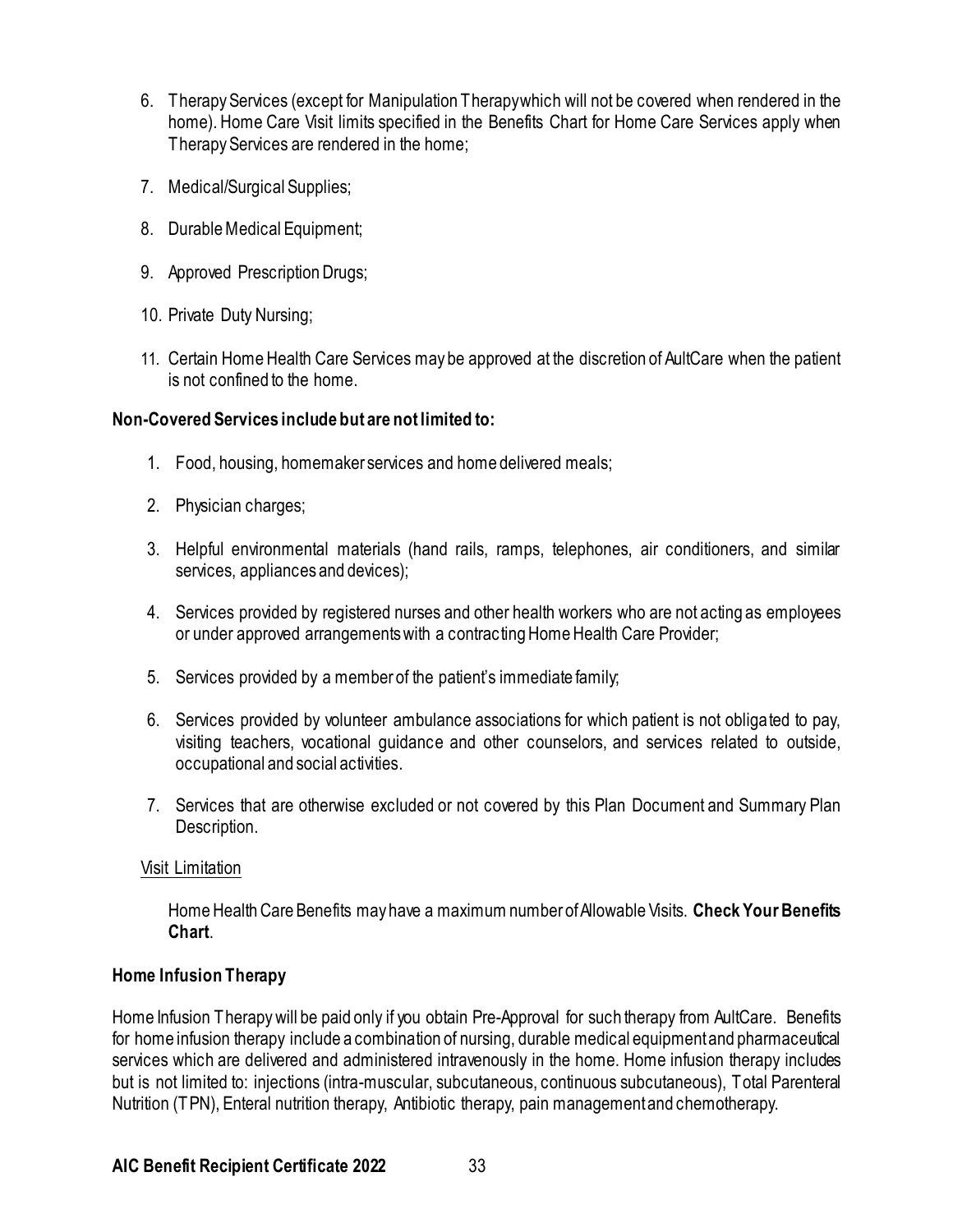### **Home Infusion Services**

Infusion therapy can be given in the hospital or in an outpatient setting as alternative sites of care, subject to Prior-Authorization. Review for medical necessity of select IV and injectable therapy services will include determination of the medical necessity of the appropriate Site of Care (location for your infusion). Infusion therapy given at a Site of Care that is not appropriate taking into account the availability of other sites of care will not be covered as determined by the Plan. Prior approval of the Site of Care is required. Options may include homecare, an ambulatory infusion center, or a physician office.

With Prior-Authorization, non-hospital facility preferred sites of care may include:

- Physician's office;
- Infusion Center:
- Home.

With Prior-Authorization, non-preferred sites of care include:

• Hospital Outpatient setting

Non-hospital outpatient setting alternative sites of care are the preferred sites of service for medications addressed in this Certificate.

Medications reviewed under the Site of Care policy are considered not medically necessary if administered in an unapproved hospital outpatient setting when an approved Site of Care is a treatment option. All nonapproved doses shall be billed through a non-hospital facility or accept non-hospital facility reimbursement.

### **G. Hospice Care**

- 1. Conditions for Hospice Coverage:
	- a. A Doctor has diagnosed You as having a Terminal Condition.
	- b. Your Doctor refers You to Hospice.
	- c. You are treated in a qualified Hospice Care Program by a qualified Hospice Team.
- 2. Covered Hospice Services:
	- a. All Covered Home Health Care Services listed above, except nursing Services which may be approved for up to 8 hours in any 24 hour period.
	- b. Palliative Services and supplies furnished by the Hospice team, including part-time nursing care by, or under the supervision of, a Registered Nurse.
	- c. Diagnostic Services.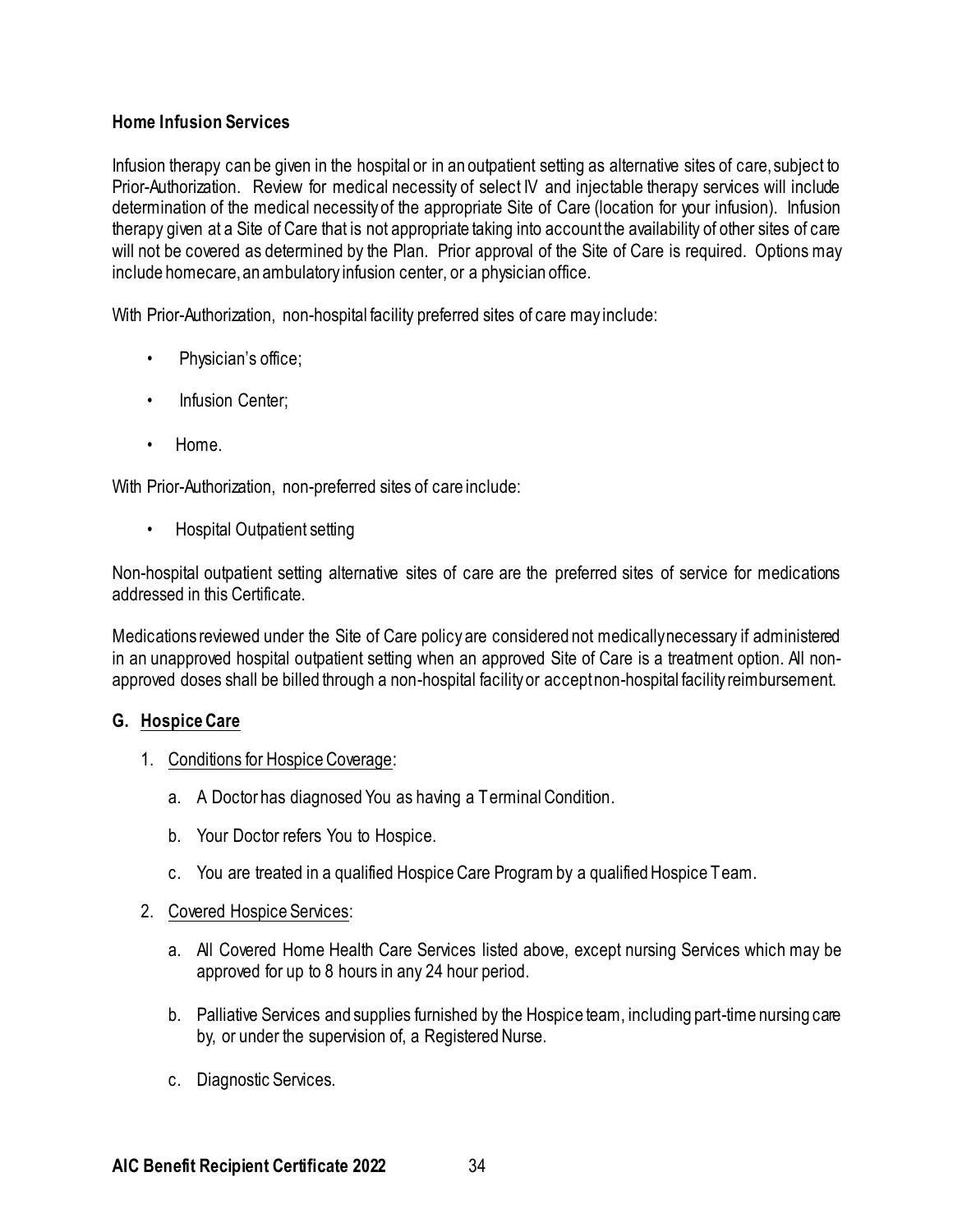- d. Physical, speech and inhalation therapies if part of a treatment Plan.
- e. Prescription Drugs given by Hospice and Dietary guidance.
- f. Durable Medical Equipment.
- g. Bereavement counseling.
- h. Home health aide visits.
- i. Spiritual counseling Services.

### 3. Hospice related exclusions include:

- a. Homemaker Services.
- b. Volunteer Services.
- c. Chemotherapy or radiation therapy, if other than Palliative.
- d. Curative treatment or Services.
- e. Food or home-delivered meals and Custodial care.
- f. Rest care or care for someone's convenience.
- g. Transportation Services.
- h. Services or supplies not provided and billed through the Hospice Care Program.

### **H. Infertility Diagnosis/Treatment**

Your Plan may Cover the cost for infertility diagnosis and treatments that are Medically Necessary. Check Your Benefits Chart.

### **I. Maternity Services**

- 1. Maternity Services include:
	- a. Hospital charges related to Your pregnancy.
	- b. Pre-natal and Post-natal care.
	- c. Treatment for complications of pregnancy or childbirth, and any obstetrical disorder, injury or condition arising from childbirth.
- 2. Maternity Services do not include Services or supplies provided to a person not covered under the Certificate in connection with a surrogate pregnancy (including, but not limited to, the bearing of a Child by another woman for an infertile couple).Check Your Benefits Chart.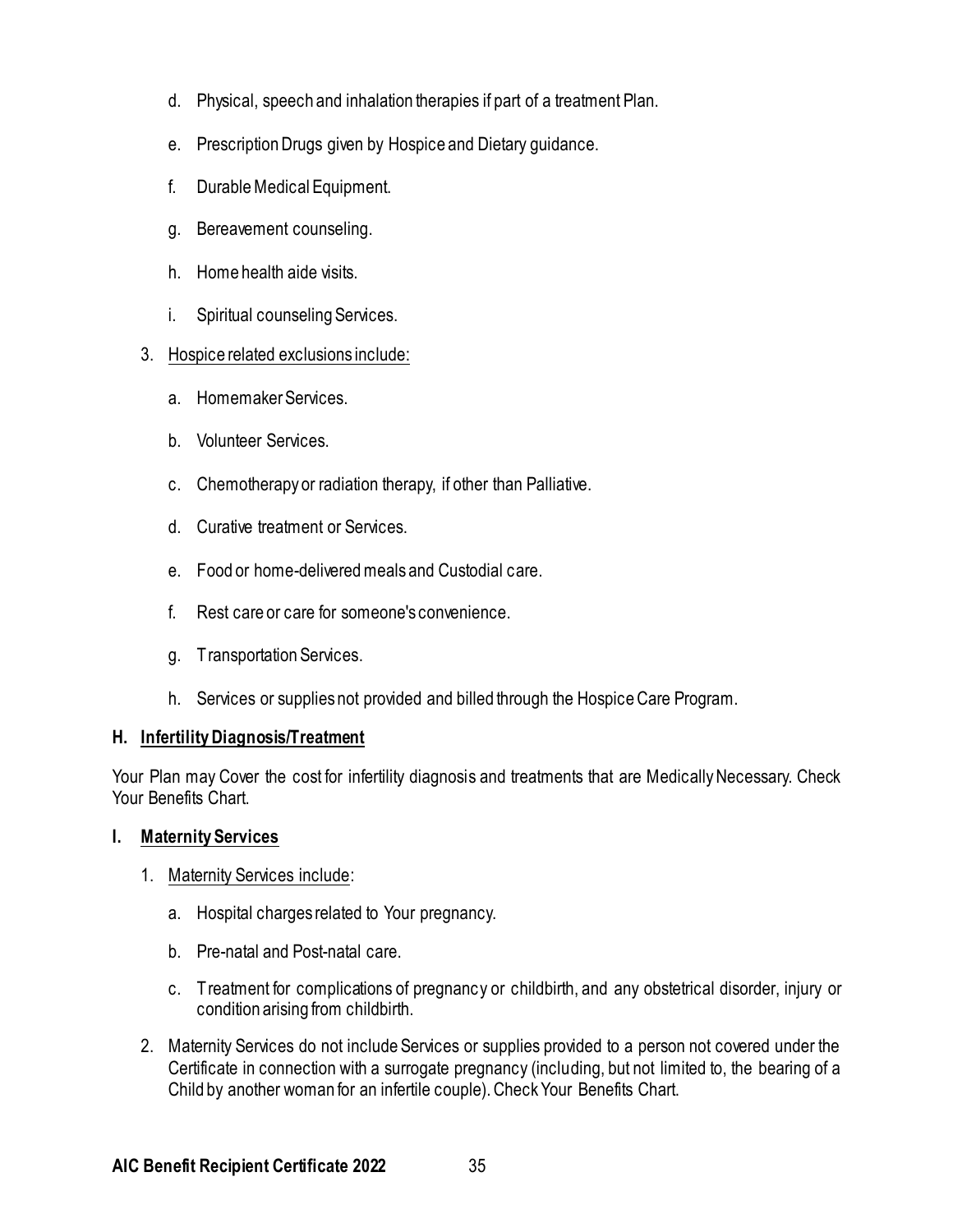### 3. Hospital Admissions (Inpatient Care).

Coverage includes a 48-hour Hospital admission for routine vaginal delivery and a 96 hour Hospital admission for routine caesarian section delivery. Please inform the UM Department of Your expected delivery date. The Hospital stay may be extended if approved by the UM Department. If discharge is prior to applicable hours, follow-up care shall be provided for 72 hours after discharge.

Follow up care shall include physical assessment of the mother and Newborn, parent education, assistance and training in breast or bottle feeding, assessment of the home support system, performance of any medicallynecessary and appropriate clinical tests, and any other services that are consistent with the follow-up care recommended in the protocols and guidelines developed by national organizations that represent pediatric, obstetric, and nursing professionals. T he coverage shall apply to services provided in a medical setting or through home health care visits. Home health visits are covered only if the health care professional who conducts the visit is knowledgeable and experienced in maternity and Newborn care.

When a mother or Newborn receives at least the number of hours of inpatient care required to be covered, the coverage of follow-up care shall apply to follow-up care that is determined to be medically necessary by the health care professionals responsible for discharging the mother or Newborn.

Please notify the UM Department as soon as reasonably possible.

#### 4 Newborns' and Mothers' Health Protection Act (NMHPA)

The Plan will not restrict Benefits for any Hospital length of stay in connection with Childbirth for the mother or Newborn Child, following a normal vaginal delivery, to less than 48 hours, or to less than 96 hours in the case of a Cesarean section. In addition, the Plan will not require a Hospital, Physician or other medical Provider to obtain authorization or Pre-Certification from the Employer or an insurer (if applicable) or their respective medical review specialist for prescribing any length of stay described above. However, these rules do not apply where the decision to Discharge the mother or her Newborn Child prior to the expiration of the minimum length of stay periods described above is made by the mother's or Child's attending Physician in consultation with the mother.

### **J. Podiatry Services**

Podiatric Services ordered or rendered by Your Podiatrist are subject to Cost Share and Coverage Exclusions.

### Routine foot care is not Covered and includes:

- 1. Foot care to improve comfort or appearance, including care operations, and procedures for flat feet, subluxations, corns, bunions (except capsular and bone surgery) calluses and toenails unless Medically Necessary;
- 2. Surgical treatment of flat feet, subluxation of the foot, weak, strained, unstable feet, tarsalgia, metatarsalgia, hyperkeratosis.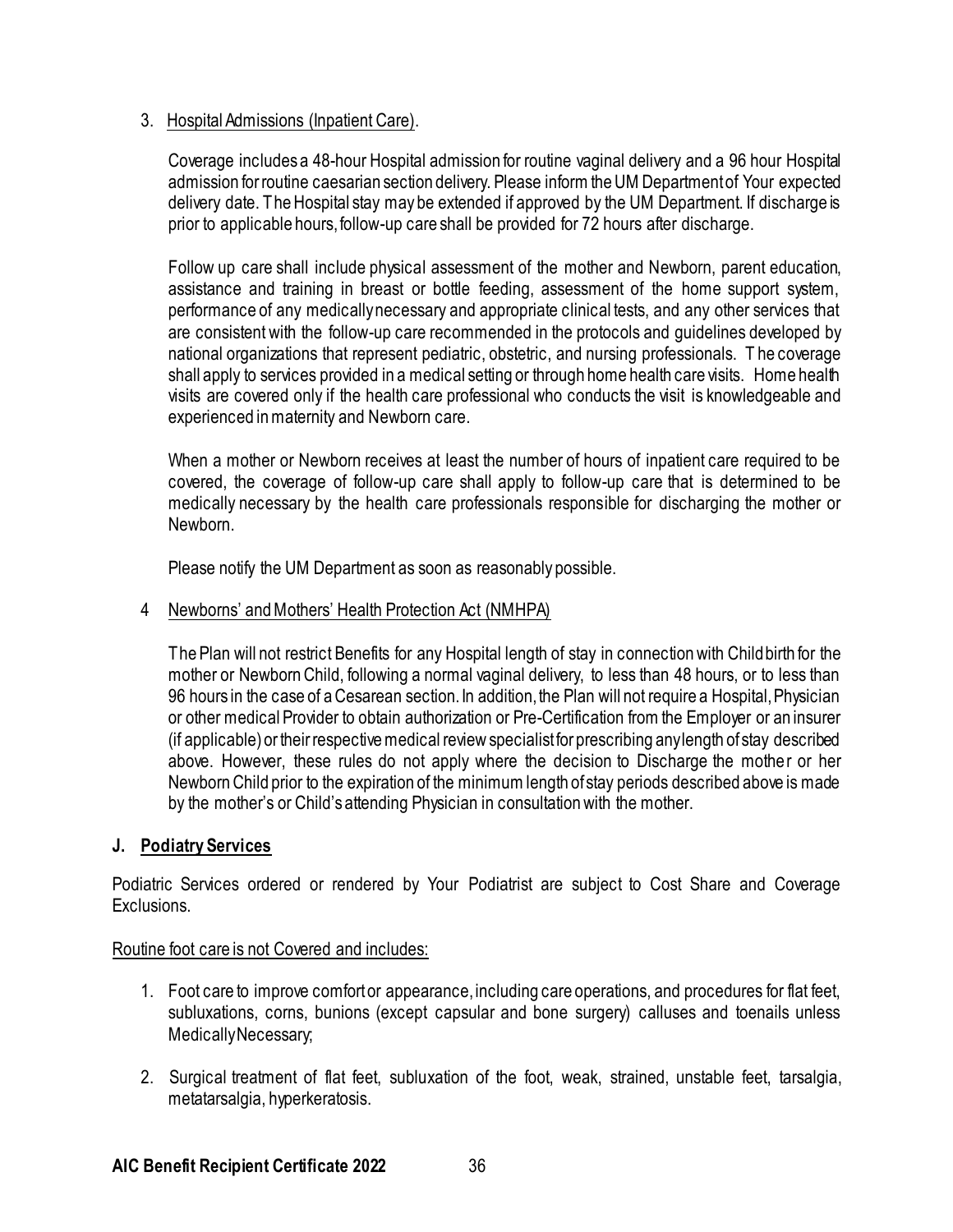### **K. Preventive Health Services**

We will Cover Preventive Health Services and supplies ordered and provided by or under the direction of a Doctor in an appropriate Health Care setting. Coverage includes tests, screenings and Services, such as:

- Screening such as cholesterol.
- Blood pressure checks.
- Physicals.

We will also cover other recommended Preventive screenings, immunizations and services as required by federal law including nutritional counseling, if You receive services from a Network Provider. For an up-todate list of other recommended Preventive services, check with the AultCare Service Center or visit [www.Health care.gov.](http://www.healthcare.gov/)

We will Cover Preventive Health Services and supplies ordered and provided by or under the direction of a Doctor in an appropriate Health Care setting. We also cover Child health supervision Services, meaning periodic review of a Child's physical and emotional status performed by a Physician, by a Health Care professional under the supervision of a Physician, or, in the case of hearing screening, by an individual acting in accordance with Ohio law. Periodic review means a review performed in accordance with the recommendations of the American Academy of Pediatrics and includes a history, complete physical examination, developmental assessment, anticipatory guidance, appropriate immunizations, and laboratory tests. Coverage also includes tests, screenings and Services, such as:

- 1. Well Child Care, including immunizations.
- 2. Routine screening mammograms. We will cover the following screening mammograms in accordance with State and Federal law:
	- a. If a woman is at least 35 years of age but under 40 years of age, 1 screening mammography.
	- b. If a woman is at least 40 years of age but under 50 years of age, either of the following:

i. 1 screening mammography every 2 years;

ii. If a licensed Physician has determined that the woman has risk factors to breast cancer, 1 screening mammography every year.

c. If a woman is at least 50 years of age but under 65 years of age, 1 screening mammography every year.

The total Benefit for a screening mammography under this Plan, regardless of the number of Claims submitted by Providers is based on the Medicare reimbursement rate (not to exceed 130%) in the state of Ohio for a screening mammography.

3. Routine Pap smears/Cytologic screening for the presence of cervical cancer at least yearly or more often if Medically Necessary.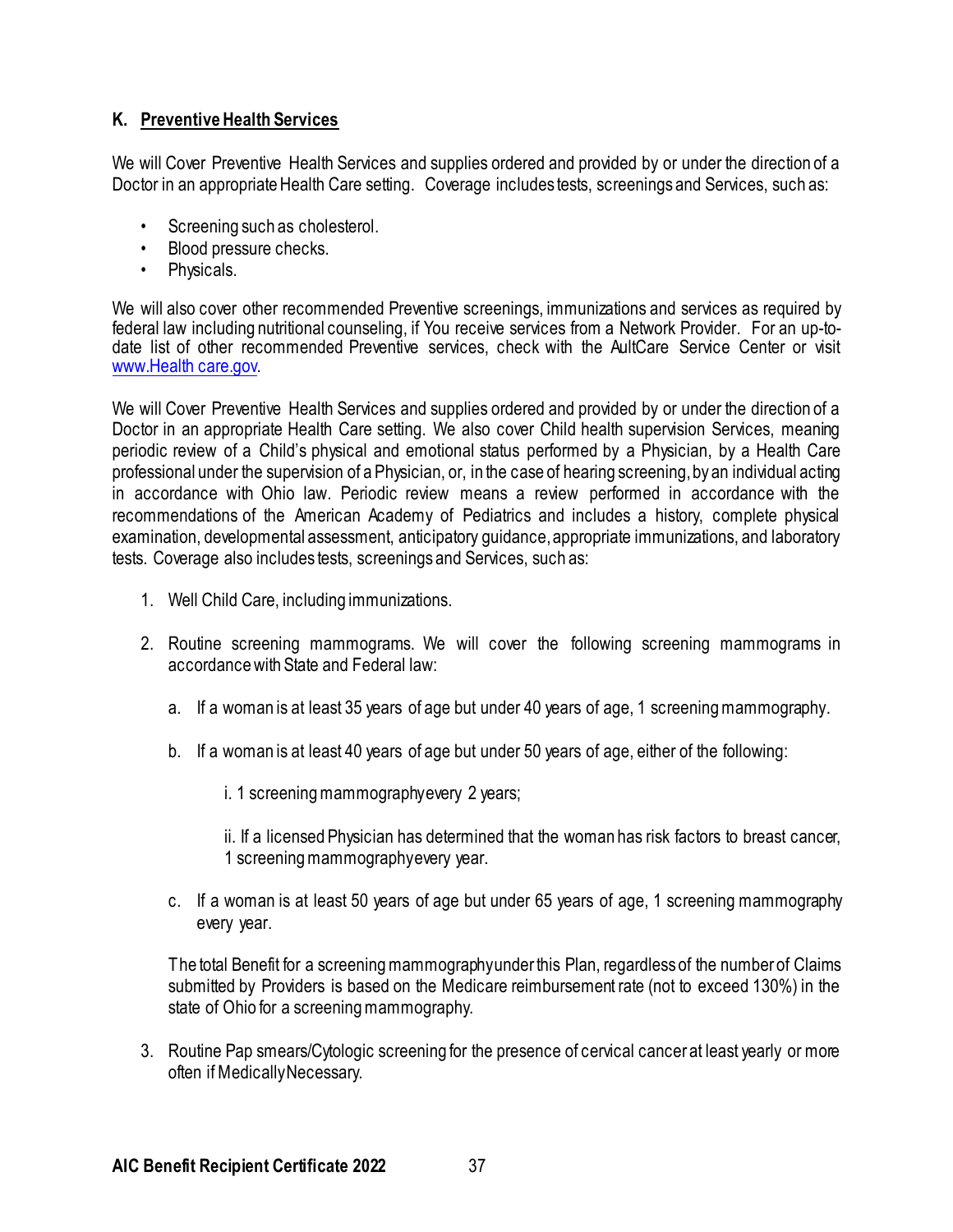We Cover Preventive Health Services and supplies ordered and provided by or under the direction of a Doctor in the Doctor's office. Coverage includes tests, screenings and Services, such as:

- 1. Screening such as cholesterol.
- 2. Blood pressure checks.
- 3. Physicals.

We will also cover other recommended Preventive screenings, immunizations and Services as required by federal law. For an up-to-date list of other recommended Preventive Services, check with the AultCare Service Center or visit www.healthcare.gov for the details of Coverage.

We cover Preventive Health Services as defined in federal law without any cost sharing if You receive Services from a Network Provider. You will be notified, at least 60 days in advance, if any item or service is removed from the preventive list of eligible Services. Eligible Services will be updated annually to include any new recommendations or guidelines.

### **L. Private Duty Nurses**

Medically Necessary Services provided by Private Duty Nurses to You or Your Covered Dependent on an Outpatient basis or in the home may be Covered up to the Plan Limitation per Calendar Year. Check Your Benefits Chart.

Private duty nursing Services in the Inpatient setting are excluded.

### **M. Reconstructive Surgery Following Mastectomy**

We will Cover Reconstructive Surgery of the breast on which a mastectomy was done and on the other breast to give symmetrical appearance. We will Cover Prostheses and treatment of physical complications at all stages of mastectomy, including lymph edemas.

### **N. Routine Patient Care**

We will cover Routine Patient Care administered to an insured participating in any stage of an eligible cancer clinical trial, if that care would be covered under the plan if the insured was not participating in a clinical trial. Eligible cancer clinical trial will meet the following criteria:

- 1. A purpose of the trial is to test whether the intervention potentially improves the trial participant's health outcomes.
- 2. The treatment provided as part of the trial is given with the intention of improving the trial participant's health outcomes.
- 3. The trial has a therapeutic intent and is not designed exclusively to test toxicity or disease pathophysiology.
- 4. The trial does one of the following: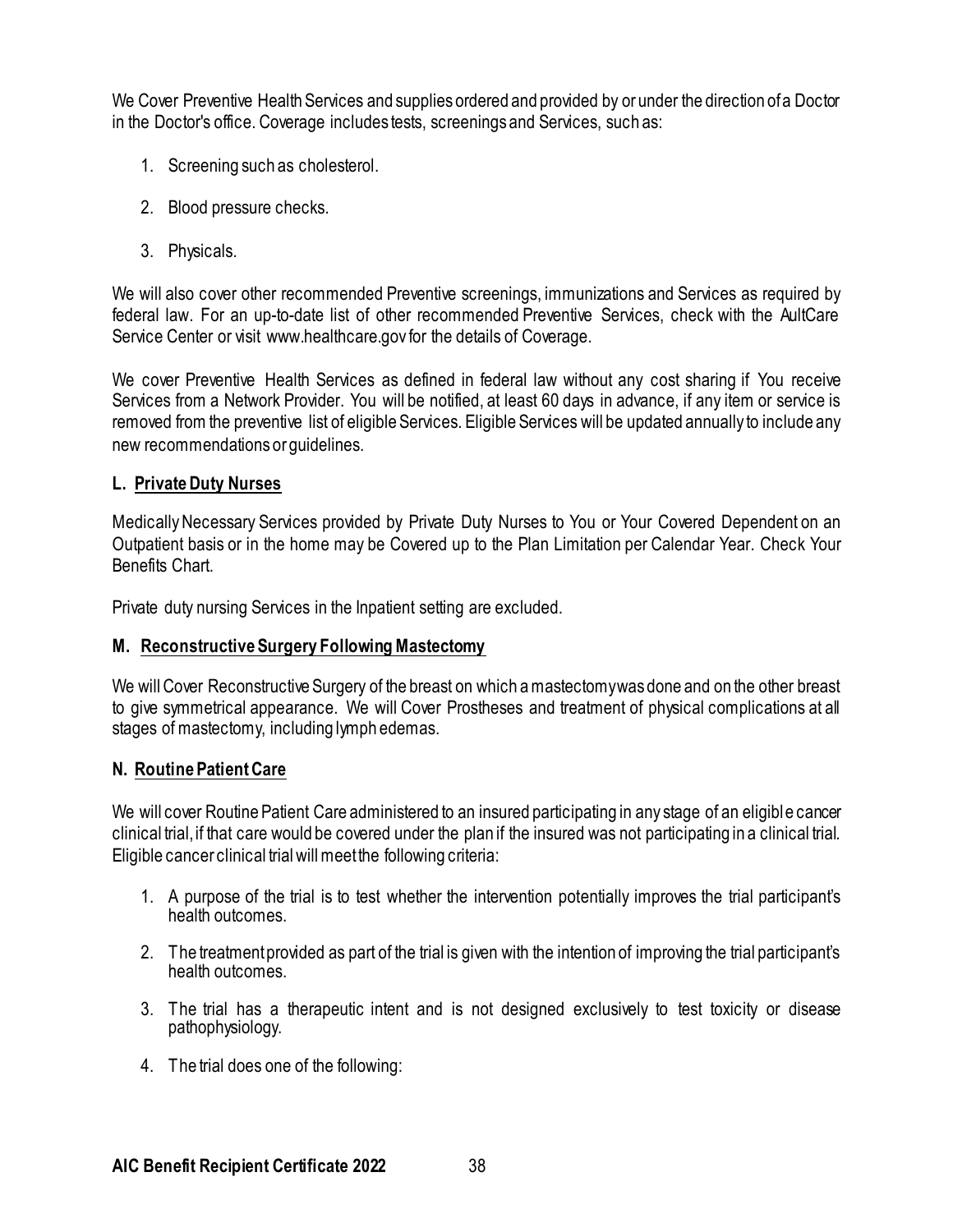- a. Tests how to administer a Health Care Service, item, or drug for the treatment of cancer with that of other Health Care Services, items, or drugs for the treatment of cancer;
- b. Tests responses to a Health Care Service, item, or drug for the treatment of cancer;
- c. Compares the effectiveness of a Health Care Service, item, or drug for the treatment of cancer with that of other Health Care Services, items, or drugs for the treatment of cancer;
- d. Studies new uses of a Health Care Service, item, or drug for the treatment of cancer.
- 5. The trial is approved by one of the following entities:
	- a. The National Institutes of Health or one of its cooperative groups or center under the United States Department of Health and Human Services;
	- b. The United States Food and Drug Administration;
	- c. The United States Department of Defense or Department of Veteran's Affairs.

### **O. Skilled Nursing Facility**

- 1. We Cover Medically Necessary Skilled Nursing Facility Services (Check Your Benefits Chart) when:
	- a. Care is provided by a Skilled Nursing Facility.
	- b. You are admitted to the Skilled Nursing Facility after being Discharged from the Hospital and You are receiving care for the same condition for which You were Hospitalized.
	- c. Care is not Custodial.
- 2. Your Plan allows You to use Non-Network Providers. If You use a Non-Network Provider, You may have a higher Cost Share and be subject to Balance Billing.
- 3. We may cover a Non-Network Provider at the Network level if:
	- a. You resided in the Skilled Nursing Facility, or had a contract to reside in the facility, on or before September 1, 1997.
	- b. Immediately before You were Hospitalized, You were in the facility, or have a contract to reside in the facility, and following Hospitalization, reside in a part of the facility that is a Skilled Nursing Facility, even if You resided in, or had a contract to reside in, a different part of the facility before You were Hospitalized.
	- c. If the care that You require cannot be provided by a Network Provider and the facility provides the level of Skilled Nursing Care You need; the care may be approved at the Network level of care, but You may still be responsible for any amounts over RBP.

### **P. Transplants**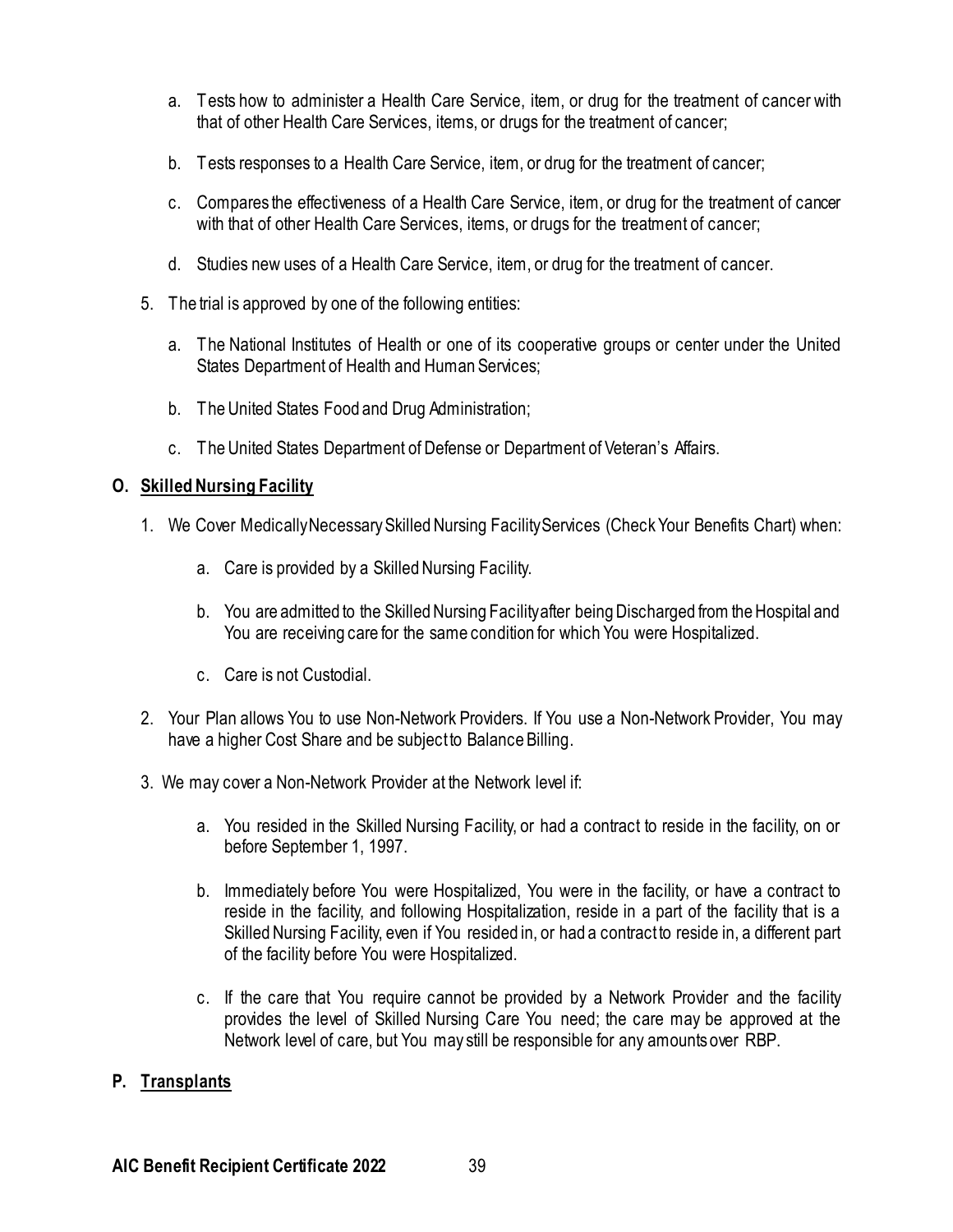We Cover Medically Necessary transplants, including Bone Marrow/Stem Cell, Heart, Heart/Lung, Cornea, Large and Small Bowel, Lung, Liver, Kidney, and Pancreas.

The initial evaluation and any necessary additional testing to determine Your Eligibility as a candidate for transplant by Your Provider and the harvest and storage of bone marrow/stem cells is included in the Covered Transplant Procedure Benefit regardless of the date of service.

The above Services are covered as Inpatient Services, Outpatient Services or Physician Home Visits and Office Services depending where the service is performed subject to Member Cost Share.

### **We do not cover transplants that are Experimental or Investigational or those that are in Non - Approved Clinical Trials, with the exception of Services relating to Routine Patient Care.**

### **1. Covered Transplant Procedure**

- a. Any Medically Necessary human organ and stem cell/bone marrow transplants and transfusions as determined by Us including necessary acquisition procedures, harvest and storage, and including Medically Necessary preparatory myeloablative therapy.
- b. Unrelated donor searches for bone marrow/stem cell transplants for a Covered Transplant Procedure are covered under this Plan. The Unrelated donor search Benefit is limited to \$30,000 per Transplant Benefit period.
- c. Live Donor health Services are also covered under this Plan.
- d. Recipient Costs

When You or Your Dependent is the recipient, Benefits are paid for recipient costs.

When You or Your Dependent are the recipient but the donor is not a covered Dependent on Your Plan, We will cover the donor-related procurement services to the extent that such services are covered Benefits.

e. Donor Costs

When You or Your Dependent are the donor and the recipient is not a covered Dependent on Your Plan, donor-related procurement expenses are covered only to the extent that the recipient's health coverage does not cover them.

Donor costs for organ procurement are separately reimbursed and include Hospital and surgical expenses directly related to the removal and transport of a living organ; prescription drugs related to the removal of the organ; and post-operative Inpatient services for medical complications caused as a direct result of the donation.

f. Limits

If You or Your Dependent are not the donor, Benefits for donor costs are limited to costs directly related to the transplant procedure and related complications. Benefits do not include any medical care costs related to other treatment of the donor. Donor transportation costs are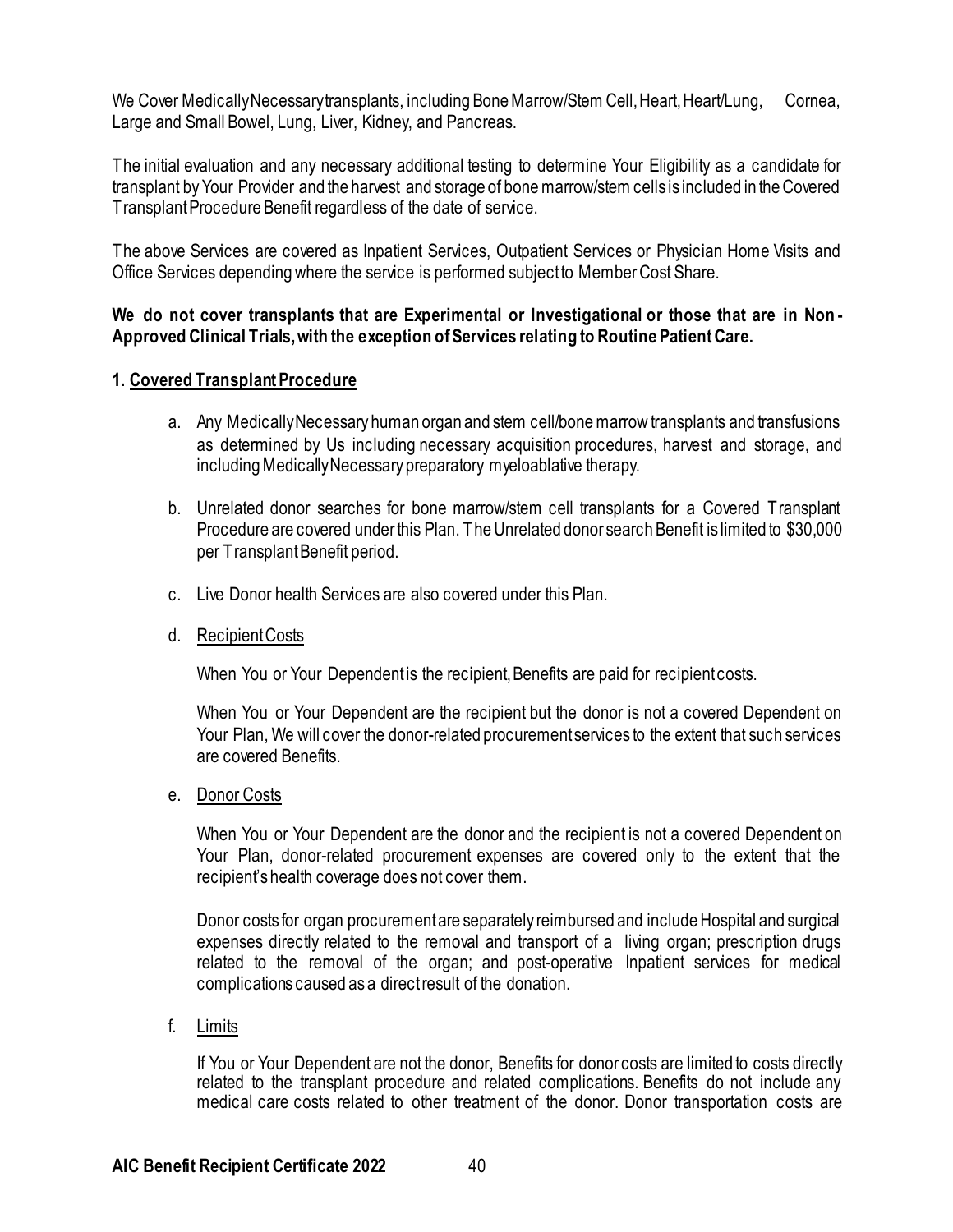excluded. No Benefits for recipient or donor costs are payable for Experimental, Investigational or are performed in clinical trials, with the exception of expenses relating to Routine Patient Care.

### **2. TransplantBenefit Period**

### The Transplant Benefit Period starts:

One day prior to a Covered transplant procedure and continues for the applicable case rate/global time period. The number of days will vary depending on the type of transplant received and the Network transplant Provider agreement; or

Contact the UM Department for specific Network transplant Provider information for Services received at, or coordinated by, a Network transplant Provider facility.

### **3. Pre-Approval and Pre-Certification**

We require a Referral, please have Your Physician submit a request to Our UM Department to discuss Benefit Coverage when it is determined a transplant is Medically Necessary. Contact the AultCare Service Center telephone number on the back of Your Identification Card with any questions. We will assist You in maximizing Your Benefits by providing Coverage information, including details regarding what is covered and whether any clinical Coverage guidelines, medical policies, Network Transplant Provider requirements, or Exclusions are applicable. Even if We issue a prior approval for the Covered Transplant Procedure, You or Your Provider must call Us for Pre-Certification prior to the transplant whether this is performed in an Inpatient or Outpatient setting.

There are instances where Your Provider requests approval for Human Leukocyte Testing (HLA) testing, donor searches and/or a harvest and storage of stem cells prior to the final determination as to what transplant procedure will be requested. HLA is used to identify certain individual variations in a patient's immune system. Under these circumstances, the HLA testing and donor search charges are covered as routine diagnostic testing. The harvest and storage request will be reviewed for Medical Necessity. However, such an approval for HLA testing, donor search and/or a harvest and storage is NOT an approval for the subsequent requested transplant. A separate Medical Necessity determination will be made for the transplant procedure.

Contact the UM Department for specific Network transplant Provider information for Services received at, or coordinated by, a Transplant Specialty Network. A Transplant Specialty Network is a specialized network of transplant centers and providers approved to perform related services at the panel level of benefits. This network is separate from your primary medical network of facilities and providers. Not all transplant facilities are within the Transplant Specialty Network. You will receive the highest level of benefit under your plan when you use a facility within the Transplant Specialty Network.

### 4. **Transportation and Lodging (Applies once Your Transplant is approved)**

The Plan will provide assistance with reasonable and necessary travel expenses as determined by Us when You obtain prior approval for Your transplant and are required to travel more than 75 miles using the most direct route from Your residence to reach the facility where Your Covered Transplant Procedure will be performed. Our assistance with travel expenses includes transportation to and from the facility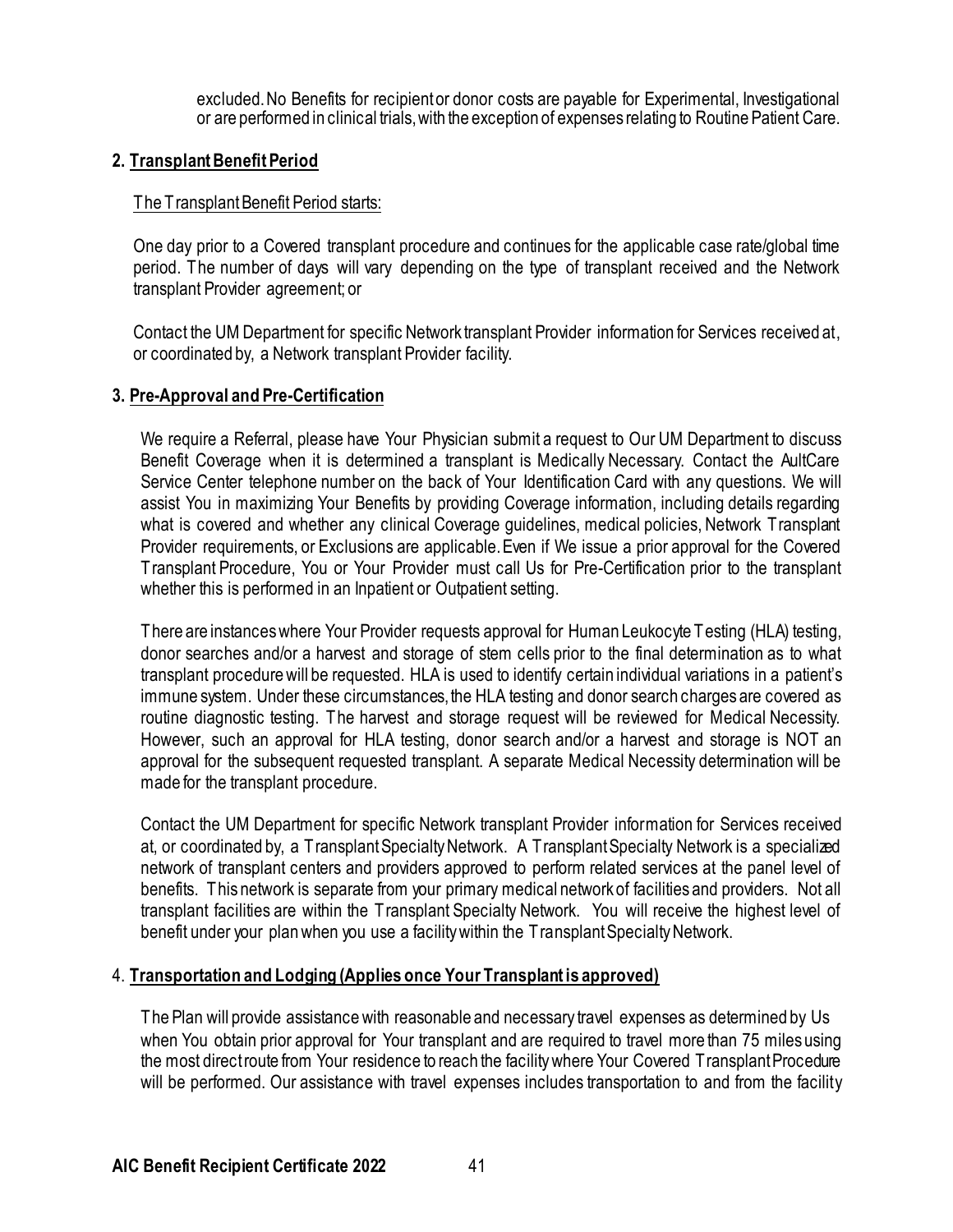and lodging for the patient and one companion, all charges will need to be reasonable, necessary, and itemized.

If the Member receiving treatment is a minor, then reasonable and necessary expenses for transportation and lodging may be allowed for two companions. The Member must submit itemized receipts for transportation and lodging expenses in a form satisfactory to Us when Claims are filed. Contact Us for detailed information. The Transplant Transportation and Lodging benefit is limited to \$10,000 per Transplant Benefit period. The maximum daily coverage for lodging and meals shall be limited to \$250 per day.

### 5. **Organ Transplant related exclusions include:**

- a. Child care.
- b. Mileage within the medical transplant Facility city.
- c. Rental cars, buses, taxis, or shuttle service, except as specifically approved by Us.
- d. Frequent Flyer miles.
- e. Coupons, vouchers, or travel tickets.
- f. Prepayments or deposits.
- g. Services for a condition that is not directly related, or a direct result, of the transplant.
- h. Telephone calls.
- i. Laundry.
- j. Postage.
- k. Entertainment.
- l. Interim visits to a medical care Facility while waiting for the actual transplant procedure, travel expenses for donor companion/caregiver, return visits for the donor for a treatment of a condition found during the evaluation.
- m. Experimental organ and tissue transplants.

## **Q. Vision Care**

We may Cover the cost of an initial eye examination following cataract surgery, including the initial cost of lenses and frames. **Check Your Benefits Chart**.

### **R. Orally administered cancer medication**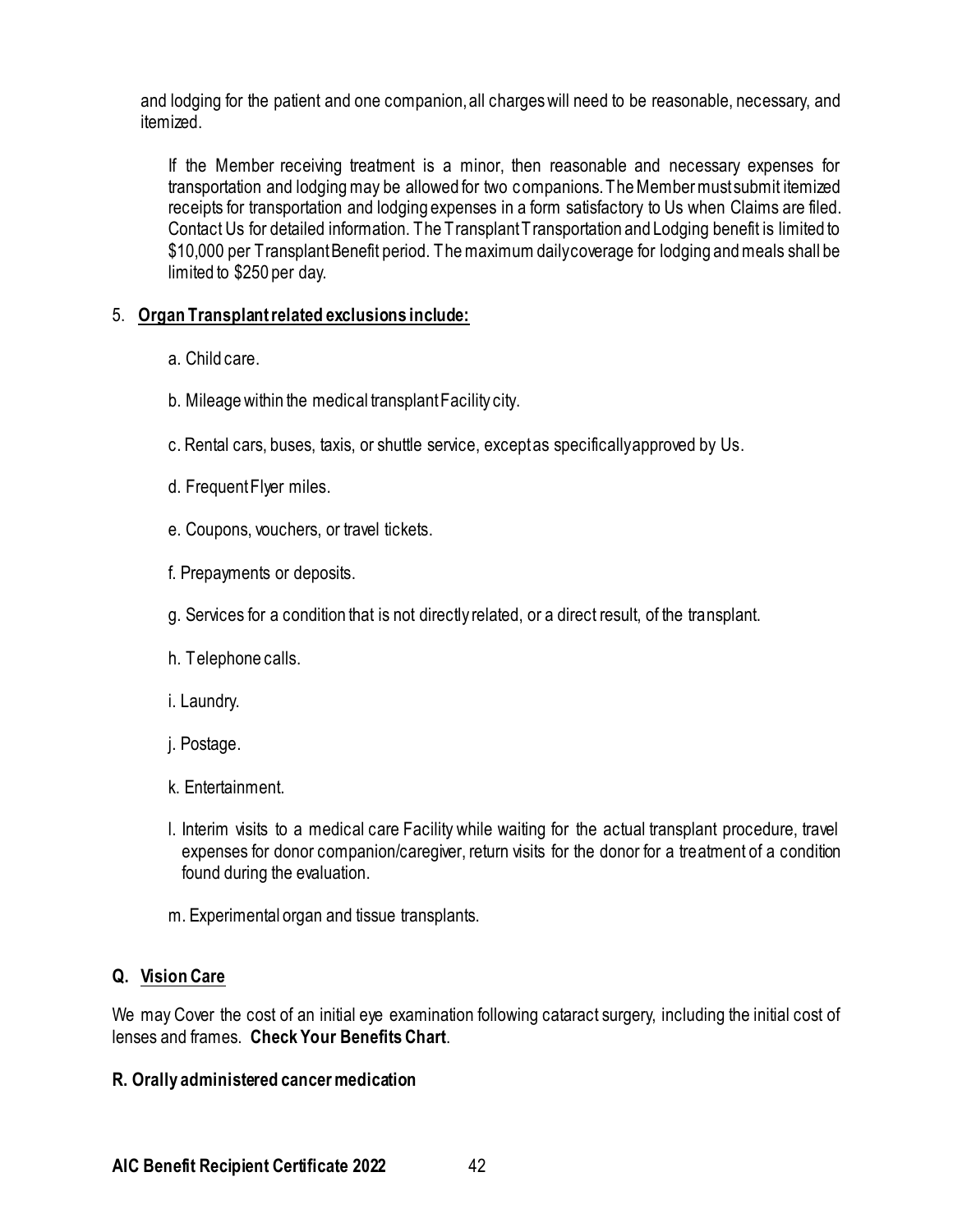Orally administered cancer medication Coverage shall be no less favorable than Coverage for intravenous and injected cancer medications in accordance with state law.

### **S. Gene and Cell Therapy Services**

Services for Gene & Cell Therapy are covered by the Plan, if Pre-Approved by the UM Department, and performed in an AultCare approved facility, which may include one of Our Centers of Excellence.

## **Section 21—Exclusions**

Exclusions are Services Your Retirement System's Master Group Policy does NOT cover. These are called Non-Covered Services. Your Retirement System will NOT pay for Non-Covered Services. You may receive Non-Covered Services, but You must pay for them.

Below is the list of general Exclusions, which will apply to You. The Headings will help guide You. If You have a question, contact Us.

Charges for Services that are in excess of the visit or treatment limit allowed by the Plan are excluded. Check Your Benefits Chart for Exceptions.

#### **A. Before and After Coverage Period Exclusions**

- 1. Charges incurred by the individual before the Effective Date of Coverage, except as otherwise indicated in the Certificate.
- 2. Expenses incurred after the date of T ermination of Coverage (except as otherwise stated in the Certificate).
- 3. Charges not initiated and completed while Covered under the Master Group Policy except for prosthetic devices ordered and fitted while Covered and delivered within **31** calendar days of **Termination**

#### **B. Late Claims, Claims Covered by Other Plans, Court Ordered Service Exclusions**

- 1. Claims submitted after the maximum Claims submission time of 24 months, , unless You did not know (or, in using reasonable diligence, would not have known) of the existence of the Claim within that Claims submission period.
- 2. Charges which would be excluded after applying the Coordination of Benefits provision of the Master Group Policy.
- 3. Charges for Benefits payable or Services provided under any federal, state or other governmental regulation.
- 4. Court Ordered treatment and testing that is not Medically Necessary.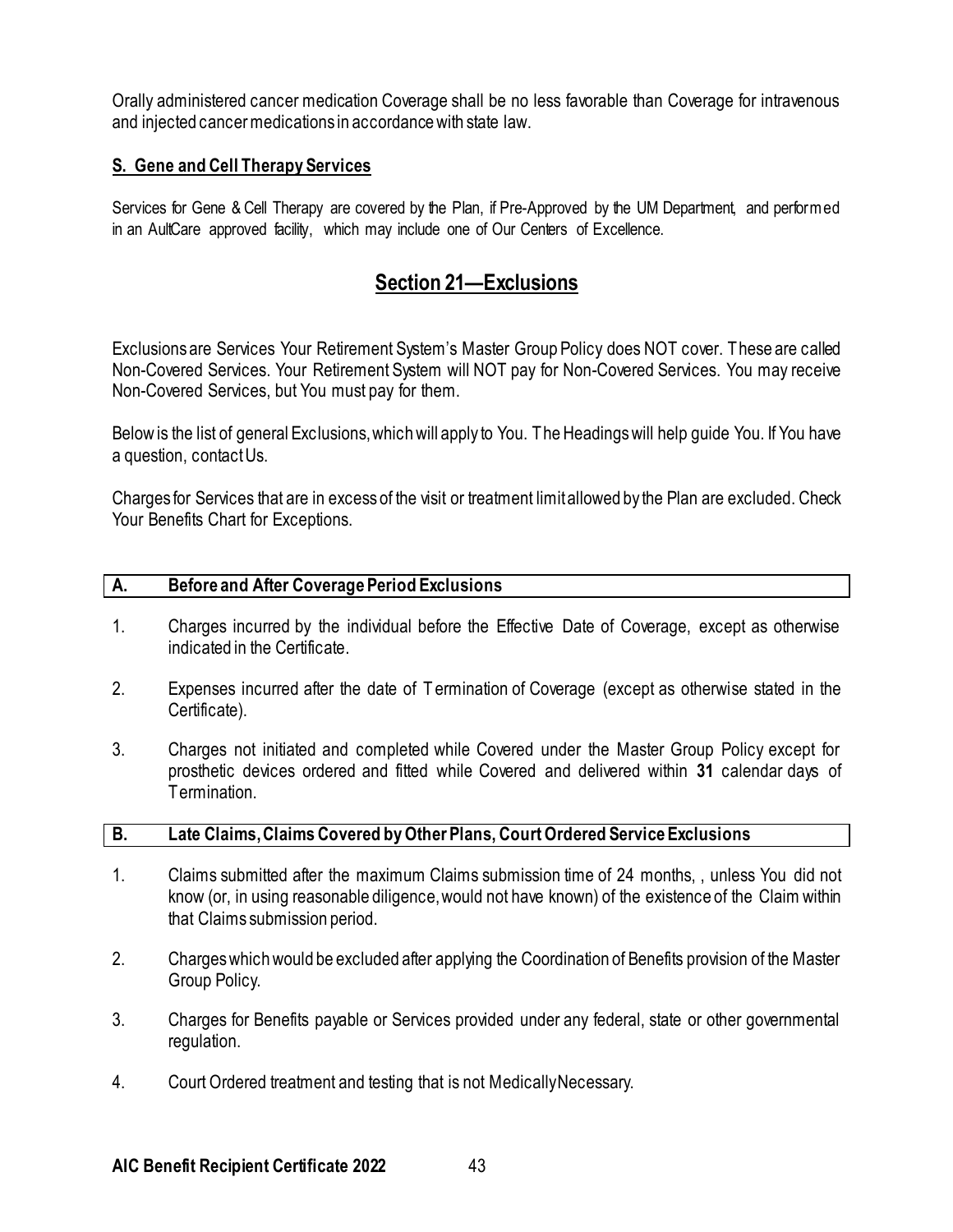### **C. Workers' Compensation and Injuries at Work Exclusions**

This plan is not a Workers' Compensation policy and is not issued in lieu thereof. The Certificate does not satisfy any requirements for coverage by Workers' Compensation Insurance. This plan does not cover:

- Charges for any condition, disease, defect, ailment, or injury arising out of and in the course of employmentwith any employer who is eligible to obtain coverage under any Workers' Compensation Act or similar law.
- Injuries at work if Workers' Compensation is available, required, or applicable, regardless of whether a Workers' Compensation claim is filed.
- Charges for You, Your Dependents or Spouse for a work related injury while self-employed if eligible to obtain coverage under any Workers' Compensation Act or similar law.

#### **D. Not Pre-Approved, Not Medically Necessary, Above RBP Exclusions**

Charges that are:

- 1. Not Medically Necessary for Your diagnosis and treatment, duplicate charges, or charges that are above the Reference Based Pricing allowance.
- 2. In connection with a Hospitalization or any surgical, medical or other treatment, Services or supplies that requires Pre-Approval that have not been Pre-Approved, except for Emergency Services and Medically Necessary Covered Services. Failure to obtain Pre-Approval of Medically Necessary Covered Services may result in a Monetary Penalty or denial of payment (See Section 26); also see Benefits Chart Section II. Benefit Levels Under the Group Policy Between Your Retirement System and AultCare Insurance Company.
- 2.3. Provided by a Provider or Entity that is excluded, debarred or declared ineligible from participation in Medicare, Medicaid, or other Federal or Ohio health programs.
- 3. For Services You are not required to pay.
- 4. For Services and supplies that are not part of the diagnosis and treatment of an illness or injury, such as the cost of completing Claim forms, preparing medical records and reports, telephone consultations, mailing and handling.
- 5. For Private rooms unless otherwise Medically Necessary.
- 6. Inappropriate billing practices, such as when a Non-Network Provider fails to provide necessary information upon request.
- 7. Court Ordered treatment and testing that is not Medically Necessary.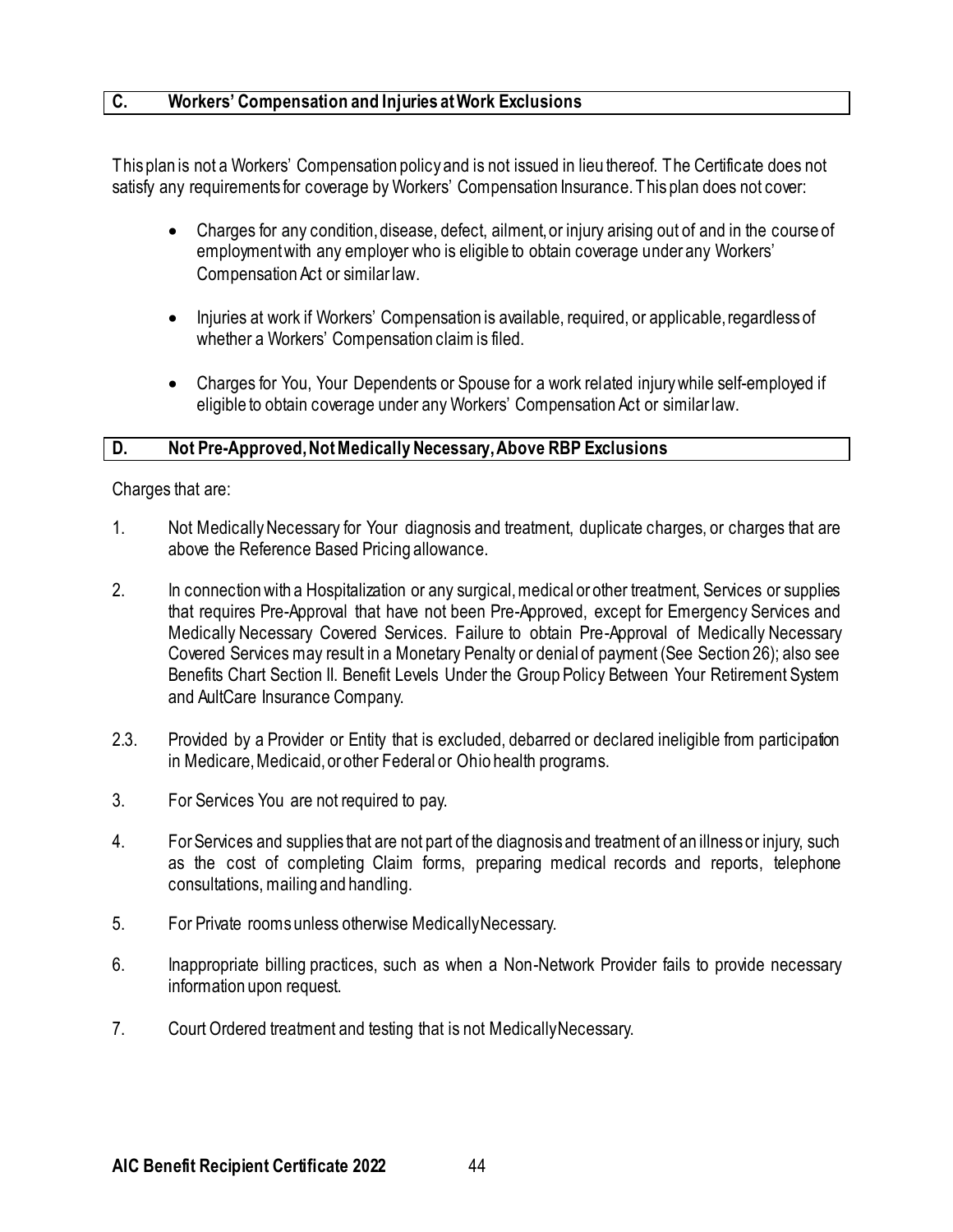### **E. Custodial, Maintenance, Screening, Comfort, and Convenience Exclusions**

Charges for:

- 1. Custodial Care or Residential Care Facility, except as stated in **Your Benefits Chart**.
- 2. Maintenance Care, including chiropractic spinal manipulation or skeletal adjustments, physical therapy, occupational therapy and speech therapy that are for Maintenance Care.
- 3. Routine physicals and screenings, unless stated in **Your Benefits Chart** .
- 4. Foot care to improve comfort or appearance, including care for flat feet, subluxations, corns, bunions (except capsular and bone surgery) calluses and toenails unless medically necessary.
- 5. Massotherapy by a massage therapist. Unless stated as Covered in Your Benefits Chart.
- 6. Personal convenience items and cost of Services to include but not limited to, televisions, telephones, and haircuts.
- 7. Transportation, travel, and lodging unless Services are for an approved organ transplant performed at an approved facility.
- 8. Home Health Services, such as meals and housekeeping, unless stated in **Your Benefits Chart**.

#### **F. Experimental, Investigational Exclusions**

Charges for:

- 1. Experimental or Investigative or related to such, whether incurred prior to, in connection with, or subsequent to the Experimental /Investigative service or supply, as determined by US. The fact that a service is the only available treatment for a condition will not make it eligible for coverage if We deem it to be Experimental/Investigative.
- 2. Experimental organ and tissue transplants.
- 3. Any Drug We determine in Our sole discretion to be Experimental/Investigative is not covered under the Plan
- 4. Any drug that cannot be legally marketed in the United States without the final approval of the Food and Drug Administration (FDA), or other licensing or regulatory agency, and such final approval has not been granted.

#### **G. Cosmetic, Weight Control, and Vitamin Exclusions**

Charges for:

1. Treatment or surgery that alters or enhances appearance, whether or not done for a psychological or emotional condition, except as specifically provided (for example, Breast Reconstruction Surgery), or as needed to correct Congenital Defects or Conditions resulting from accidental injury or surgery.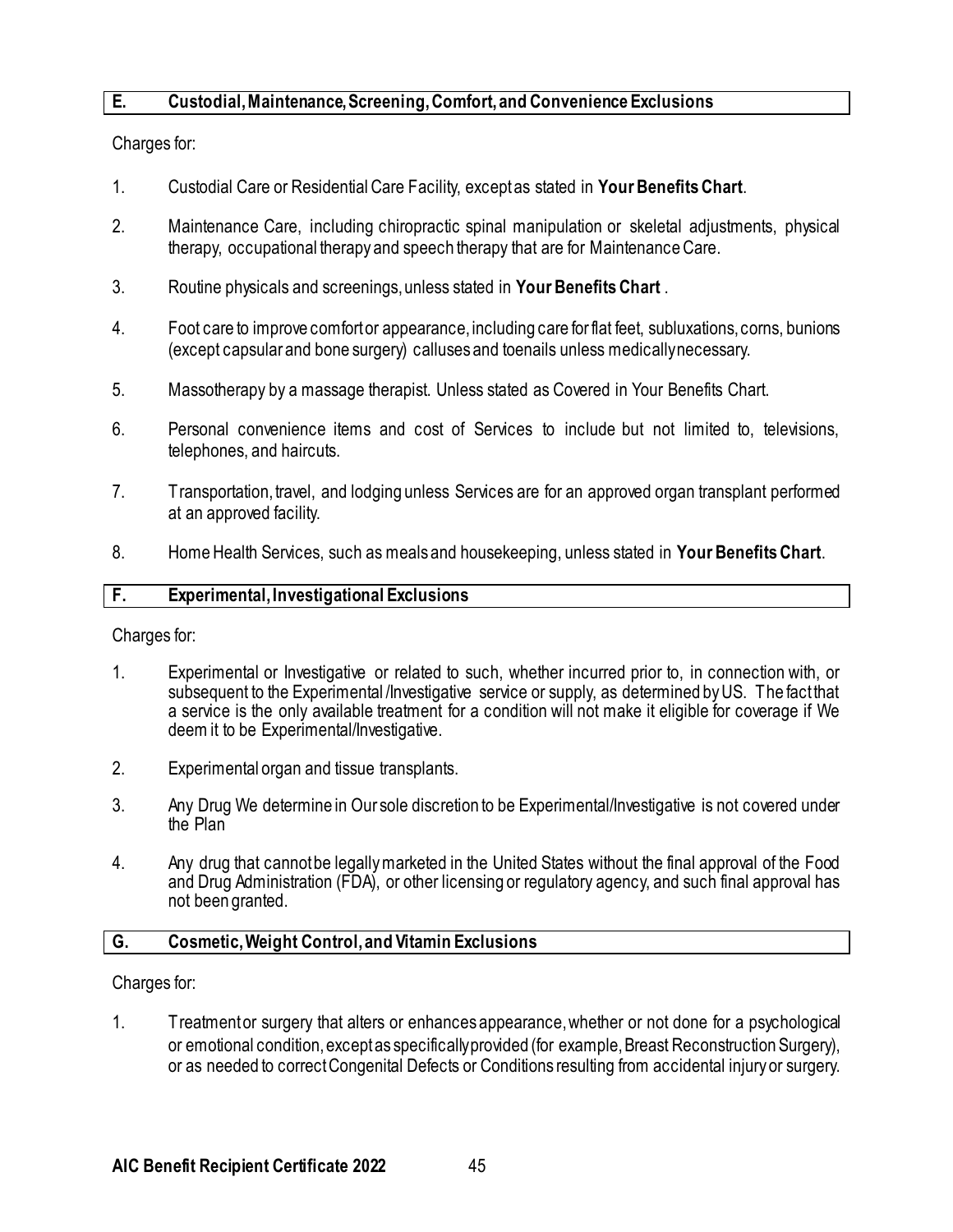2. Expenses, treatment, or supplies for weight reduction, weight control, or physical fitness, gastric restrictive Surgery or any surgical procedure for weight reduction, even if you are obese, is not covered unless specifically addressed in Your Benefits Chart.

### **H. Self-Administered or Administered by Relative Exclusions**

Charges for:

- 1. Care or Treatment You give Yourself.
- 2. Care or Treatment administered by a Doctor, Nurse or other Health Care Provider who is a family member or who lives with You.

### **I. Remedial Training, Self-Help, Marital Counseling and Smoking Exclusions**

Charges for:

- 1. Tutoring, self-help, training, vocational testing, and treatments for developmental disorders to include Attention Deficit Disorder (once You have been evaluated for, and have been diagnosed as having a developmental disorder). This Exclusion does not apply to care-related education, such as diabetic education or wound care education.
- 2. Charges for marital counseling.
- 3. Charges for intelligence or aptitude tests.

### **J. Eye Care, Hearing, and Dental Exclusions**

Charges for:

- 1. Eye refractions or examinations for the fitting of glasses, contacts or hearing aids, including the cost of glasses, contacts or hearing aids. **Check Your Benefits Chart**.
- 2. Radial keratotomy, radial keratoplasty, LASIK surgery or similar procedures to correct vision refractions.
- 3. Temporomandibular Joint Syndrome (TMJ), unless it is needed to correct another underlying medical condition, and only if it is Pre-Approved.

### **K. Anesthesia Exclusions**

Charges for Anesthesia Services for Non-Covered surgeries.

### **L. Exclusion for Treatment of Injuries When Committing a Felony**

Charges for treatment of injuries when You are convicted of, or plead no contest to, a felony.

### **M. Exclusions for Acts of War or Riot**

Charges for injuries resulting in connection with acts of war or riots.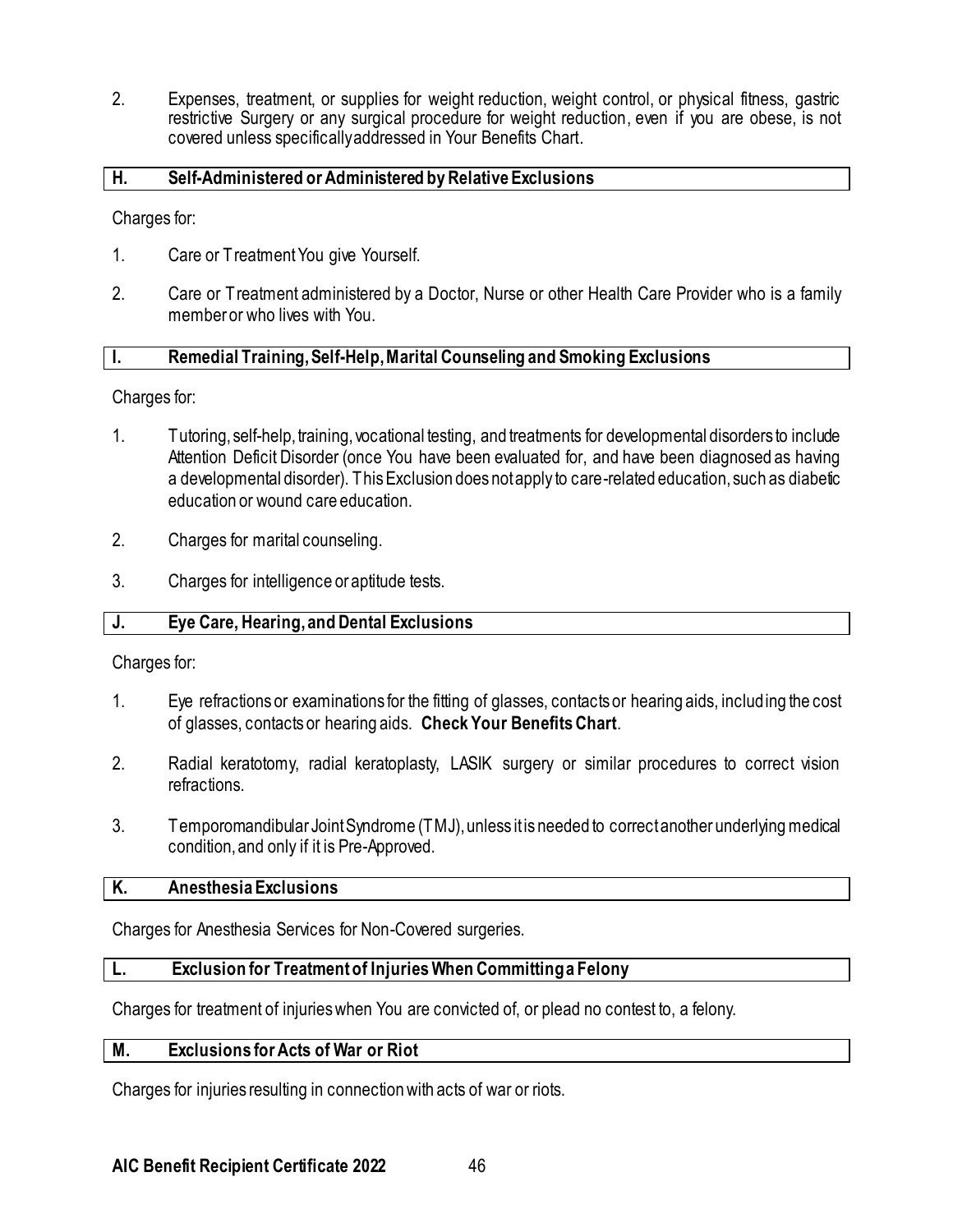## **N. Exclusions for Medical Services Not Specifically Covered or Not Legally Obtained**

Charges for medical Services that are not specifically Covered or required by law, as well as charges for medical Services and supplies (including drugs) that are not legally obtained or obtained out of the country.

# **Section 22—Using Your AultCare Card**

## **A. Information On Your Card**

On the front of Your AultCare Card, You will find:

- 1. Your name.
- 2. Your Group Number.
- 3. Your Member Identification Number.
- 4. Whether Your Coverage is Individual or Family.
- 5. The Effective Date of Coverage.
- 6. The amount of Your Copayment.

On the back of Your AultCare Card, You will find:

- 1. Our address, including where You can submit Claims.
- 2. Our website www.aultcare.com.
- 3. Our Service Center telephone numbers, 330-363-6360 and 1-800-344-8858.
- 4. Our weekday hours of operation.
- 5. The telephone number You must call to obtain Pre-Approval from our UM Department.

### **B. When You Need to Show Your AultCare Card and Why**

You will need to show Your AultCare Card when You go to a Provider for Services. Your Doctor or Health Care Provider will verify that You are Covered by checking Your Group Number and Member ID Number. If You change Your Coverage from Individual to Family or from Family to Individual, You will get a new AultCare Card. Always bring Your most current AultCare Card with You.

## **Section 23—Your Responsibility for Copayments, Deductibles, Coinsurance**

## **Check Your Benefits Chart for Details**

## **A. Your Responsibility for Copayments**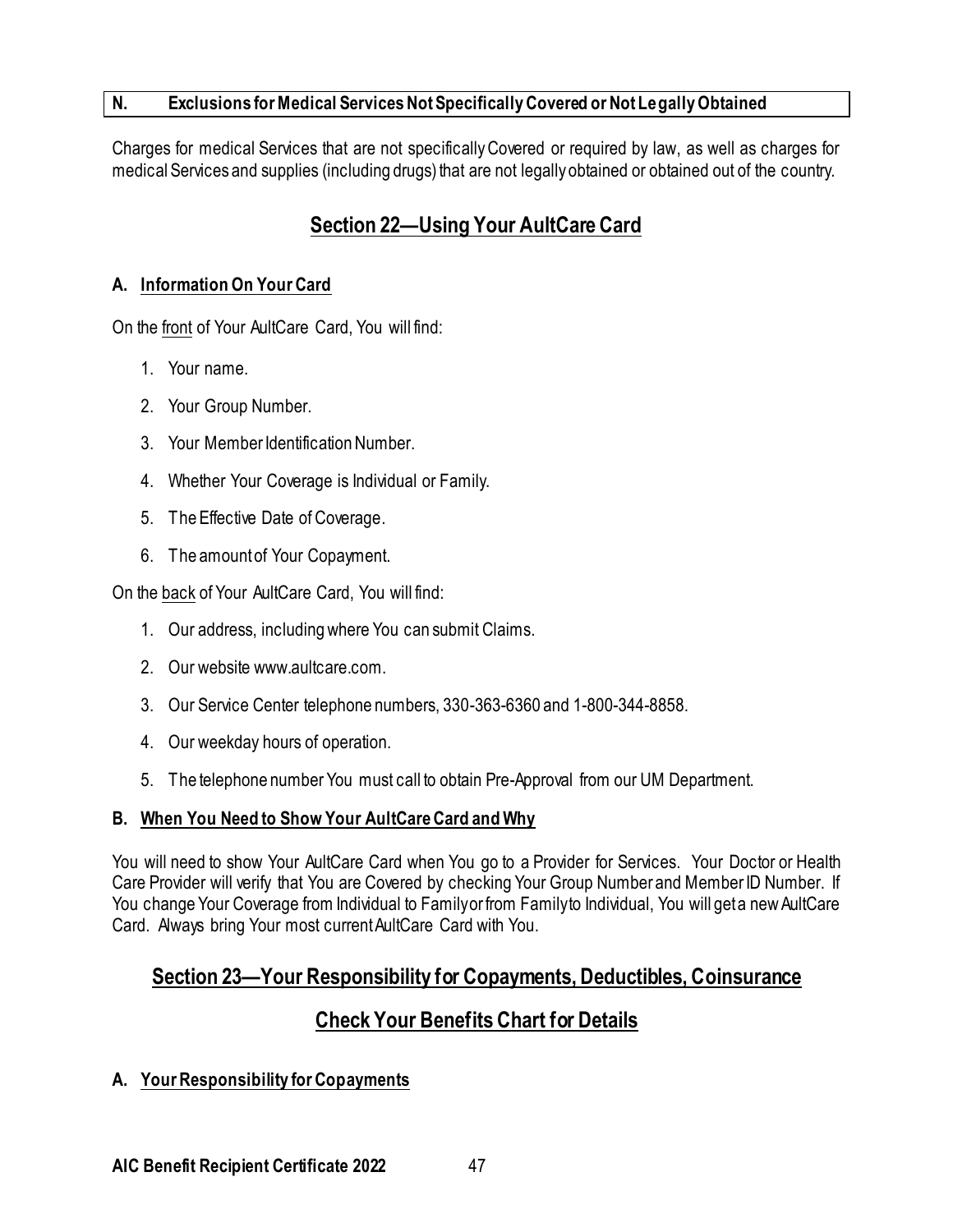A Copayment is the set dollar amount You pay Out-of-Pocket for each Provider Office Visit. Check State Teachers Retirement System Of Ohio Health Care Manual.

## **B. Your Responsibility for Deductibles**

A Deductible means a set annual dollar amount of medical expenses Youmust pay before the Master Group Policy pays. **Check Your Benefits Chart.**

### **C**. **Your Responsibility for Coinsurance**

Coinsurance is the percentage of medical expense You share with the Master Group Policy after You meet Your Annual Deductible. **Check Your Benefits Chart.**

# **Section 24—Reference Based Pricing ("RBP")**

We are committed to offering You Health Care Benefits for Covered Services at reasonable rates. Your Benefits are greatest when You receive Your Health Care Services and treatment from a Network Provider.

Some Plans require Enrollees to stay within the Network. We permit You to go outside the Network. If You go outside the Network, however, You will be responsible for paying what We do not pay, since We have no control over what Non-Network Providers charge.

The amount We pay to a Non-Network Provider often is less than the Non-Network Provider charges and may be less than the amount We pay to a Network Provider for the same Service. You are responsible for paying the balance between the total charges and the amount we pay to Non-Network Providers. Consequently, there may be a financial incentive for You to use Network Providers.

Before choosing a Non-Network Provider, We encourage You to find out what the Non-Network Provider charges for a particular service and what We will pay for that service. We also suggest that You compare what We will pay for the Non-Network Provider's service to the amount We would pay if the service were furnished by a Network Provider. You may contact the AultCare Service Center for assistance.

**REFERENCE BASED PRICE (RBP): "RBP"** means the allowable fees for Covered Services. For Non-Network Providers, RBP means a fee level assigned based on a percentage of the allowed amount that Medicare would pay for the Covered Service or, if there is no corresponding Medicare rate for the Covered Service, a fee level that We have determined to be appropriate for the particular Covered Service, which often is less than the amount Providers actually charge. We will not pay that portion of the Non-Network Provider fees that exceed RBP. You may be responsible for paying that amount.

For example: If a Non-Network Provider charges You a fee of \$125 for a procedure, and the RBP fee level assigned for this procedure is \$100, then We will pay up to the RBP amount (\$100), minus Your Cost Share. You would be responsible for paying the amount that exceeds RBP, which is \$25 plus any Cost Share.

You are not responsible for paying any amount that exceeds the negotiated rate when You go to a Network Provider.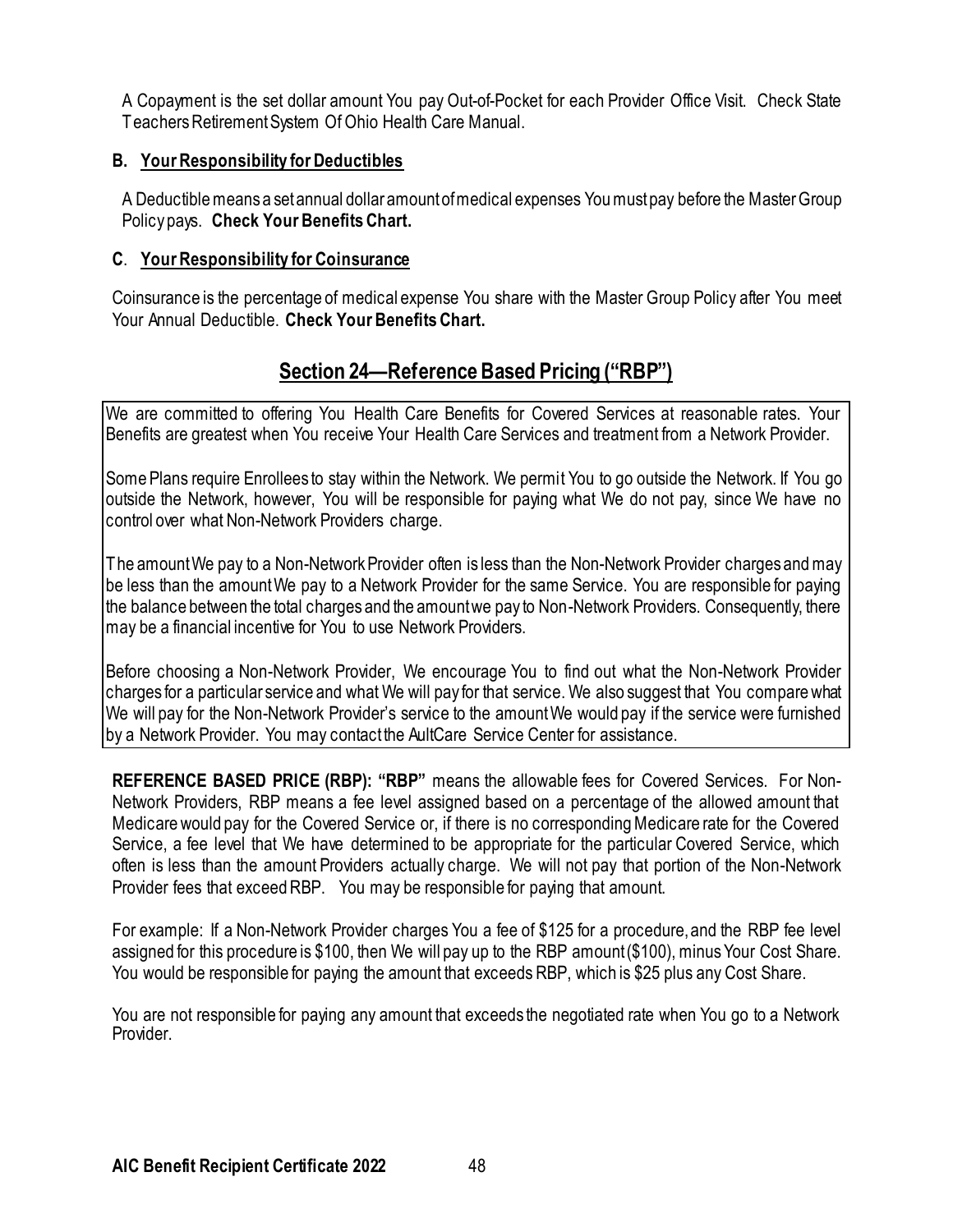# **Section 25—Filing Your Claim**

### **A**. **Claims for Hospital Services**

When Services are provided at a Hospital, show Your AultCare Card and sign the Hospital assignment form. The Hospital will send to AultCare a Claim for Services provided to You.

### **B. Claims For Provider Office Visits**

- 1. Your Network Provider will file Your Claim for You.
- 2. If You go to a Non-Network Provider, You may need to use an Application for Benefits form. You can get a copy of this form on-line by going to Our website www.aultcare.com or by calling Us at 330-363-6360 or 1-800-344-8858. Fill it out and sign the top half of this form. Be sure to answer all questions. Give the form to the Non-Network Provider and ask him or her to complete the bottom half. Either You or the Non-Network Provider must then send the completed form to Us at the AultCare Service Center, P.O. Box 6910, Canton, Ohio 44706. In some cases, You may be able to attach an itemized statement from Your Non-Network Provider instead of having the Non-Network Provider complete the bottom half of the form.

**Payment Cannot BeMade On Any Bill Until Your Properly Completed Application for Benefits Is Filed.** except that if you request an Application for Benefits and do not receive one from AultCare within fifteen days of your request, you may submit written proof covering the oc currence, character and the extent of the loss for which the claim is made, and once that is filed we may follow up with you with for more information.

## **C. Time Limits for Filing Claims**

Generally, You must file a Claim within **24** months from the date You received Service, unless You are not reasonably aware that it must be filed because of Coordination of Benefits or Subrogation.

## **D. Prompt Payment**

Once we have received Your Claim, we will consider it for payment according to the written guidelines of the Plan, including Cost Share (i.e. deductibles, Copayment, and coinsurance) whether Services were Network Provider or Non-Network Provider, and RBP. We will decide Your Claim within 30 days. If Your Claim is incomplete, we will extend the time for determination until we have received any requested information, generally within a timeframe not to exceed 45 days. If we do not receive additional information necessary to decide Your Claim, Your Claim may be denied. You will be notified of any Claims decisions in writing.

## **E. Questions**

If You have a question about Your Claim, how to fill out the Application for Benefits form, or whether You can send in an itemized statement, click onto our website at www.aultcare.com, or call Us at 330-363-6360 or 1- 800-344-8858.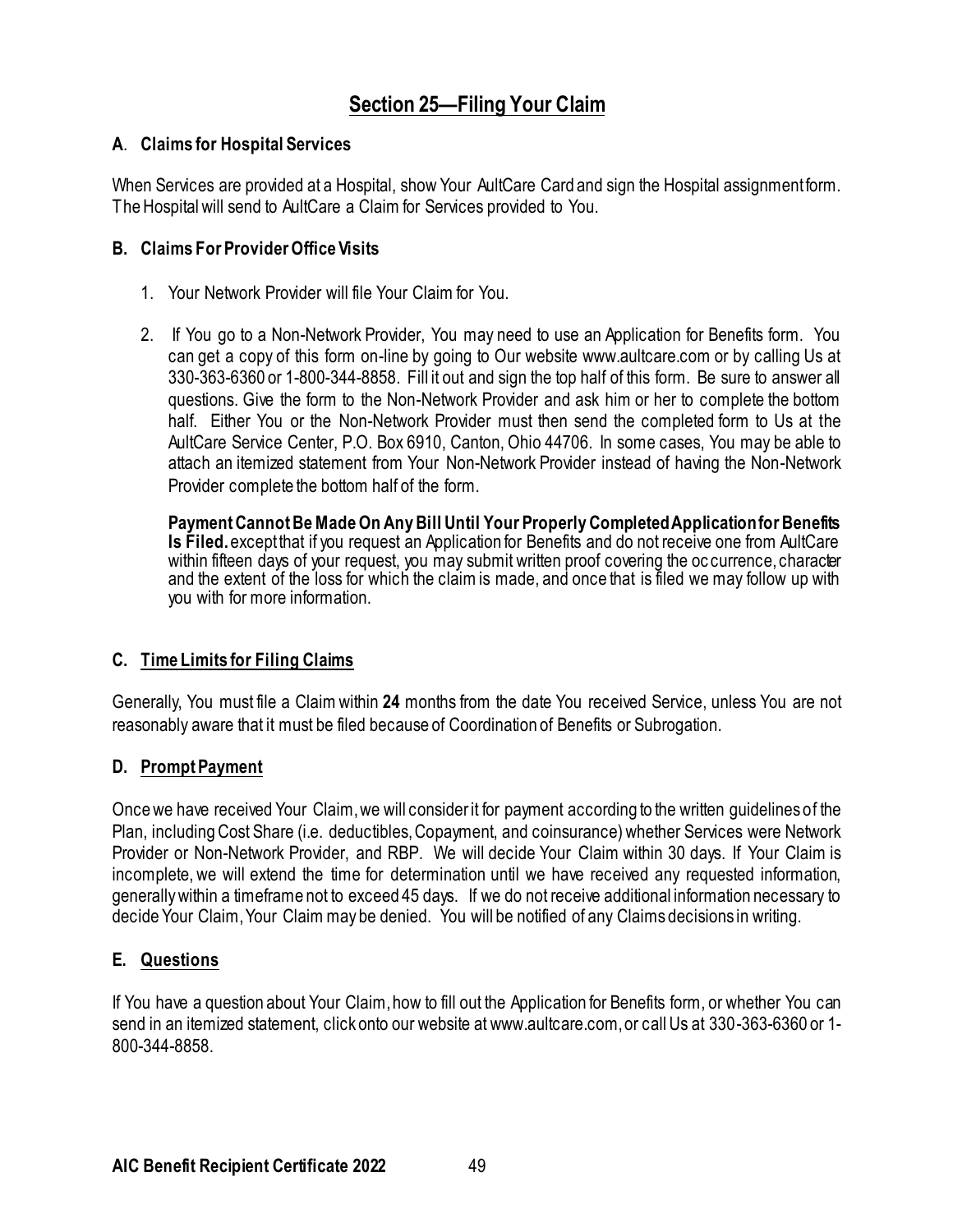# **Section 26—Your HIPAA Privacy Rights**

The confidentiality of Your Claim and health information is very important to Us. We have adopted policies and procedures to safeguard Your Protected Health Information, as required by the Health Insurance Portability and Accountability Act (sometimes known as HIPAA) and Ohio law.

When You contact Us about Your Claim, We may ask You to verify Your identity. If You are calling about a Claim for a Dependent, including YourSpouse or a Child over the age of 18, then Your Spouse or Dependent will need to sign an Authorization that allows Us to discuss information, including Protected Health Information, with You. HIPAA's Privacy Rule prohibits Us from disclosing another's Protected Health Information without an Authorization, except in limited circumstances

## **Section 27—Benefit Determination**

## **Benefits payable are determined as follows:**

- **A**. Eligible Expenses incurred during any Benefit Period may be applied against the Deductible Amount until You have paid the Deductible Amount Out-of-Pocket.
- **B.** After You have paid the Deductible Amount, Eligible Expenses will then be paid at the Benefit Percentage stated in the Benefits Chart.

## **Section 28—Coordination of this Contract's Benefits with Other Benefits**

The Coordination of Benefits ("COB") provision applies when a person has Health Care Coverage under more than one Plan. Plan is defined below.

The order of benefit determination rules govern the order in which each Plan will pay a Claim for benefits. The Plan that pays first is called the Primary Plan. The Primary Plan must pay benefits in accordance with its policy terms without regard to the possibility that another Plan may cover some expenses. The Plan that pays after the Primary Plan is the Secondary Plan. The Secondary Plan may reduce the benefits it pays so that payments from all Plans do not exceed 100% of the total Allowable expense.

### **Definitions**

- A. A Plan is any of the following that provides benefits or Services for medical or dental care or treatment. If separate contracts are used to provide coordinated coverage for members of a group, the separate contracts are considered parts of the same Plan and there is no COB among those separate contracts.
	- (1) Plan includes: group and non-group insurance contracts, health insuring corporation ("HIC") contracts, closed panel Plans or other forms of group or group-type coverage (whether insured or uninsured); medical care components of long-term care contracts, such as Skilled Nursing Care; medical benefits under group or individual automobile contracts; and Medicare or any other federal governmental Plan, as permitted by law.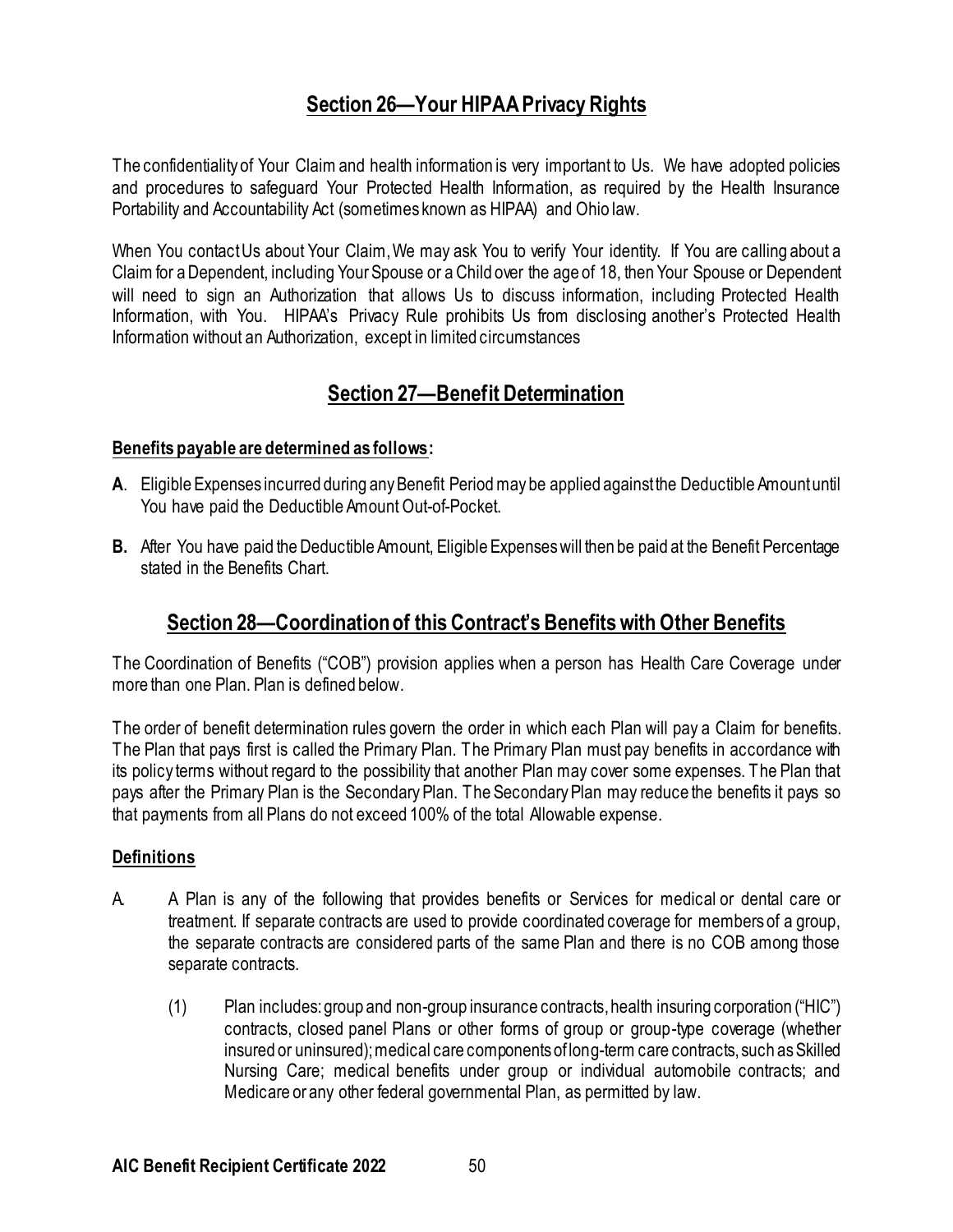(2) Plan does not include: Hospital indemnity coverage or other fixed indemnity coverage; accident only coverage; specified disease or specified accident coverage; supplemental coverage as described in Revised Code sections 3923.37 and 1751.56; school accident type coverage; benefits for non-medical components of long-term care policies; Medicare supplement policies; Medicaid policies; or coverage under other federal governmental Plans, unless permitted by law.

Each contract for coverage under (1) or (2) is a separate Plan. If a Plan has two parts and COB rules apply only to one of the two, each of the parts is treated as a separate Plan.

- B. This Plan means, in a COB provision, the part of the contract providing the Health Care Benefits to which the COB provision applies and which may be reduced because of the benefits of other Plans. Any other part of the contract providing Health Care Benefits is separate from this Plan. A contract may apply one COB provision to certain benefits, such as dental benefits, coordinating only with similar benefits, and may apply another COB provision to coordinate other benefits.
- C. The order of benefit determination rules determine whether This Plan is a Primary Plan or Secondary Plan when the person has Health Care Coverage under more than one Plan.

When This Plan is primary, it determines payment for its benefits first before those of any other Plan without considering any other Plan's benefits. When This Plan is secondary, it determines its benefits after those of another Plan and may reduce the benefits it pays so that all Plan benefits do not exceed 100% of the total Allowable expense.

D. Allowable expense is a Health Care expense, including Deductibles, Coinsurance and Copayments, that is covered at least in part by any Plan covering the person. When a Plan provides benefits in the form of Services, the reasonable cash value of each service will be considered an Allowable expense and a benefit paid. An expense that is not covered by any Plan covering the person is not an Allowable expense. In addition, any expense that a Provider by law or in accordance with a contractual agreement is prohibited from charging a covered person is not an Allowable expense.

The following are examples of expenses that are not Allowable expenses:

- (1) The difference between the cost of a semi-private Hospital room and a private Hospital room is not an Allowable expense, unless one of the Plans provides coverage for private Hospital room expenses.
- (2) If a person is covered by 2 or more Plans that compute their benefit payments on the basis of usual and customary fees or relative value schedule reimbursement methodology or other similar reimbursement methodology, any amount in excess of the highest reimbursement amount for a specific benefit is not an Allowable expense.
- (3) If a person is covered by 2 or more Plans that provide benefits or Services on the basis of negotiated fees, an amount in excess of the highest of the negotiated fees is not an Allowable expense.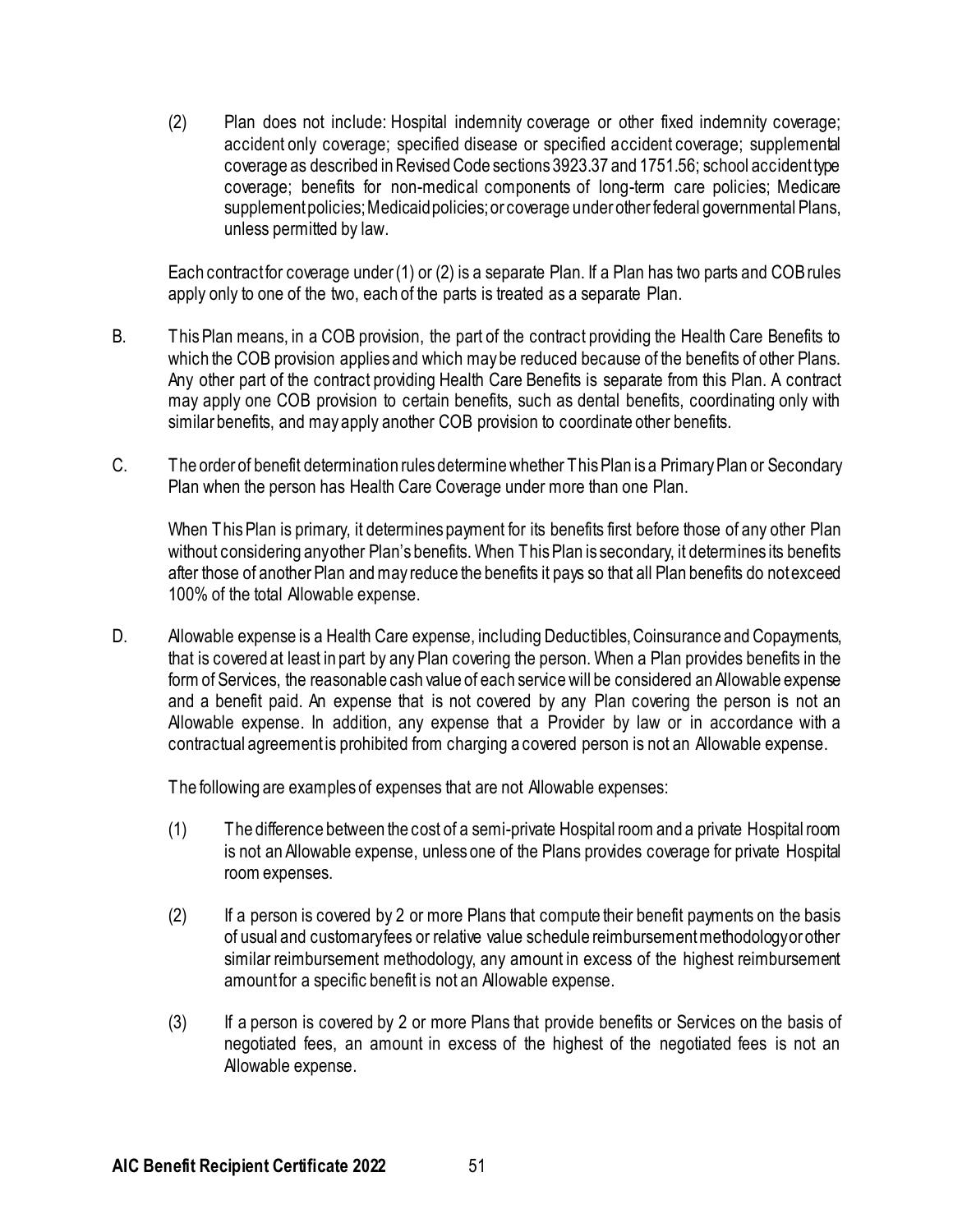- (4) If a person is covered by one Plan that calculates its benefits or Services on the basis of usual and customary fees or relative value schedule reimbursement methodology or other similar reimbursement methodology and another Plan that provides its benefits or Services on the basis of negotiated fees, the Primary Plan's payment arrangement shall be the Allowable expense for all Plans. However, if the Provider has contracted with the Secondary Plan to provide the benefit or service for a specific negotiated fee or payment amount that is different than the Primary Plan's payment arrangement and if the Provider's contract permits, the negotiated fee or payment shall be the Allowable expense used by the Secondary Plan to determine its benefits.
- (5) The amount of any benefit reduction by the Primary Plan because a covered person has failed to comply with the Plan provisions is not an Allowable expense. Examples of these types of Plan provisions include, pre-certification of admissions, or preferred Provider arrangements.
- E. Closed panel Plan is a Plan that provides Health Care Benefits to covered persons primarily in the form of Services through a panel of Providers that have contracted with or are employed by the Plan, and that excludes coverage for Services provided by other Providers, except in cases of Emergency or referral by a panel member.
- F. Custodial parent is the parent awarded custody by a court decree or, in the absence of a court decree, is the parent with whom the Child resides more than one half of the calendar year excluding any temporary visitation.

### **Order of Benefit Determination Rules**

When a person is covered by two or more Plans, the rules for determining the order of benefit payments are as follows:

- A. The Primary Plan pays or provides its benefits according to its terms of coverage and without regard to the benefits of under any other Plan.
- B. (1) Except as provided in Paragraph (2), a Plan that does not contain a Coordination of Benefits provision that is consistent with this regulation is always primary unless the provisions of both Plans state that the complying Plan is primary.
	- (2) Coverage that is obtained by virtue of membership in a group that is designed to supplement a part of a basic package of benefits and provides that this supplementary coverage shall be excess to any other parts of the Plan provided by the contract holder. Examples of these types of situations are major medical coverages that are superimposed over base Plan Hospital and surgical benefits, and insurance type coverages that are written in connection with a Closed panel Plan to provide out-of-network benefits.
- C. A Plan may consider the benefits paid or provided by another Plan in calculating payment of its benefits only when it is secondary to that other Plan.
- D. Each Plan determines its order of benefits using the first of the following rules that apply: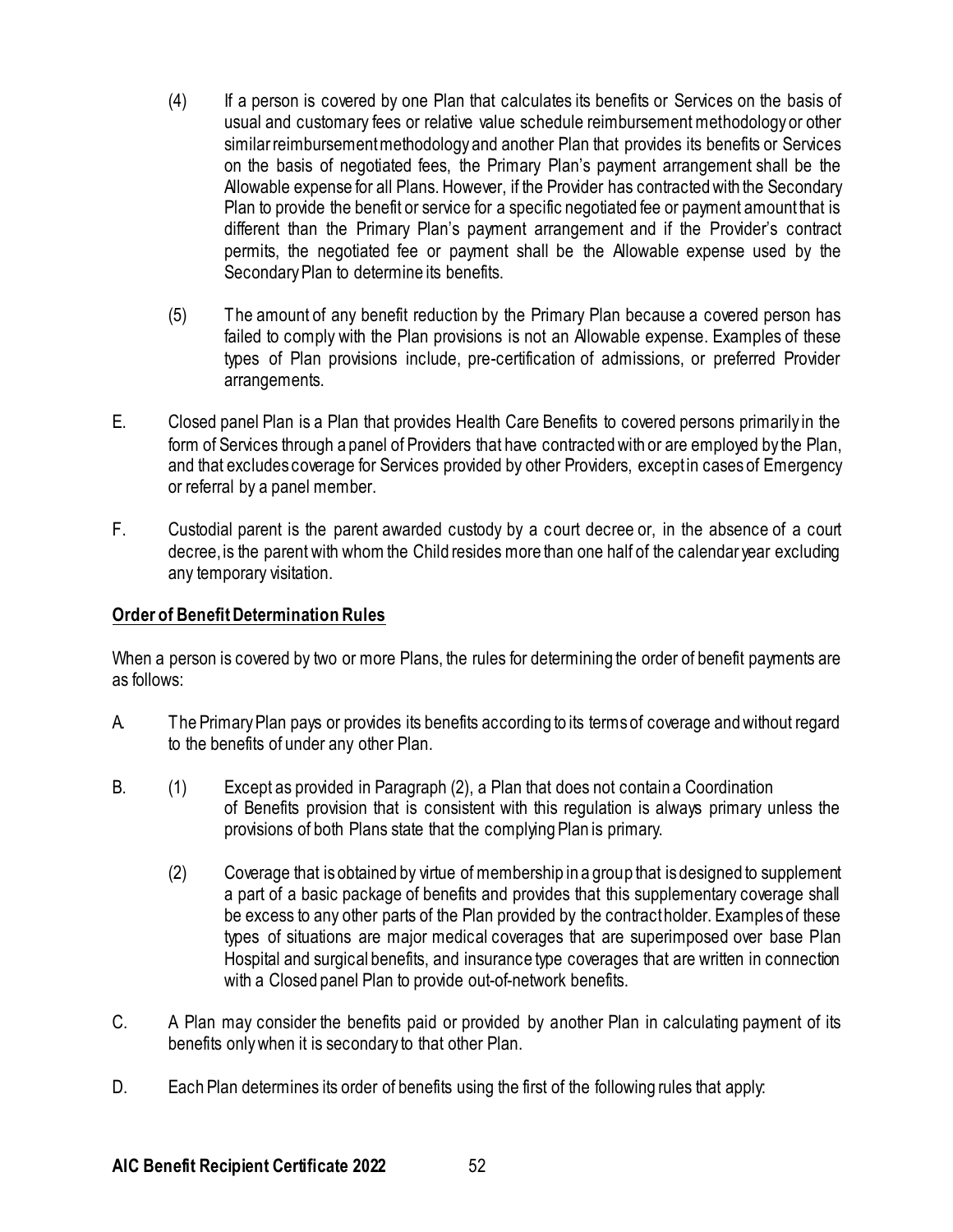- (1) Non-Dependent or Dependent. The Plan that covers the person other than as a Dependent, for example as an employee, member, policyholder, subscriber or retiree is the Primary Plan and the Plan that covers the person as a Dependent is the Secondary Plan. However, if the person is a Medicare beneficiary and, as a result of federal law, Medicare is secondary to the Plan covering the person as a Dependent, and primary to the Plan covering the person as other than a Dependent (e.g. a retired employee), then the order of benefits between the two Plans is reversed so that the Plan covering the person as an employee, member, policyholder, subscriber or retiree is the Secondary Plan and the other Plan is the Primary Plan.
- (2) Dependent Child covered under more than one Plan. Unless there is a court decree stating otherwise, when a Dependent Child is covered by more than one Plan the order of benefits is determined as follows:
	- (a) For a Dependent Child whose parents are married or are living together, whether or not they have ever been married:
		- The Plan of the parent whose birthday falls earlier in the calendar year is the Primary Plan; or
		- If both parents have the same birthday, the Plan that has covered the parent the longest is the Primary Plan.
		- However, if one spouse's Plan has some other coordination rule (for example, a "gender rule" which says the father's Plan is always primary), we will follow the rules of that Plan.
	- (b) For a Dependent Child whose parents are divorced or separated or not living together, whether or not they have ever been married:
		- (i) If a court decree states that one of the parents is responsible for the Dependent Child's Health Care expenses or Health Care Coverage and the Plan of that parent has actual knowledge of those terms, that Plan is primary. This rule applies to Plan years commencing after the Plan is given notice of the court decree;
		- (ii) If a court decree states that both parents are responsible for the Dependent Child's Health Care expenses or Health Care Coverage, the provisions of Subparagraph (a) above shall determine the order of benefits;
		- (iii) If a court decree states that the parents have joint custody without specifying that one parent has responsibility for the Health Care expenses or Health Care Coverage of the Dependent Child, the provisions of Subparagraph (a) above shall determine the order of benefits; or
	- (c) If there is no court decree allocating responsibility for the Dependent Child's Health Care expenses or Health Care Coverage, the order of benefits for the Child are as follows:
		- The Plan covering the Custodial parent;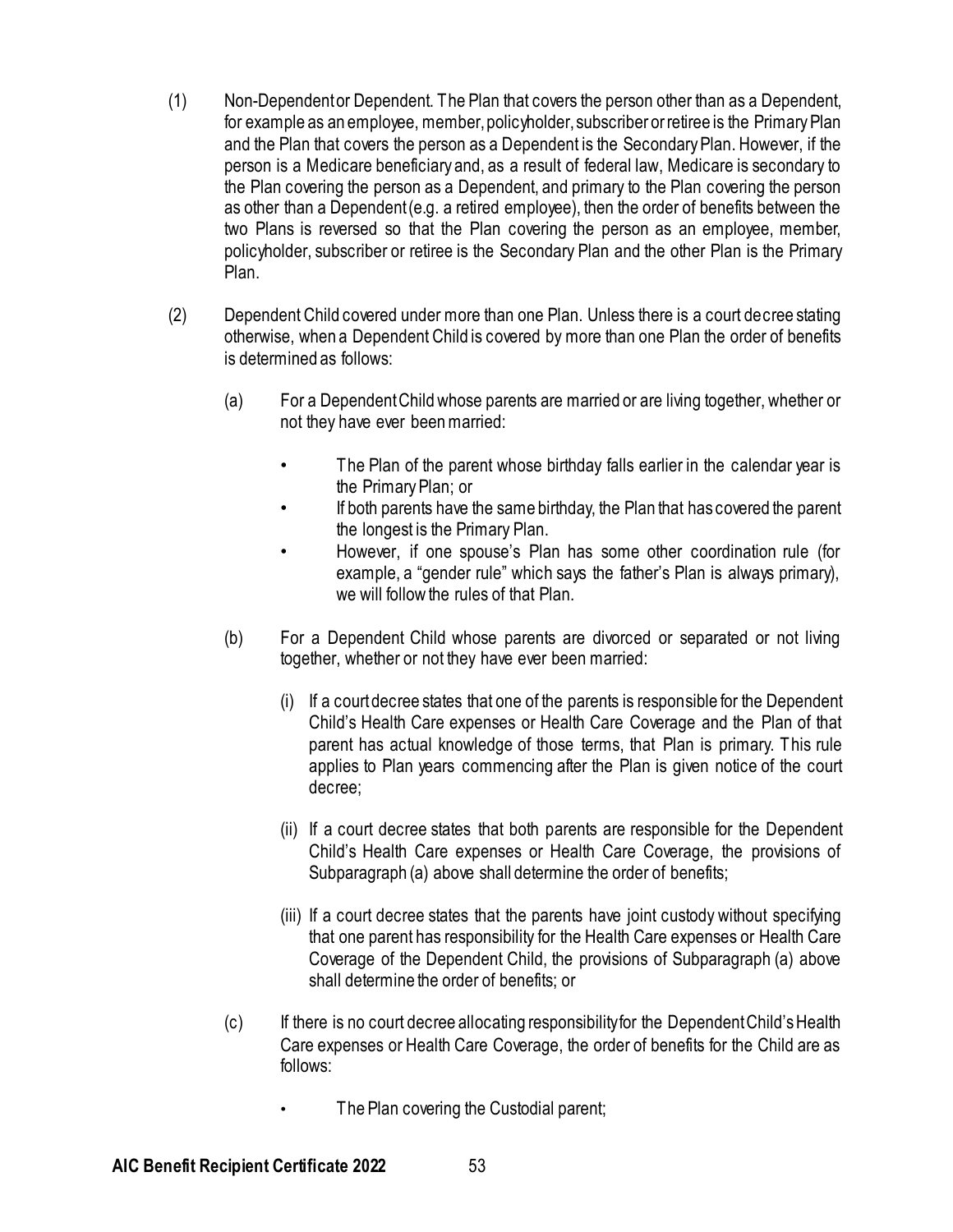- The Plan covering the spouse of the Custodial parent;
- The Plan covering the non-custodial parent; and then
- The Plan covering the spouse of the non-custodial parent.
- (d) For a Dependent Child covered under more than one Plan of individuals who are not the parents of the Child, the provisions of Subparagraph (a) or (b) above shall determine the order of benefits as if those individuals were the parents of the Child.
- (3) Active employee or retired or laid-off employee. The Plan that covers a person as an active employee, that is, an employee who is neither laid off nor retired, is the Primary Plan. The Plan covering that same person as a retired or laid-off employee is the Secondary Plan. The same would hold true if a person is a Dependent of an active employee and that same person is a Dependent of a retired or laid-off employee. If the other Plan does not have this rule, and as a result, the Plans do not agree on the order of benefits, this rule is ignored. This rule does not apply if the rule labeled D(1) can determine the order of benefits.
- (4) COBRA or state continuation coverage. If a person whose coverage is provided pursuant to COBRA or under a right of continuation provided by state or other federal law is covered under another Plan, the Plan covering the person as an employee, member, subscriber or retiree or covering the person as a Dependent of an employee, member, subscriber or retiree is the Primary Plan and the COBRA or state or other federal continuation coverage is the Secondary Plan. If the other Plan does not have this rule, and as a result, the Plans do not agree on the order of benefits, this rule is ignored. This rule does not apply if the rule labeled D(1) can determine the order of benefits.
- (5) Longer or shorter length of coverage. The Plan that covered the person as an employee, member, policyholder, subscriber or retiree longer is the Primary Plan and the Plan that covered the person the shorter period of time is the Secondary Plan.
- (6) If the preceding rules do not determine the order of benefits, the Allowable expenses shall be shared equally between the Plans meeting the definition of Plan. In addition, This Plan will not pay more than it would have paid had it been the Primary Plan.

### **Effect on the Benefits of this Plan**

- A. When This Plan is secondary, it may reduce its benefits so that the total benefits paid or provided by all Plans during a Plan year are not more than the total Allowable expenses. In determining the amount to be paid for any Claim, the Secondary Plan will calculate the benefits it would have paid in the absence of other Health Care Coverage and apply that calculated amount to any Allowable expense under its Plan that is unpaid by the Primary Plan. The Secondary Plan may then reduce its payment by the amount so that, when combined with the amount paid by the Primary Plan, the total benefits paid or provided by all Plans for the Claim do not exceed the total Allowable expense for that Claim. In addition, the Secondary Plan shall credit to its Plan deductible any amounts it would have credited to its deductible in the absence of other Health Care Coverage.
	- B. If a covered person is enrolled in two or more Closed panel Plans and if, for any reason, including the provision of service by a Non-Panel Provider, benefits are not payable by one Closed panel Plan, COB shall not apply between that Plan and other Closed panel Plans.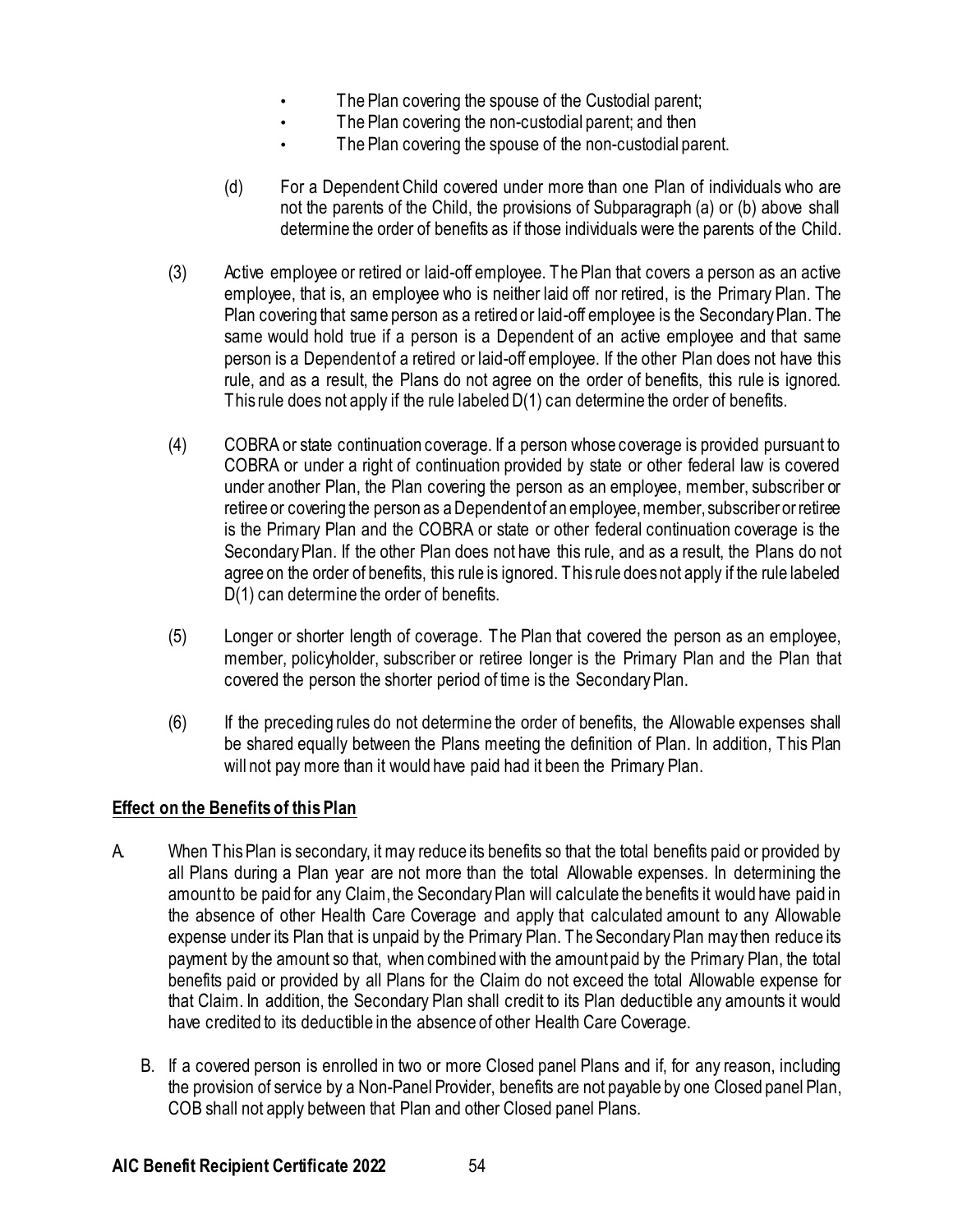## **Right to Receive and Release Needed Information**

Certain facts about Health Care Coverage and Services are needed to apply these COB rules and to determine benefits payable under This Plan and other Plans. AultCare Insurance Company may get the facts it needs from or give them to other organizations or persons for the purpose of applying these rules and determining benefits payable under This Plan and other Plans covering the person Claiming benefits. AultCare Insurance Company need not tell, or get the consent of, any person to do this. Each person Claiming benefits under This Plan must give AultCare Insurance Company any facts it needs to apply those rules and determine benefits payable.

### **Facility of Payment**

A payment made under another Plan may include an amount that should have been paid under This Plan. If it does, AultCare Insurance Company may pay that amount to the organization that made that payment. That amount will then be treated as though it were a benefit paid under This Plan. AultCare Insurance Company will not have to pay that amount again. The term "payment made" includes providing benefits in the form of Services, in which case "payment made" means the reasonable cash value of the benefits provided in the form of Services.

### **Right of Recovery**

If the amount of the payments made by AultCare Insurance Company is more than it should have paid under this COB provision, it may recover the excess from one or more of the persons it has paid or for whom it has paid, or any other person or organization that may be responsible for the Benefits or Services provided for the covered person. The "amount of the payments made" includes the reasonable cash value of any benefits provided in the form of Services.

### **Coordination Disputes**

If You believe that we have not paid a Claim properly, You should first attempt to resolve the problem by contacting us at 1-800-344-8858 and www.aultcare.com (For health insuring corporations, reference evidence of coverage's description of appeal procedures). If You are still not satisfied, You may call the Ohio Department of Insurance for instructions on filing a consumer complaint. Call 1-800-686-1526, or visit the Department's website at [http://insurance.ohio.gov.](http://insurance.ohio.gov/)

### **Annual Requirement**

Each year, You will be required to fill out an Other Coverage Information Form (OCIF). This form confirms there have been no changes in any member's status with regard to other Coverage. The OCIF needs to be filled out and returned promptly, as it may affect the processing of Your Claims. If You have questions, please contact the AultCare Service Center at 330-363-6360 or for members outside Stark County, 800-344-8858 and a Customer Service Representative will help You. You can also supply the requested information online at www.aultcare.com.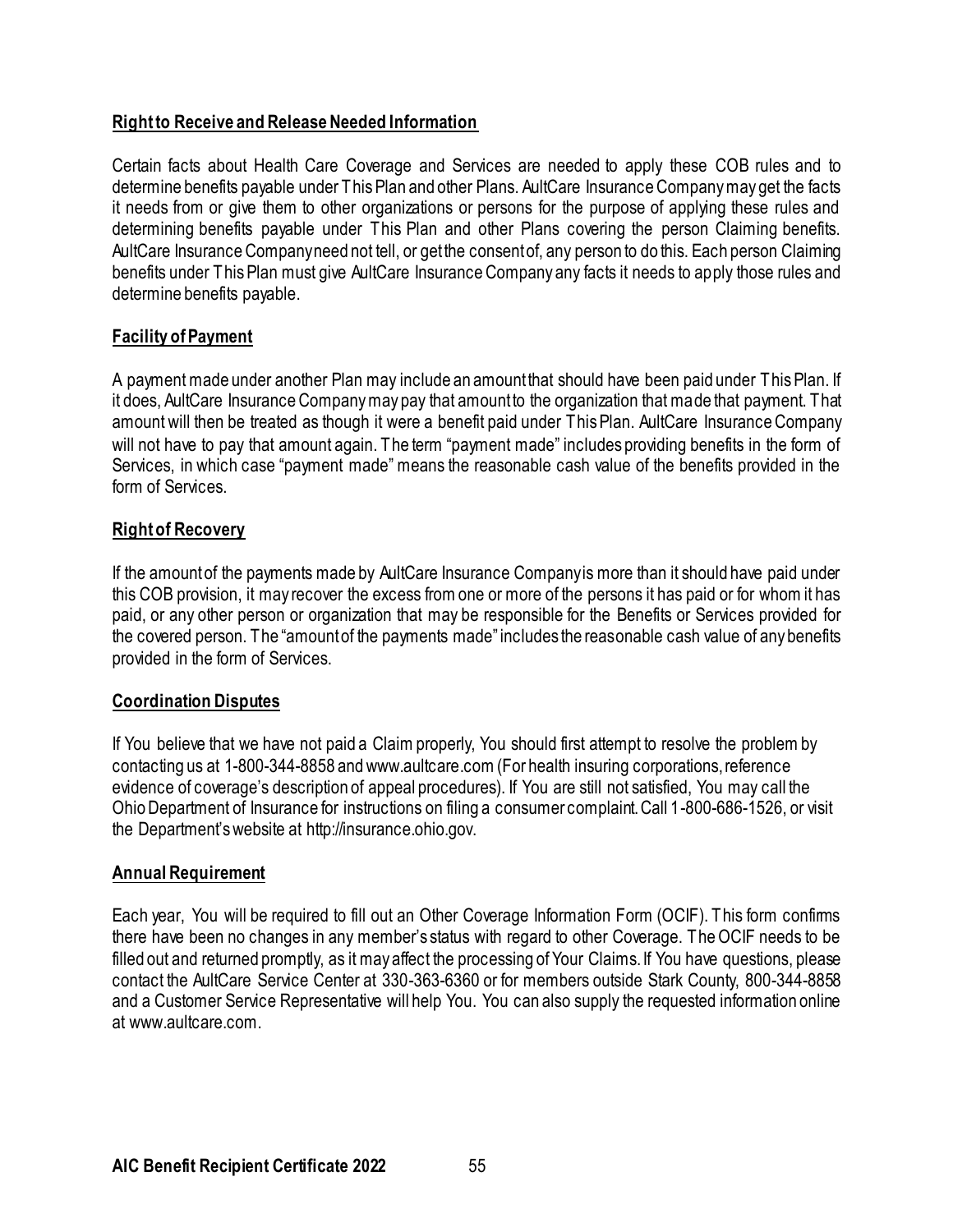## **Medicare Provision**

Any benefits covered under both this Plan and Medicare will be paid pursuant to Medicare Secondary Payor legislation, regulations, and Centers for Medicare & Medicaid Services (CMS) guidelines, subject to federal court decisions. Federal law controls whenever there is a conflict among state law, Plan provisions, and federal law.

Except when federal law requires the Plan to be the primary payor, the benefits under this Plan for Members age 65 and older, or Members otherwise eligible for Medicare, do not duplicate any benefit for which Members are entitled under Medicare, including Parts B and/or D. Where Medicare is the Health responsible payor, all sums payable by Medicare for services provided to Members shall be reimbursed by or on behalf of the Members to the Plan, to the extent the Plan has made payment for such services. For the purposes of the calculation of benefits, if the Member has not enrolled in Medicare Part B, We will calculate benefits as if they had enrolled.

## **Section 29—Explanation of Benefits ("EOB")**

AultCare processes an Explanation of Benefits (sometimes called an "EOB") that describes how We handled Your Claim. An EOB is not a bill, Your Provider may send You a bill, if needed. You may visit our website at www.aultcare.com to view Your EOB online, or, You may request a paper copy via mail.

The EOB describes the Group Number and the ID Number of the person who received Services, what Services were provided, who provided them, and the date they were provided, any adjustments to show Cost Share, additional fee adjustments or Exclusions that You may or may not be required to pay, the total amount AultCare paid on the Claim and the date it paid, and the amount, if any, You are responsible for paying.

### **Access Your Explanation of Benefits (EOBs) 24 Hours a Day**

You can access, view or print Your EOBs from Your AultCare account any time You need them.

Go to AultCare's website at www.aultcare.com

"Click to Login" button on the left side of the screen or tiny login button above search box.

**Registered users:** enter username and passwords. New users: click "Register for a new account" and follow the "Steps for Registration". If You are a new user, within 2-3 weeks, You will begin receiving email notifications when an electronic EOB is posted.

### **Manage Yourready to view EOB email notification preferences:**

- Once logged in, select "account" and then "alerts & emails"
- Click Claim EOB Ready Notification
- Click "ON" = sends email
- Click "OFF" = does not send email

### **Manage Your paperless statement delivery settings:**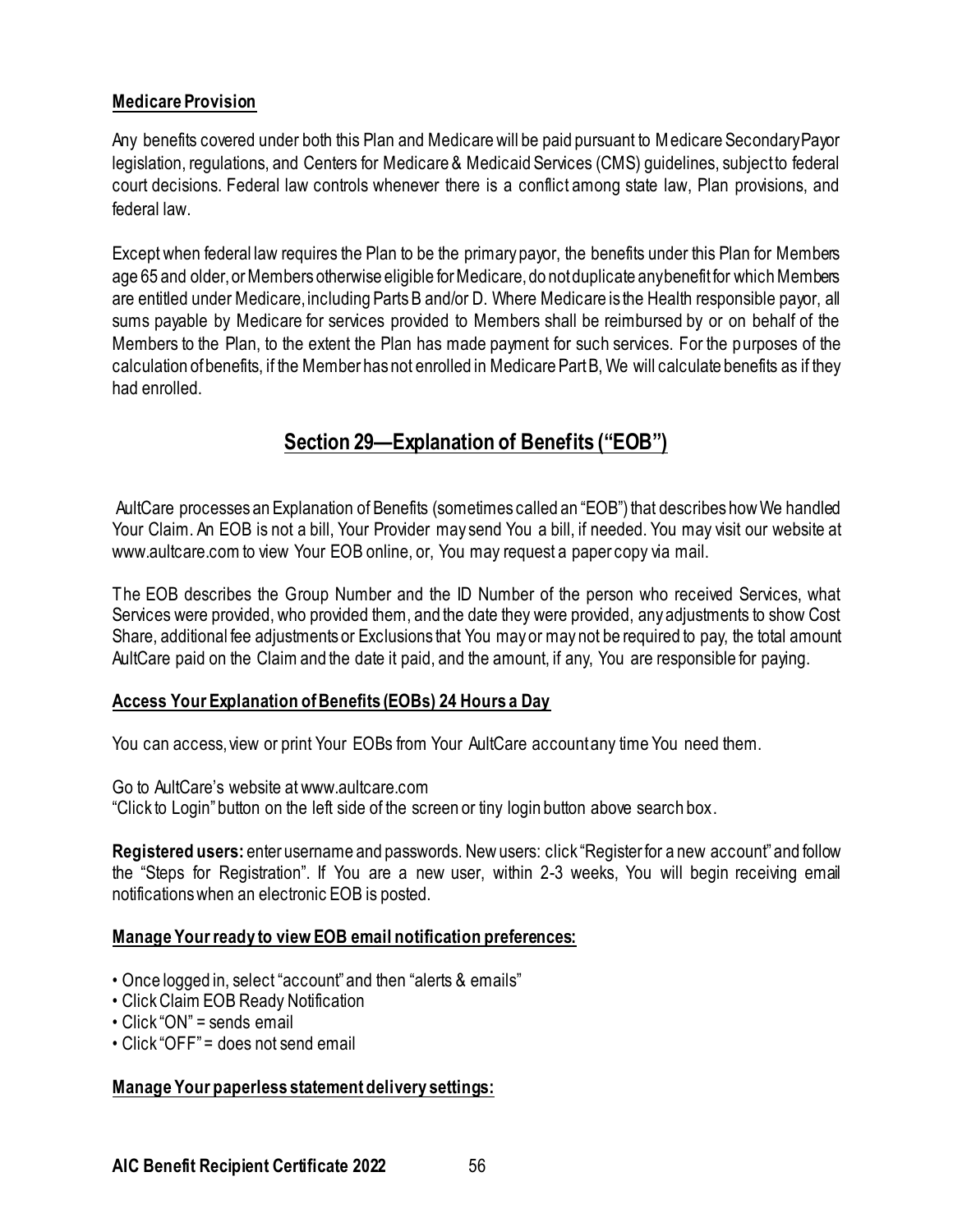- Once logged in, select "account" and then "alerts & emails"
- Click Paperless Explanation of Benefits Statement
- Click "NO" to receive paper EOBs in the mail
- Click "YES" to receive EOBs electronically and no longer receive them in the mail

If You have questions or do not have internet access, call AultCare's Customer Service at 330-363-6360 or 1-800-344-8858. A service representative can answer Your questions and help You change Your EOB options over the phone.

## **Section 30- Subrogation, Reimbursement and Other Insurance**

### **A. Agreement**

AultCare may pay for a Benefit that results from an injury or illness for which another person, Plan, program or insurance company may be liable and/or responsible for paying. Examples include (without limitation) payments from another person or entity, automobile insurance, other liability Coverage, and other insurance You may have (called "first-party" insurance) which pays Your Claim. If You receive payment from any source, You must pay AultCare back. AultCare's Benefit under this policy is "excess" to several types of other insurance, which may provide Coverage for medical expenses. Accepting AultCare's payment of a Benefit means You agree to all terms.

#### **B. What is Subrogation**

When AultCare pays You a Benefit for an injury or illness that another person, Plan, program or insurance company may be responsible for paying (see Section A), then You agree to give AultCare the right to get back the Benefit it paid. This is called Subrogation.

AultCare's Subrogation rights go into effect when it pays a Benefit for Covered Services. At that point, AultCare becomes Subrogated to all rights You have equal to the Benefit it paid (or will pay) for Covered Services for an illness or injury for which You may be entitled to receive payment from any person or entity.

AultCare's Subrogated rights include any Claim You have to receive payments from the person or entity who caused the illness or injury, that person's or entity's insurer, any "Uninsured Motorist," any "Underinsured Motorist," any "Medical Payments," any "No-Fault" payment, and any other similar Coverage provisions. It does not apply to Automobile Property Damage recovery. AultCare's right of Subrogation applies equally to all state, federal or common law Claims of survivors, wrongful death, loss of companionship (called "consortium") and other similar Claims. AultCare's right of Subrogation will not exceed the amount of the Benefit it paid or will pay to You**.**

AultCare's Subrogation right has "first priority" to any payment You receive. That means AultCare has a right to be repaid before anyone else, including You**,** any injured party, any attorney, any person with a Claim that arises out of, or results from, the illness or injury (called a "derivative Claim"), and any other person or entity with a Claim, right or lien on the payment. AultCare's Subrogation right will not be reduced by the amount of any attorney fees or costs You or any other party "incur" (including, but is not limited to,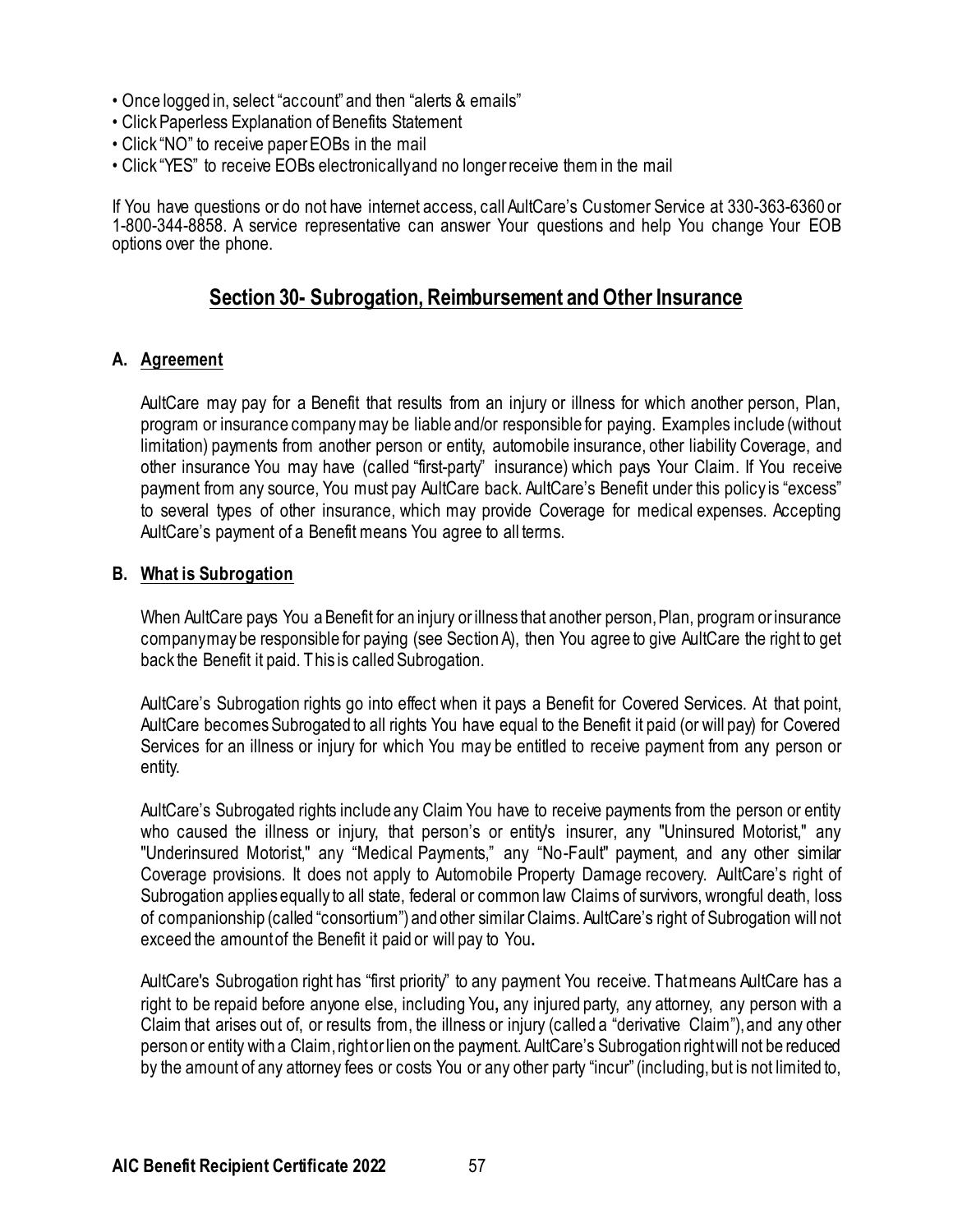fees and costs You actually paid, as well as fees and costs for Services performed for which You or another party are responsible for paying) to receive a potential payment.

If You make a civil claim for a tort action seeking damages for injury, death, or loss to person, whether or not a lawsuit is pending, or a civil claim regarding uninsured or underinsured motorist coverage (but not a claim for breach of contract or agreement between persons), but You do not recover the full value of damages for Your claim because of: (1) comparative negligence; (2) diminishment due to joint and several liability; or (3) Your inability to collect the full value of the claim for injury, death, or loss to person due to limited liability insurance or any other cause, then notwithstanding any contractual or statutory provision to the contrary, the rights of a subrogee (including AultCare, an insurance company doing business in Ohio, a self-funded plan providing health benefits, or any other person or entity that asserts a contractual, statutory, or common law subrogation claim against a third party or injured party in a tort action) will be diminished by the same proportion that Your interest in recovering damages is diminished. If You or another person disputes the distribution of damages recovered in a tort action, then either You or the other person may file a declaratory judgment action in common pleas court to resolve that dispute.

AultCare's right to Subrogation applies even if You, any injured party, anyone with a derivative Claim, any attorney, or any other person or entity are not "made whole." That means AultCare has a right to be reimbursed for its payment, even though there may not be enough money to compensate You fully for Your loss, or You receive only partial payment for the loss.

## **C. Reimbursement**

If You receive payment from any person or entity or through any Coverage (see Sections A and B), no matter how or what You, Your legal representative or any other party may call that payment, You must hold that payment "in trust" for AultCare. That means even though You are holding onto a payment made to You, the amount of that payment equal to the Benefit AultCare paid is not Yours to keep. That amount belongs to AultCare. You must pay back AultCare the amount equal to the Benefit AultCare had paid You within 14 calendar days from the date You received that payment.

Because some or all of the payment You are holding belongs to AultCare, any payment You, any injured party, any attorney or any other person or entity receives is subject to what is called a "constructive trust," or "equitable lien" that AultCare has on that payment, so it may be reimbursed. AultCare's right to be reimbursed continues, even if You use the payment to buy real estate, personal property, or other property. If AultCare is not timely reimbursed from any payment, it may reduce future payments for a Benefit to You until it is paid back in full.

AultCare's reimbursement right is first in priority to any payment received. It takes priority over You, any injured party, any attorney, any person with a derivative Claim, and any other person or entity with a Claim, right or lien on the payment. AultCare's reimbursement right will not be reduced for any attorney fees or costs You or any other person "incur" (see definition in Section B) to get a potential payment. You, any injured party, any attorney or any other person or entity must pay any expenses, including attorney fees and court costs, that AultCare "incurs" (see definition in Section B) to enforce its reimbursement right.

AultCare's reimbursement right applies even if You, any injured party, any person with a derivative Claim, any attorney or any other person or entity are not "made whole," are not fully compensated, or You receive only partial payment for the loss.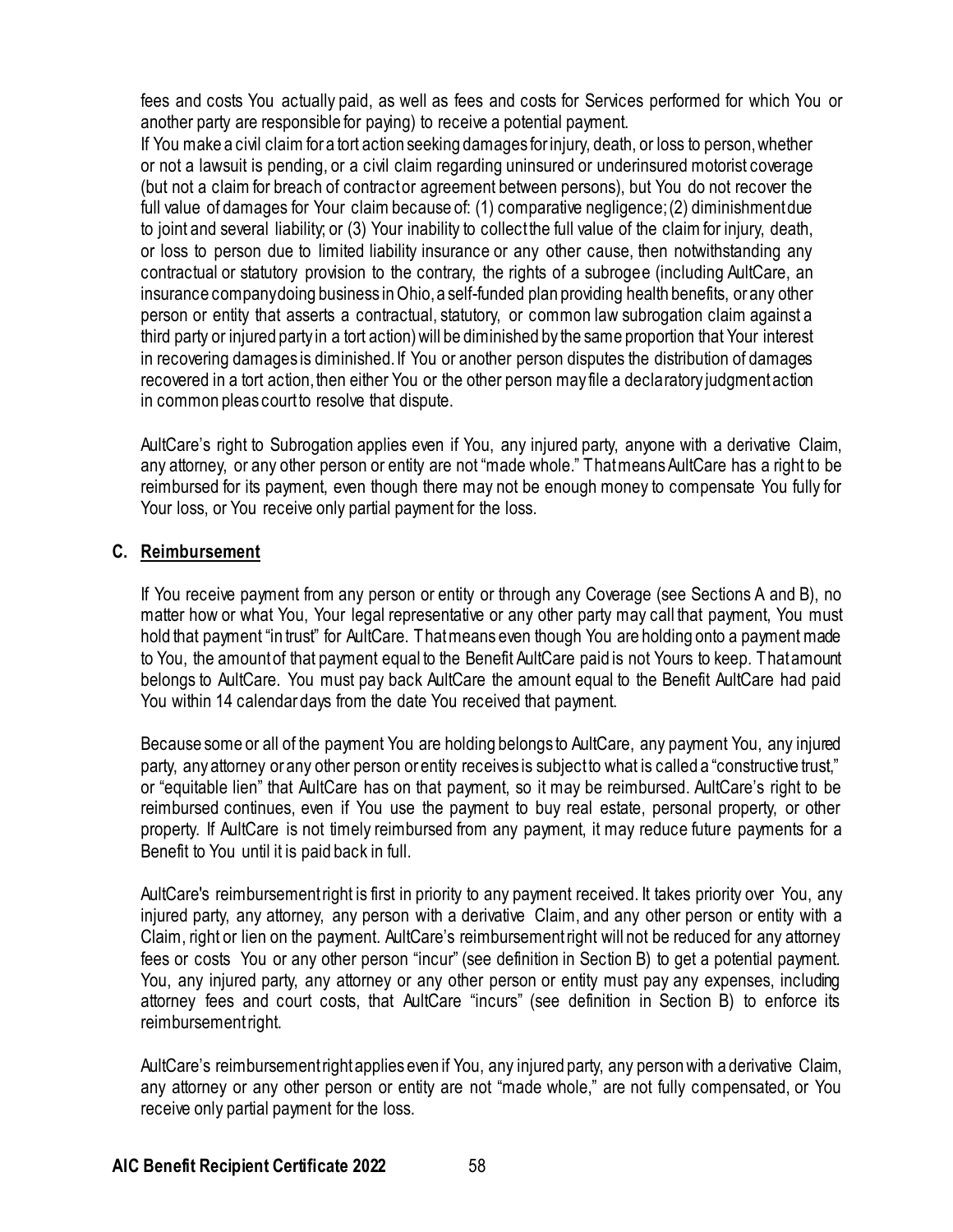## **D. Your Cooperation**

You, any injured party, any attorney and any other person or entity must cooperate with AultCare in the Subrogation, Reimbursement and Other Insurance process. You, any injured party, any attorney and any other person or entity must do whatever is necessary to let AultCare recover in Subrogation, Reimbursement and when there is other Insurance. You, any injured party, any attorney or any other person or entity must sign all documents for You to assign Your rights under this Section to AultCare.

You must give AultCare any information it asks You to provide a soon as reasonably possible. You must promptly notify AultCare of how, when and where an Accident or incident resulting in personal injury to You occurred and give AultCare all information about the persons involved. You, any injured party, any attorney or any other person or entity must cooperate with AultCare in the investigation, settlement and protection of AultCare's rights.

You, any injured party, any attorney or any other person or entity must send AultCare copies of any police report, notices or other papers received in connection with the Accident or incident resulting in any illness or injury. You, any injured party, any attorney or any other person or entity must not settle or compromise any Claims, unless You notify AultCare in writing at least 30 calendar days before the settlement or compromise, and AultCare agrees to the settlement or compromise in writing.

You must complete, sign and return an Accident questionnaire and/or Subrogation agreement before We can process Your Claim for Covered Services. We cannot pay Your Claim until You return the Accident questionnaire and/or Subrogation agreement. Because a delay in returning the questionnaire and/or Subrogation agreement may prejudice our Subrogation rights, Your failure to return a completed questionnaire and/or Subrogation agreement within 30 calendar days, will result in the Denial of Your Claim. Please contact the AultCare Service Center if You have questions.

### **E. Discretionary Authority**

AultCare has "discretionary authority" to interpret and enforce the terms and conditions of the Subrogation, Reimbursement and Other Insurance provisions and to make determinations as to the amount that may be owed.

# **Section 31- Determination of Time Frames**

- **A**. When You require urgent care services, as determined by Your Provider, because You would be subject to adverse health consequences without the requested treatment or Your psychological state jeopardizes the life, health or safety of yourself or others, a decision will be made once the request has been received from the Provider but no later than 48 hours after receipt of the request, unless You or Your Provider have provided insufficient information. If insufficient information has been provided to make the decision, we will notify You or Your Provider within 24 hours requesting the necessary information and will allow You or Your Provider 48 hours to respond.
- **B**. We will make Prospective Review Determinations (Pre-Service) within 10 Calendar Days after a proposed admission, procedure or Health Care Service that needs a Review Determination.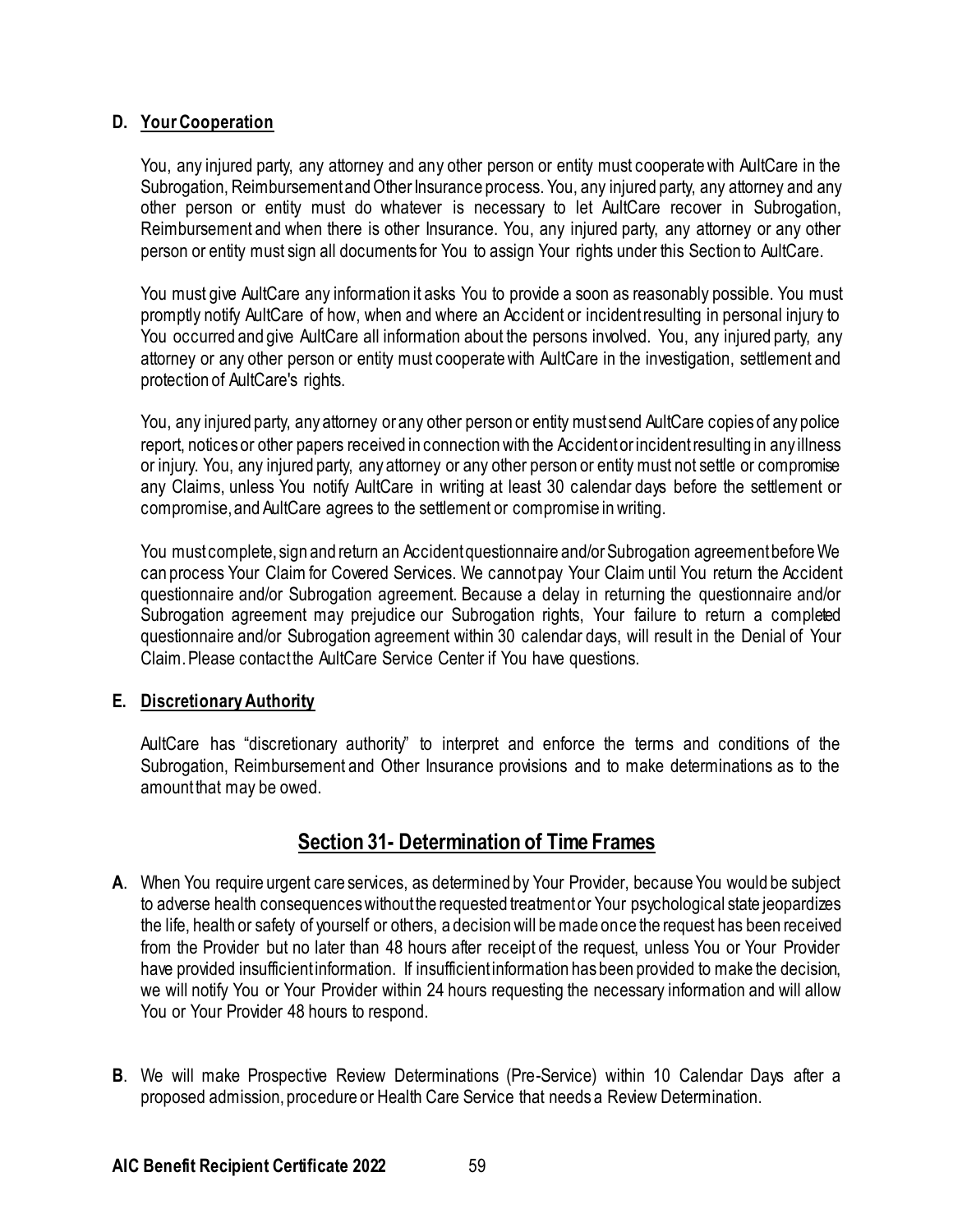- 1. We will notify the Provider by secure electronic submission, phone, letter, or fax regarding the Pre-Approval and will also let You know in writing.
- 2. If there is an Adverse Determination, we will notify the Provider by secure electronic submission, phone, letter, or fax after making the Adverse Determination and will also let You know in writing.
- 3. We will not retroactively deny any approved Prospective Review Determinations if all of the following criteria has been met:
- 4. The health care practitioner submits a prior authorization request to the insurer or plan for a health care service, drug, or device;
- 5. The insurer or plan approves the prior authorization request.
- 6. The health care practitioner renders the health care service, drug, or device pursuant to the approved prior authorization request and all of the terms and conditions of the health care practitioner's contract with the insurer or plan;
- 7. The health care practitioner renders the health care service, drug, or device pursuant to the approved prior authorization request and all of the terms and conditions of the health care practitioner's contract with the insurer or plan:
- 8. If the health care practitioner submits a claim that includes an unintentional error and the error results in a claim that does not match the information originally submitted by the health care practitioner in the approved prior authorization request, upon receiving a denial of services from the insurer or plan, the health care practitioner may resubmit the claim pursuant to division (C) of this section with the information that matches the information included in the approved prior authorization.
- **C**. We will make Concurrent Review Determinations after obtaining all Necessary Information.
	- 1. We will notify the Provider within 24 hours by phone after making a Determination to Pre-Approve an extended stay.
	- 2. We will notify the Provider within 24 hours by phone after making an Adverse Determination, and We will let You know in writing of that Adverse Determination. If You are receiving Services outside of the AultCare Network, You will be financially responsible for charges that exceed RBP.
	- 3. If Your claim is an Urgent Concurrent claim, We will provide a determination and notification 24 hours prior to the end of treatment.
	- 4. If Your claim is a Non-Urgent Concurrent claim, We will provide a determination and notification in advance of the reduction or termination of services with enough time for You to appeal Our decision.
- **D.** We will make Retrospective Reviews (Post-Service) within 30 calendar days after receiving all Necessary Information.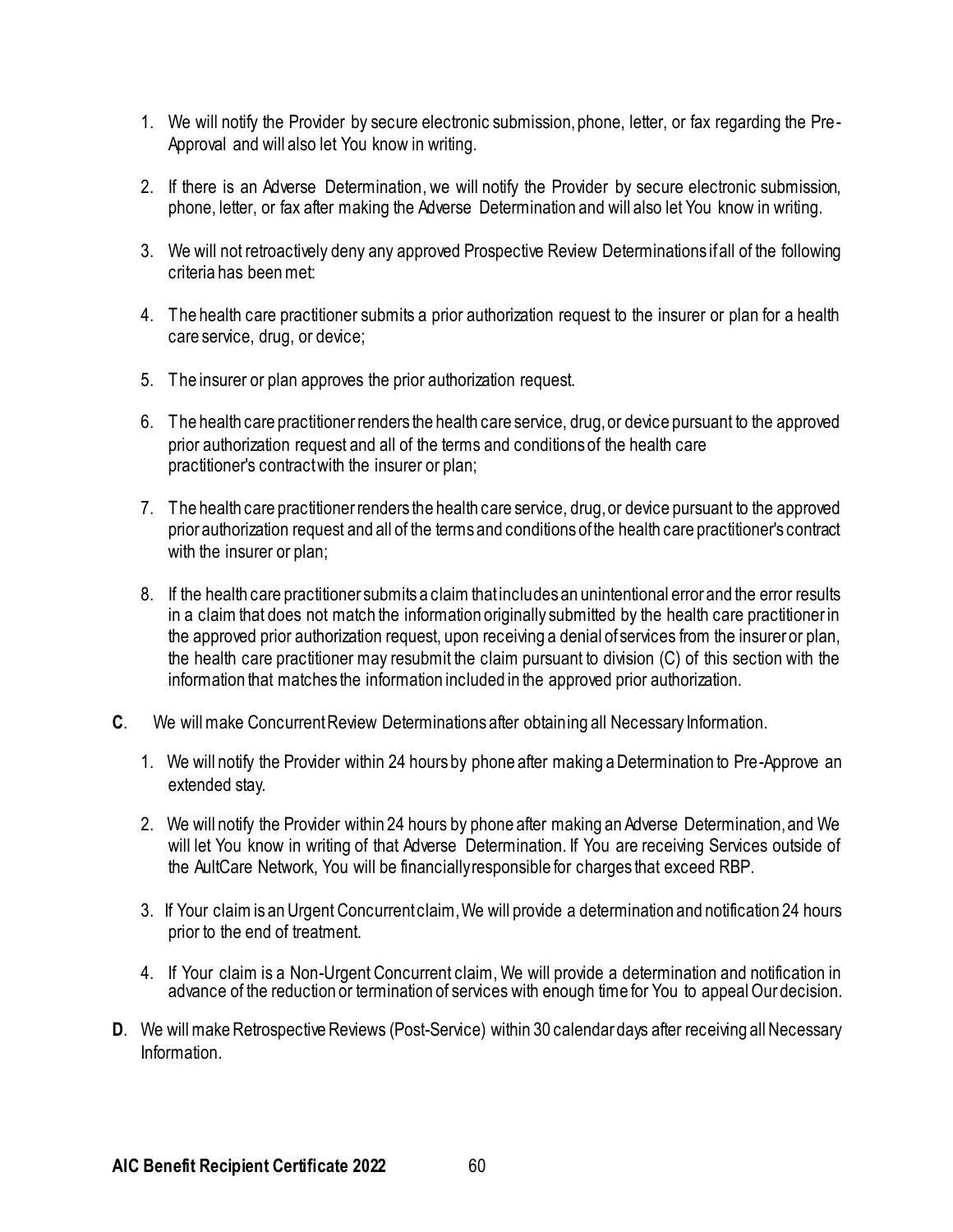- **E**. You may request an Internal Review (see below) if We fail to make a Determination or We fail to Notify You within the time frames stated in this Section.
- **F.** You may have rights for other Claims Review Procedures under state law. Call Us if You have questions.

# **Section 32 –Questions, Complaints, Review and Appeals**

### **A. Tell Us first if You have a Question, Disagreement, or Complaint.**

If You have a question, a Complaint or You disagree with any of Our decisions or procedures, call Us first. We want to answer Your questions, address Your Complaint and resolve any disagreements, if possible.

### **B. Types of Appeals**

There are a number of Appeals that are available to You if we cannot resolve disagreements. You can Appeal any Adverse Determination by Us as to:

- 1. A Service that is not Covered.
- 2. A Service that is not Medically Necessary, Appropriate or Effective.
- 3. A Service that is Experimental or Investigational.
- 4. Rescission of Coverage.
- 5. A determination You are not eligible for Coverage.

You may also request an Expedited Review if Your medical condition needs prompt attention.

In the event of a Rescission, We will give You thirty 30 days advanced notice before Coverage is Rescinded.

### **C. Complaints or Quality of Care Issues**

If You are not satisfied with the quality of care You received or the way We handled Your Claim, please call the AultCare Service Center at 330-363-6360 or 1-800-344-8858 to speak with a Customer Service Representative. You may contact us via our website at www.aultcare.com.

We will obtain all Necessary Information to investigate Your Complaint. We will contact You to let You know the status or outcome of Your Complaint within 30 calendar days after We receive Your Complaint.

If You feel the issue is not resolved, You may file a written Complaint with Our Grievance/Appeal Coordinator. You have 60 calendar days from the date You received Our notice to file this Complaint.

> AultCare Grievance/Appeal Coordinator P.O. Box 6029 Canton, Ohio 44706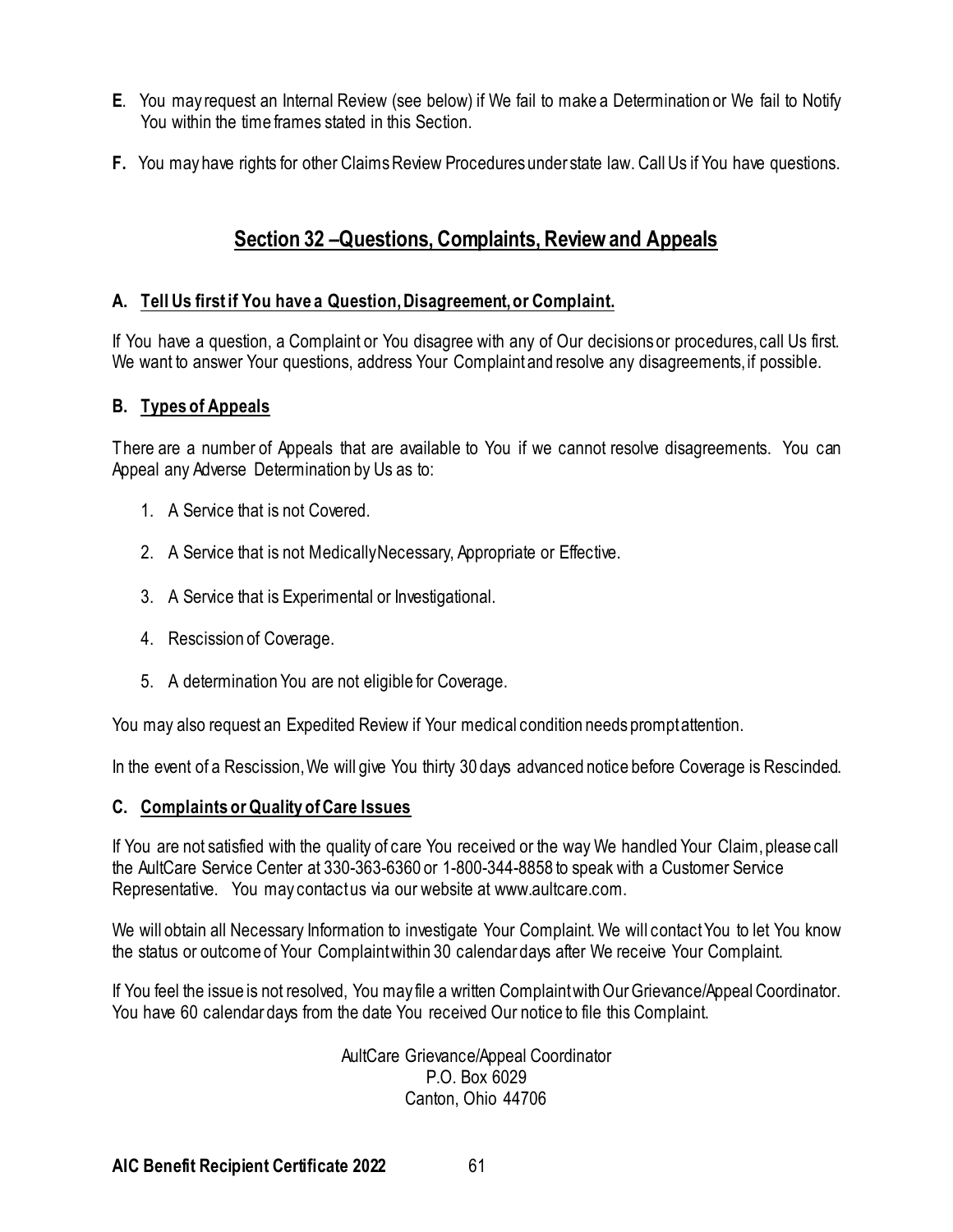We will send You written notice of the outcome of Your Complaint within 30 calendar days of the request for review by the Grievance and Appeals Coordinator.

Complaints may be resolved quickly and easily by contacting AultCare. If AultCare's Internal Review process has been exhausted and You still wish to file a Complaintwith the Ohio Department of Insurance, You may do so at that time. If You choose to file a Complaint with the Department of Insurance, send Your written Complaint to:

> Ohio Department of Insurance Consumer Services Division Third Floor - Suite 300 50 W. Town Street Columbus, OH 43215

You may also call the Consumer Services Division Hotline at 1-800-686-1526 or 1-614-644-2673.

### **D. Denial or Rescission of Coverage**

If Coverage for medical Service is denied, reduced, or terminated, You may ask Us to review the request for Service again. This is called an Internal Review of an Adverse Determination. You may ask for an Internal Review of an Adverse Determination because:

- 1. Service is not Covered or is Excluded or Limited under the terms of the Plan.
- 2. Service is does not meet requirements for Medical Necessity, appropriateness, Health Care setting or, level of care.
- 3. Service is Experimental or Investigational.
- 4. Rescission of Your Coverage.
- 5. You are not eligible for Coverage.

You, or someone acting for You, or Your Provider may request an Internal Review. The Provider and Health Care Facility must have Your consent to request an Internal Review. You do not have to pay for the Internal Review. You will be permitted to view Your file and present evidence and testimony. You will be provided free of charge any new or additional evidence and the rational for any adverse Benefit determination. Enrollees will be permitted to receive continued Coverage pending outcome of Appeals process.

The Company must notify You of a Benefit determination for any Claim involving Urgent Care as soon as possible but not later than 24 hours. Concurrent internal and External Reviews shall be allowed for Claims involving urgent care or an ongoing course of treatment.

You have the right to an External Review if the Company fails to adhere to internal Claims and Appeals processes. However, de minimis violations that do not cause or are not likely to cause prejudice or harm to the Claimant, which were for good cause or beyond the control of the Plan or Us, and which occurred in the context of an ongoing, good faith exchange of information will not give rise to a right to an External Review prior to the completion of an Internal Review.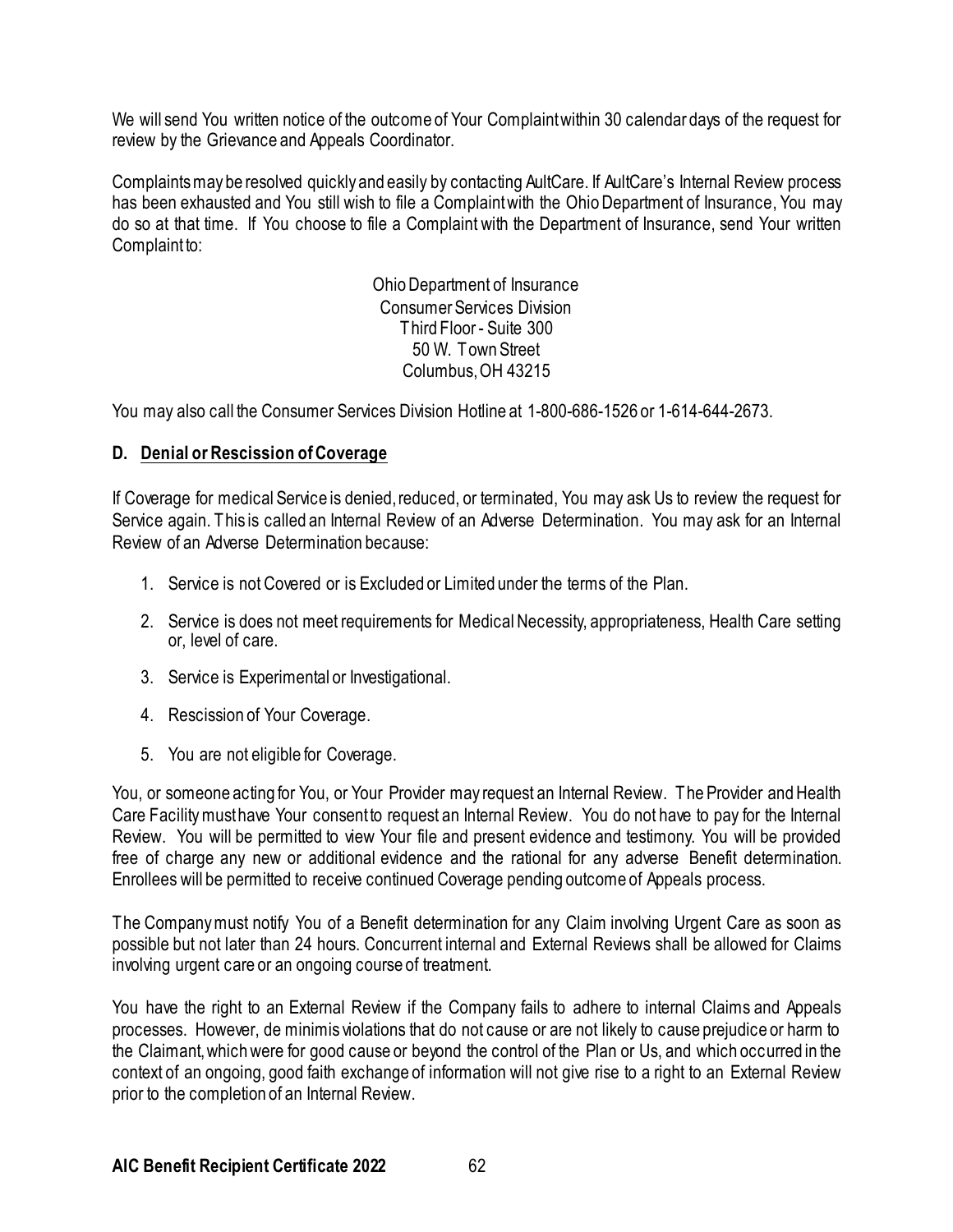Requests for Internal Review of an Adverse Determination made by eviCore can be sent to:

eviCore healthcare Attn: Clinical Appeals 400 Buckwalter Place Blvd Bluffton, SC 29910 Fax: 1-866-699-8128

Requests for Internal Review can be sent to the Grievance/Appeal Coordinator at:

AultCare Grievance/Appeal Coordinator P.O. Box 6029 Canton, Ohio 44706

## **E. Internal ReviewWhen the Adverse Determination Is Because Services Are Not Covered**

If We deny, reduce or terminate the Service because it is not Covered or is excluded or limited by the Plan, You may write to AultCare to request a review of Our decision. We will review Your request and the terms of the Plan as part of Our Internal Review. We will give You a written decision within 30 calendar days from the date We receive Your request for an Internal Review. If We do not provide a written decision in this amount of time, the internal appeals process may be deemed exhausted.

If You do not receive a decision within 30 days as described above, You may be eligible for an External Review. You should write to AultCare and We will review Your request. If We deny Your request for an External Review, We will provide a written decision within 10 days which describes why the delay in Our decision does not deem the Internal Review process exhausted. The decision will describe why the delay was the result of good cause and occurred in the course of ongoing conversations between You and AultCare.

You may ask for a review of this explanation from the Ohio Department of Insurance. You can write to the Department of Insurance, Consumer Services Division, Third Floor - Suite 300, 50 W. Town Street, Columbus, Ohio 43215, or call the Department of Insurance at 800-686-1526. If the Ohio Department of Insurance agrees with AultCare's explanation for why there was a good faith delay in an Internal Review decision as described above, You will receive a notice of the decision. You have 10 days from that decision to resubmit your request for an Internal Review to AultCare. All normal Internal Review timeframes will apply.

If We continue to deny Your request because it is not a Covered Service, You may ask for a review from the Ohio Department of Insurance as described above.

### **F. Internal Review When Denial Is Because Services Are Not Medically Necessary, Appropriate or Effective**

If We deny, reduce or terminate payment for the Service based on medical judgment or medical information because the Service does not meet requirements for Medical Necessity, appropriateness, Health Care setting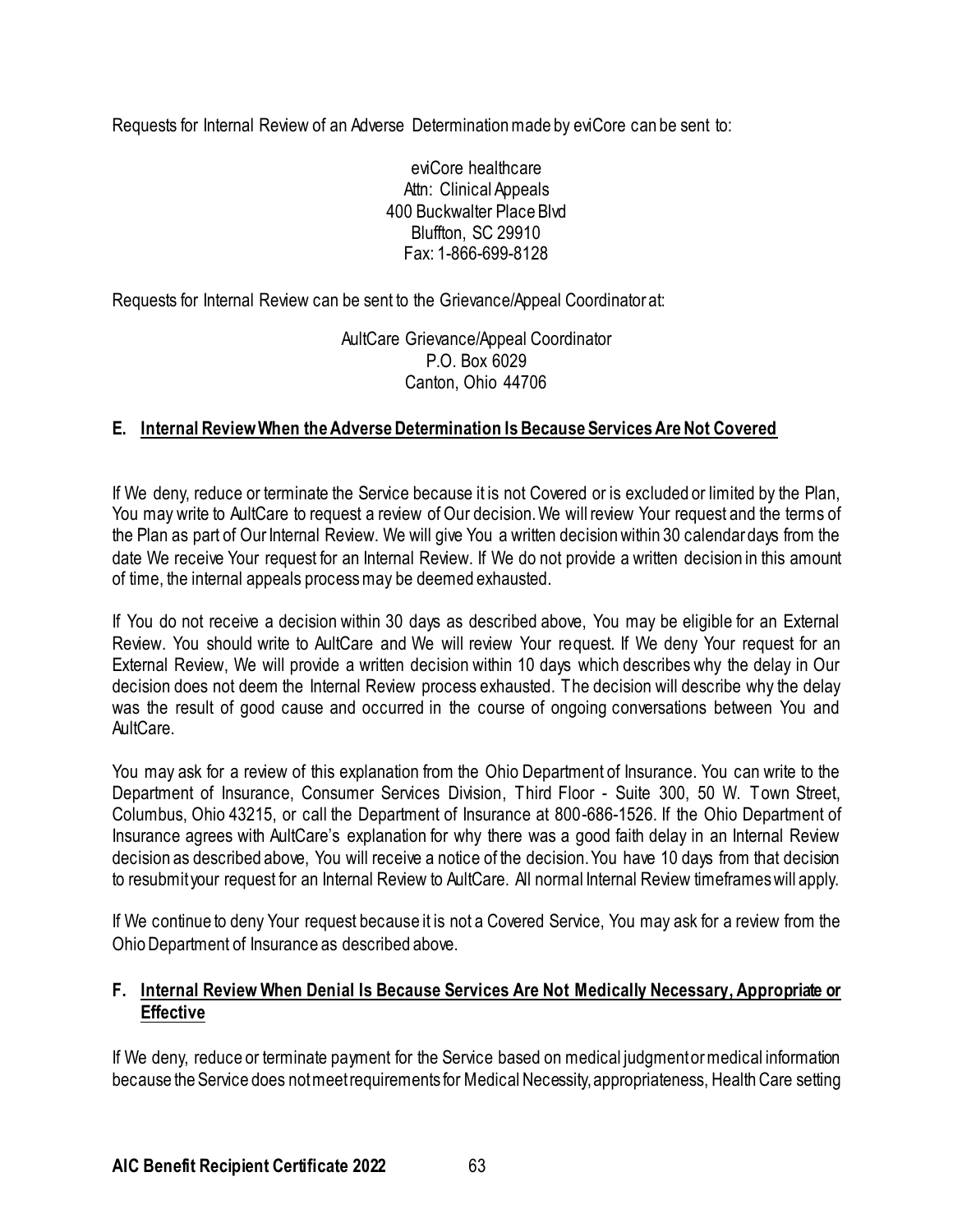or, level of care, You may ask for an Internal Review. A Clinical Peer will conduct this review. A Doctor will be the Clinical Peerwhen the Service being evaluated is the kind of treatment provided by Doctors.

The Clinical Peerwill review Your medical records to determine if the Service meets requirements for Medical Necessity, appropriateness, Health Care setting and level of care. If the Clinical Peer determines the Service is Medically Necessary, appropriate and effective, We will Cover the Service. You still would be responsible for paying Your Cost Share. If the Clinical Peer determines that the Service is not Medically Necessary, appropriate or effective, then We may continue to deny the Service. If payment for the Service is denied, reduced or limited, You may ask for an External Review by an Independent Review Organization.

We will give You a written decision within 30 calendar days from the date We receive Your written request for an Internal Review. If Your medical condition needs a faster review (called an "Expedited Review"), We will provide You a response within 72 hours.

## **G. Internal ReviewWhen Denial Is Because Services Are Experimental or Investigative**

You may ask for an Internal Review if We deny, reduce or limit payment for Your Claim because the Service is Experimental or Investigative. A Service is Experimental or Investigative if a majority of medical authorities consider it to be Experimental or Investigative or if it is not appropriate for Your diagnosis.

We will use a Clinical Peer for an Internal Review of a Service considered Experimental or Investigative. The Clinical Peerwill review Your medical records and acceptable standard of care for patients with Your medical diagnosis. The Clinical Peer also will review information submitted by the Provider who would perform the Service, and any other clinical or professional information at the Clinical Peer's professional discretion. If the Clinical Peer determines that the Service is not Experimental or Investigative, We will Cover it. You must pay Your Cost Share. If the Clinical Peer determines that the Service is Experimental or Investigative, We will deny Coverage. If You meet certain statutory requirements You may ask for an External Review, which may be Expedited.

## **Section 33**- **External Review**

## **A. When You May Ask For an External Review by an Independent Review Organization**

Before You ask for an External Review, You first must let Us reconsider any Adverse Determination through the Internal Review process except in limited circumstances described in the section on Expedited Reviews below. You may be able to skip the Internal Review process and go directly to an External Review by an Independent Review Organization. We must have Your permission before an External Review is conducted instead of first going through an Internal Review. If You go directly to an External Review, instead of first going through an Internal Review, You will lose the right of Reconsideration and Internal Review. We will not grant any Reconsideration or Internal Review after a decision has been made by the Independent Review Organization. If You have questions on how this works or how to ask for an External Review, contact the AultCare Service Center.

If You request an External Review for any reason, You will be required to authorize the release of Your medical records to conduct the External Review.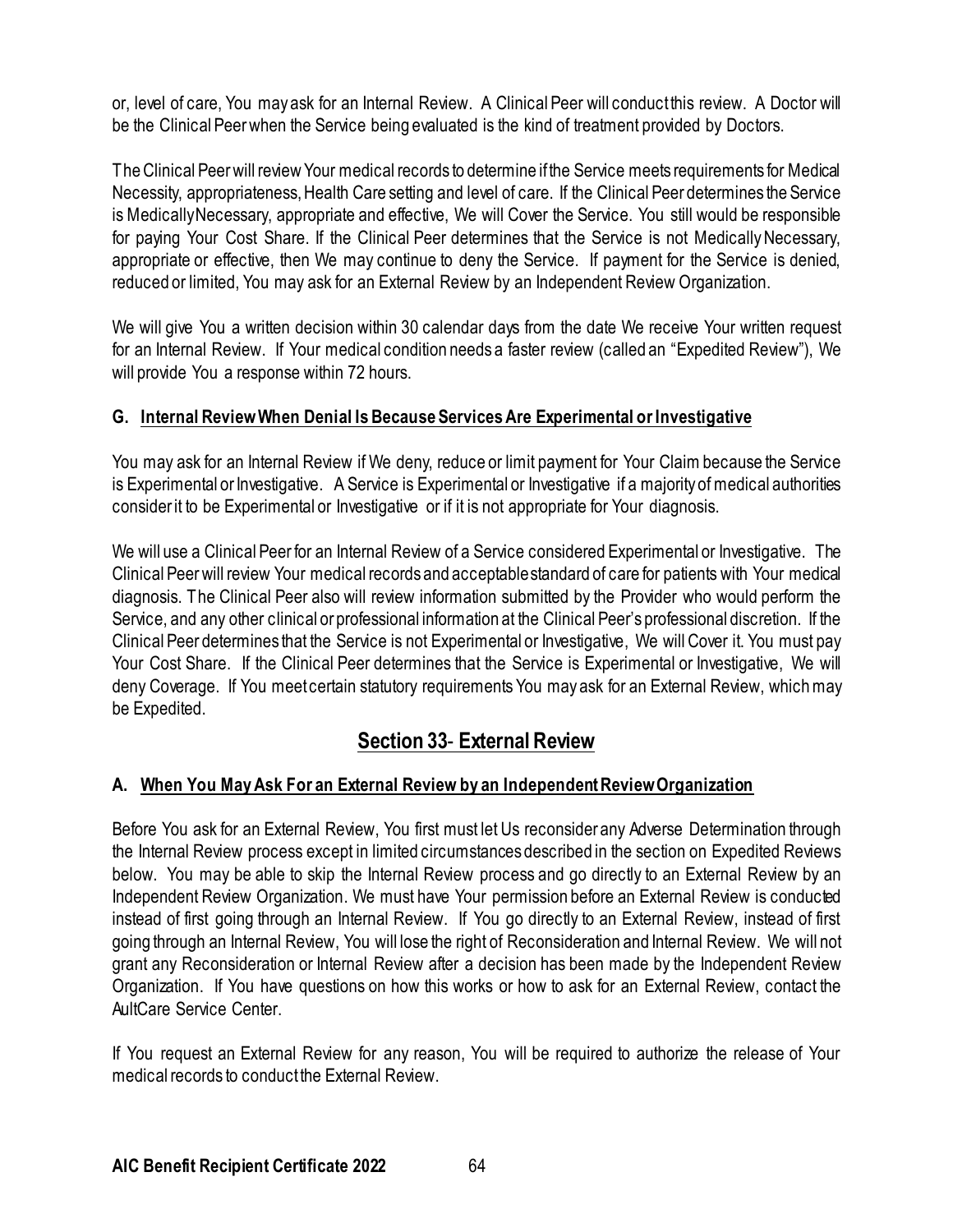You may submit in writing any additional information You believe should be considered as part of the External Review. This additional information must be submitted by You within 10 business days of the date You receive notice from Us that Your request for an External Review is complete. In the case of an Expedited Review, You must submit the information immediately.

If You would like more information about the External Review process, including forms needed to commence an External Review and authorization forms, please contact the AultCare Service Center.

## **B. External ReviewBecause Services are Not Covered or Coverage Is Rescinded**

If We make an Adverse Determination because the Service is not Covered by this Plan, the Service is Excluded, You are not eligible for Coverage or Your Coverage was rescinded, You may request an External Review to be conducted by the Ohio Department of Insurance. You must request this review within 180 calendar days of receiving notice of the Adverse Determination as part of the Internal Review. Your request must be in writing to Us except if You request an Expedited Review, which is explained below.

## **C. External Review When Denial Is Because Services Are Not Medically Necessary, Appropriate or Effective**

If We make an Adverse Determination based on medical judgment or medical information because the Service does not meet requirements for Medical Necessity, appropriateness, Health Care setting or level of care, You may request an External Review from an Independent Review Organization. The Independent Review Organization is not connected with AultCare.

You must request this review within 180 calendar days of receiving notice of the Adverse Determination as part of the Internal Review. Your request must be in writing except if You request an Expedited Review, which is explained below.

The Independent Review Organization will review Your medical records to determine if the Service under review meets requirements for Medical Necessity, appropriateness, Health Care setting or level of care. If the Independent Review Organization finds that the Service does meet Plan requirements for Medical Necessity, appropriateness, Health Care setting or level of care, We will Cover that Service according to the terms of the Plan. If the Independent Review Organization finds that the Service does not meet Plan requirements for Medical Necessity, appropriateness, Health Care setting or level of care, We will not pay for it.

## **D. External Review When Denial Is Because Services Are Experimental or Investigative**

You may ask for an External Review when We make an Adverse Determination because Services were determined to be Experimental or Investigative, except if the Services are explicitly Excluded under the Plan. To qualify for this External Review You must meet all of the following criteria:

- 1. You request an External Review no later than 180 calendar days after the receipt of notice of the decision in the Internal Review to deny Coverage.
- 2. Your Doctor certifies that one of the following situations applies to Your condition: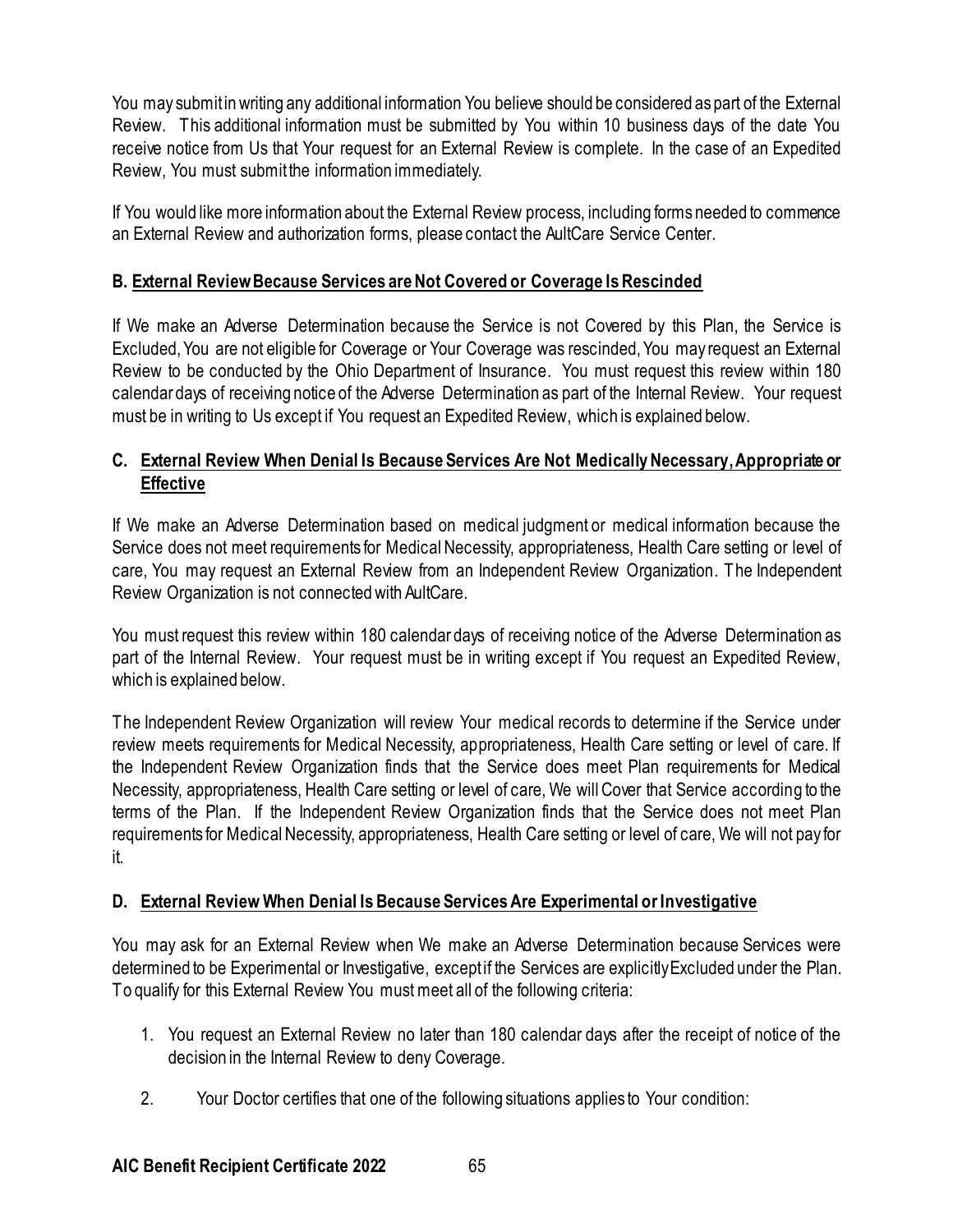- a. Standard therapies have not been effective in improving Your condition.
- b. Standard therapies are not medically appropriate for You.
- c. There is no available standard therapy Covered by the Plan that will Benefit You more than the therapy You or Your Doctorrequested.
- 3. You have gone through all the steps in the Internal Review process.
- 4. The drug, device, procedure, or other therapy would be Covered if it were not considered to be Experimental or Investigative.

If Your treating Provider certifies that the requested Services would be significantly less effective if not promptly initiated, You may request an Expedited Review of a Denial of Experimental or Investigative Services. Procedures for initiating an Expedited Review are explained below.

## **E. Requesting an External Review by an Independent Review Organization**

You must request an External Review within 180 calendar days of receiving notice of the Adverse Determination from the Internal Review. You, someone acting for You, or Your Doctor or Provider, may ask for an External Review. The Provider must have Your written consent to request a review. You do not need the Provider's permission to request an External Review. You do not have to pay for an External Review.

The Independent Review Organization must give You a decision within 30 calendar days of Your request for a standard External Review. The decision must include:

- 1. The reasons for the request for the External Review.
- 2. The rationale for the decision.
- 3. References to evidence or documentation that was considered.

If the Independent Review Organization finds that the Service is Medically Necessary, We will Cover the Service. You must pay the applicable Cost Share. If the Independent Review Organization finds that the Service is not Medically Necessary, We will not Cover the Service.

# **Section 34**- **Expedited Review**

### **A. Request for Expedited Review**

You may ask for an Expedited External Review by phone, fax, e-mail, orally or in writing in any of the following circumstances:

1. Your treating Physician certifies that a Denial of Coverage involves a medical condition that could seriously jeopardize Your life or health if treated after the time frame of an Expedited Review and You have filed a request for an Expedited Internal Review;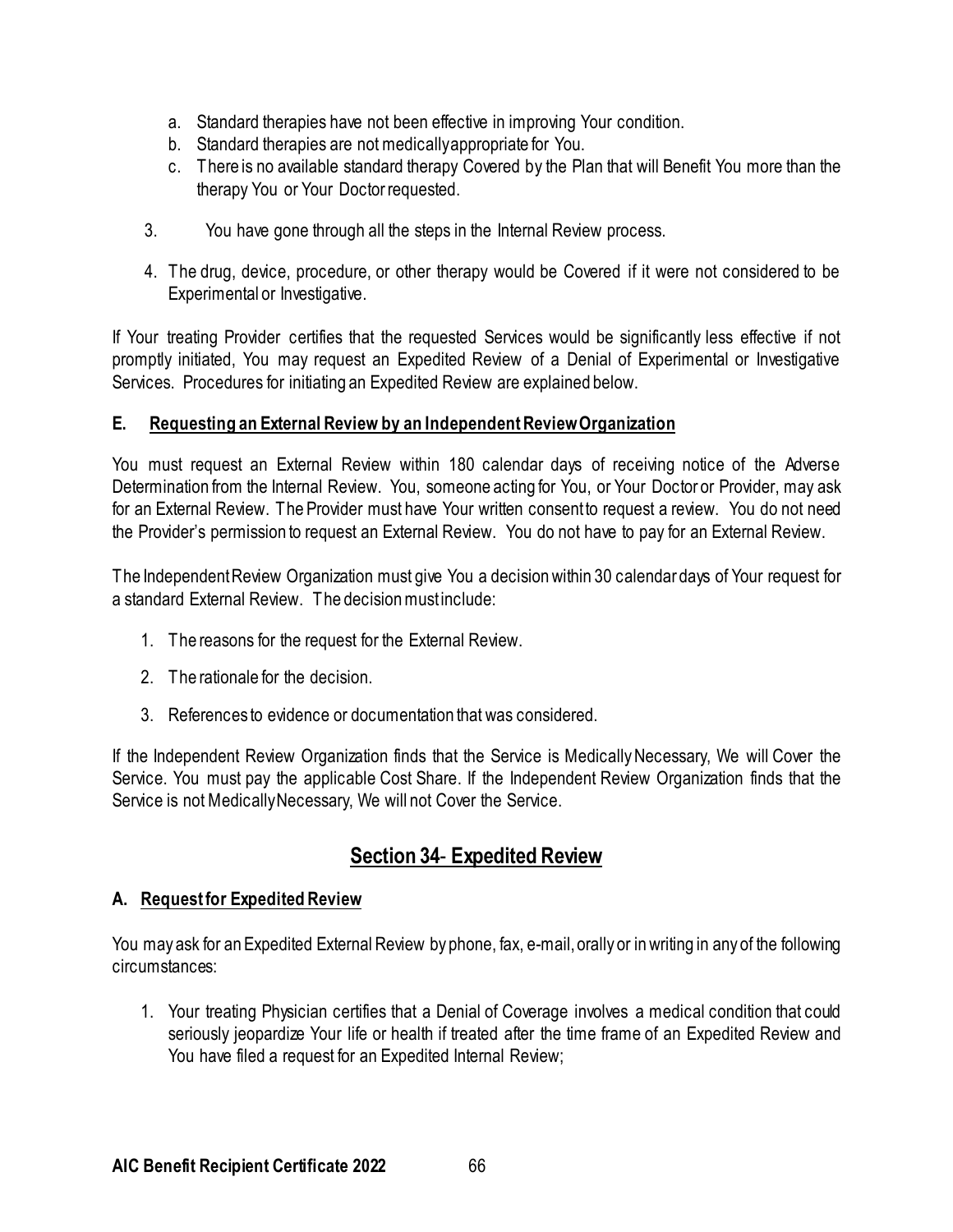- 2. Your treating Physician certifies that a Denial of Coverage involves a medical condition that could seriously jeopardize Your life or health, or would jeopardize Your ability to regain maximum function if treated after the time frame of a standard External Review;
- 3. A Denial of Coverage concerns an admission, availability of care, continued stay, or Health Care Service for which You received Emergency Services, but You have not yet been Discharged from a facility.

If a request for an Expedited Review is complete and eligible, We will transmit all necessary documents and information to the assigned Independent Review Organization, which will give You a decision within 72 hours of being assigned the Expedited Review.

## **B. Right to Request an Expedited Review Before An Internal Reviewis Completed**

In certain circumstances, You may request an Expedited Review without having to first complete an Internal Review. An External Review may be requested before an Internal Review is completed in the following circumstances:

- 1. Your treating Physician certifies in writing that You have a medical condition where the time frame for completing an Expedited Review after an Internal Review would seriously jeopardize Your life, health or Your ability to regain maximum function, in which case You may request an Expedited Review simultaneously with an Internal Review;
- 2. An Adverse Determination is based on a determination that the recommended or requested Service is Experimental or Investigational and Your treating Physician certifies in writing that the Service would be significantly less effective if not promptly initiated, in which case You may request an Expedited Review simultaneously with an Internal Review; or
- 3. You have requested an Internal Review and We have not issued a decision to You within 30 days following the date You filed a Request for an Internal Review, and You have not requested or agreed to any delay.

## **C. Determination by the Independent Review Organization**

If the Independent Review Organization decides that the Service is Medically Necessary, appropriate and effective, We will Cover the Service. You must pay the applicable Cost Share. If the Independent Review Organization decides that the Service is not Medically Necessary, appropriate or effective, We will not Cover it.

# **Section 35—Other Rights You May Have**

You may have additional review and Appeal rights under Ohio or Federal law, as amended from time to time. We want You to know Your rights. Please check the Statement of ERISA Rights, which is attached to this document or call Your AultCare Service Representative if You have questions about Your rights.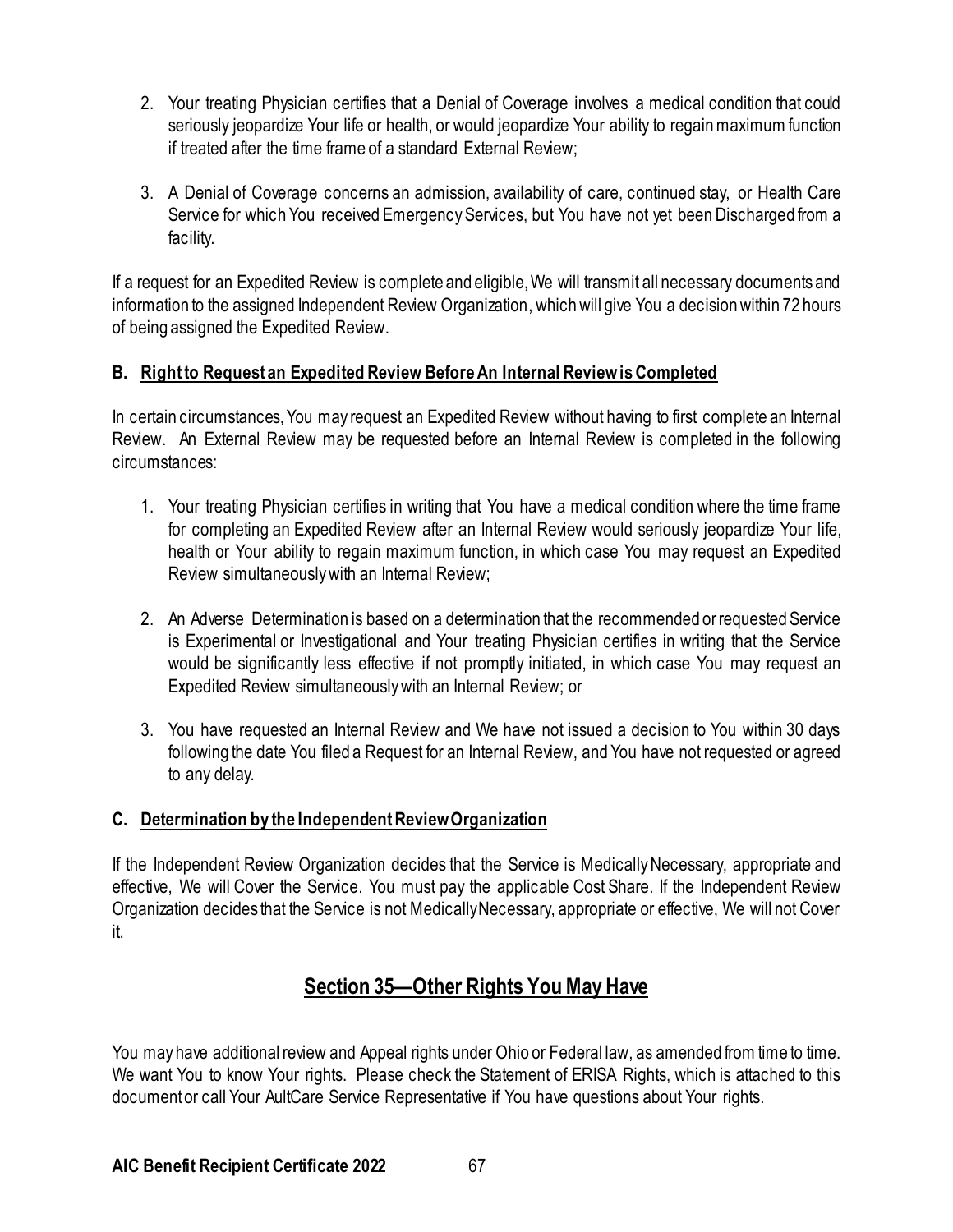# **Section 36—Definitions**

Note: Definitions in this Section, where applicable, are intended to correspond to, and be consistent with, the definitions in Ohio Revised Code, Chapters 3901, 3923 and 3924, as applicable and amended from time to time. If there is a material inconsistency between a definition of a term in this Section and the definition of that same term in an applicable Section of the Ohio Revised Code, then that term will be interpreted by the definition in the applicable section of the Ohio Revised Code.

Please call the AultCare Service Center if You have a question about what a term means or how it applies to You.

**ACCIDENT** means an unforeseen injury caused by sudden, unexpected and sometimes violent means.

**ACCIDENTAL BODILY INJURY** means an injury occurring as a result of an accident, either directly or indirectly, along with all other related conditions You sustained while Covered under the Master Group Policy.

**ADOPTED CHILD** means a Child that is properly placed, and that a court of competent jurisdiction has named You as the Adoptive Parent and awarded You with all legal rights and responsibilities for the Adopted Child, as if You were the natural parent.

**ADVERSE DETERMINATION**means a determination by Us that an admission, availability of care, continued stay or other Health Care Service has been reviewed and, based upon the information provided, the Health Care Service does not meet the requirements for Benefit payment under the Plan and, therefore, is denied, reduced or terminated. An Adverse Determination may include a determination You are not eligible for Coverage or a rescission of Your Coverage.

**ALCOHOLISM** means a primary, chronic disease, which includes symptoms such as craving, impaired control, increased tolerance and physical dependence on alcohol.

**ALLOWABLE EXPENSE** means the expense for Services that are Covered up to Maximum Allowable Charge.

**AMBULANCE TRANSPORTATION** means a professional, Licensed Ambulance company. It excludes private transportation.

**APPEAL** means Your right to have an Internal or External Review when there has been a Denial of Your Claim for reasons including lack of Coverage, lack of Medical Necessity, the treatment is considered Experimental or Investigational, treatment is inappropriate or ineffective including issues related to Health Care setting and level of care, Your Coverage was rescinded, or You are not eligible for Coverage.

**APPROVED REFERRAL** means a referral, made by Your Network Provider in advance, that permits You to receive Services from a Provider who is not a Network Provider. An Approved Referral does not guarantee payment of Your Claim at the highest level, or at all.

**AULTCARE** means AultCare Corporation and if affiliate AultCare Insurance Company.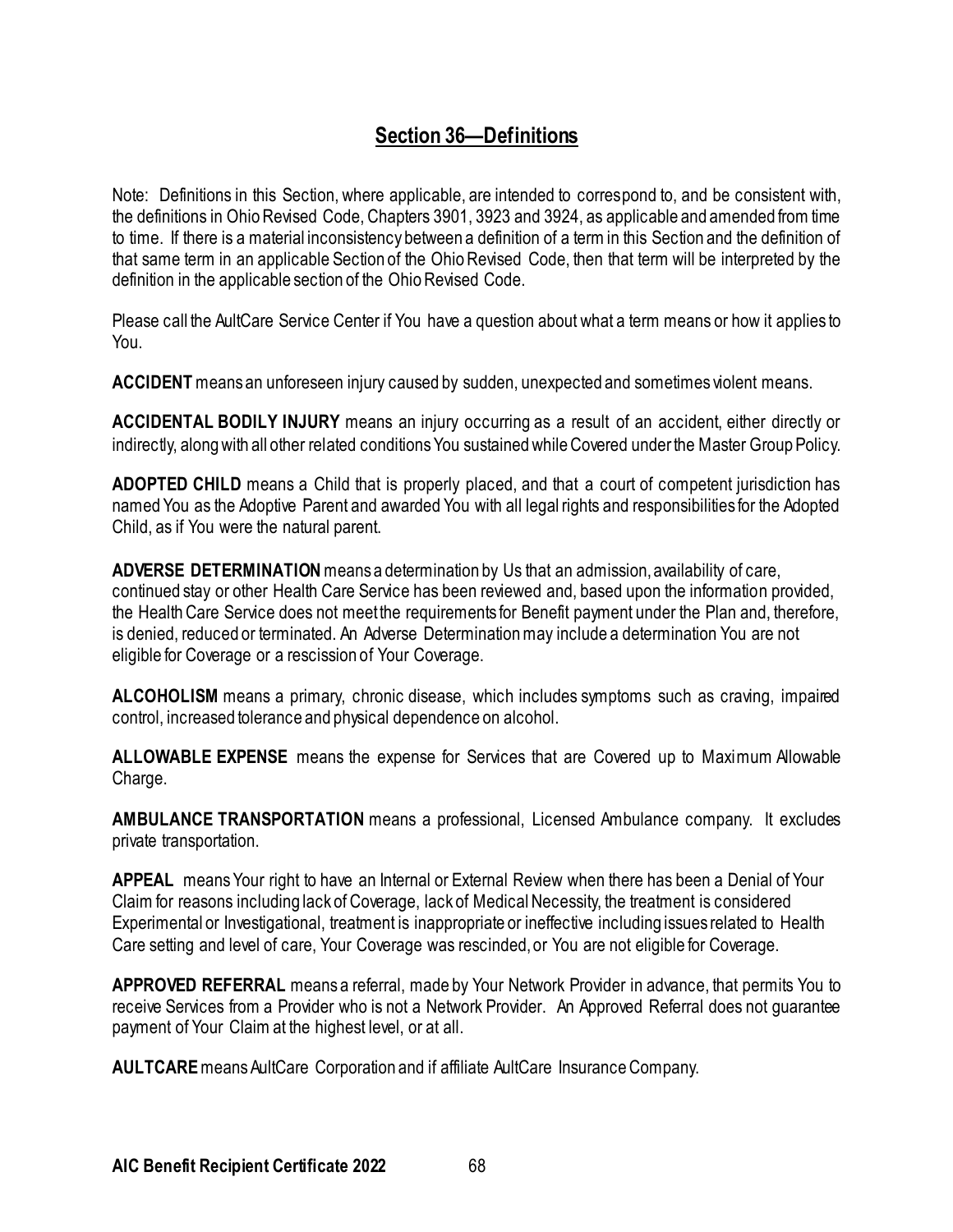**AULTCARE CARD** means the identification card that You are issued, which contains Your name, Your Group Number, Your ID number, the Effective Date of Coverage, and important telephone numbers You can call. Always show Your AultCare Card when You go to a Provider for Services.

**AULTCARE INSURANCE COMPANY** is an insurance company affiliated with, and a part of the AultCare family of Health Care Plans.

**AULTCARE NETWORK** means those Network Providers, listed in the AultCare Provider Directory, who provide medical and Health Care Services to Enrollees under the Master Group Policy.

**AULTCARE MEDICAL DIRECTOR** means a Physician who oversees the review of medical Claims and related issues for AultCare.

**AULTCARE PROVIDER DIRECTORY**means a periodic listing of Physicians, Hospitals and other Providers that have contracts to be Participating Providers in the AultCare Network.

**AULTCARE SERVICE CENTER** means the office staffed by AultCare Representatives who are available to discuss questions with You about Coverage, rights and responsibilities and to assist You.

**BENEFIT** means Covered Charges for Covered Services You are entitled to receive under the Master Group Policy.

**BENEFIT LEVEL (LEVEL OF BENEFITS)** means the percent of Covered charges We will pay, depending on the type of Service and whether the Service was provided by a Network Provider or a Non-Network Provider.

**BENEFIT PERCENTAGE** means the percent of Covered charges We will pay after You have paid the Deductible.

**BENEFIT YEAR** means that period for which Benefit payments for Covered Services under the Plan are available, subject to the Annual Maximum limit.

**BENEFITS CHART** (**SCHEDULE OF BENEFITS**) means an accompanying document, which includes limits and specific details about Your Benefits Plan and Cost Share amounts You must pay.

**BUSINESS DAY** means normal hours of business, Monday through Friday, excluding holidays.

**CALENDAR YEAR** means January 1 through December 31.

**CASE MANAGER** means a person who is assigned to help monitor and assist You when You are Hospitalized or receiving other complex care.

**CENTERS OF EXCELLENCE PROVIDER** means an AultCare designated Non-Network Provider that meets quality and financial criteria that may be treated as Network. Pre-approval by AultCare Utilization Management is required for Services to be paid at the Network level of Benefit in which RBP may not apply.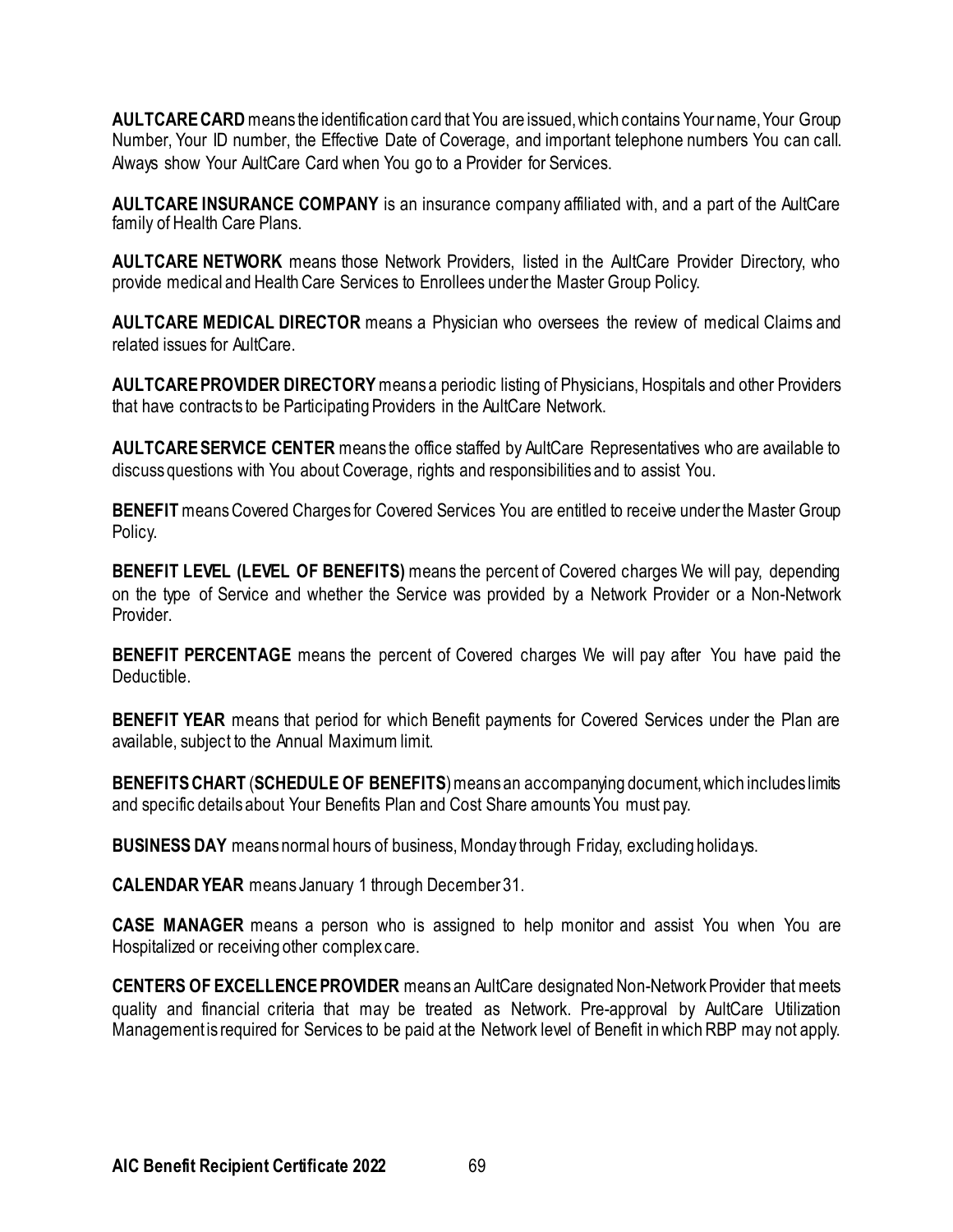**CERTIFICATE** means this document, which generally explains the rules involving Eligibility, Coverage, Benefits and payment obligations, as provided in the Master Group Policy between the Retirement System and AultCare Insurance Company.

**CERTIFICATION (PRE-APPROVAL)** means a determination by our Utilization Management Department that an admission, availability of care, continued stay, or other Health Care Service has been reviewed and, based upon the information provided, the Health Care Service satisfies the requirements for Benefit payment under the Plan.

**CERTIFIED HOME CARE AIDE** means an individual, certified by the State of Ohio, and furnished through a Home Health Care Agency to provide Home Care Services, as prescribed, within the scope of his or her licensure. An immediate relative cannot act as a Home Care Aide.

**CHILD**(**CHILDREN**)means:A Child includes a biological, legally adopted, placed for adoption, Stepchild, or a Child for whom You have legally custody, up to 26, or regardless of age, a Child who is permanently and totally disabled, provided the disability existed prior to the Child reaching age 26. "Permanently and totally disabled" means the Child is unable to engage in any substantial gainful activity by reason of any medically determinable physical or mental impairment which can be expected to result in death, or which has lasted or can be expected to last for a continuous period of not less than 12 months That attainment of the limiting age for dependent children shall not operate to terminate the coverage of a dependent child if the child is and continues to be incapable of self-sustaining employment by reason of mental retardation or physical handicap, and primarily dependent upon the policyholder or certificate holder for support and maintenance.

**CLAIM** means a written request on an approved form for payment of Covered Services.

**CLINICAL PEER** means a Physician or other practitioner who reviews medical records to determine whether a Service is Covered, according to accepted standards, including those for Experimental and Investigative treatment.

**COBRA** means the Consolidated Omnibus Budget Reconciliation Act of 1985, which requires that the continuation of group insurance coverage be offered to Covered Persons who lose their health insurance due to a qualifying act, as defined by the Act.

**COINSURANCE** means a percentage of medical expenses that You share with the Master Group Policy after You meet Your Annual Deductible.

**COMPLAINT** means a statement of disagreement when a Covered Person believes his or her rights may have been violated. A Complaint may be filed with AultCare or with the Ohio Department of Insurance.

**CONCURRENT REVIEW** means utilization review conducted during the patient's Hospital stay or course of treatment.

**CONFINEMENT** means You are admitted as an Inpatient at a Hospital.

**CONGENITAL DEFECT OR DEFORMITY** means an imperfection, distortion or disfigurement of the body that is present at birth.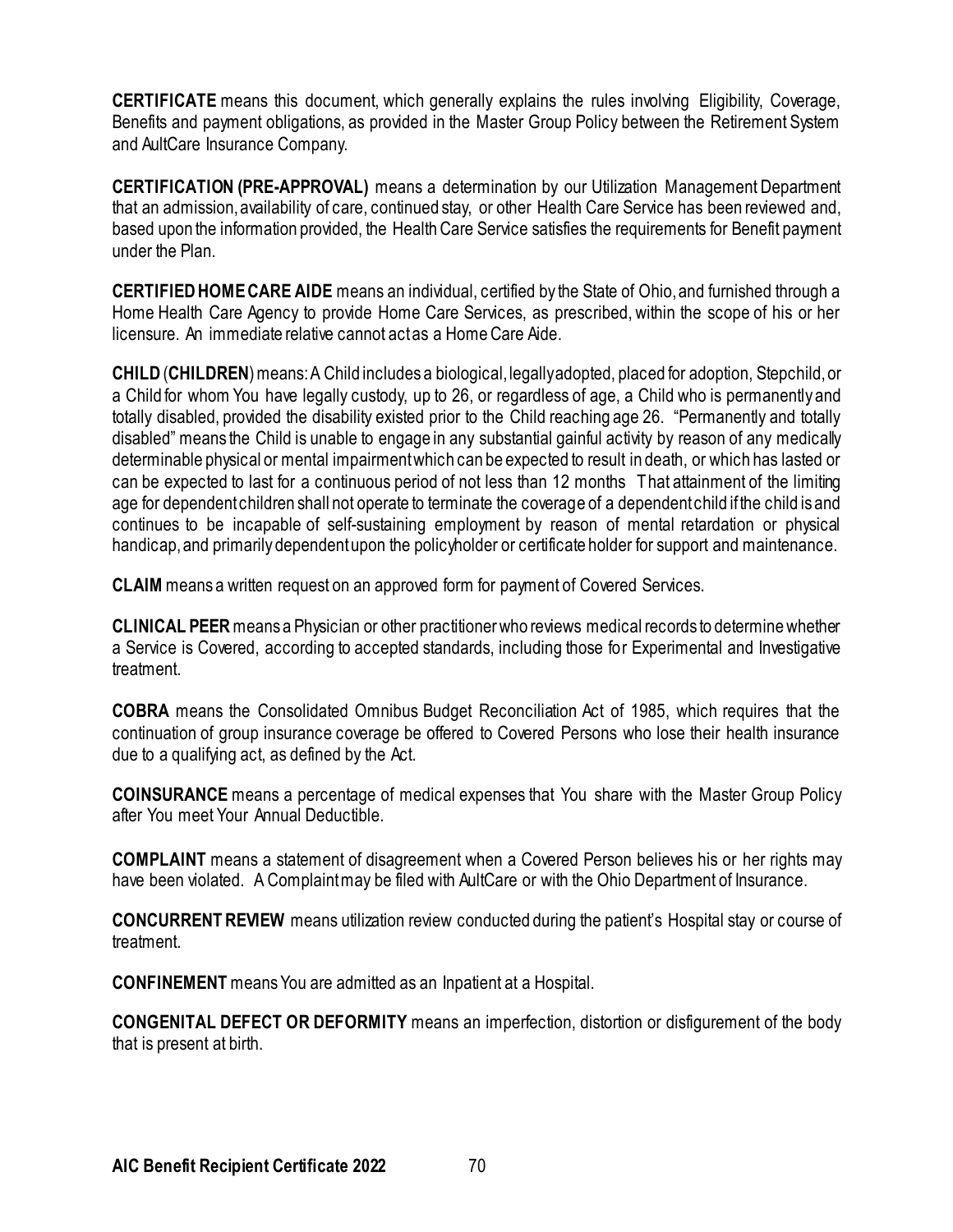**CONTINUATION** means Your ability to continue Coverage for a period of time under certain c ircumstances, even though You no longer are Covered under the Master Group Policy, so long as You meet the requirements and a Premium is paid.

**CONTRACT YEAR** means a period of **12** consecutive months as specified by the Master Group Policy.

**CONTRIBUTION OR CONTRIBUTION RATE** means the amount of Premium You are responsible for paying if Your Retirement System has a Contributory Plan.

**CONVALESCENT CARE** means Confinement in a Convalescent Facility, such as a nursing home.

**COORDINATION OF BENEFITS** means the procedure used to pay Health Care expenses when a person is covered by more than one plan. AultCare follows rules established by Ohio law to decide which plan pays first and how much the other plan must pay. This is to make sure the combined payments of all plans are no more than Your actual bills.

**COPAYMENT** means the dollar amount or percentage of costs shown in the Benefits Chart that a Covered Person must pay directly to the Provider for certain Covered Services.

**COSMETIC SURGERY** means a procedure that is focused on improving appearance through surgical and medical techniques and can be performed on all areas of the body. Surgery to improve the appearance of any body part is not medically necessary and excluded from coverage under the Plan. **Cosmetic Surgery and Plastic Surgery are not interchangeable.** 

**COST SHARE** means the portion of the maximum allowed amount that You are required to pay. This includes Coinsurance, Deductible, and/or Copayments. This does not include premiums, amounts over RBP, or ineligible expenses.

**COURT ORDER** means an official judgment or document, signed and issued by a court of competent jurisdiction that is filed as a matter of public record.

**COVERAGE** means You and Your Dependents are eligible to have AultCare pay Benefits for certain Services according to the Plan and subject to Cost Share, Exclusions and Maximums.

**COVERAGE MONTH** means that period of time beginning on the first of the month and ending on the day before the first of the next month in accordance with the effective date of the Participating member's Coverage.

**COVERED PERSON** means a person Eligible under the Plan to receive Coverage and Benefits.

**COVERED SERVICES** means the health Services and items described in this Certificate, and updated in the Benefits Chart, for which AultCare provides Benefits to Covered Persons.

**CREDITABLE COVERAGE** means coverage of the individual under a group health plan, health insurance coverage, Medicare, Medicaid, military-sponsored Health Care, a program of the Indian Health Service, a State health Benefits risk pool, a health plan offered under chapter 89 of title 5, United States Code, a public health plan as defined in regulations, a health benefit plan under section 5(e) of the Peace Corps Act, or other similar Health Care provision. However, a period of Creditable Coverage is not counted if there is a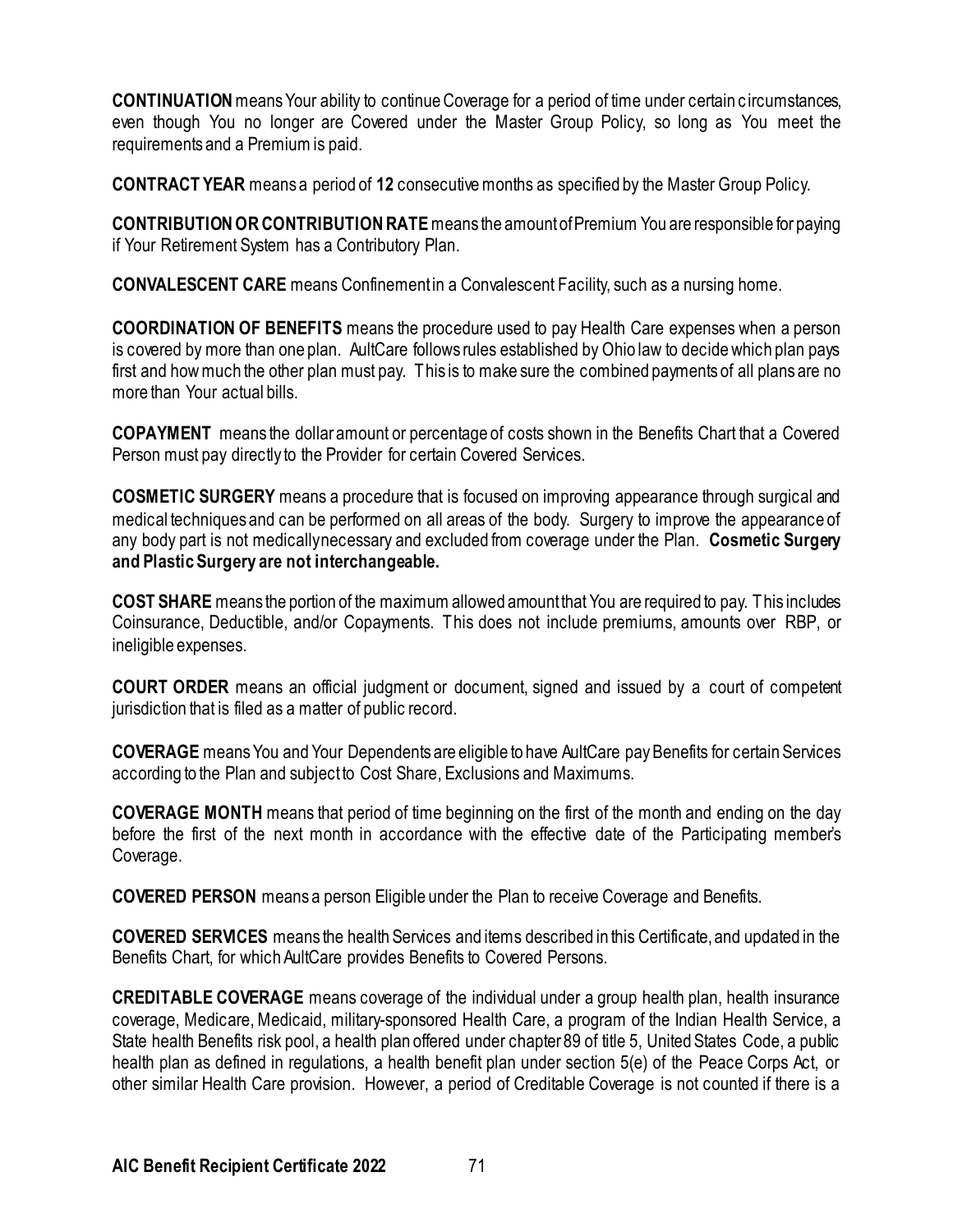break in coverage of **63** calendar days or more (other than any applicable waiting period) between the end of the creditable coverage and the participant's or beneficiary's enrollment date under the new coverage.

**CUSTODY** means that You have the responsibility for the supervision or control of a minor or person who lacks capacity.

**CUSTODIAL CARE** means Care given solely to assist a Person in the routine activities of housekeeping, bathing, eating and other activities of daily living.

**DEDUCTIBLE (ANNUAL DEDUCTIBLE)** means a specified dollar amount of eligible Covered Services, which the Covered Person must pay before AultCare pays Benefits. Deductibles begin on January 1 of each year.

**DENIAL** means a determination by AultCare that a Claim will not be paid in full or in part for various reasons, including lack of Coverage, lack of Medical Necessity, or because the treatment is considered Experimental or Investigative. A Covered Person whose Claim has been denied has certain Reconsideration, review and Appeal rights.

### **DEPENDENT** means:

- **A**. Your Spouse in a legal marriage.
- **B**. Your Child under the age of 26 years.

**C.** A Child for whom You are required to provide health insurance Coverage by Court or Administrative Order.

**DIAGNOSTIC SERVICES**mean laboratory, radiological or other Services intended to diagnose Your medical condition.

**DISABILITY** means the inability to perform the material and substantial duties of Your job as the result of Accidental Bodily Injury or Sickness. Disability may be partial or total. Disability may be short term or long term. Disability may be temporary or permanent.

**DISCHARGE** means the release from Hospital Confinement.

**DIVORCE DECREE** means a Court Order, signed by a judge, which finalizes the divorce and which provides for the custody and responsibility for minor Children, including (without limitation) the responsibility for providing health insurance.

**DOCTOR** means a qualified, Licensed Doctor of medicine or osteopathy, and any other Licensed Health Care Provider that state law requires be recognized as a Doctor practicing within the scope of his/her license. This does not include the Person (You), Your Dependent, or member of Your immediate family.

**DURABLE MEDICAL EQUIPMENT** means medical equipment and/or supplies that is furnished by a Licensed supplier, which a Doctor orders as being Medically Necessary for You to use in the home for medical purposes, including improving function of a malformed body member.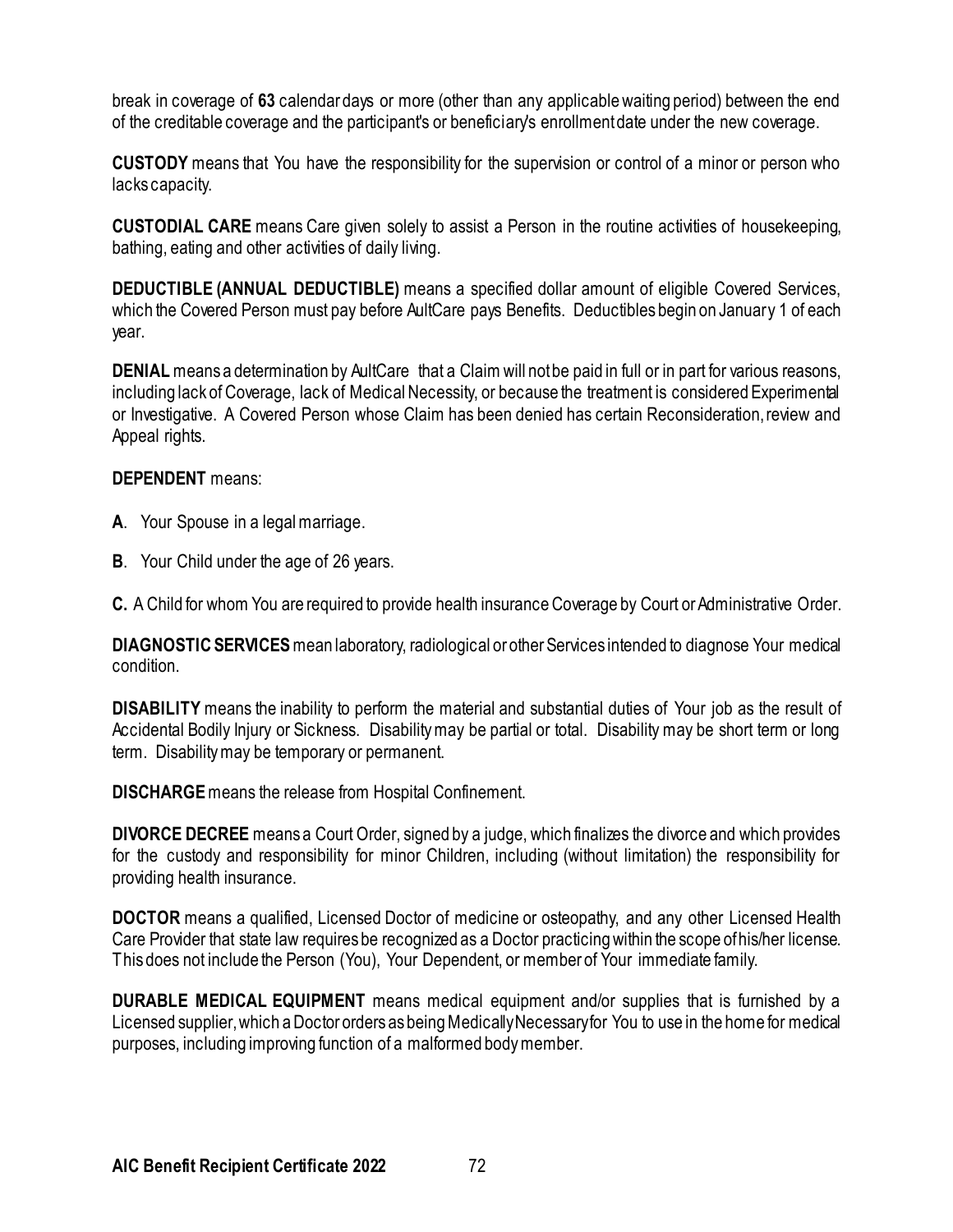**ELECTIVE SURGERY** means surgery that is not required to treat an Emergency and which could be postponed or not done at all, without danger to the patient. Elective Surgery may require Pre-Approval or a Second Surgical Opinion.

**ELIGIBLE DEPENDENT** means Your Spouse or natural or Dependent Children who meet certain requirements in order to participate as a Covered Person under the Master Group Policy and receive Benefits.

**ELIGIBLE PERSON** means a Benefit Recipient or Dependent who meets certain requirements in order to participate as a Covered Person under the Master Group Policy and receive Benefits.

**ELIGIBLE EXPENSES** mean those expenses for Covered Benefits that may be paid under the Master Group Policy after You meet Your Deductible, Copayment and any Coinsurance requirements and subject to Maximum Allowable Charges. See also Allowable Expense.

**ELIGIBILITY** means established requirements that a person must meet in order to participate as a Covered Person under the Master Group Policy and receive Benefits.

**EMBEDDED DEDUCTIBLE**means that each member of a family is looked upon as an individual in regard to the deductible. Once a member reaches the individual deductible, the plan's Coinsurance will apply. Any combination of family members may satisfy the family deductible; however, no member may satisfy more than his or her individual deductible amount.

**EMBEDDED OUT-OF-POCKET** means that each Member of a family is looked upon as an Individual in regard to the Out-of-Pocket. Once a Member reaches the Individual Out-of-Pocket maximum, the plan will begin to pay at 100% of Eligible Expenses for that Member. Any combination of family members may satisfy the family Out-of-Pocket at which time the Plan will begin to pay Eligible Medical Expenses at 100% for the entire family; however, a single Member will not be required to satisfy more than his or her Individual Out-of-Pocket amount.

**EMERGENCY MEDICAL CONDITION (MEDICAL EMERGENCY)** means any medical condition that is severe enough to cause a prudent layperson with an average knowledge of health and medicine to believe that the absence of immediate medical attention could result in any of the following:

**A**. Placing the health of the individual or, with respect to a pregnant woman, the health of the woman or her unborn Child in serious jeopardy.

- **B**. Serious impairment to bodily functions.
- **C**. Serious dysfunction of any bodily organ or part.

**EMERGENCY SERVICES** means medical screening examination that is within the capability of the Emergency department of a Hospital, including ancillary Services and any trauma and burn center, routinely available to the Emergency department to evaluate an Emergency Medical Condition; and within the capabilities of the staff and facilities available at the Hospital, such further medical examination and treatment as are required to Stabilize the patient.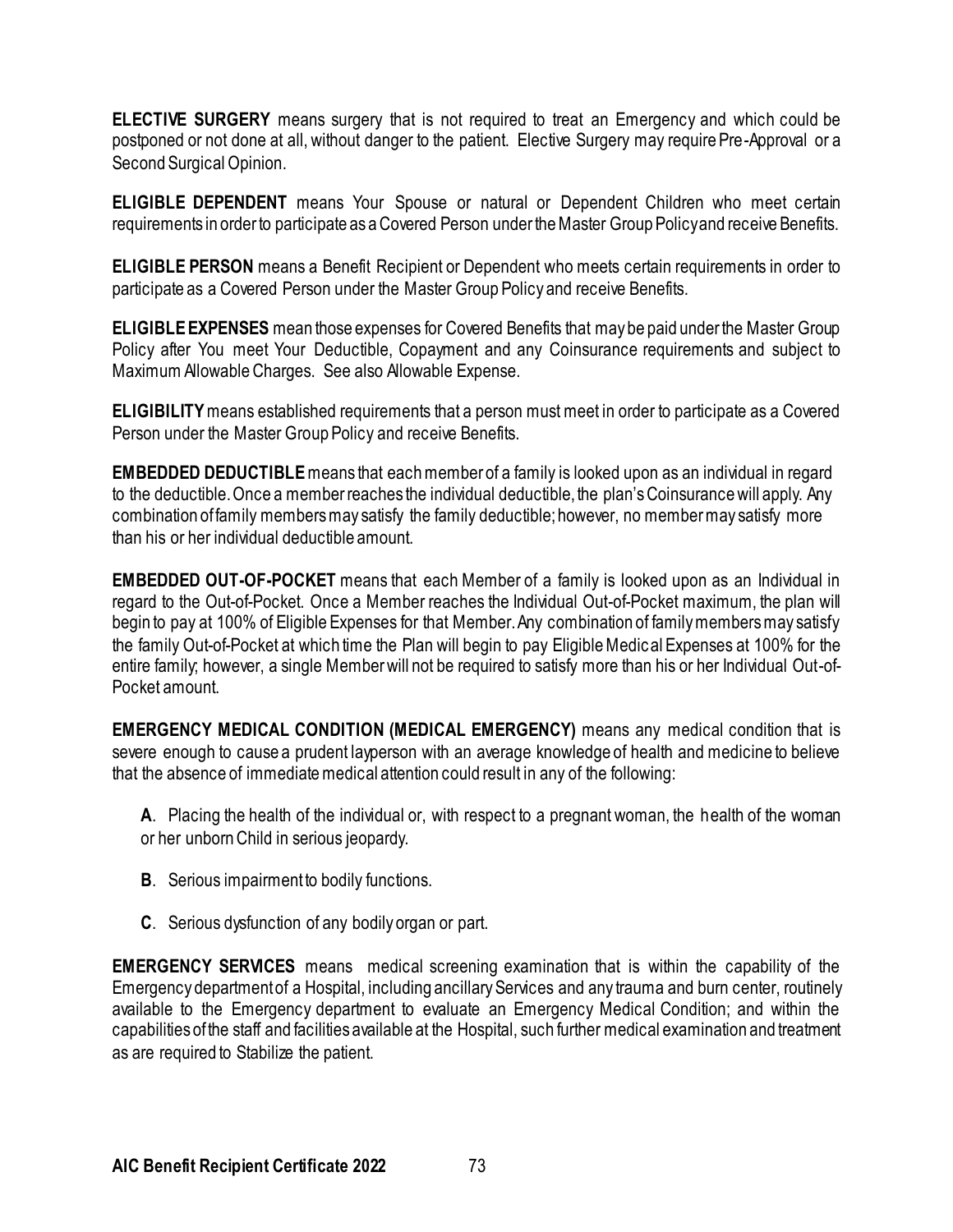**ENROLLEE (MEMBER)** means You and Your Eligible Dependents who are Covered under the Master Group Policy.

**ENROLLMENT FORM** means the specified form an Eligible Person needs to complete in a timely manner during Enrollment Periods in order to sign up for Coverage for You and Your Dependents.

**ENROLLMENT PERIODS** means those times the Retirement System designates when an Eligible Person may Enroll to become a Covered Person under the Master Group Policy by completing an Enrollment Form.

**EXCLUSION** means a procedure, condition or Service that AultCare does not Cover or pay Benefits. Exclusions appear in this document and in the Benefits Chart.

**EXPEDITED REVIEW** means a review conducted not later than 72 hours after being assigned to an Independent Review Organization which is initiated for any of the following reasons:

- a. Your treating physician certifies that a denial of Coverage involves a medical condition that could seriously jeopardize Your life or health if treated after the time frame of an Expedited Review and You have filed a request for an Expedited Internal Review;
- b. Your treating physician certifies that a denial of Coverage involves a medical condition that could seriously jeopardize Your life or health, or would jeopardize Your ability to regain maximum function if treated after the time frame of a standard External Review;
- c. A Denial of Coverage concerns an admission, availability of care, continued stay, or Health Care Service for which You received Emergency Services, but You have not yet been discharged from a Facility.

**EXPERIMENTAL OR INVESTIGATIVE** means a Health Care Service (including a supply, device, drug, and dental service) is Experimental or Investigational if We determine that any of the following apply:

A Health Care Service (including a supply, device, drug, and dental service) is Experimental or Investigational if We determine that any of the following apply:

- a. There are insufficient or inconclusive outcomes data available from controlled clinical trials published in the peer-reviewed literature to substantiate the safety, effectiveness, or value of the proposed Service for the illness, injury or disease involved; or
- b. Approval is required by the U. S. Food and Drug Administration (FDA)and final approval has not been granted; or,
- c. Approval by another licensing or regulatory agency, for marketing or use and final approval has not been granted; or
- d. A recognized national medical or dental society or regulatory agency has determined, in writing, that the Services is experimental or investigational, or for research purposes; or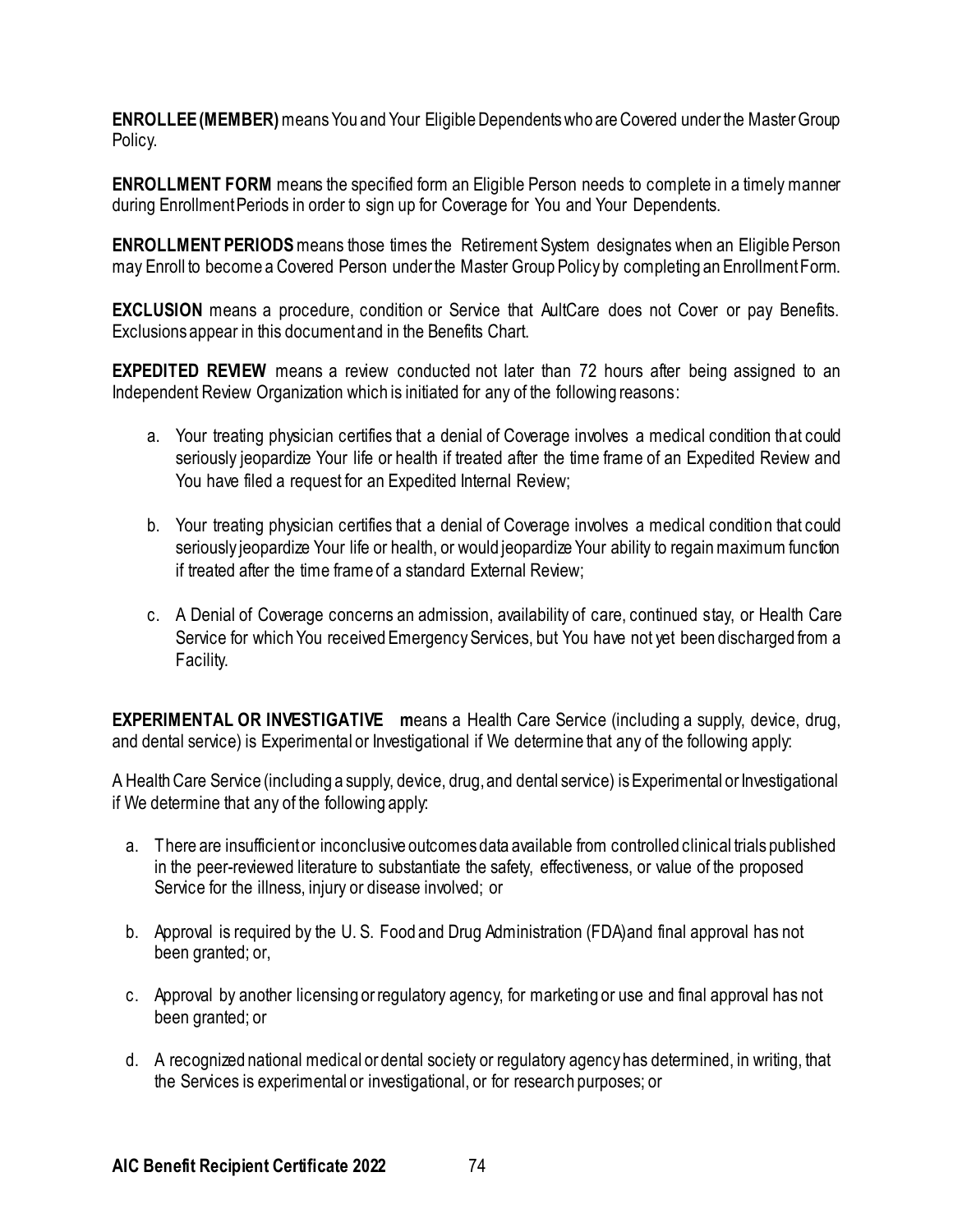- e. The Services is a type of drug, device, procedure, or treatment that is the subject of a Phase I or Phase II clinical trial or the experimental or research arm of a Phase III clinical trial, using the definition of "phases" indicated in regulations and other official actions and publications of the FDA and Department of Health and Human Services; or
- f. The written protocol or protocols used by the treating facility or Provider, or the protocol or protocols of any other facility or Provider studying substantially the same drug, device, procedure, or treatment, or the written informed consent used by the treating fac ility or Provider or by another facility or Provider studying the same drug, device, procedure, or treatment, states that the drug, device, procedure or treatment is experimental or investigational, or for research purposes; or
- g. We otherwise determine a Service is Experimental or Investigational based on Our consideration of scientific evidence, evidence of population health outcomes, effectiveness of established alternative Services, published and peer-reviewed medical or scientific literature, evaluations of medical associations, consensus panels, or technology evaluation bodies, documents issued by or filed with regulatory agencies, written protocol(s) used by Providers, medical records, opinions of consulting Providers, or other relevant information.

We have the sole authority and discretion to identify and weigh all information and determine all questions pertaining to whether a Service is Experimental or Investigative.

**EXPLANATION OF BENEFITS (EOB)** means a statement that details Your Claim, including the Services provided, the amounts paid and Your payment responsibility.

**EXTERNAL REVIEW** means a review conducted by an Independent Review Organization.

**FACILITY (HEALTH CARE FACILITY)**means a Hospital, clinic or ambulatory center that is Licensed and/or accredited to provide health and medical Services to patients.

**FAMILY (DEPENDENT) COVERAGE** means Coverage for the Benefit Recipient and for the Eligible Dependents, including Spouse and Dependent Children.

**FRAUD** means the intentional action by an applicant or Enrollee (Member) to defraud or knowingly mislead by providing false or deceptive statements.

**GROUP POLICY**means the Master Group Policy of Insurance providing Benefits to Benefit Recipients and Dependents of the Enrollee.

**GROUP POLICY HOLDER** means the Retirement System providing Benefits to its Benefit Recipients and their Dependents.

**GUARDIAN** means a qualified person, formally appointed by a court, which issues an order naming the guardian responsible for the care, Custody, or support of a minor or person who lacks the mental capacity to care for himself (known as the ward).

**HEALTH SERVICES** means the Health Care Services and supplies Covered under the Master Group Policy, except to the extent that such Health Care Services and supplies are limited or excluded under the Master Group Policy.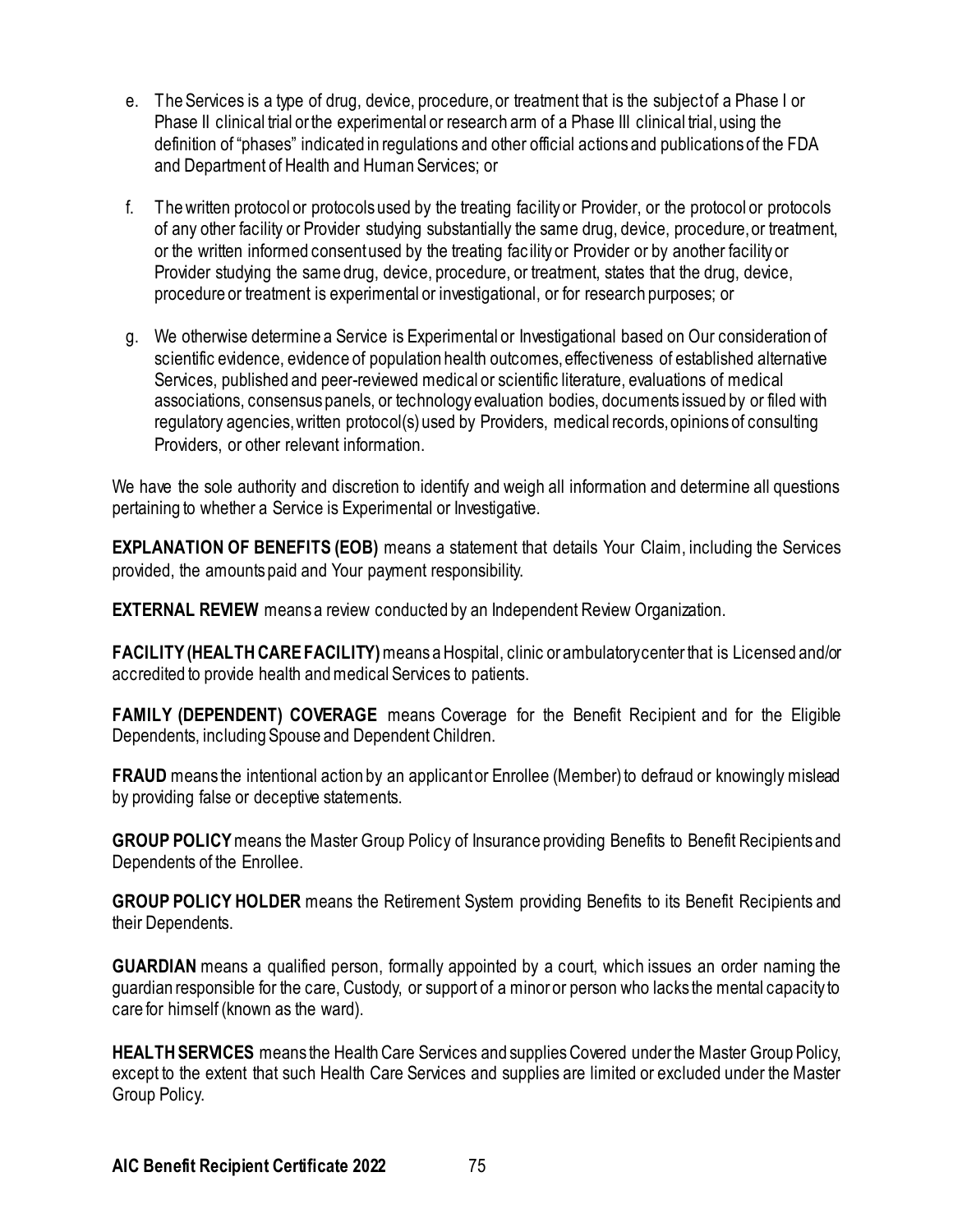**HEALTH INSURANCE PORTABILITY AND ACCOUNTABILITY ACT (HIPAA) HIPAA's Privacy Rule** assures that Health Care Providers and Group Health Plans safeguard the proper use and disclosure of Your Protected Health Information. No Authorization is needed for Health Care Providers and Group Health Plans to share Protected Health Information for Treatment, Payment and Health Care Operations. The Portability section of HIPAA assures the transferability of Health Care Coverage.

**HIPAA AUTHORIZATION** means a written consent, signed by the patient or Claimant that allows Us to disclose Protected Health Information to another for a specific purpose.

**HOME CARE**(**HOME HEALTH CARE)** means care that is provided to You for recuperation instead of regular Hospital Confinement. Home Health Care does not include care for progressive, debilitating conditions unless Skilled Nursing Services will render an improvement in Your condition or is a temporary need.

**HOME HEALTH CARE AGENCY** means an institution Licensed and operated for the purpose of providing Skilled Nursing Care to You in Your home.

**HOSPITAL** means a legally operated institution which:

- **A**. Provides diagnosis, treatment and medical care of injured and sick individuals on an Inpatient basis.
- **B**. Has a staff of one or more Doctors available at all times.
- **C**. Provides **24** hour nursing Service.
- **D**. Is not, other than incidentally, a convalescent Facility or a place for aged individuals.

An institution accredited by CMS or by an authority deemed by CMS to be an accredited authority, including but not limited to The Joint Commission, the American Osteopathic Association, and DNV Healthcare, Inc., (or any successor organization) as a Hospital that meets the requirements of this definition.

**HOSPICE** means a Facility that:

- **A**. Is Licensed, accredited or approved by the proper authority to provide a Hospice Care Program.
- **B**. Admits individuals who:
	- 1. Have no reasonable prospect of a cure.
	- 2. Generally have a life expectancy of **6** months or less.
	- 3. Provides care by a Hospice Team coordinating its Services with the patient's Doctor and the family of the patient.

**HOSPICE CARE PROGRAM** means a coordinated program for meeting the special needs of dying individuals and their families. The program provides Palliative and supportive medical, nursing and other health Services through home, Inpatient or Outpatient care during the illness and bereavement period.

**INCURRED DATE** means the date treatment and Services are rendered.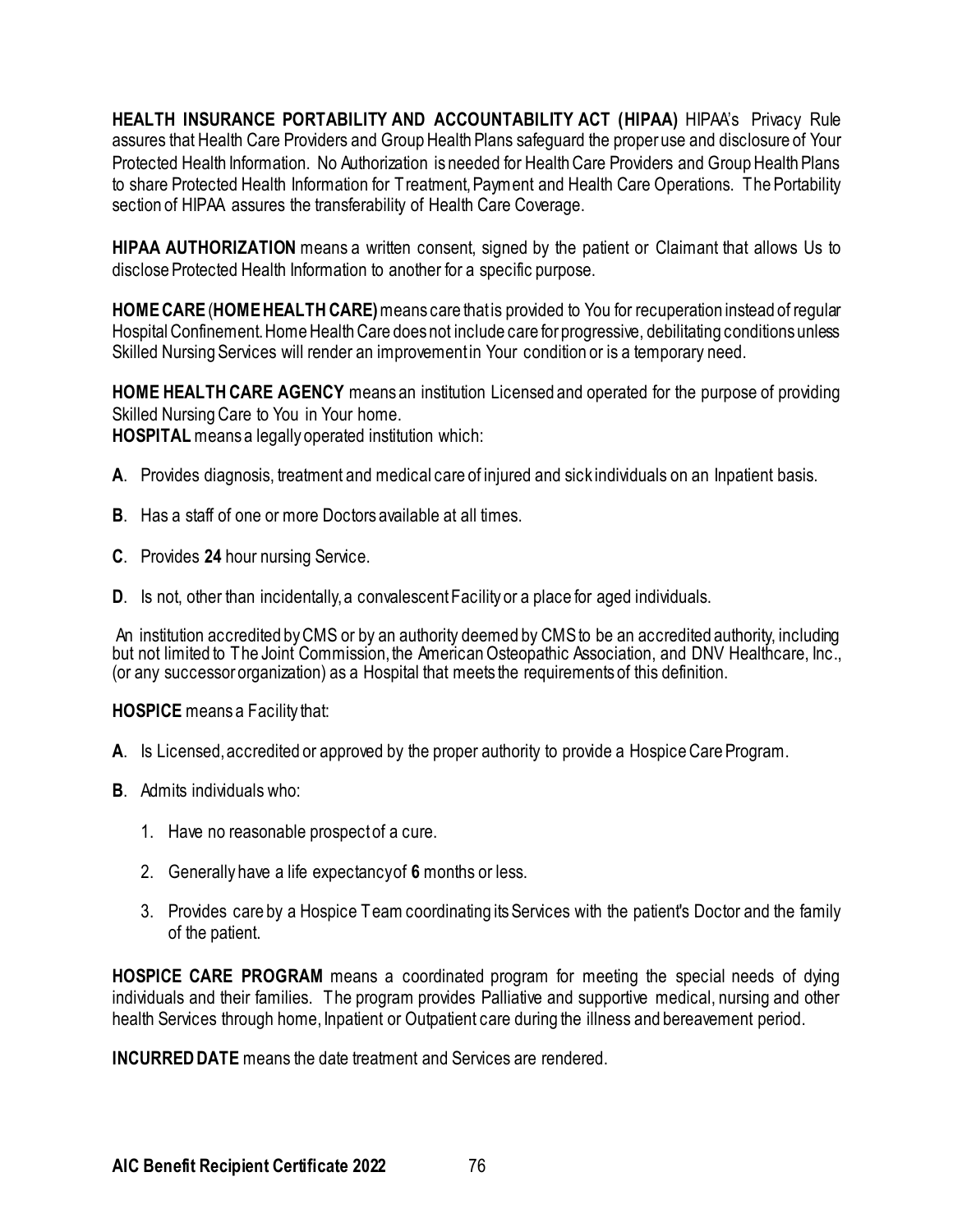**INDEPENDENT REVIEW ORGANIZATION** means a person or entity that conducts an External Review when a Claim has been denied.

**INDIVIDUAL COVERAGE** means Health Care Coverage only for the individual Benefit Recipient and not for the Benefit Recipient's Eligible Dependents.

**INPATIENT SERVICES** means treatment and Services that are rendered when the patient is confined to a Hospital.

**INTEGRATED**means Network and Non-Network Deductibles accumulate towards each other.

**INTENSIVE CARE** means special Hospital care, including **24** hour nursing Service, for the treatment of severely or critically injured or sick patients.

**INTENTIONAL MISREPRESENTATION** means the providing of false or misleading information with the intent to defraud.

**INTERNAL REVIEW** means a review conducted by AultCare when a Covered Person requests a review because a Claim has been denied.

**LEGAL CUSTODY** means a legal status by a court that vests in You the right to have physical care and control of the Child and to determine where and with whom the Child shall live, and the right and duty to protect, train, and discipline the Child and to provide the Child with food, shelter, education, and medical care; and a Child who is dependent on You for principal support according to IRS Dependency Guidelines and You Claim the Child on Your taxes.

**LICENSED PRACTICAL NURSE** means a Nurse who is Licensed by the Nursing Board of the State of Ohio and is able to perform nursing duties consistent with that license.

**LIMITATIONS**means care, Services or supplies that are not eligible for Coverage and payment of Benefits up to the Plan maximums (i.e. visits). These are listed in this document and in the Benefits Chart.

**LIMITING AGE** means the age in which a person no longer is eligible as a Dependent. For Dependent Children the Limiting Age is 26.

**LONG TERM ACUTE CARE HOSPITAL (LTACH)** means an independent and separately Licensed and accredited "Hospital-within-a-Hospital" that provides specialized acute care to medically complex patients who require intensive Hospital Services for an extended recovery period.

**MAINTENANCE CARE** means care which administered after the patient has reached the maximum level of recovery. The purpose of Maintenance Care is to maintain the patient's current state of health.

**MASTECTOMY**means the surgical removal of the entire breast, usually to treat serious breast disease, such as breast cancer.

**MASTER GROUP POLICY** means the insurance policy between the Retirement System and AultCare Insurance Company, which is affiliated with AultCare.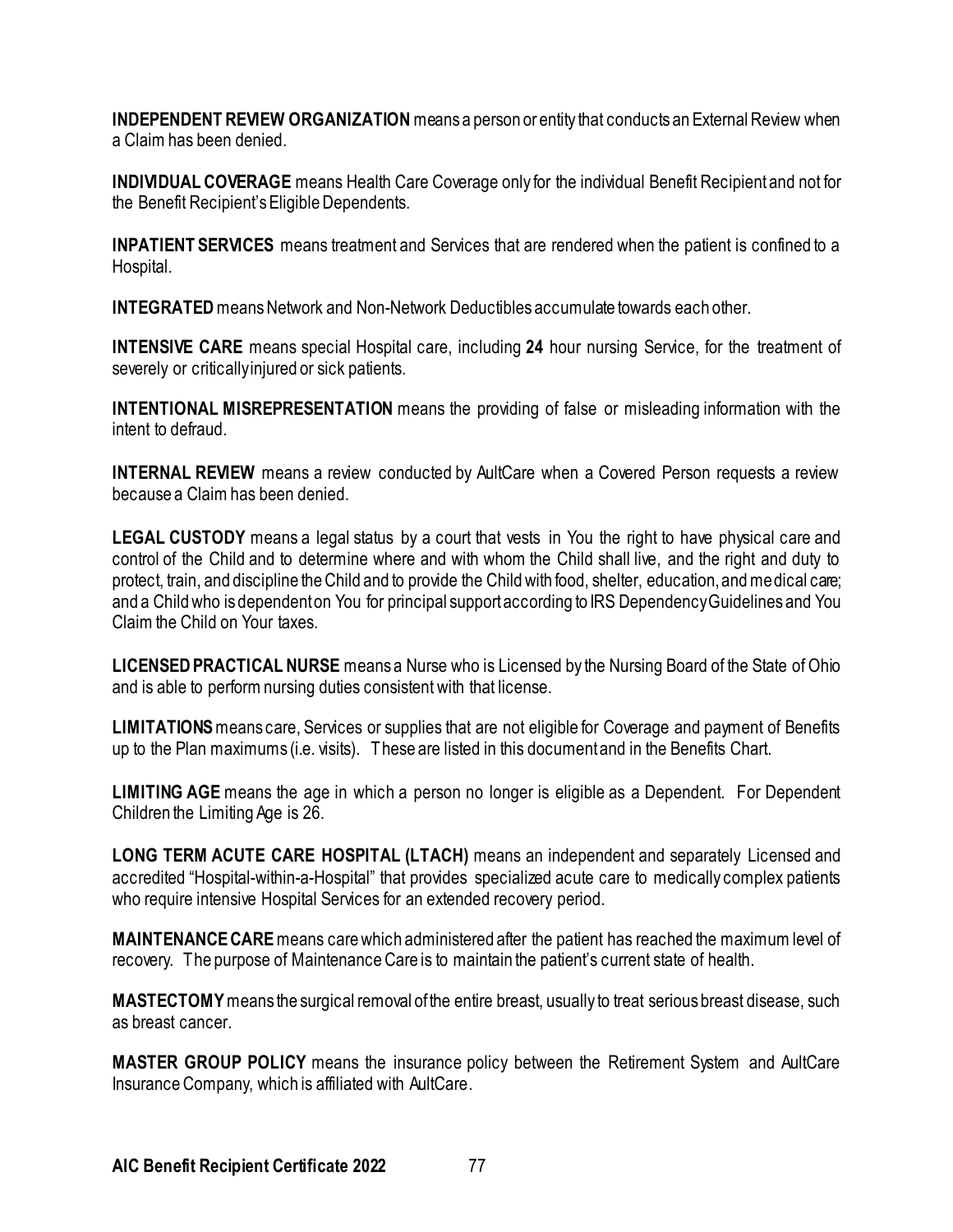#### **MEDICALLY NECESSARY or Medical Necessity**

A Health Care Service (including a supply, device, drug, and dental service) is Medically Necessary only if it is determined by Us to be:

- a. For the purpose of preventing, evaluating, diagnosing or treating an illness, injury or disease, or the symptom of an illness, injury or disease;
- b. Obtained from a Provider;
- c. Provided in accordance with accepted standards of medical or dental practice;
- d. Clinically appropriate, in terms of type, frequency, supply, extent, Site of Care and duration of the Service as determined in accordance with Our therapeutic and Site of Care guidelines;
- e. Not primarily for the convenience of the patient or Provider;
- f. Cost effective as compared to alternative Services or sequences of Services that are at least as likely to produce the same therapeutic or diagnostic results;
- g. Not Experimental or Investigational or Unproven; and
- h. Not otherwise subject to an exclusion under this Plan.

**MEDICARE** means a federal insurance program administered by the U.S. Social Security Administration that provides medical and health benefits to qualifying individuals over the age of 65.

**MONETARY PENALTY** means an administrative penalty that results when You do not follow Our rules, such as when You need to obtain a Second Surgical Opinion for certain surgeries. Pre-Certification when admitted to a Non-Network Hospital.

**NECESSARY INFORMATION** means face-to-face clinical evaluations, medical notes, or Second Opinions that may be required for conducting Prospective Reviews, Certifications and making determinations.

**NETWORK PROVIDER** means a Provider that has a contract to participate in an AultCare network or network that contracts with AultCare. The term Network Provider includes AultCare Providers.

**NEWBORN CHILD** means Your natural Child Dependent born on or after the effective date of Your insurance. Newborn Child does not include grandchildren.

**NON-COVERED SERVICES** means treatment and Services that are not Covered or Eligible for payment of Benefits. The patient may be financially responsible for paying for Non-Covered Services.

**NON-NETWORK PROVIDERS** means those Doctors and Licensed Health Care Providers who do not have contracts with AultCare and who are not part of the AultCare Network.

**NURSE** means a graduate Nurse other than You, Your Dependent or member of the immediate family. Nurse includes Registered Nurses and Licensed Practical Nurses.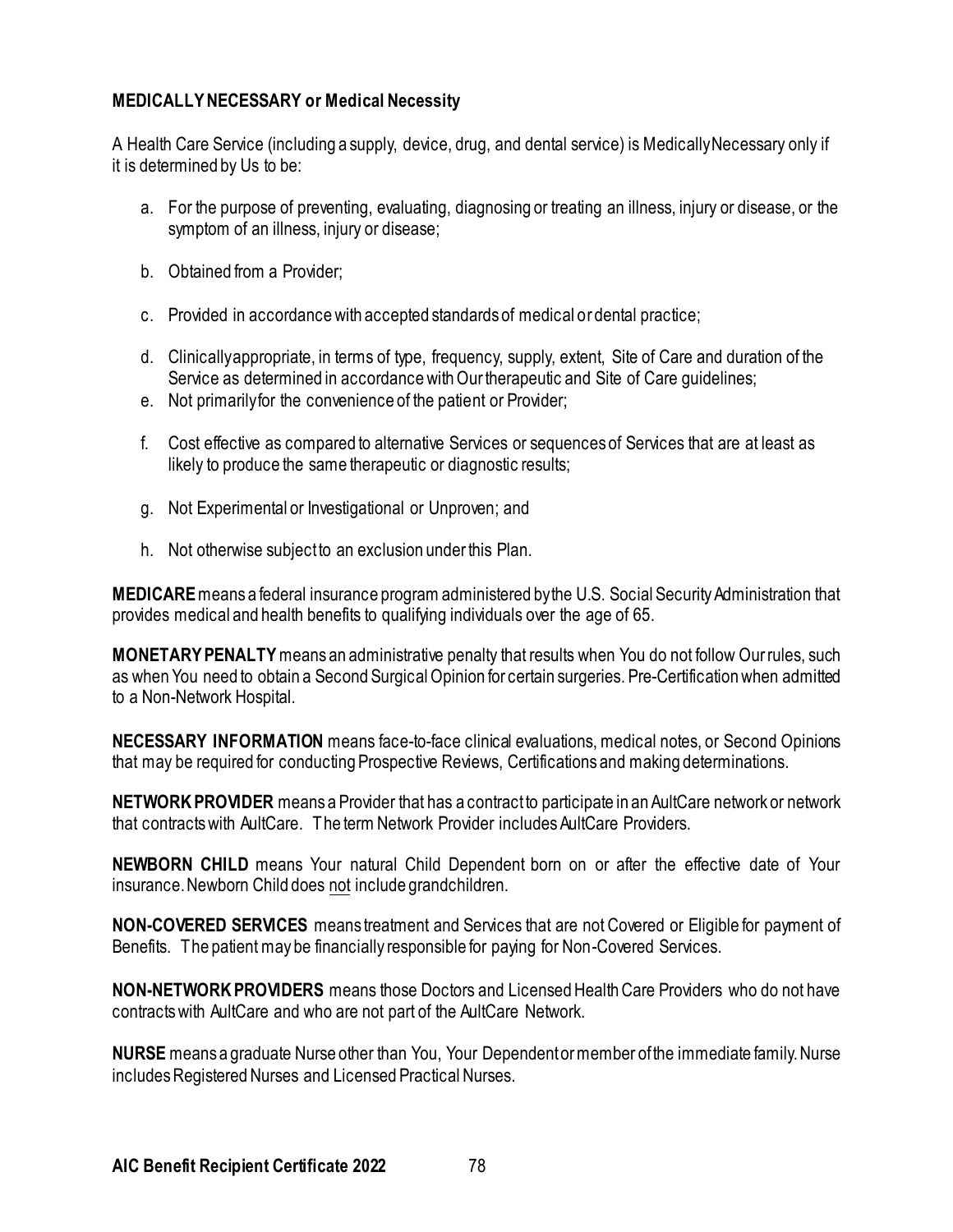**OCCUPATIONAL THERAPY is** a form of therapy for those recuperating from an acute illness or injury that encourages rehabilitation through the performance of activities required in daily life.

**OFFICE VISITS** mean receiving medical or Health Care Services in a Provider's private office.

**OHIO DEPARTMENT OF INSURANCE (ODI)** is a regulatory agency of the State of Ohio that is responsible for regulating insurance.

**OPEN ENROLLMENT PERIOD** means that time when the Retirement System annually permits eligible persons to submit Enrollment Forms to become new Covered Persons.

**OUT-OF-POCKET EXPENSES** mean that portion of a bill or Claim that You are required to pay. These expenses include Copayments, Deductibles, and Coinsurance.

**OUTPATIENT SERVICES** means diagnostic testing, treatment and procedures when the patient does not need to be confined overnight.

**PALLIATIVE** means care that is not Therapeutic or intended to cure, but instead is given to relieve pain and provide comfort for a patient in a Terminal Condition.

**PHYSICIAN** means a Doctor of medicine, or Doctor of osteopathic medicine, or podiatric Physician who is Licensed by the Medical Board of the State of Ohio.

**PLACEMENT FOR ADOPTION** means the assumption and retention by a person of a legal obligation for total or partial support of a Child in anticipation of the adoption of the Child. The Child's placement with a person Terminates upon the termination of that legal obligation.

**PLAN** means a health benefit plan of insurance that offers health coverage and Benefits. The Master Group Policy is the Plan between Your Retirement System and AultCare Insurance Company.

**PLASTIC SURGERY** means a procedure that may be covered in situations where a body part does not function properly and the goal is to improve the function of that body part. Plastic Surgery is considered reconstructive in nature. Prior authorization is required to determine if the requested surgery is to repair the body part that does not function properly due to birth disorders, trauma, burns, and disease, or if it is intended to improve appearance. **Plastic Surgery and Cosmetic Surgery are not interchangeable.**

**PODIATRIST** means a Doctor of podiatric medicine who is Licensed by the Medical Board of the State of Ohio.

**PRE-APPROVAL** (**PRE-AUTHORIZATION OR PRE-CERTIFICATION)** means the process of notification prior to an Elective Hospital stay or Elective Surgery or procedure, to aid in determining that all medical care possibilities have been explored and are within acceptable time elements. The fact that a Hospital stay, surgery or procedure is Pre-Approved, does not mean that Benefits will be Covered and paid at the highest level.

**PREMIUM** means a regular payment that We establish to pay for Coverage under the Master Group Policy, which Your Retirement System may pay if the plan is Non-Contributory, and which You and Your Retirement System may pay if the plan is Contributory.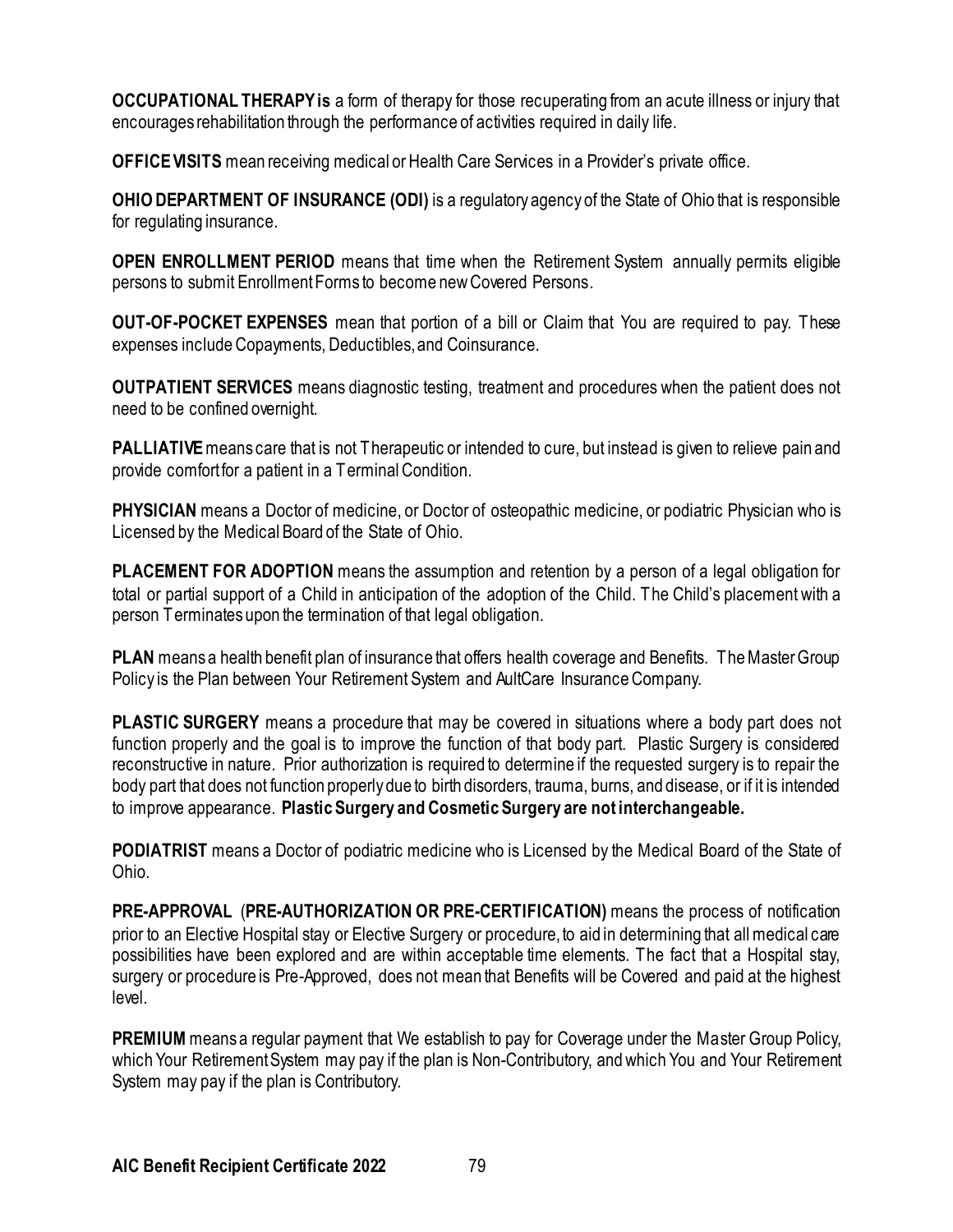**PREVENTIVE HEALTH SERVICES** mean medical and health Services that are concerned with preventing illness and disease, which may include physical examinations, certain screenings, diagnostic procedures, vaccinations and Well-Child Services.

**PRIMARY PLAN**means the Health Care Plan that first must pay Claimswhen Benefits are being coordinated under Coordination of Benefits.

**PRIVATE DUTY NURSE** means Skilled Nursing Care ordered by a Physician that is provided to an individual.

**PROSPECTIVE REVIEW DETERMINATION (PRE-SERVICE)** means a determination by our Utilization Management Department that is conducted before admission or the beginning of a course of treatment.

**PROSTHETIC DEVICE** means a replacement, corrective, or supportive device, including repair and replacement parts for the device, worn on or in the human body to artificially replace a missing portion of the body, prevent or correct physical deformity or malfunction, or support a weak or deformed portion of the body.

**PROTECTED HEALTH INFORMATION (PHI)** means Protected Health Information, which includes personally identifiable information related to a past, present and future medical or mental condition, treatment for that medical or mental condition, and payment for treatment of that medical or mental condition. HIPAA requires Health Care Providers and Group Health Plans to safeguard the confidentiality of PHI.

**PROVIDER** means a Licensed Physician or other Health Care Provider who furnishes medical or Health Care Services that may be Covered under the Master Group Policy. See Network Provider and Non-Network Provider.

**PROVIDER DIRECTORY** means the listing of available Network Providers including (but not limited to) Doctors, chiropractors, therapists, laboratories, medical equipment suppliers, Hospitals, nursing Services and dentists. The Provider Directory can be found on the AultCare website at www.aultcare.com.

**QUALIFIED MEDICAL CHILD SUPPORT ORDER** means a formal ordered issued in or after divorce proceedings that may create or specifically recognize the right of a Child to be covered under the Plan.

**RECONSIDERATION** means that process in which We will review a Denial of Approval or payment on a Claim, which will result in a determination whether to affirm, modify or change that Denial.

**RECONSTRUCTIVE SURGERY** means surgery performed on abnormal structures of the body caused by defect, injury, or disease for the purpose of improving function or to approximate normal appearance. It is different from, and does not include, cosmetic surgery.

**REFERENCE BASED PRICEING (RBP): "RBP**" means the allowable fees for Covered Services. For Non-Network Providers, RBP means a fee level assigned based on a percentage of the allowed amount that Medicare would pay for the Covered Service or, if there is no corresponding Medicare rate for the Covered Service, a fee level that We have determined to be appropriate for the particular Covered Service, which often is less than the amount Providers actually charge. We will not pay that portion of the Non-Network Provider fees that exceed RBP. You may be responsible for paying that amount.

**REFERRAL** means that a Doctor has recommends or directs You to see another Doctor, who is often a specialist. The fact that a Network Provider makes a referral, even if it is Pre-Approved, does not guarantee that the Referral will be paid at the highest Benefit Level, or at all.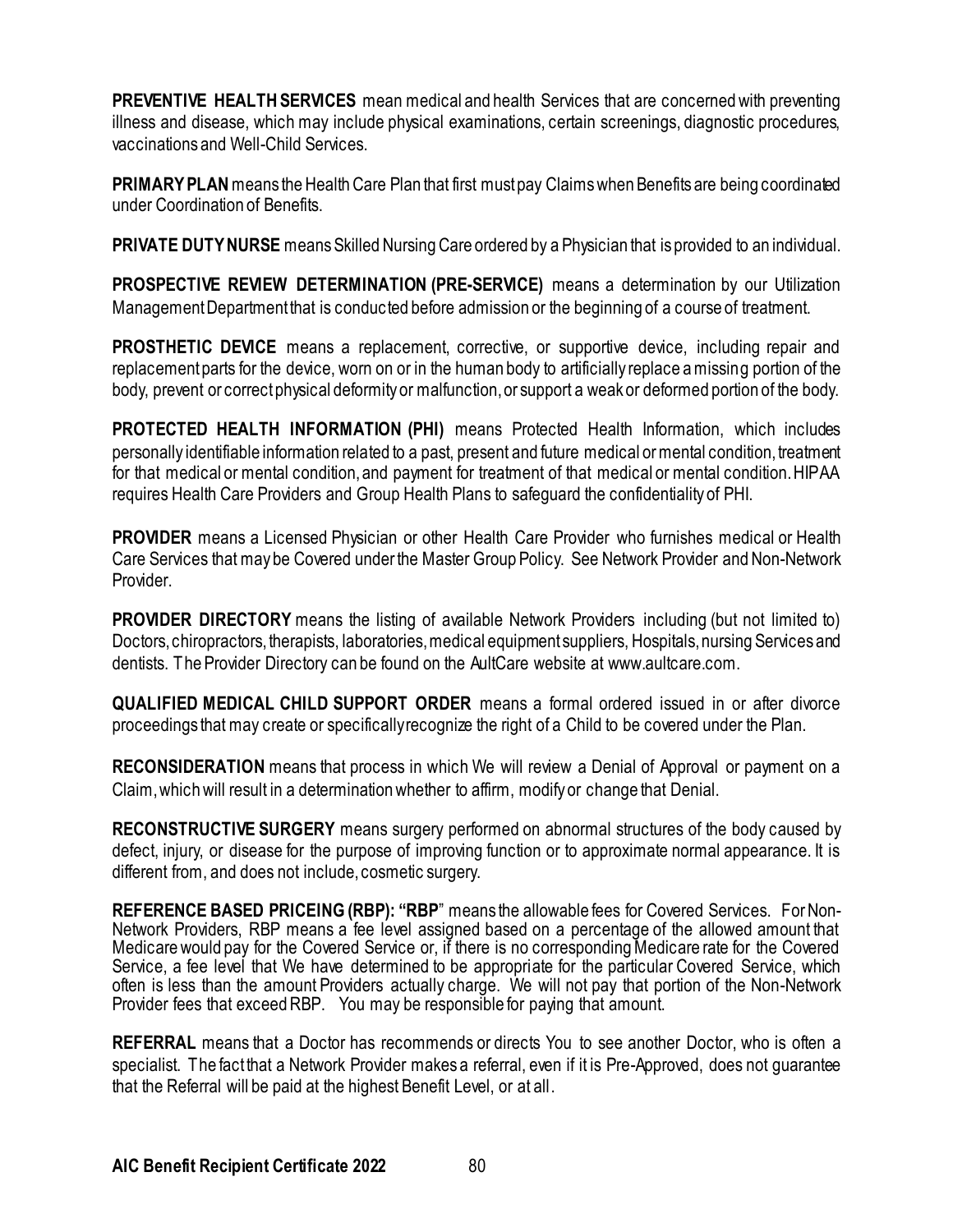**REGISTERED NURSE** means a Nurse Licensed by the State Nursing Board of Ohio.

**RESCISSION** of Your Coverage means that the Coverage may be legally voided back to the day the Plan began to provide You with Coverage, just as if You never had Coverage under the Plan. Your Coverage can only be rescinded if You (or a person seeking Coverage on Your behalf) performs an act, practice, or omission that constitutes Fraud; or unless You (or a person seeking Coverage on Your behalf) makes an Intentional Misrepresentation of material fact, as prohibited by the terms of Your Plan.

**RESPIRATORY THERAPIST** means a Licensed Health Care professional, who provides respiratory care Services to individuals with disorders and diseases to the cardiopulmonary system.

**RETROSPECTIVE REVIEW** means utilization review of Medical Necessity that is conducted after Health Care Services have been provided to the patient.

**ROUTINE PATIENT CARE** means all Health Care Services consistent with the coverage provided in the Plan for the treatment of cancer, including the type and frequency of any diagnostic modality that is typically covered for a cancer patient who is not enrolled in a cancer clinical trial, and that was not necessitated solely because of the trial.

**SCHEDULE OF BENEFITS** is another name for BENEFITS CHART (See definition of BENEFITS CHART).

**SECOND OPINION** (**SECOND SURGICAL OPINION**) means an opportunity or requirement to obtain a clinical evaluation by a Provider other than the Provider originally making a recommendation for proposed Health Care Services to assess the clinical necessity and appropriateness of the proposed Health Care Service.

**SECONDARY PLAN** means the Health Care Plan that may have responsibility to pay Claims after the Primary Care Plan pays in a Coordination of Benefits situation.

**SEMI-PRIVATE** means the most common Semi-Private room rate at the Hospital.

**SERVICES (HEALTH SERVICES)** means the Health Care Services and supplies Covered under the Certificate and Benefits Chart, except to the extent that such Health Care Services and supplies are limited or excluded under the Certificate.

**SICKNESS** means illness, bodily disorder or disease and mental infirmity. The following conditions also are considered as Sicknesses:

- **A**. Alcoholism.
- **B**. Drug addiction.
- **C**. Pregnancy, complications of pregnancy, miscarriage and non-elective abortion. Complications of pregnancy means concurrent disease or abnormal conditions which affect in a major way the usual medical management of pregnancy.

**SITE OF CARE** means the choice for physical location of approved services. Sites of care can include, but are not limited to, hospital inpatient, hospital outpatient, community office, freestanding diagnostic testing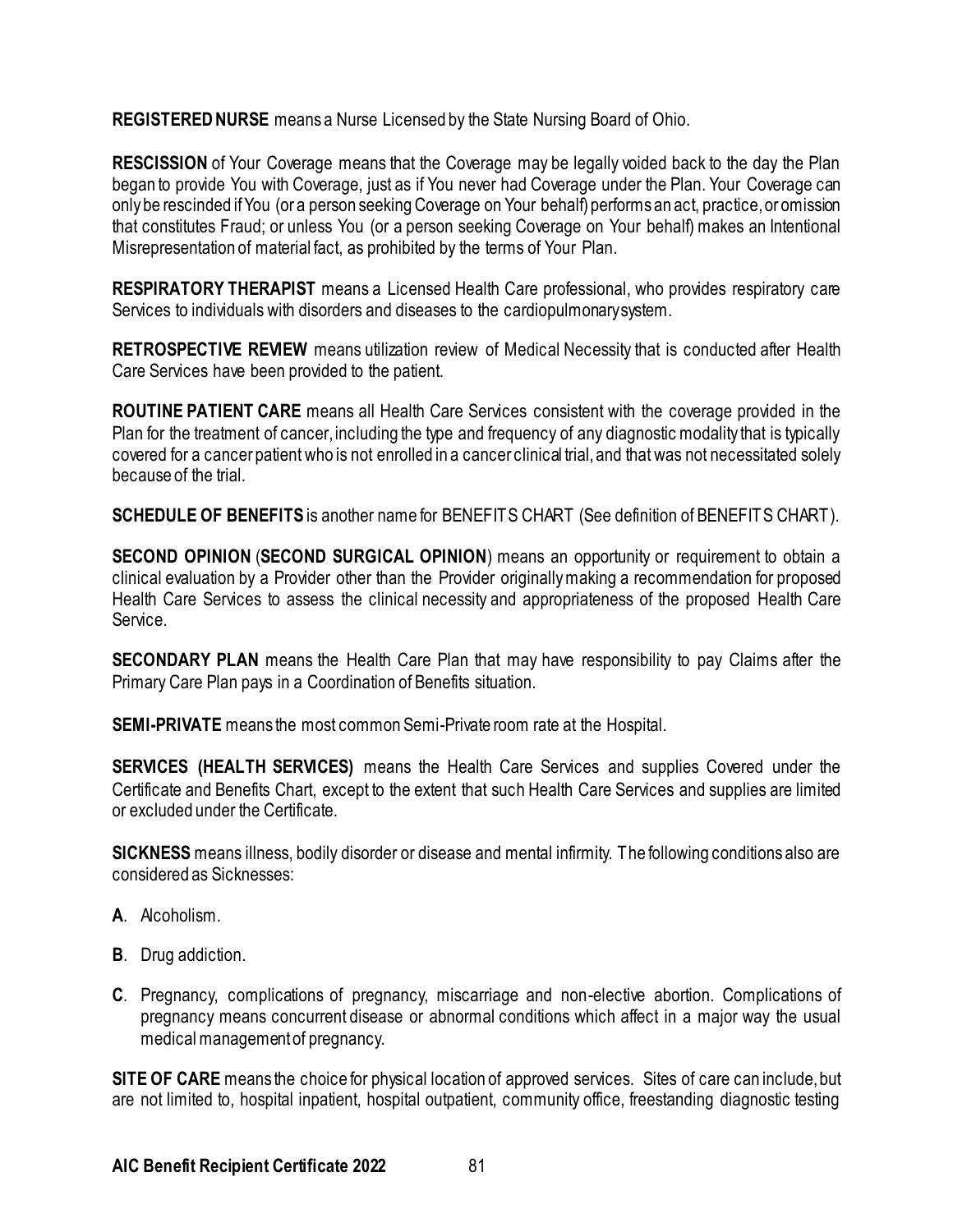centers, ambulatory infusion suite, specialty pharmacy, or home-based setting. Site of Care is a component of Medical Necessity review to determine the level of benefit for reimbursement based on the appropriate location for specific services to be provided.

**SKILLED NURSING FACILITY** is a facility which mainly provides Inpatient Skilled Nursing and related Services to patients requiring convalescent and rehabilitative care. Such care is given by or under the supervision of Doctors. A Skilled Nursing Facility is not, other than incidentally, a place that provides: (A) Minimal Custodial, ambulatory, or part-time care, or (B) Treatment for mental/behavioral health illness, alcohol/substance abuse, or pulmonary tuberculosis.

**SPEECH THERAPIST** means someone who:

- **A**. Has a Master's Degree in speech pathology.
- **B**. Is Licensed by the state in which he/she practices.

**SPOUSE** means husband or wife in a legal marriage.

**STABILIZE** means the provision of such medical treatment as may be necessary to assure, within reasonable medical probability that no material deterioration of a covered person's medical condition is likely to result from or occur during a transfer, if the medical condition could result in any of the following:

**A.** Placing the health of the covered person or, with respect to a pregnant woman, the health of the woman or her unborn Child, in serious jeopardy;

- **B.** Serious impairment to bodily functions;
- **C.** Serious dysfunction of any bodily organ or part.

In the case of a woman having contractions, stabilize means such medical treatment as may be necessary to deliver, including the placenta.

**STEPCHILD** means a Child of the Spouse's previous marriage or union who has not been legally adopted by You.

**SUBROGATION** means that process when AultCare has paid Benefits on Your behalf but has a legal right to recover from the person, Plan, program or insurance that is legally responsible for paying.

**TERMINAL CONDITION** means an irreversible, incurable, and untreatable condition caused by disease, illness or injury from which, to a reasonable degree of medical certainty, there can be no recovery and death is likely to occur within a relatively short time.

**TERMINATION**means the end of Your coverage with Your Retirement System.

**THERAPEUTIC** means Services intended to treat an injury, disease or pathological condition. Therapeutic Services must be Medically Necessary.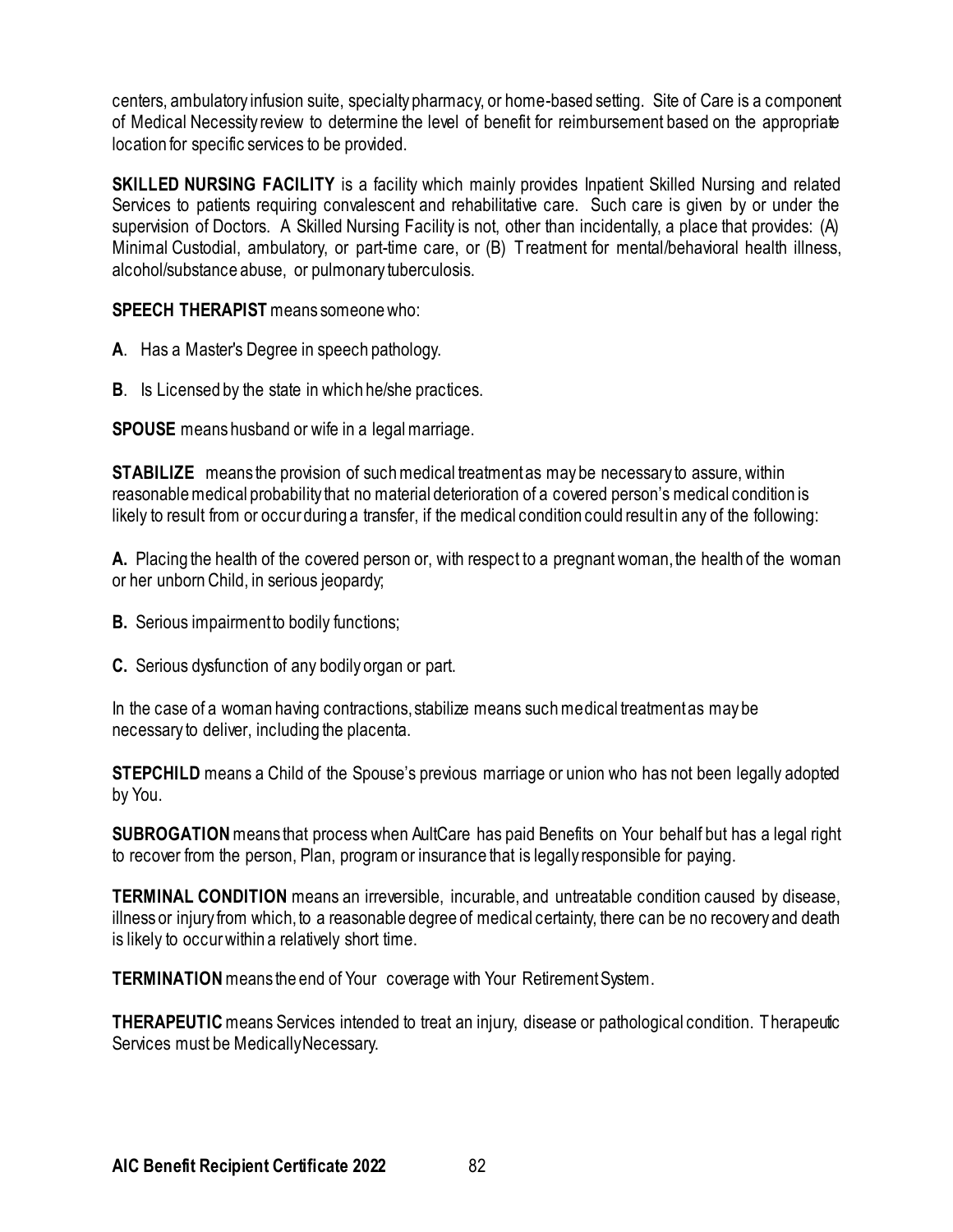**THERAPY SERVICES** means the following prescribed medical Services performed in or out of the Hospital when such expenses are necessary for the diagnosis/treatment of a condition due to disease or illness as follows:

- **A**. Radiation and Chemotherapy Benefits are provided for care/treatment in connection with chemotherapy, x-ray, or radiation.
- **B**. Physical, Occupational, Respiratory, and Speech Therapy Benefits are payable for care/treatment provided that the:
	- 1. Care is rendered by a Licensed therapist acting within the scope of their license.
	- 2. Treatment is prescribed in writing by a Licensed Doctor.
	- 3. Treatment is post-operative or for the convalescent stage or an active illness or injury.
	- 4. Treatment is to restore function lost as a result of an illness/injury (Accidental).
	- 5. Treatment is necessary as a result of an acute illness or injury for rehabilitation purposes (speech therapy only).
- **C**. Renal Dialysis Benefits are provided for care or treatment in connection with renal dialysis.

**TRIGGERING EVENT** means the occurrence of an event that requires You to notify Your Retirement System or Us because of a change in Eligibility, Coverage, or other circumstances that may affect Coverage and Benefits.

**UNEMBEDDED DEDUCTIBLE** means that when more than one person is insured, the entire family deductible must be satisfied before the plan's Coinsurance will apply. Either an individual member OR any combination of family members may satisfy the family deductible.

**UNPROVEN** means a Health Care Service (including a supply, device, drug, and dental service) is "unproven" if a Third Party Administrator determines that any of the following apply:

- a. The Service is determined not to be effective for treatment of the medical condition; or,
- b. There is insufficient or inconclusive clinical evidence from well-conducted randomized controlled trials or cohort studies in the prevailing published peer-reviewed medical literature of which the sample size is of sufficient power to substantiate a beneficial effect on the net health outcomes over time for the given indication, and the majority of providers practicing in the appropriate medical specialty recognize the treatment or service to be safe and effective in treating the medical condition for which it is intended.

**URGENT CARE SERVICES** means those Health Care Services that are appropriately provided for an unforeseen condition of a kind that usually requires medical attention without delay but that does not pose a threat to the life, limb, or permanent health of the injured or ill person. This may include such Health Care Services provided out of the approved Service area pursuant to indemnity payments or Service agreements.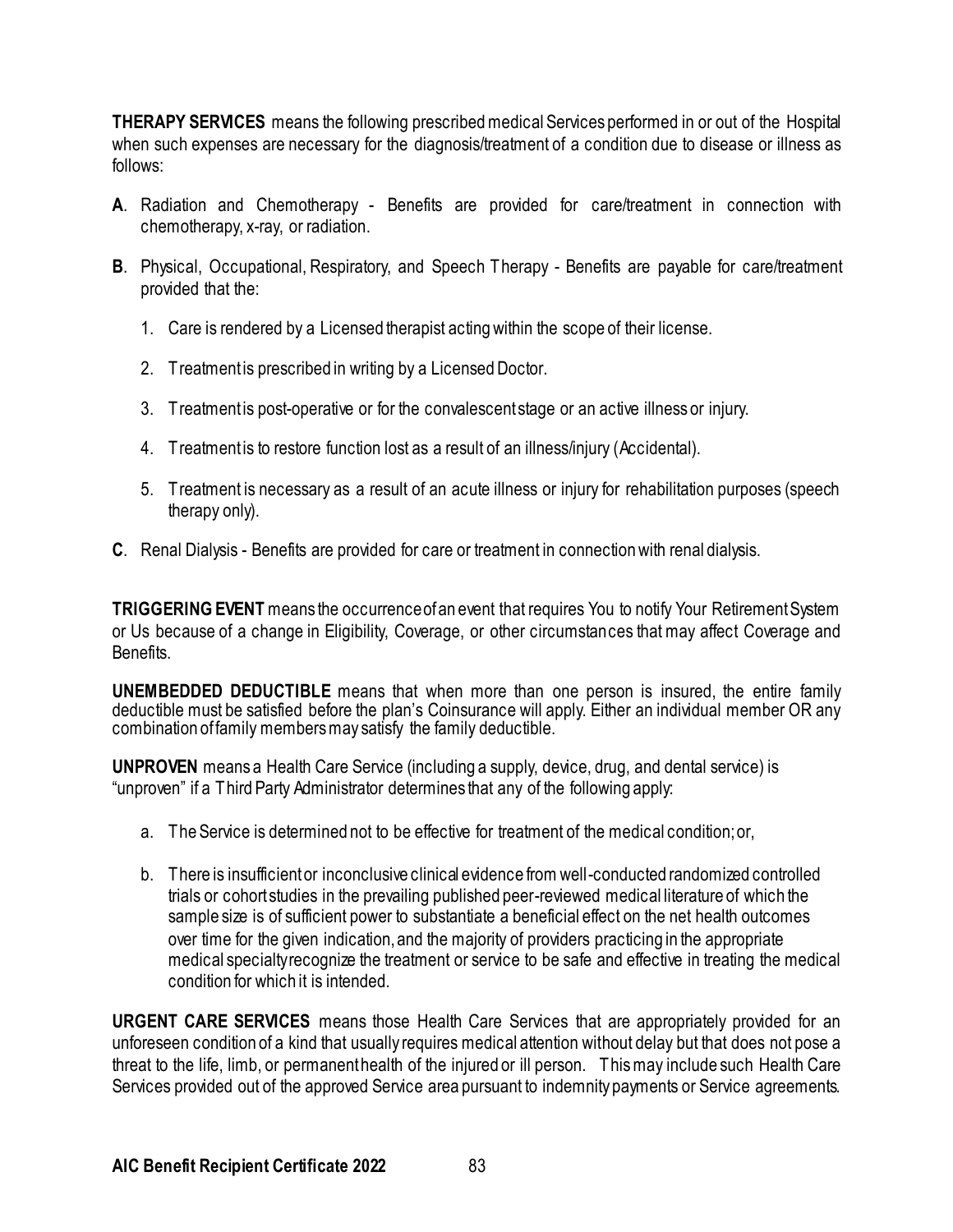**USERRA** means the Uniformed Services Employment and Re-employment Rights Act of 1994. It is a federal law that permits a limited continuation of Coverage up to **24** months if You are called up for military duty.

**UTILIZATION MANAGEMENT (UTILIZATION REVIEW)** means a process used to monitor the use of, or evaluate the clinical necessity, appropriateness, efficacy, or efficiency of, Health Care Services, procedures, or settings. Areas of review may include ambulatory review, Prospective Review (Second Opinion), Certification, Concurrent Review, Case Management, Discharge Planning or Retrospective Review.

**WELL CHILD CARE** means Child health supervision Services that cover the periodic review of a Child's physical and emotional status performed in accordance with the recommendations of the American Academy of Pediatrics. Review includes a history, complete physical examination, developmental assessment, anticipatory guidance, Newborn or infant hearing screenings, appropriate immunizations and laboratory tests.

**WORKERS' COMPENSATION**means a program administered by the State of Ohio to compensate persons who are injured in the course of employment.

**YOU** means the Benefit Recipient and his or her Eligible Dependents.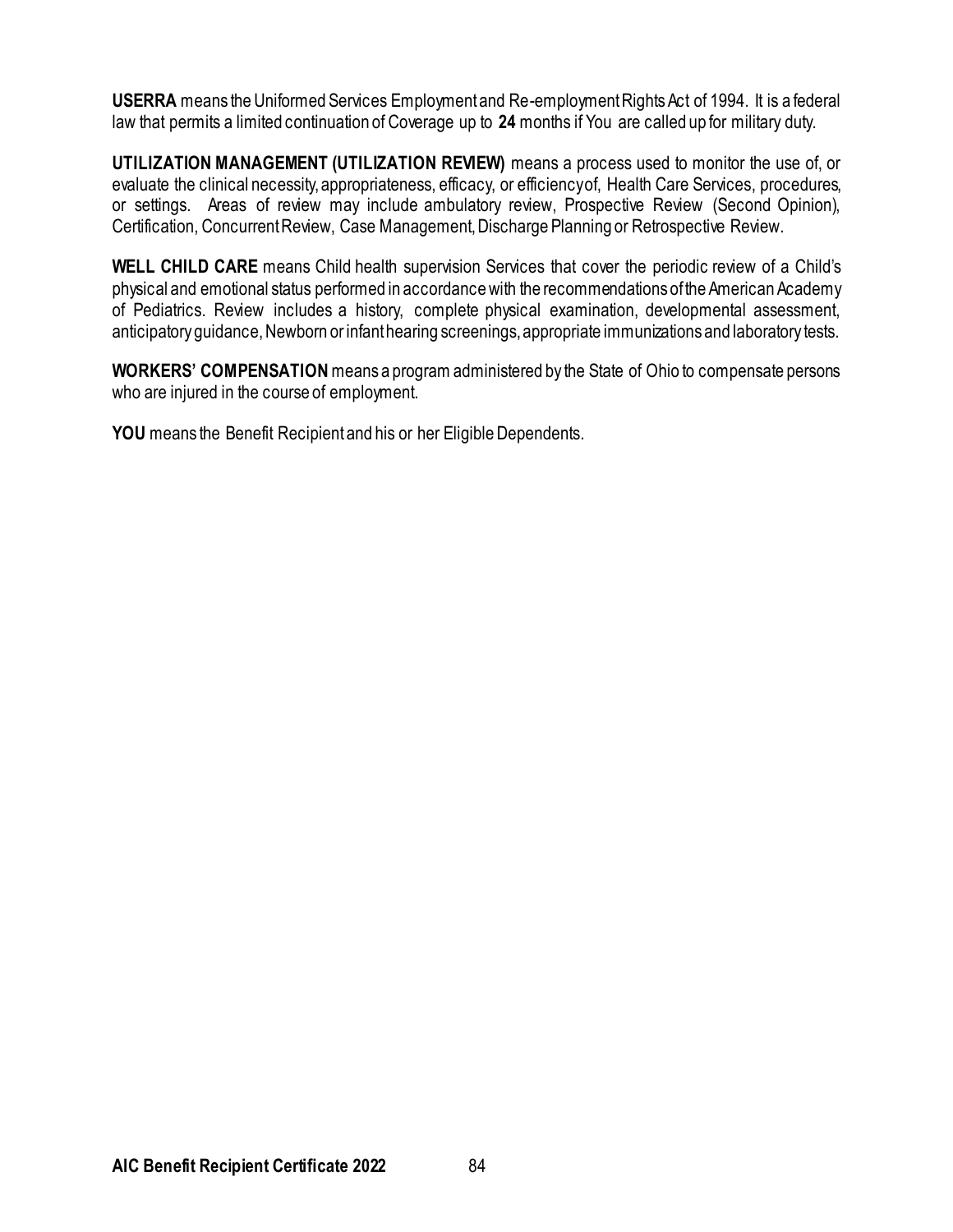# **Section 37—HIPAA PORTABILITY**

HIPAA, which is short for the Health Insurance Portability and Accountability Act of 1996, is a federal law that protects health insurance coverage for workers and their families when they want to add new Dependents in a special enrollment or when they change or lose their job.

#### **Special Enrollment**

Special enrollment means that You and Your Dependents who are eligible for special enrollment may sign up for health coverage without having to wait for Your group health plan to have open enrollment. If You or Your eligible Dependents have special enrollment rights, You and they may enroll for health coverage, even if Your group health plan does not have open enrollment.

You may be eligible for special enrollment if You gain a new Dependent by marriage, birth, adoption, or placement for adoption. For example, You may be eligible for special enrollment if:

- You previously turned down coverage through Your Retirement System's group health plan, but just got married and want to enroll both Yourself and Your new spouse.
- You are covered by Your Retirement System's group health plan and want to enroll Your new baby.
- You are covered by Your Retirement System's group health plan and want to enroll Your spouse and Your newly Adopted Child
- You previously turned down coverage through Your Retirement System's group health plan, but You just had a baby and now want to enroll Yourself, Your spouse, and Your new baby in Your health plan.

If one of these events occurs, You need to request special enrollment by contacting Your Retirement System within **31** calendar days from the date You gain a new Dependent.

If You become eligible for or lose Medicaid or State Children's Health Insurance Program (SCHIP), You need to request special enrollment by contacting Your Retirement System within 60 days from the date of eligibility or termination per Children's Health Insurance Program Reauthorization Act of 2009.

You may choose among whichever group health plans Your Retirement System offers during special enrollment.

If You timely request special enrollment because of a new Child, coverage for Your Newborn or newly-Adopted Child begins on the date of that Child's birth, adoption or Placement for Adoption.

## **Section 38—Important Telephone Numbers and Addresses**

If You have a question, problem, or complaint, please call the AultCare Service Center. Our hours are 7:30 a.m. to 5:00 p.m., Monday through Friday.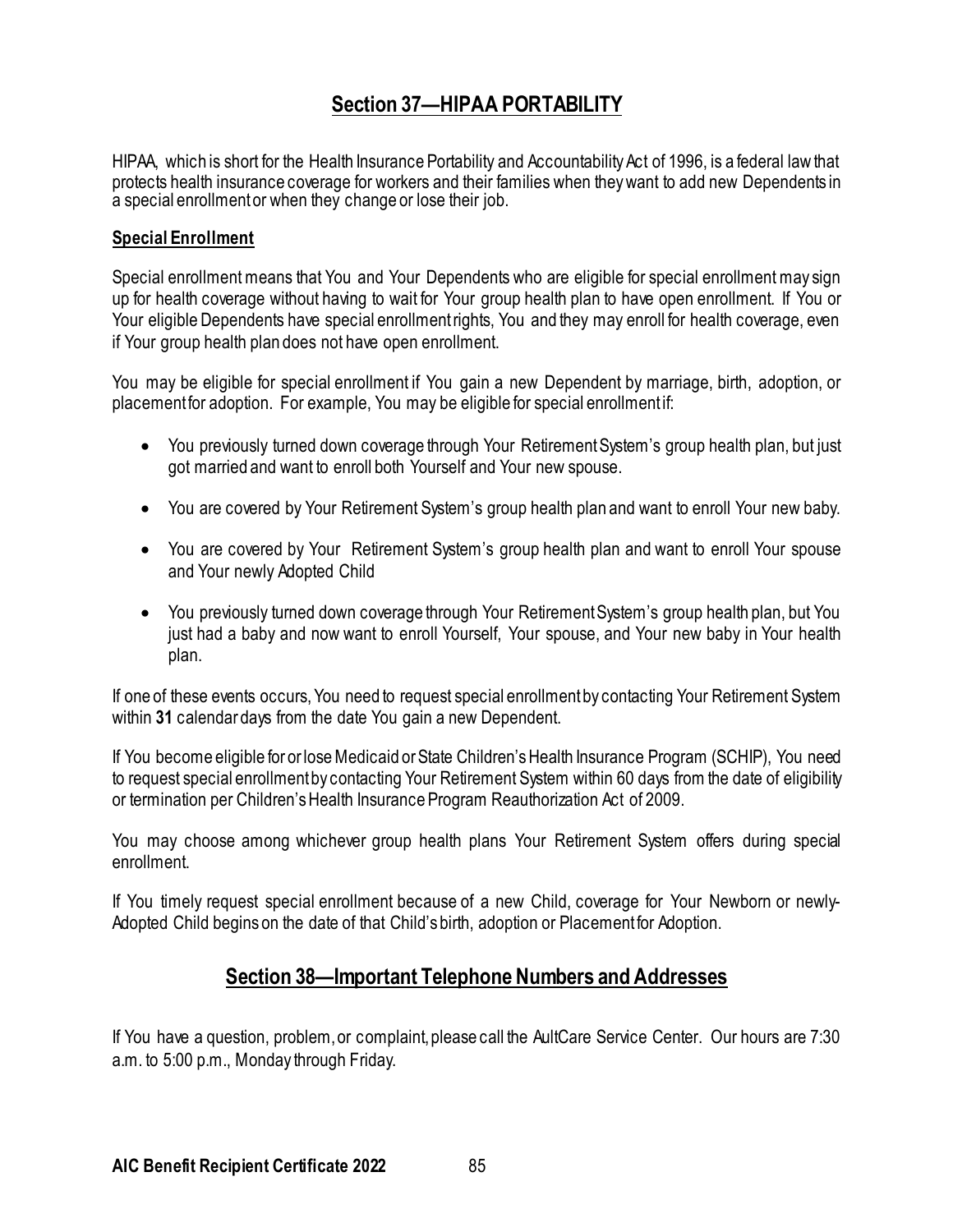If You live in Stark County, call 330-363-6360. For members outside Stark County, You may also call Our toll-free number 1-800-344-8858.

You can email us at www.aultcare.com. Click on "Contact Us." We will direct Your question to the proper person to answer. We will attempt to respond promptly, but that may not be the same day in which You emailed Us. If You have a question that needs immediate attention, please call Us.

You can fax us at 330-363-7746. You can write Us at:

#### AultCare Service Center P.O. Box 6910 Canton, Ohio 44706

If You write, please list Your Retirement System, Group Number, and AultCare ID Number in Your letter. This information is on Your AultCare card. If You call, please have Your current AultCare card in front of You.

The address for the Ohio Department of Insurance is:

Ohio Department of Insurance Consumer Services Division Third Floor - Suite 300 50 W. Town Street Columbus, OH 43215

## **Section 39 – Miscellaneous**

## **A. Lawsuits**

No lawsuits may be brought to recover on this Plan within sixty (60) days after written Proof of Loss has been given. No such lawsuit may be brought after three (3) years from the time written Proof of Loss is required to be given.

#### **B. Statements**

We will not use any statement, other than a fraudulent misstatement, by You to contest a claim after Your coverage has been effect continuously for two (2) years. If a claim is contested a copy of such statement will be furnished to You or Your beneficiary. All Statements, in the absence of fraud, shall be deemed representations and not warranties and no such statement shall avoid the insurance or reduce benefits unless contained in a written application.

## **C. Conformity of State Laws**

Any provision of this Policy in conflict with the laws of the State in which it is delivered, is amended to conform to the minimum requirements of those laws.

## **D. Clerical Error**